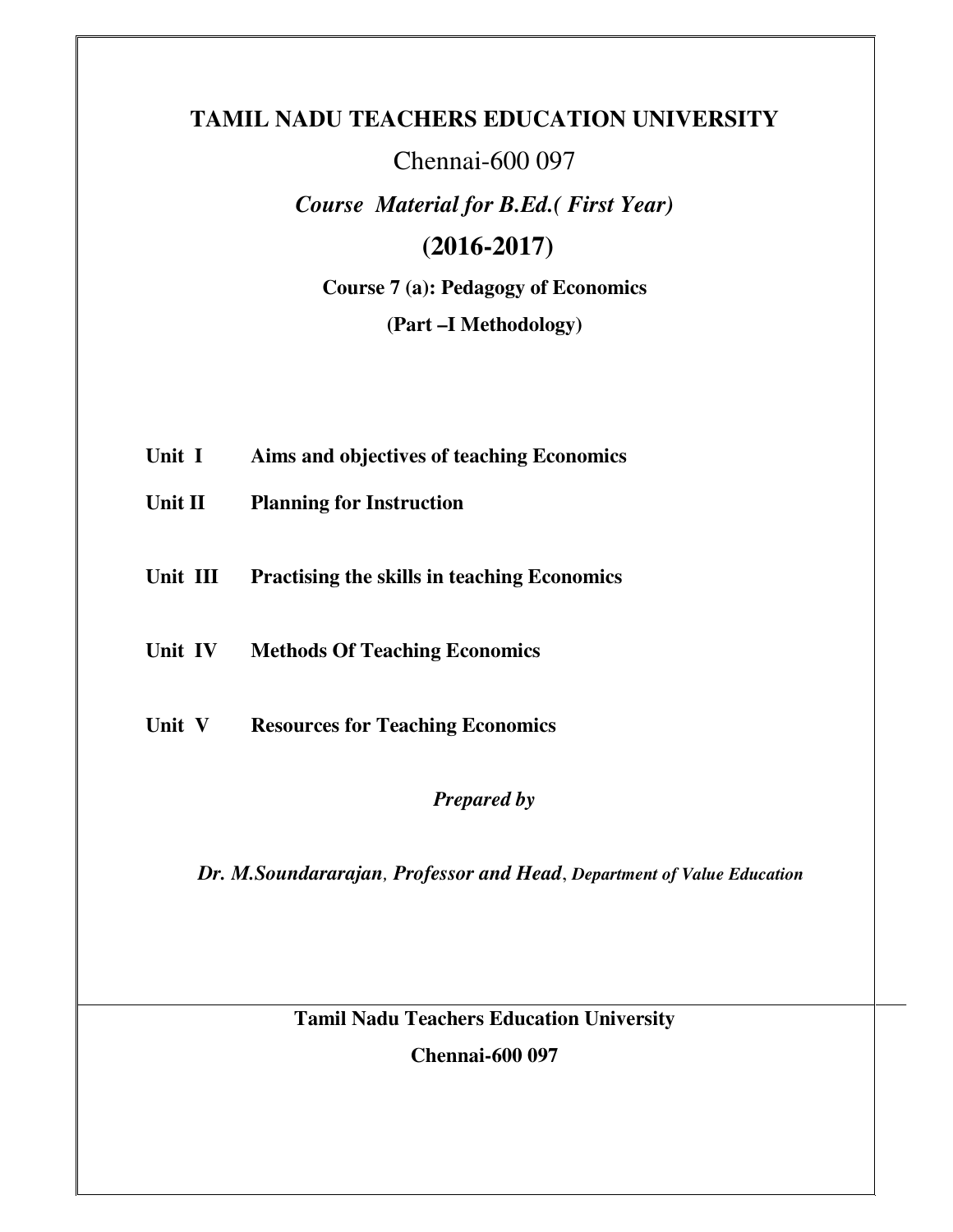### **UNIT I Aims and objectives of teaching Economics**

### **Objectives:**

- To obtain knowledge on the nature and scope of Economics.
- To understand the aims and objectives of teaching of Economics.
- To examine the need and significance of teaching of Economics.
- To explore the values of teaching of Economics.

## **INTRODUCTION**

Most of the people learn informally in the society through their experiences as they get exposed to certain real life situations. However, those who want to make a career in different dimensions, they need to learn it formally. For this, they need to learn it properly, that is possible through pursuing a formal course structure. This gives them a proper understanding of economics. They can apply this knowledge in different context. According to Samuelson and Nordhaus ("Economics"; sixteenth edition; 2000), "Often economics appears to be an endless procession of new puzzles, problems, and difficult dilemmas. But experienced teachers have learned, there are a few basic concepts that underpin all of economics. Once these basic concepts have been mastered, learning is much quicker, and more enjoyable".

## **MEANING**

Economics is the social science that is concerned with the production, distribution and consumption of good and services. The term economics comes from the Ancient Greek – oikonomia, "management of household, administration" from oikos, "house" + nomos, "custom" or 'law", hence :rules of the house (hold)". Economics deals with the study of various activities of man directed towards acquisition of wealth and earning of money.

## **NATURE**

Economics is the science that deals with production, exchange and consumption of various commodities in economic systems. It shows how scarce resources can be used to increase wealth and human welfare. The central focus of economics is on scarcity of resources and choices among their alternative uses. The resources or inputs available to produce goods are limited or scarce. This scarcity induces people to make choices among alternatives, and the knowledge of economics is used to compare the alternatives for choosing the best among them. The numerous human wants are to be satisfied through the scarce resources available in nature.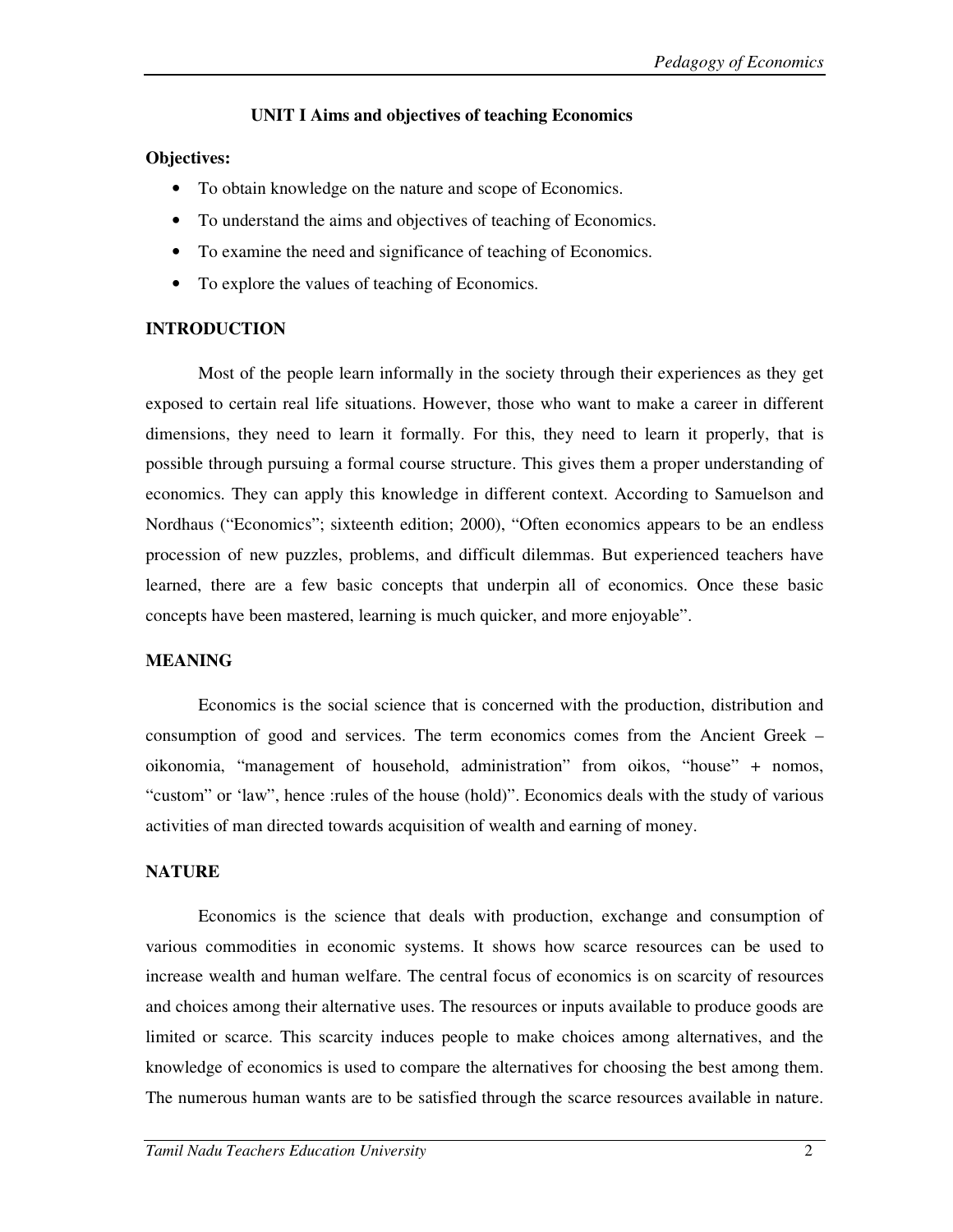Economics deals with how the numerous human wants are to satisfied with limited resources. Thus, economics not only covers the decision making behaviour of individuals but also the macro variables of economies like national income, public finance, international trade and so on.

"Economics aims to explain how economics work and how economic agents interact. Economic analysis is applied throughout society, in business, finance and government, but also in crime, education, the family, health, law, politics, religion, social institutions, war, and science. The expanding domain of economics in the social science has been described as economic imperialism". This shows the nature of economics in modern context. It tells that economics can be used for raising the living standard of people and their welfare, however, it also wants that economic issues or economic, objectives might become a tool in the hands of people, who want to exploit it for unknown motive like separation from others.

#### **SCOPE**

Scope means province or field of study. It is very difficult to define economics because economics is very dynamic subject. Its scope keeps on changing rather expanding. There are divergent views about the scope of economics due to continuous growth in the subject matter of this subject.

#### **1. Economics – A Science and an Art**

a) **Economics is a science:** Science is a systematized body of knowledge that traces the relationship between cause and effect. Another attribute of science is that its phenomena should be amenable to measurement. Applying these characteristics, we find that economics is a branch of knowledge where the various facts relevant to it have been systematically collected, classified and anlyzed. Economics investigates the possibility of deducing generalizations as regards the economic firms can be very easily measured in terms of money. Thus, economics is a science.

**Economics – A Social Science**: in order to understand the social aspect of economics, we should bear in mind that labourers are working on materials drawn from all over the world and producing commodities to be sold all over the world in order to exchange goods from all parts of the world to satisfy their wants. There is, thus, a close inter-dependence of millinons of people living in distant lands unknown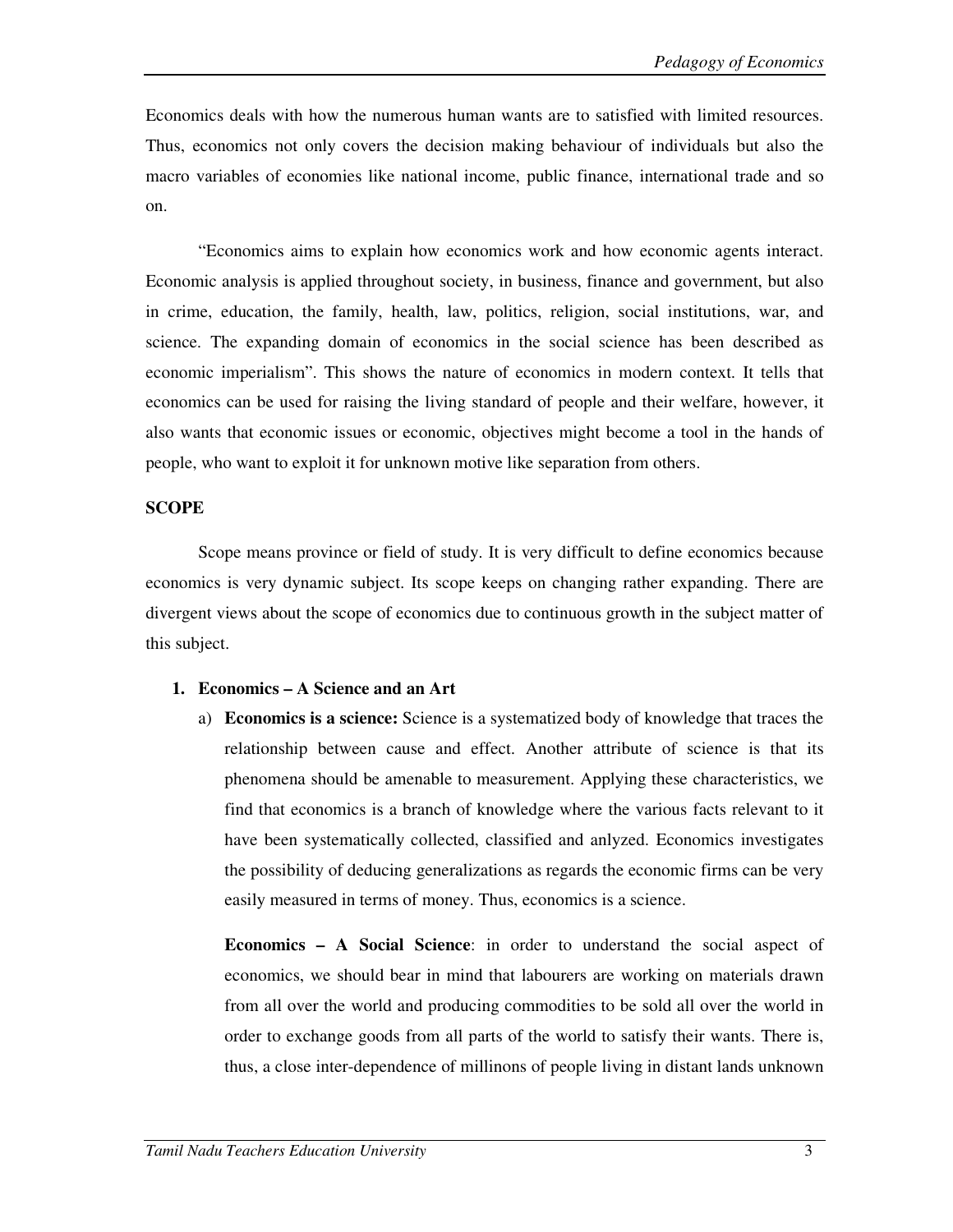to one another. In this way, the process of satisfying one has, thus, to study social behaviour i.e., behaviour of men in-groups.

b) **Economics is also an art**: An art is a system of rules for the attainment of a given end. A science teaches us to know; an art teaches us to do. Applying this definition, we find that economics offers us practical guidance in the solution of economics problems. Science and art are complementary to each other and economics is both a science and an art.

### **2. Positive and Normative Economics**

Economics is both positive and normative science.

- a) **Positive Science**: it only describes what it is and normative science prescribes what it ought to be. Positive science does not indicate what is good or what is bad to the society. It will simply provide results of economic analysis of a problem.
- b) **Normative science**: It makes distinction between good and bad. It prescribes what should be done to promote human welfare. A positive statement is based on facts. A normative statement involves ethical values. For example, "12 per cent of the labour force in India was unemployed last year" is a positive statement, which could be verified by scientific measurement". "Twelve per cent unemployment is too high" is normative statement comparing the fact of 12 per cent unemployment with a standard of what is unreasonable. It also suggests how it can be rectified. Therefore, employment is a positive as well as normative science.

### **3. Subject Matter of Economics**

Economics can be studied through a) traditional approach and b) modern approach.

- a) **Traditional approach:** Economics is studied under five major divisions namely consumption, production, exchange, distribution and public finance.
	- 1. **Consumption**: The satisfaction of human wants through the use of goods and services is called consumption.
	- 2. **Production**: Goods that satisfy human wants are reviewed as "bundles of utility". Hence production would mean creation of utility or producing (or creating) things for satisfying human wants. For production, the resources like land, labour, capital and organization are needed.
	- 3. **Exchange**: Goods are produced not only for self-consumption, but also for sales. They are sold to buyers in markets. The process of buying and selling constitutes exchange.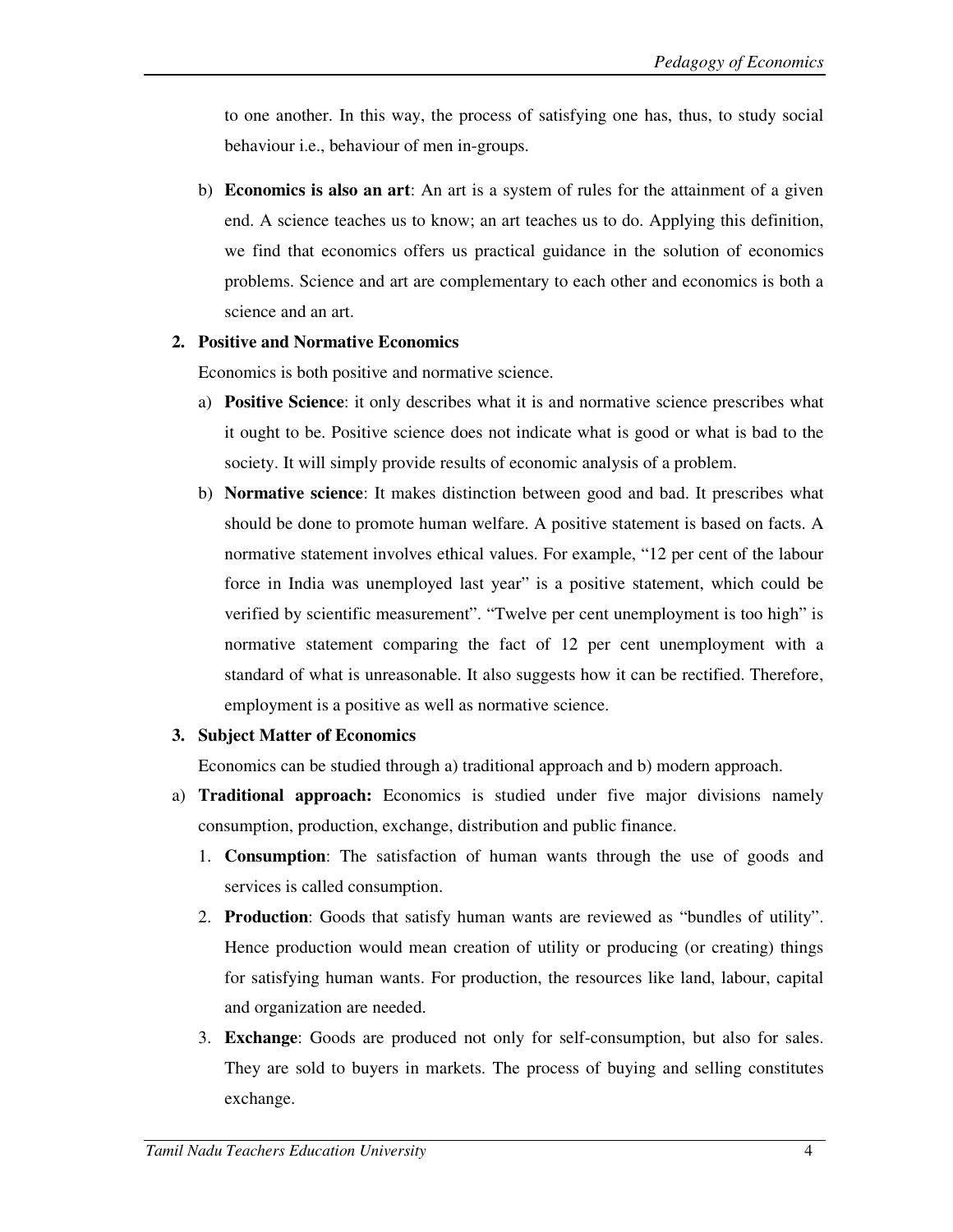- 4. **Distribution**: The production of any agricultural commodity requires four factors, viz., land, labour, capital and organization. These four factors of production are to be rewarded for their services rendered in the process of production. The land owner gets rent, the labourer earns wage, the capitalist is given with interest and the entrepreneur is rewarded with profit. The process of determining rent, wage, interest and profit is called distribution.
- 5. **Public finance**: It studies how the government gets money and how it spends it. Thus, in public finance, we study about public revenue and public expenditure.

#### **b) Modern Approach**

The study of economics is divided into: i) Microeconomics and ii) Macroeconomics.

#### 1. **Microeconomics**

Microeconomics analyses the economic behaviour of any particular decision making unit such as household or a firm. Microeconomics studies the flow of economic resources or factors of production from the households or resource owners to business firms and flow of goods and services from business firms to households. It studies the behaviour of individual decision making unit with regard to fixation of price and output and its reactions to the changes in demand and supply conditions. Hence, microeconomics is also called price theory.

#### 2. **Macroeconomics**

Macroeconomics studies the behaviour of the economic system as a whole or all the decision-making units put together. Macroeconomics deals with the behaviour of aggregates like total employment, gross national product (GNP), national income, general price level, etc. so, macroeconomics is also known as income theory. Microeconomics cannot give an idea of the functioning of the economy as a whole. Similarly, macroeconomics ignores the individual's preference and welfare. Hence, the study of both micro and macroeconomics is essential to understand the whole

system of economic activities.

# **AIMS AND OBJECTIVES OF TEACHING ECONOMICS AT THE HIGHER SECONDARY LEVEL**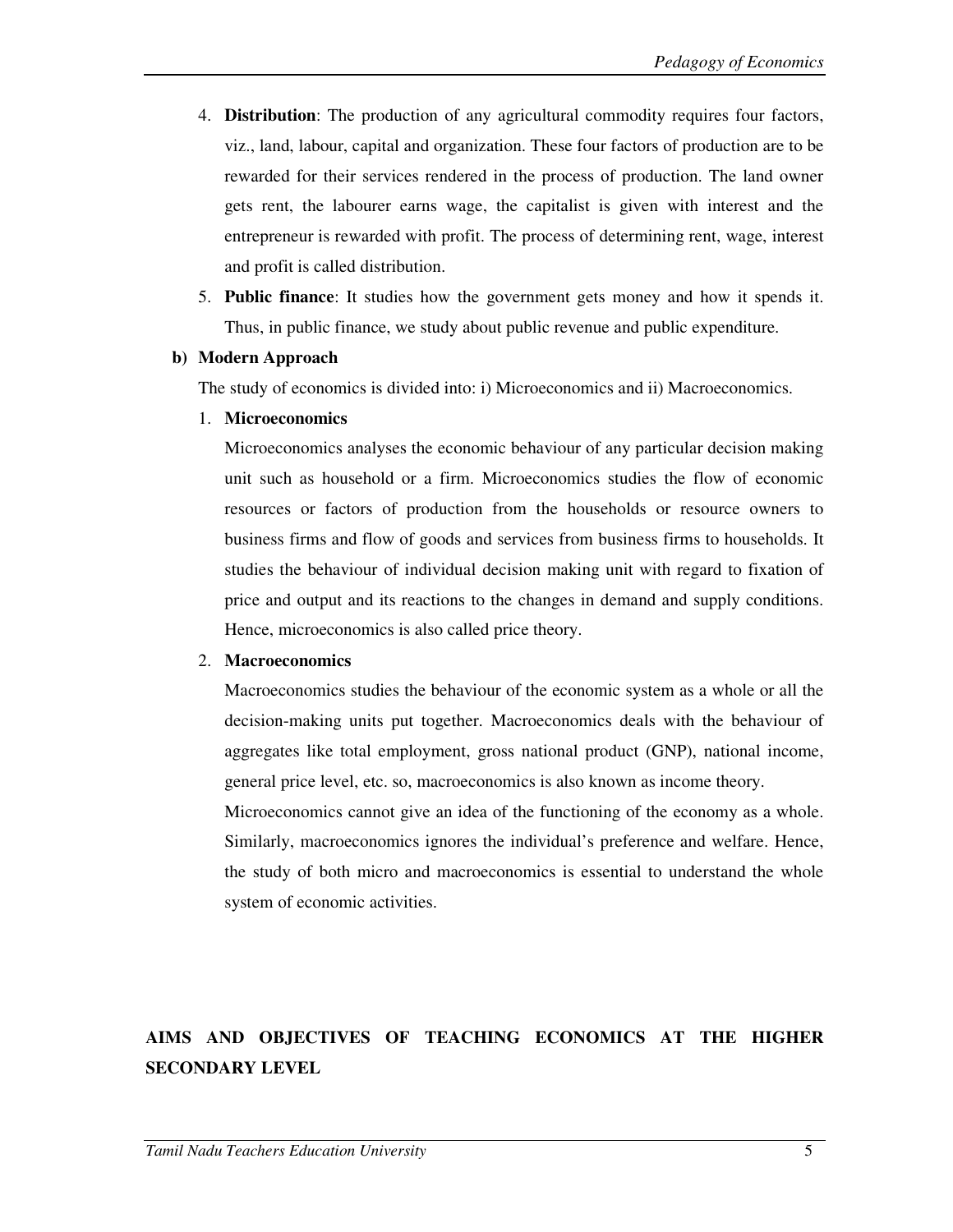Placing India in the categories of economics, it comes under the developing economy. It has poverty, overpopulation and unemployment as its major problems. The most important feature of our country is that 70 per cent population is residing in the rural area and major part of economy is based on its agriculture. No doubt, India, as a developing country, has achieved a considerable growth and development in the area of agriculture, industry, and important improvements in the area of education for the constructive attitudinal change towards the social and economic development in the country. Therefore, the teacher may have the important aims of teaching economics in his mind to make his students able to understand the application of economics in their daily lives and the whole economic structure of the country as follows:

- 1. To make the students able to know the impact and consequences of British rule on the Indian Economy.
- 2. To make the students able to acquire knowledge of various economic terms like various definitions of economics and economy, capitalistic, socialistic and mixed economy, developed and developing economy.
- 3. To make the students able to understand the various causes of population explosion, consequences and its various remedial measure in India.
- 4. To make the students aware about institutional set-up and main sectors of the Indian economy like private and public sectors.
- 5. To make the students able to understand the various causes of poverty, unemployment, price rise, inflation and their remedial measures.
- 6. To make the students able to understand the economic explosion of consumers, rights of consumers in the society.
- 7. To make the students able to understand the complete infrastructure of the Indian economy, like transport and communication network, power and irrigation and various monetary and financial institutions.
- 8. To make the students able to understand the significant contribution of agriculture to national income, employment, state revenues, industries, food, equipment and trade.
- 9. To make the students able to understand the mutual relationship of agriculture and industry and a balanced industrial structure, the importance of small and large-scale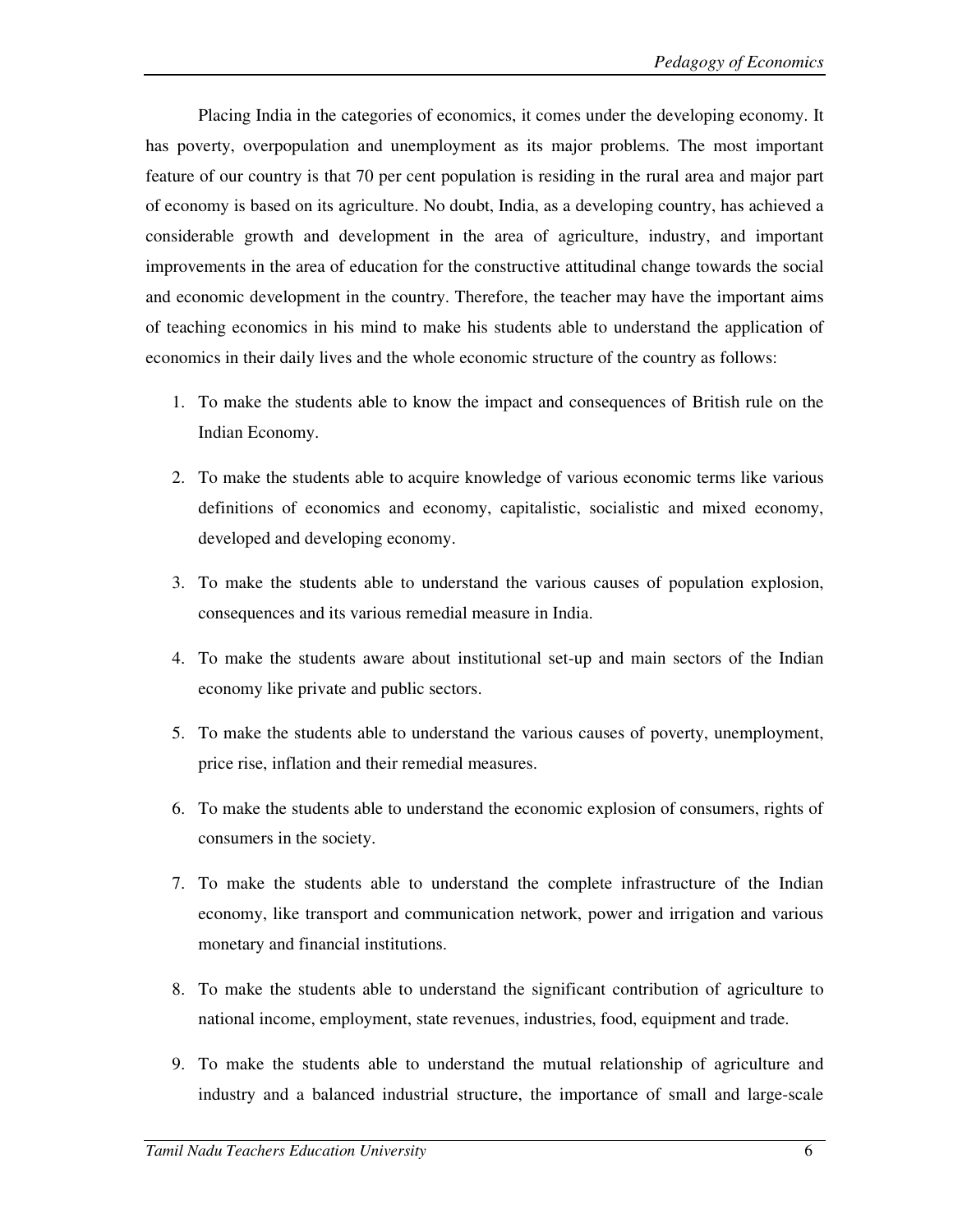industries and its various regional disparities and future aspects of industrial developments.

- 10. To make the students able to know the importance of foreign trade in Indian economy, its volume and composition and direction of export and imports;
- 11. To make the students aware about the role of state in the promotion of economic development, and other terms like fiscal and monetary policies, economic planning and its need, objectives and various strategies and the whole economic development under the various five-year plans since independence of the country;
- 12. To make the students able to draw various types of diagrams, tables, charts, and graphs used in showing data on the various aspects of Indian Economy and
- 13. To develop the attitudes of the students towards the constructive social and economic development of the nation as a whole.

### **NEED AND SIGNIFICANCE OF TEACHING OF ECONOMICS**

Man is a social animal. The social nature of man and the instinct of living together and cooperating with one another, needs adjustment of behaviour according to some accepted rules. This relationship of dependence of man on each other has been growing and developing with the development of civilisation and culture. It is not only growing but also becoming complex.

In the present day society human needs have grown so enormously that now it has become very difficult to say which human need is main and which one is a subsidiary need. In such a situation human needs always remain unfulfilled and the individual is in a constant trouble for the achievement of needs and fulfilment of wants. To achieve this aim of satisfying his wants the individual is always busy in performing various types of activities. In the present day society all you to needs and wants can be satisfied only if you have enough wealth and money. Thus, all human activities are directed towards earning money and acquiring wealth. It means that most of the human activities are economic activities.

Economics deals with the study of various activities of man directed towards acquisition of wealth and earning of money.

In India we have very old Economic traditions. 'Arthashastra' of Kautilya was used during 'Gurukul' system. Then the morality in economics was stressed more. In present context,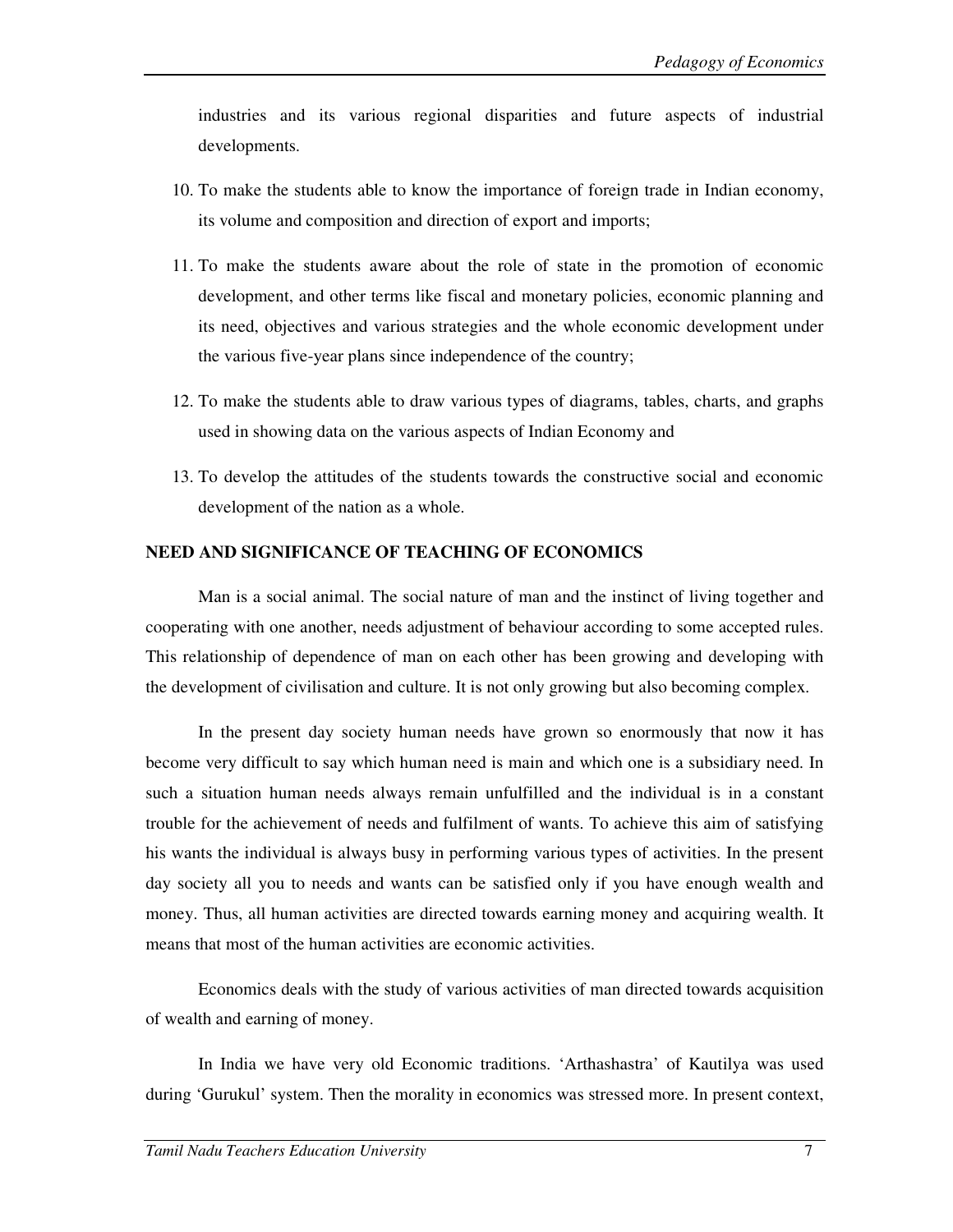economics today may be considered as the boon of British rule in India which brought the subject of economics to Indian school education. Today the growth is seen by quantity of consumption, where items are used  $\&$  thrown fast. Economics has become the centre of various activities. Each and every subject is viewed from its economical angle because one always likes subjects which fetch more money in one's future life. Economics has both practical and economic value. It occupies an importance position in Education and curriculum has become an integral part of education system.

### **VALUES OF TEACHING OF ECONOMICS**

The value of the study of economic is as follows:

#### **Conceptual Values**

### **1. A Field of Information**

The study of economics helps the students to broaden their knowledge. Students can be aware about most of the interesting and logical facts about the behaviour of human beings. The students increase their knowledge through the study of various economic theories, important principles, laws and generalisation. New facts and problems in economics also induce the reservoir of information among the students.

### **2. A Field of Training in Mental Horizon**

It is the reasoning power that leads human beings towards achieving certain goal of their lives. This reasoning power is increased through the study of economics. Mental horizon of the setback is sharpened. The teacher put an economic problem before the students. The students try best possible to make good analysis of economics problems. In economy students study various theories of value, of wages, and interest, international trade, solution of various financial problems and demand and supply of various goods and services in different form of market etc. these theories develop mental power of the students.

### **3. A Field of Cultural Value**

The cultural values are developed through the better correlationship of material and nonmaterial things of the society. Economics makes study about material and non-material things. It studies how individual produce and make better utilisations of the goods and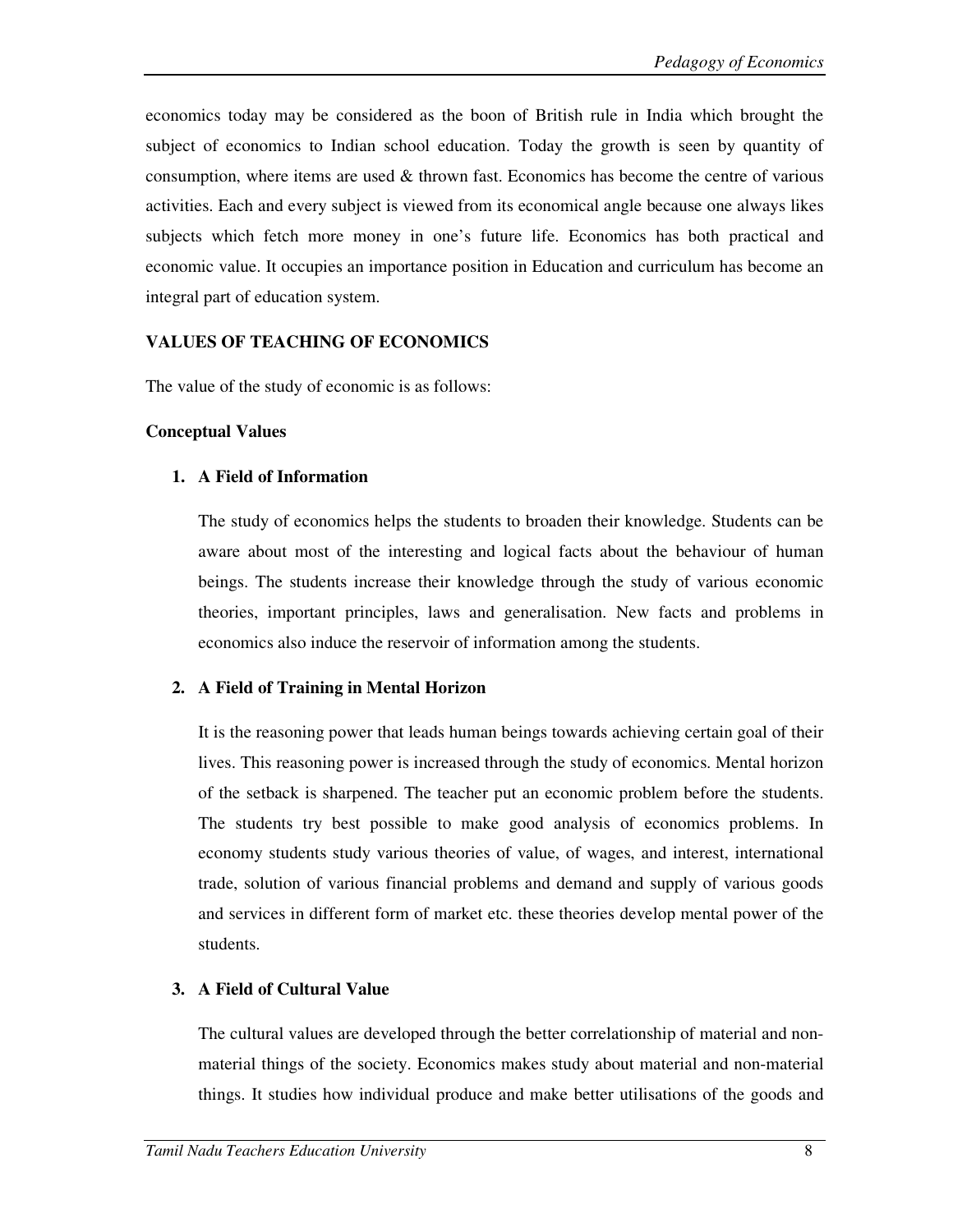income in his life and his human behaviour in utilising these goods and services. Developing human behaviour through utilising different material goods leas to various cultural values in the society. Proper balance is required to develop cultural and the teaching of economics provide better understanding about the food use of various things in life.

### **4. A Field of Mutual Cooperation**

Being social instructs in human beings, he has to make social relationshiop with others in his social surroundings. He has to fulfil his basic requirements to sustain his life. It is not possible to complete these requirements without the help of others. He satisfies his various wants with the cooperation of others. This process leads to a sense of mutual cooperation among the persons. On the basis of cooperation all the activities of economy is possible. The students learn through the study of various concepts in economics, liked cooperative marketing, cooperative banking system, terms of trade, successful functioning of industry etc.

### **5. A Field of Citizenship**

Every country desires to make its good citizens. The study of economics provide intelligent and good citizens to the society. The students of economics learn completely how to make better utilization of goods and services of the country. The formal training is given to all the student through teaching various economic concepts from the very beginning of schooling like from grade I to X grade in the form of social studies. Later on, most of the interested students offer economics as a disciple to make higher study for their profession. No doubt they contribute better in the constructive development of the society that leads to a sense of good citizenship. They have good faith in democratic values of life. They appreciate and solve the various problems of agriculture, industrial production, a system of banking and circulation of money more clearly in the social forces of the country.

### **Practical Approaches**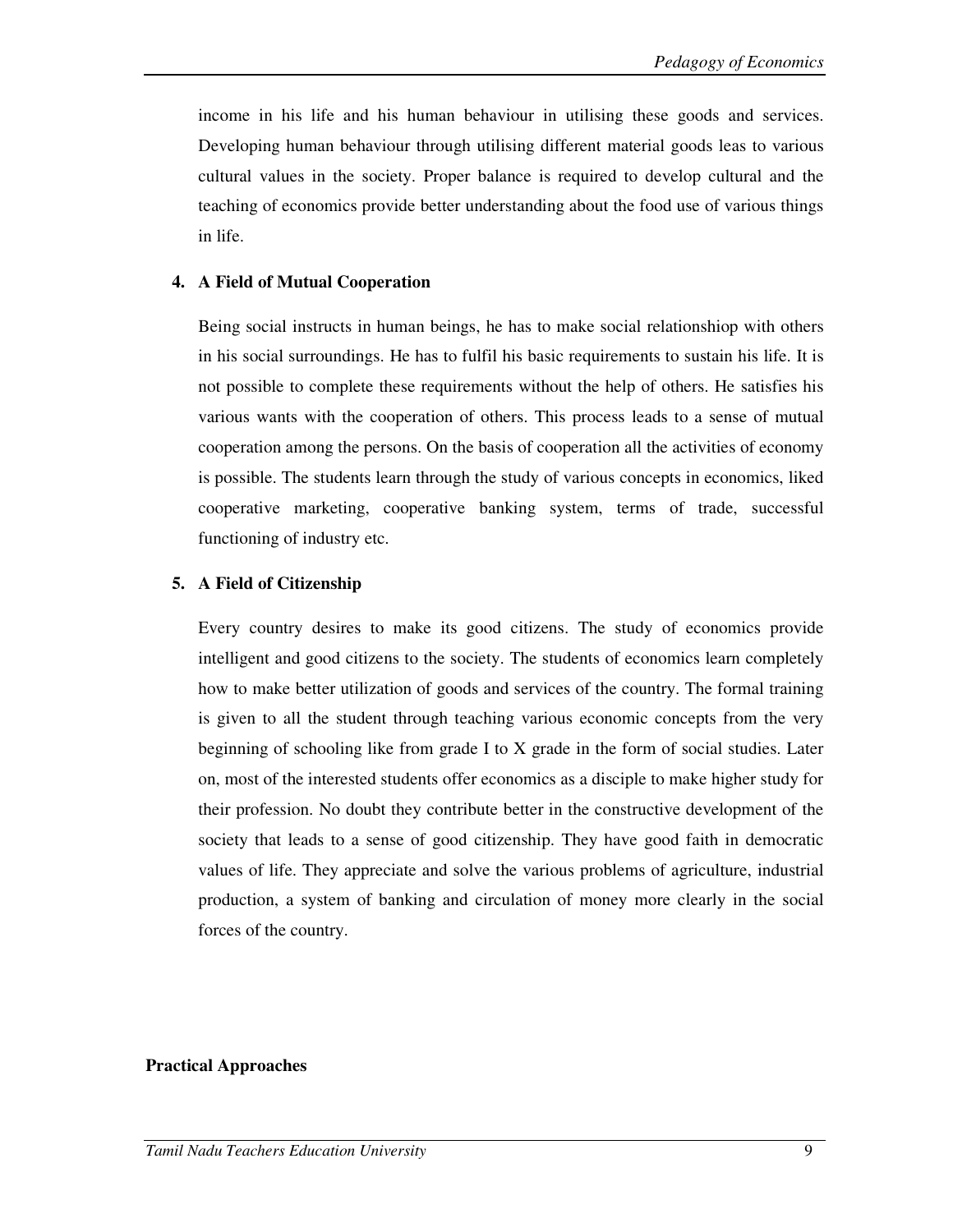A subject is supposed to be useless if it does not contribute practical value in the life of the individual in the society. The importance of the study of economics to the society and the individuals is clear on account of its use in daily life of the individuals. Economics helps human beings in the proper management of their home. Every individual desires to achieve the maximum utility or satisfaction from the use of his limited resources. It is the theory of consumption that leads the individual to become good householder. An understanding of economics is essential for successful businessmen. Various economic theories, principles, law and other concepts regarding economy provide number of techniques to the businessmen in their daily routine to carry on their business. Most of the students offer economics in schools and colleges in the field of social sciences. They offer this course only because of its professional importance. The students of economics get employment in trade, banking, agriculture, industries, insurance and other private and public sectors.

 Every society is to think firstly about the strong structure to improve better income of the people. It is the main aim of social reformers and economists to serve the human beings in the society. The complete development of the society depends upon economic growth plus social change. In democratic system of the country, people elect a number of pliticians and ministers to form a government. For the better function of government, good politicians and ministers are needed. They must have the complete understanding of political as well as economic structure of the country. To remove poverty and unemployment is the basic aim of any type of economy. The standard of living ot the people can only be possible through e economic growth and economic development. The people of the country would be able to understand economic structure well who have studied the economics. These people can contribute better to make economics structure strong. This strong and effective economics structure ultimately helps the people to raise their standard of living in the society.

#### **CONCLUSION**

Economics as a discipline of social science has a practical approach to enrich economic value among the students for their daily life as well as for profession. Most of the students offer Economics as an important discipline of study in schools and colleges. The whole system of the society depends upon the effective economic structure and strong economy of the society. Each and every individual tries to maintain standards of living in the society. Society comprises its rich and poor people. The study of economic is required formally or informally to make the best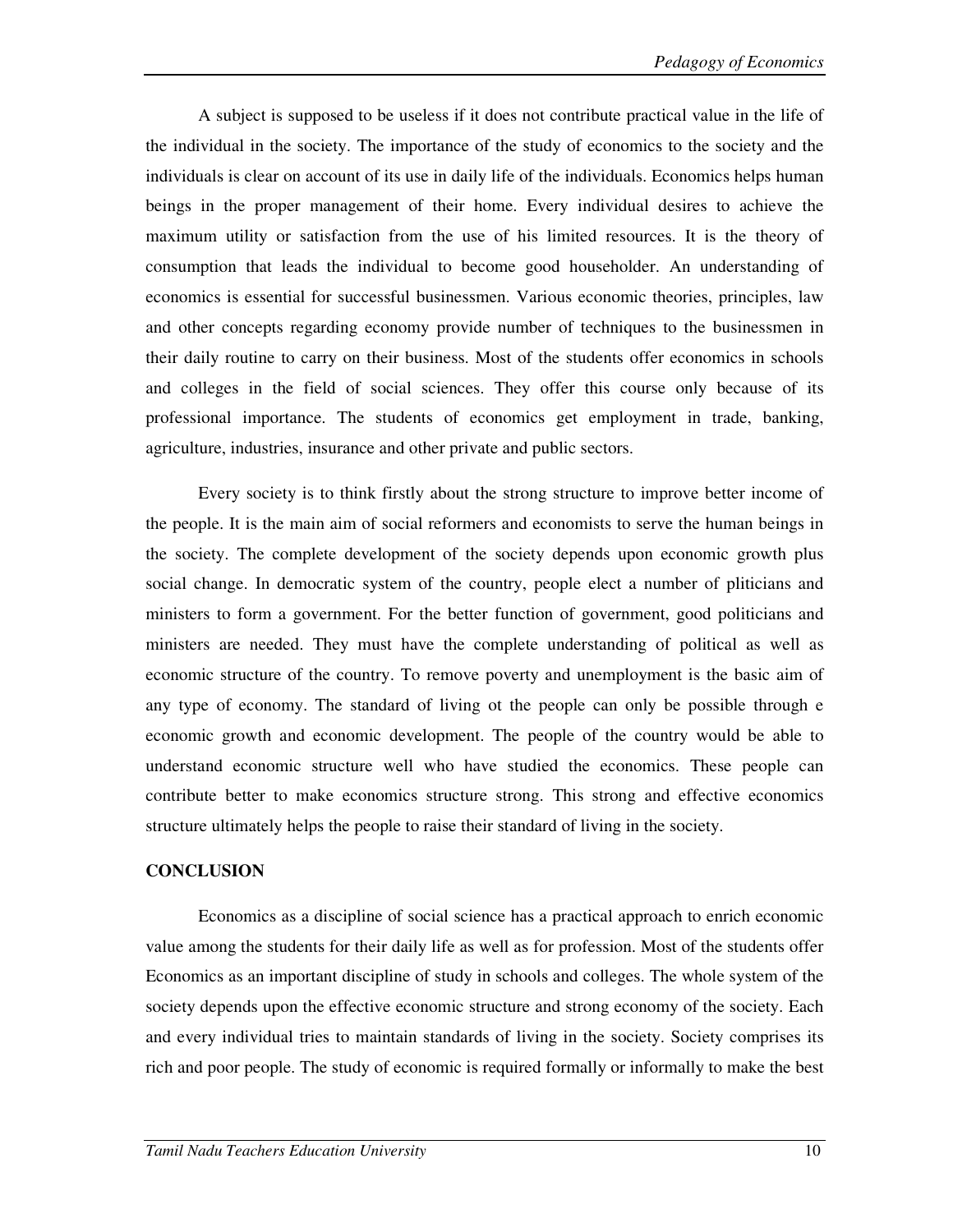possible utilisation of their limited resources in their daily life to maintain certain norms and conduct of society.

### **Questions for Discussion and Reflection**

- 1. Discuss the nature and scope of Economics.
- 2. Enumerate the aims and objectives of teaching of Economics.
- 3. Describe the need and significance of teaching of Economics.
- 4. Critically analyse the values of teaching of Economics.
- 5. Economics Is it a Science or Art? Justify.

## **UNIT II PLANNING FOR INSTRUCTION**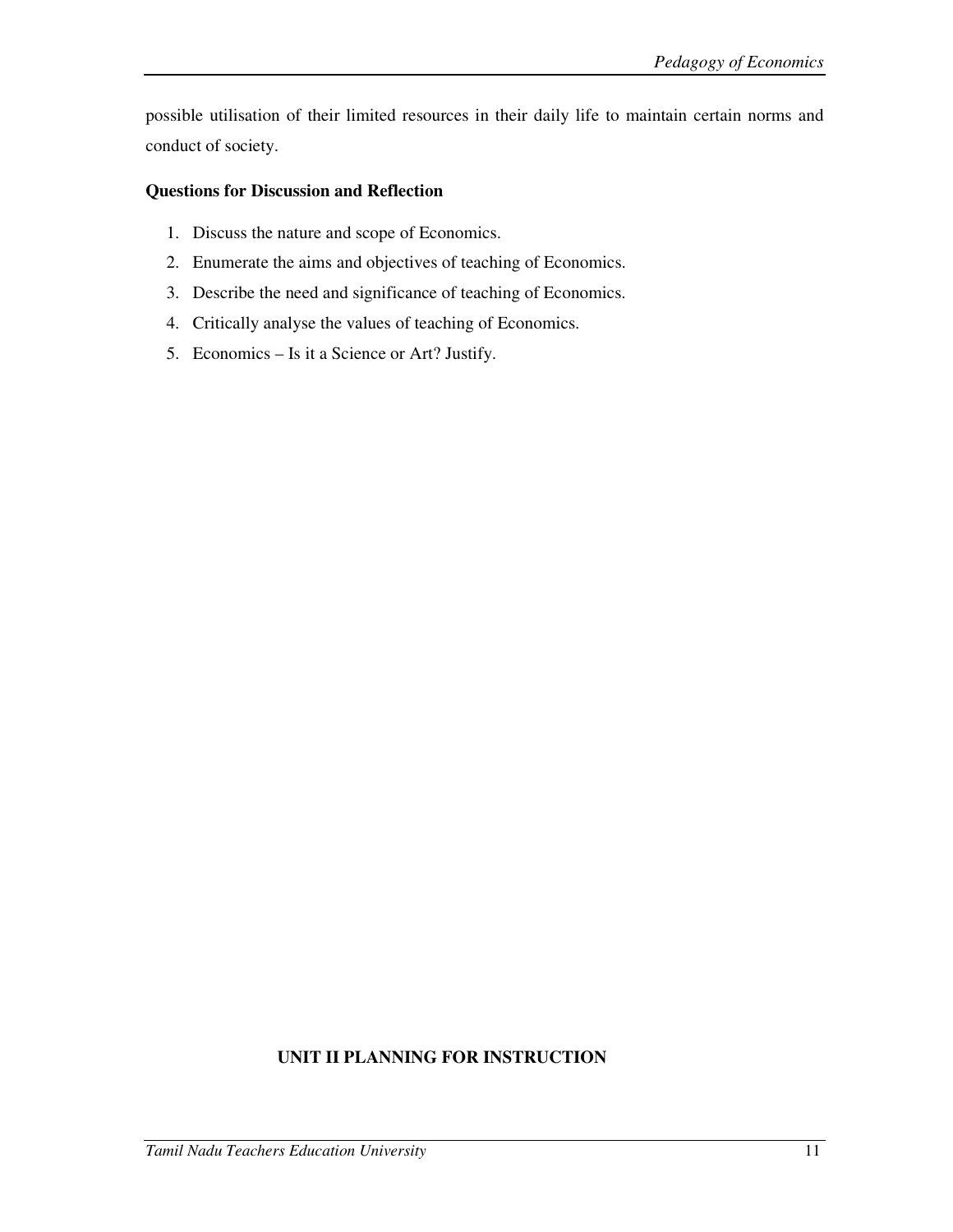#### **INTRODUCTION**

 Planning is essential in any sort of activity and more so when a teacher is going to a classroom for teaching a subject. Especially for an Economics teacher, it is absolutely essential that he plans the topic well in advance so as to make his teaching interesting and efficient by organizing simple activities. Planning helps the teacher in systematic presentation of subject matter. The teacher has to plan every step and should go to the classroom with a written plan. Effective lesson planning requires the knowledge of the physiological developments and the intellectual maturity of the students. It also requires knowledge about the needs, interests and abilities of the students. The knowledge of psychology of learning, principals of teaching, previous knowledge of the students, and effective mastery of the subject matter are essential for lesson planning.

### **LESSON PLANNING**

 Different teaching methods are available for teaching Economics and all these methods are discussed in an earlier unit. Similarly various teaching aids are available for transacting the curriculum. Before going to the classroom the teacher has to select the appropriate method for teaching the topic and also the proper teaching aid which will help the learner to understand the concepts in the topic. This is sometimes called planning the strategy.

- The lesson plan stimulates the teacher to think in an organized manner. It helps the teacher to outline the objectives properly.
- The lesson plan helps in creating the interest of pupils towards the lesson.
- A proper correlation is established between the new and old lesson.
- The lesson plan provides guidance to the teacher as to what and how he should teach.
- This compels the teacher to think about using teaching aids.
- This helps the teacher to choose the best teaching method.
- The lesson plan inspires the teacher to ask proper and important questions.
- This helps the teacher to teach, keeping in the mind the individual differences.
- The subject matter is organized in a time frame and with proper sequence.
- This develops self-confidence in the teacher.
- This helps the teacher in evaluating his teaching.

### **Definition of Lesson Plan**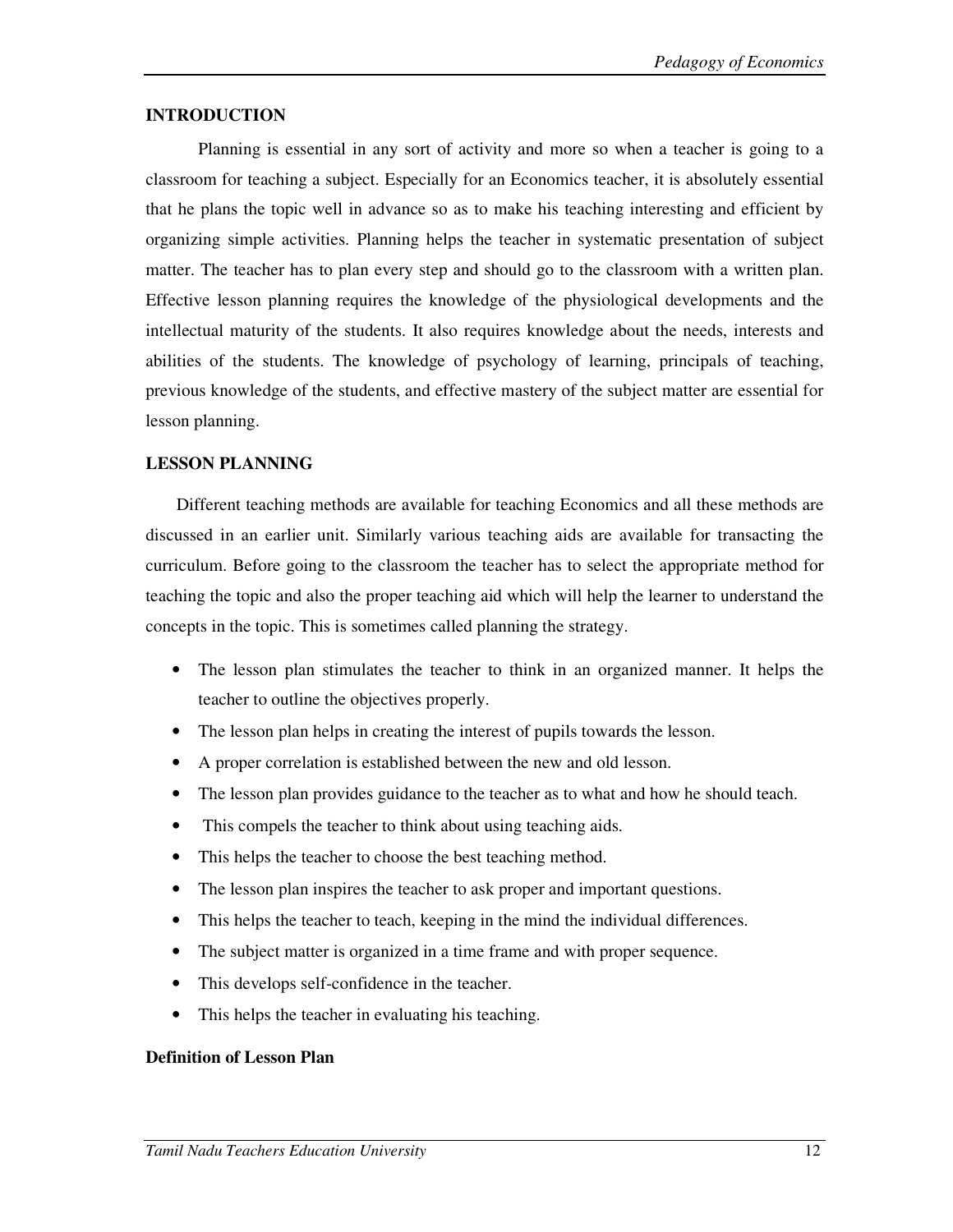Bossing defines, "A lesson plan is an organized statement of general and specific goals together with the specific means by which these goals are to be attained by the learner under the guidance of the teacher on a given day."

 In the words of Lester B. Stands. "A lesson plan is actually a plan of action. It includes the working philosophy of the teacher, his knowledge of philosophy, his knowledge about students, objectives, material to be taught and his ability to utilize effective methods."

### **Components of a Lesson plan**

Teacher should follow specific steps in writing lesson plans. J.F. Herbart and other educationists after him have emphasized the following steps. These steps are called as Herbartian Formal steps. They are:

- 1. Preparation or Introduction.
- 2. Presentation.
- 3. Comparison or Association.
- 4. Generalization.
- 5. Application.
- 6. Recapitulation.

#### **1. Preparation or Introduction**

According to J.F. Herbart the mind of the students must be prepared to receive new knowledge. It is first like preparing the land before sowing the seed.

 This step should be brief and nothing new to be told to the students. The teacher should ascertain what the students know already related to the topic and should provide a link between the previous knowledge and the new lesson. This step may involve.

- (a) Testing the previous knowledge of the students
- (b) Arousing curiosity by the novelty of experimentation or activity.
- (c) Use of charts, pictures and models.
- (d) Skillful discussion.

This is most important step because "well-begun" is half done."

#### **1. Presentation**

Immediately after the preparation, the aim of the lesson should clearly be stated. This becomes the second step.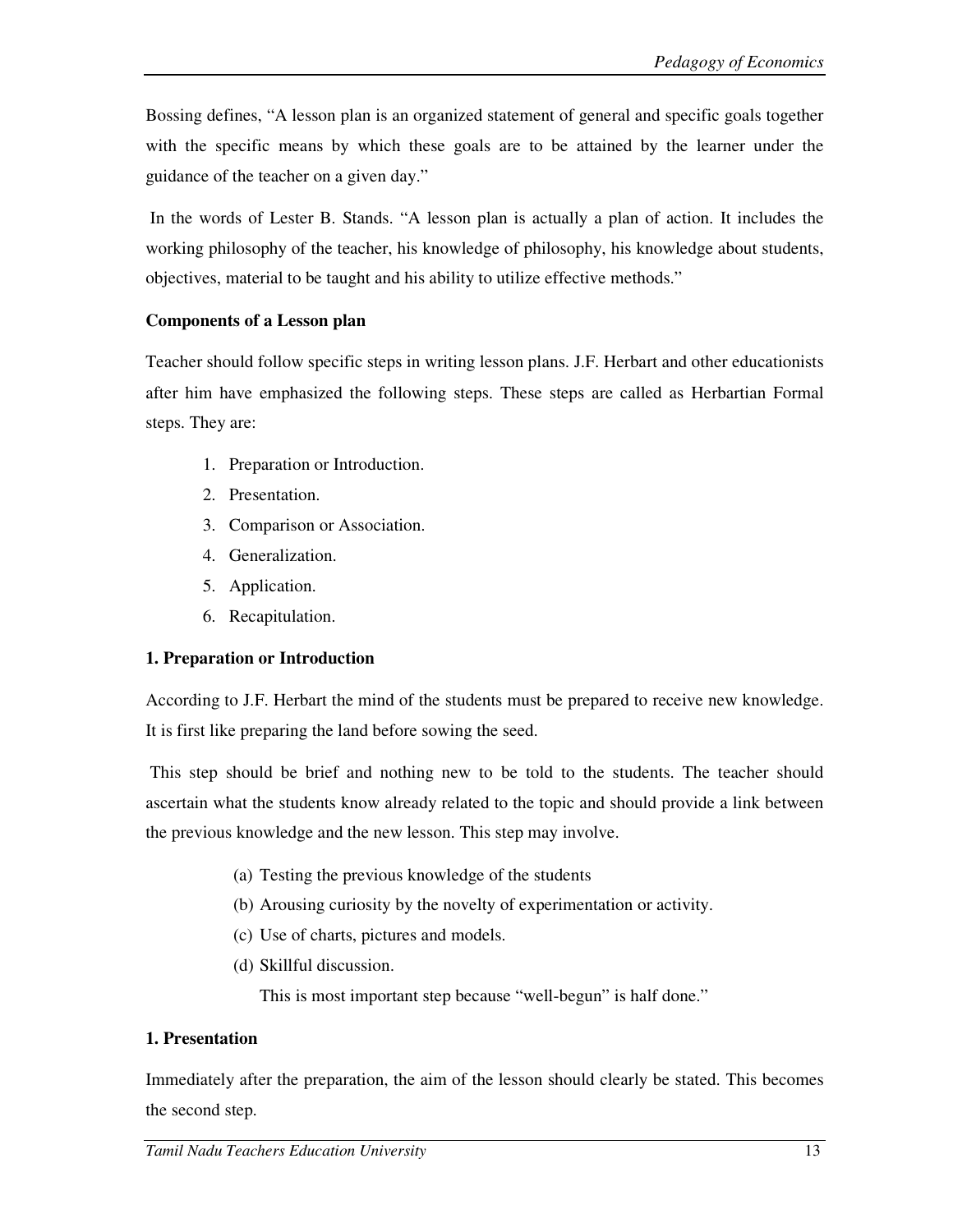In the second step the actual lesson begins. Students get new ideas and knowledge. The teacher presents the subject matter to the students. The students passively listen and learn the ideas told by the teacher. The teacher may demonstrate any experiment, use any aid or do any activities.

### **2. Comparison or Association**

The new ideas or knowledge learnt should be compared and associated with already known ideas and facts. It is felt that knowledge is not like piling up of bricks, but it is like a tree that grows. This step is most important when the teacher is estabilishing principals or generalizing definitions.

### **3. Generalization**

In most of the economics lessons teachers have to arrive at certain generalizations. Formulas, principles or law are to be established. As far as possible the students should draw out the conclusion themselves. Sometimes the student's generalizations may be incomplete or irrelevant. At this time the teacher should guide them to make corrections.

### **4. Application**

A lesson of economics will be incomplete if the rules or formulas are not applied to new life situations. It is always the desire of the students to make use of generalizations and to verify whether they really work in new situations. Knowledge becomes clear and meaningful in this stage.

### **5. Recapitulation**

This is the last step in the process. Here the teacher ascertains whether the students have understood and grasped the subject matter or not. It is generally done by on of the following ways:

- (a) Asking suitable questions on the topic taught.
- (b) Applying a short objective type test.
- (c) Asking the students to label the unlabeled sketch.

It should be remembered that these forms of Herbartian steps are not final. These are tentative guidelines. We should not always try ton rigidly follow them. Moreover it is not possible to follow all these steps in all types of lessons.

In the modern days these Herbartian steps are included in four steps, which are as follows: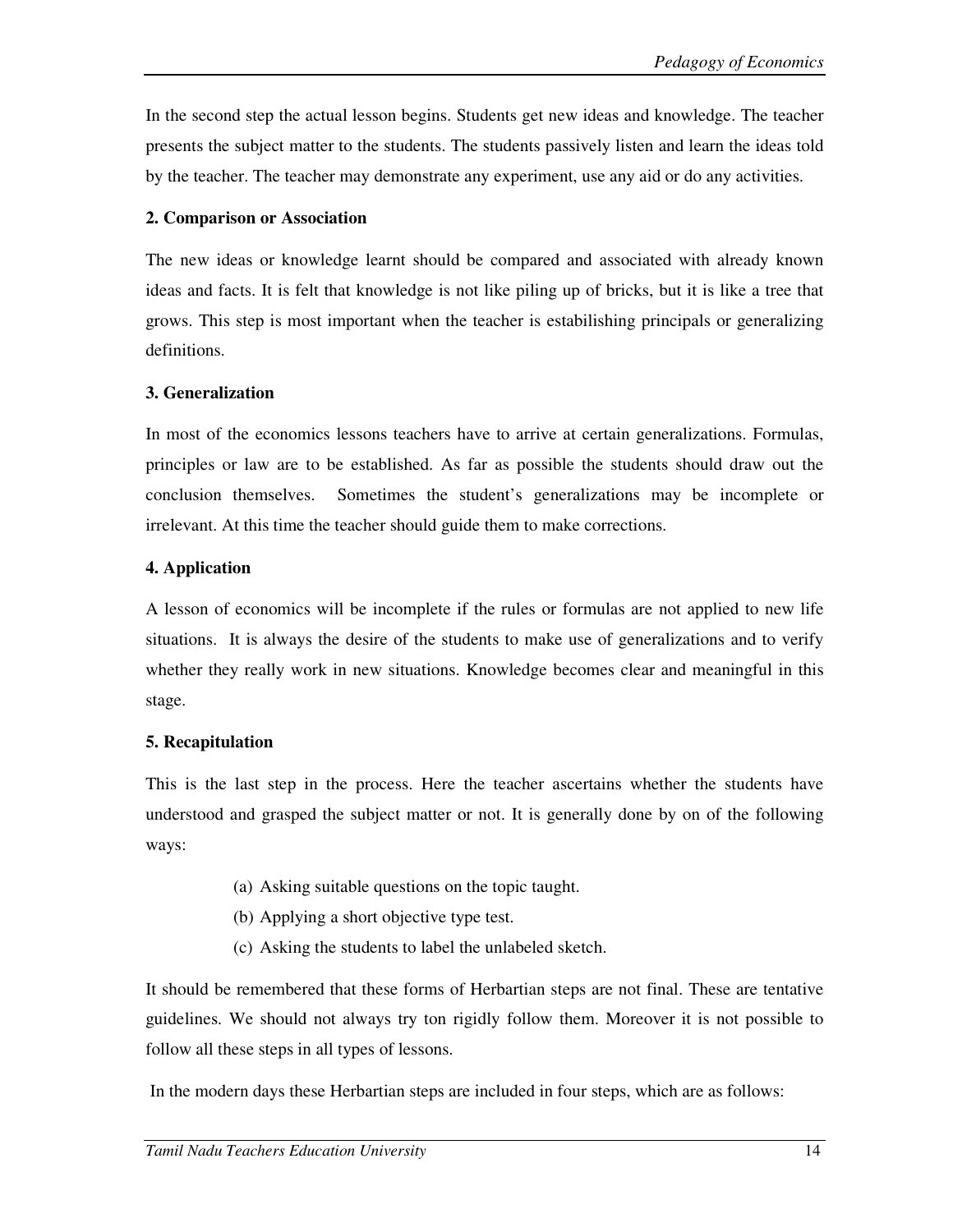- 1. Preparation
- 2. Development
- 3. Review
- 4. Assignment

In this you know very well about preparation. The second step development involves the activities of both teacher and students. Teacher helps the students to learn the lesson. Both the students and teacher participate in the development. The teacher is expected to develop the lesson with students' participation. The third step review is equivalent to recapitulation. The forth step assignment is the homework to be given to the students. These are the four steps involved in the lesson plan.

### **Advantages of lesson planning**

Lesson plan is actually a plan of action. A teacher without lesson plan ends his efforts to keep proper discipline in the class and discouraged with his failures. A teacher with good plans is also tried, but his tiredness is tempered with the joy of satisfaction. The advantage of lesson plan can be listed as follows:

- 1. It makes the teacher's work regular, well organized and systematic.
- 2. It prompts confidence and self-reliance in the teacher.
- 3. It helps the teacher to proceed with particular aims in view and thus makes him conscious of interests and attitudes to be developed in the students.
- 4. It renders a saving in time, for the students have a better understanding of the subject and develop some desirable attitudes in a specified time, while in the absence of a plan it might have taken more time for the similar understanding.
- 5. Lesson plans establish proper connections between different lessons of study. Therefore, they provide continuity in the teaching process.
- 6. It stimulates the teacher to introduce striking questions and illustrations.
- 7. It provides greater freedom in teaching, for a teacher who has properly planned his lesson, enters the classroom with confidence; without any anxiety, ready to attack the problem and prepared to carry it out like a skilled workman.
- 8. It helps the teacher to plan the teaching aids to be used din the class, well in advance and also ensure their workability.
- 9. It avoids wastage of time.

## **Criteria of a Good Lesson Plan**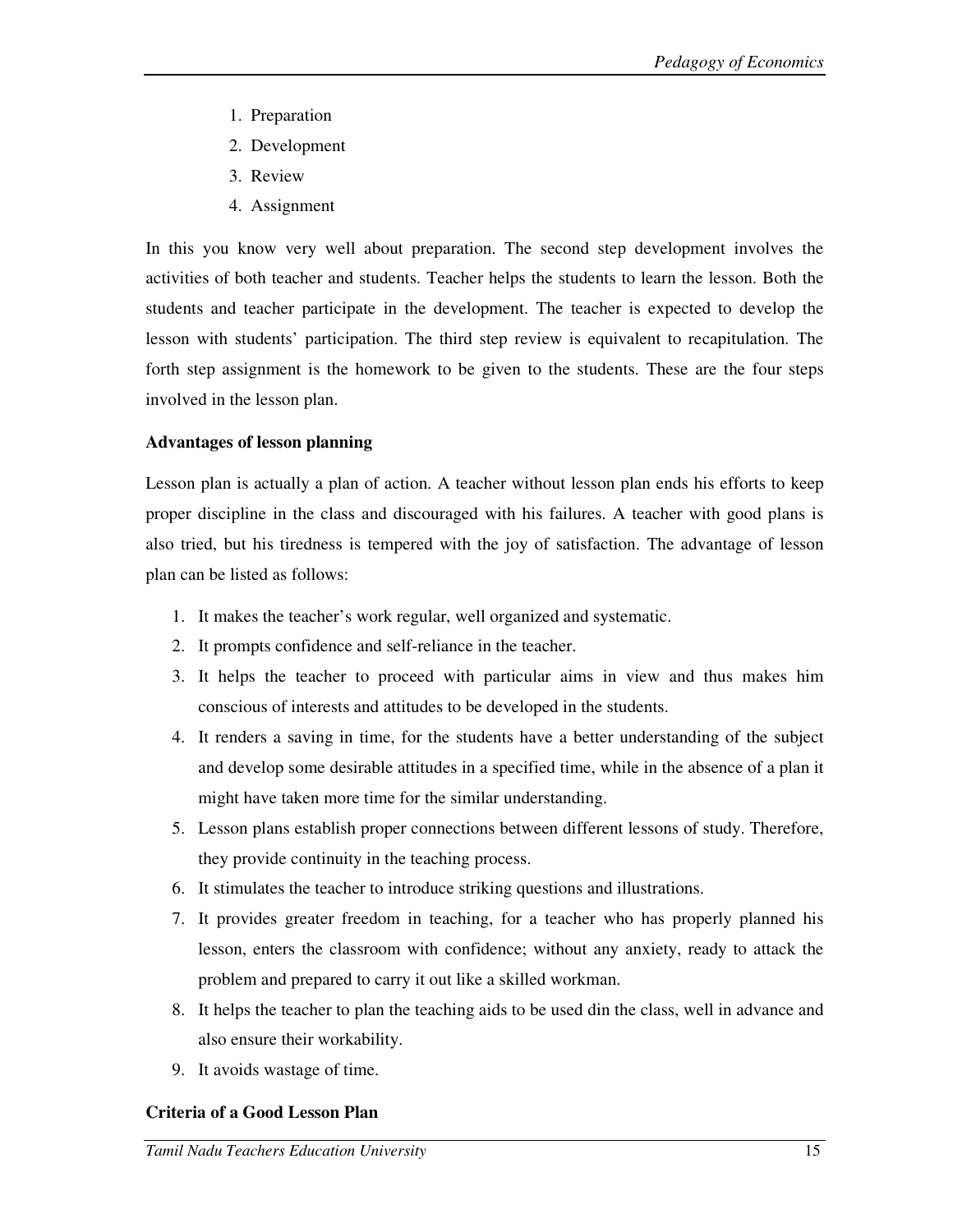The following are the criteria of a good lesson plan. Any lesson plan should contain these criteria.

- 1. A lesson plan should be written and well prepared assuming that teacher has gone through the matter from all aspects.
- 2. General Objectives also called non-behavioural objectives objectives of the lesson should be clearly stated.
- 3. Specific objectives also called behavioural objectives should be clearly stated.
- 4. Types of aids that are to be used along with the situation in which they are able to be used should be used.
- 5. Content, learning experiences and evaluation tools and procedure should be stated.
- 6. Review and assignment should be written at the end of the lesson.
- 7. A good lesson plan should reveal the type of activities to be performed by the teacher and the students.
- 8. Active participation of the students should be made possible in the lesson plan.
- 9. Questions should be well planned and unambiguous.
- 10. There should be provision for individual attention.

## **STRUCTURE OF A FOUR FOLD LESSON PLAN**

### **Content**

The teacher elicit the content to be taught to the students in the classroom . The students develop skills in terms of cognitive, affective and psychomotor domain after attending the teaching session of this content.

### **Specification of Behavioural Outcomes**

Specification of behavioural outcomes helps us to state the instructional objectives of various school subjects. These objectives, however, are too vague for the teacher. They should be specific and must be expressed in behaviours terms. Vague, general objectives often do not offer an adequate enough direction to the teacher. As a result, he cannot prepare and organize appropriate learning activities for his pupils. Hence the need for specifications. We have also discussed that the term specifications mean specific objectives or behavioural objectives. The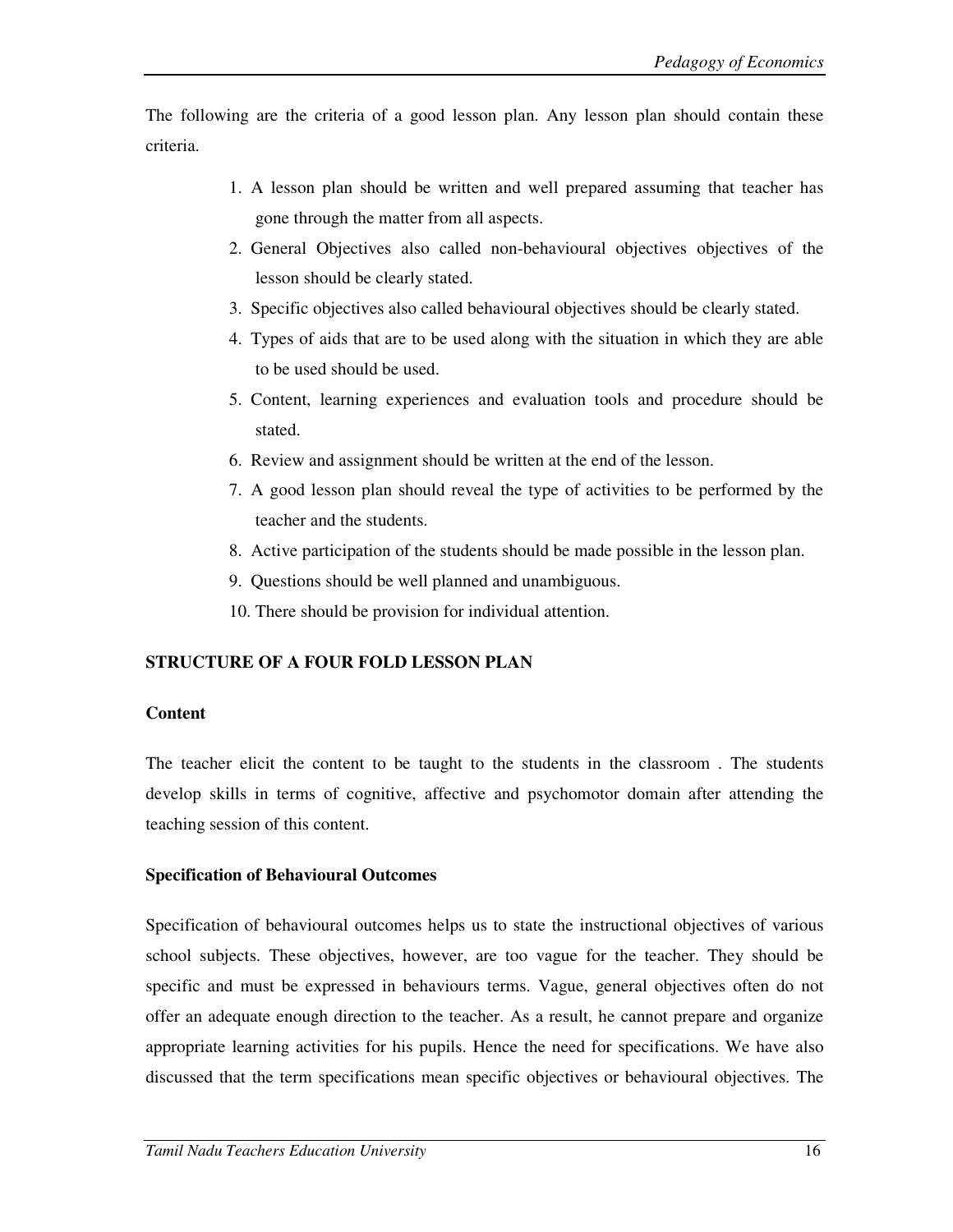statement of a specification contains an action verb. The statement of specification should be in the form of the students achievement and not in the form of the teachers intentions.

### **Learning Experiences**

Learning Experiences results from the active participation of students in the stimulus situation which the teacher provides in the classroom. It is the interaction of the learner and the situation provided by the teacher. It should be purposeful, continuous, interactive based on facts, concepts, principles, generalization for making learning experience more functional and effective in teaching learning process.

### **Evaluation**

The teachers can adopt internal and external methods of evaluation to assess whether their transaction is proper according to the pedagogy of teaching in economics classrooms. So the objectives, learning experience and evaluation are the three interrelated and interdependent aspects in the teaching learning process.

## **MODEL LESSON PLAN - ECONOMICS**

| Name of the School:     | Name of the Student Teacher: |
|-------------------------|------------------------------|
| Standard: XI            | Name of the Guide Teacher:   |
| Subject: Economics      | Date:                        |
| Topic: Course of Prices | Time: 45 Minutes             |

### **Instructional Objectives: The Pupil**

- 1. acquires knowledge about the causes of price rise in India.
- 2. understands the various aspects of problems of price rise.
- 3. analyses the situation of price rise and also various policy measures taken by the government.
- 4. develops skill in drawing inference about forthcoming price rise problem due to recent oil price rise.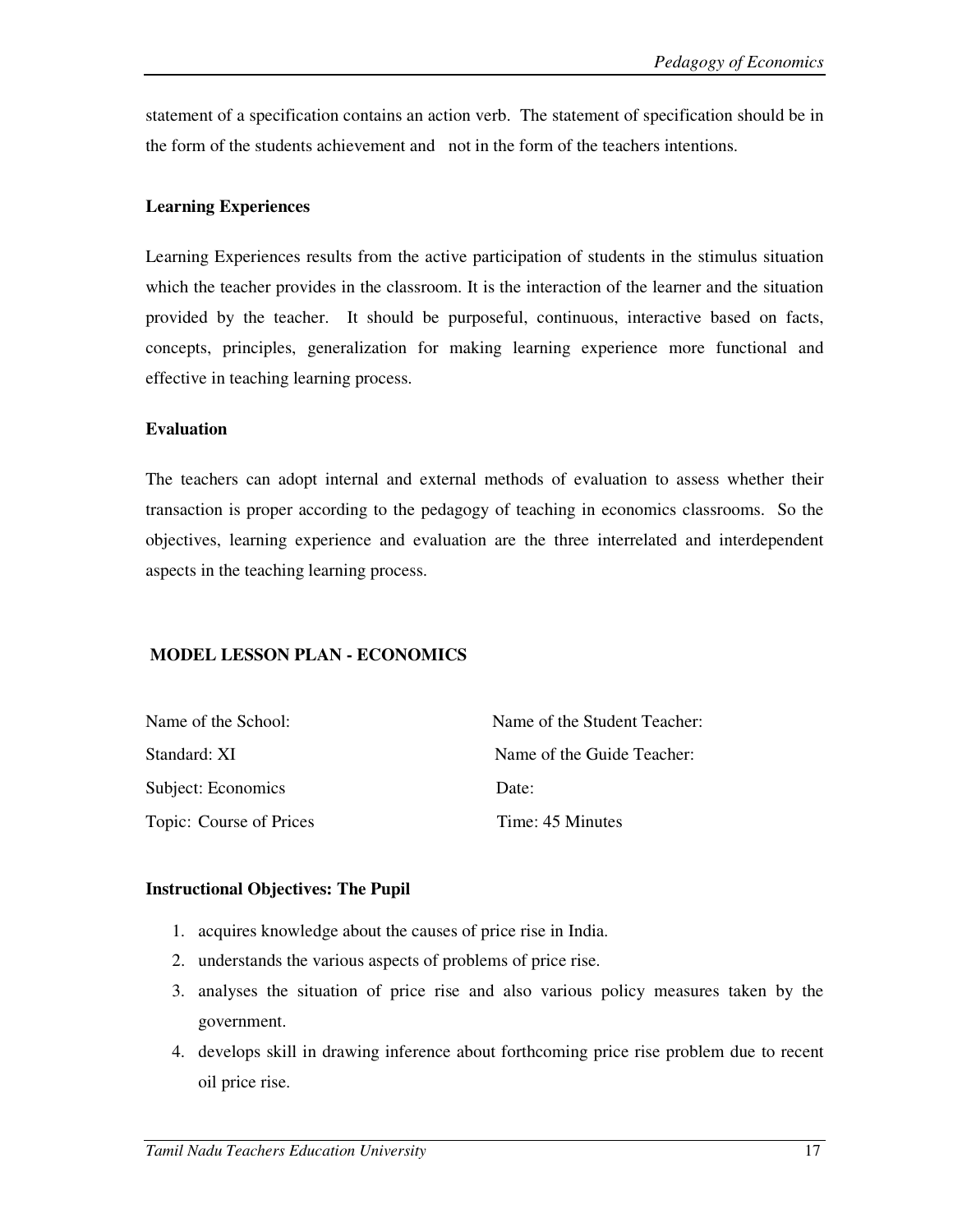## **Specifications: The pupil**

- 1. recalls and recognises the economic problems of the price rise in India.
- 2. understands the relationship between prices and purchasing power of money.
- 3. compares the prices of different commodities from time to time and from place to place.
- 4. explains the effect of rising price on the growth and development of an economy.
- 5. list out the various types of indicators of price trend
- 6. examines the necessity of revising trend of prices.
- 7. classifies various causes of price rise.
- 8. illustrates the course of prices and various types of policy measures taken by the government.
- 9. understands the place given to the problem of rising prices in various plans.
- 10. explains about the need for price stability.

## **Teaching aids:**

Charts, graphs, pictures showing price rise in India

| <b>Content</b>                                                                                                                                                                                                               | <b>Specification of</b><br>behavioural<br>outcomes | <b>Learning Experiences</b>                                                                                                                                                                                                                | <b>Evaluation</b>                                                                                                                    |
|------------------------------------------------------------------------------------------------------------------------------------------------------------------------------------------------------------------------------|----------------------------------------------------|--------------------------------------------------------------------------------------------------------------------------------------------------------------------------------------------------------------------------------------------|--------------------------------------------------------------------------------------------------------------------------------------|
| On August 2, 1990, Iraqui<br>armed forces invaded state of<br>Kuwaot. This event gave rise to<br>international<br>economic<br>an<br>problem of rising price of oil.<br>Due to this prices of other<br>commodities also rise. | recalls and<br>recognises                          | Pupils answers the following<br>questions:<br>1. Iraqi occupation of Kuwait<br>gave rise to which<br>international economic<br>problem?<br>2. What is the implication of<br>raising transport cost on<br>the prices of the<br>commodities? |                                                                                                                                      |
| Course of prices.<br>mechanism<br>a<br>Price<br>has<br>significant place in a planned<br>economy. Changes in prices<br>bring changes in the purchasing explains<br>power of money also.                                      | understands                                        | Student understands the<br>relationship between prices and<br>purchasing power of money.<br>Student explains the effect of<br>rising price on the growth and<br>development of an economy.                                                 | What do you mean by<br>purchasing power of<br>money?<br>What happens to the<br>purchasing power of<br>money when the prices<br>rise? |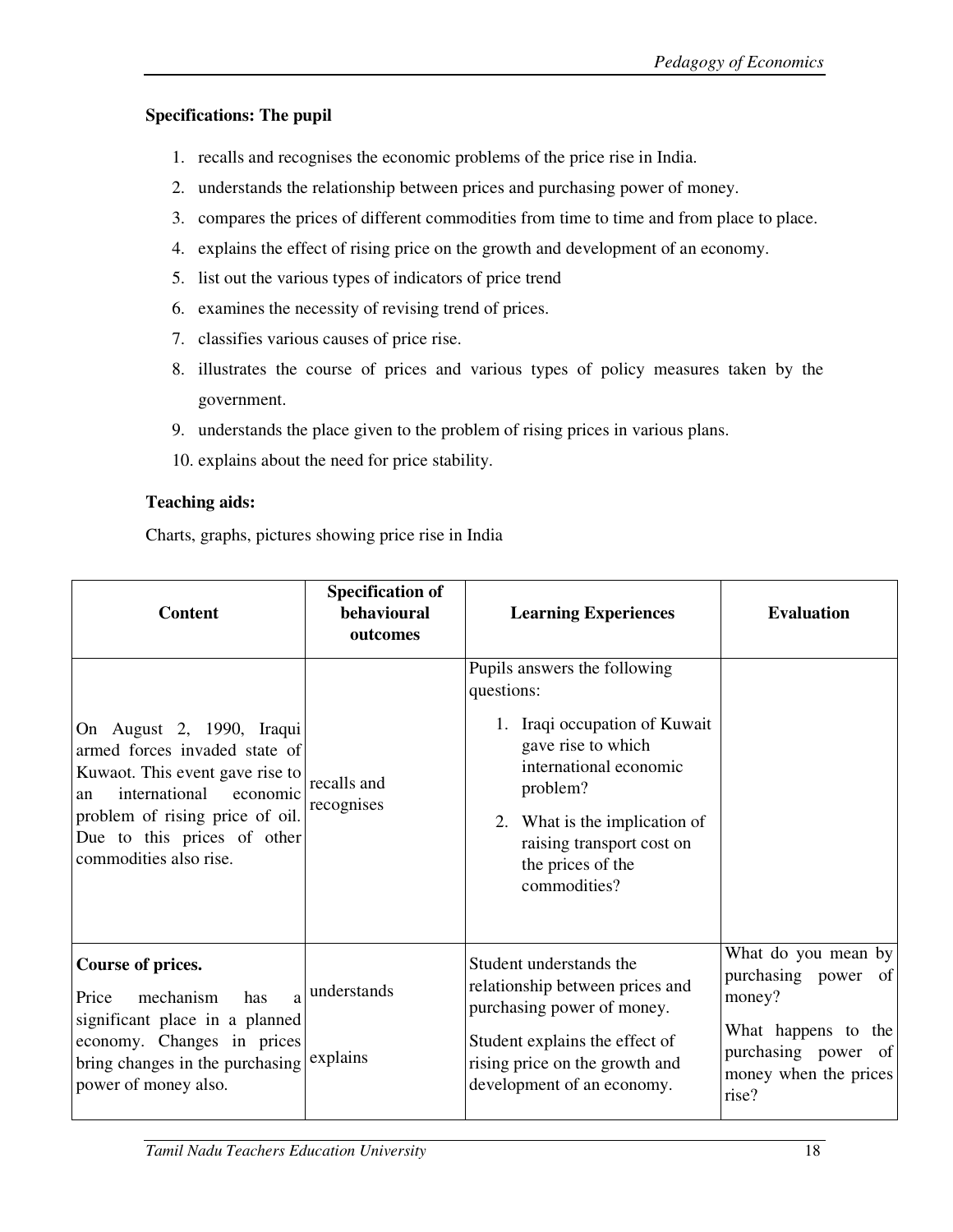| At<br>high<br>prices<br>money<br>commands lesser commodities<br>at lower prices<br>and<br>more<br>commodities. | compares    | Student compares the prices of<br>different commodities from time<br>to time and from place to place                                    | Rising of price of<br>petrol affected which<br>sector of economy<br>directly?              |
|----------------------------------------------------------------------------------------------------------------|-------------|-----------------------------------------------------------------------------------------------------------------------------------------|--------------------------------------------------------------------------------------------|
| Rising<br>oil<br>prices<br>in<br>economically hit international explains<br>community.                         |             | Student explains the effect of<br>rising price on the growth and<br>development of an economy                                           | What is the effect of<br>rising price on the<br>growth and<br>development of an<br>economy |
| Indicators of price trends                                                                                     | List out    | List out the various types<br>of<br>indicators of price trend.<br>Defines the word deflation.                                           | What do you mean by<br>GDP?                                                                |
| Trend of prices in India                                                                                       | Examines    | The student examines the<br>necessity of revising trend of<br>prices in order to understand<br>nature and complexity of the<br>problem. | The rising trend of<br>prices in India started<br>at what time?                            |
| Second world war leads to the<br>trend of price rises                                                          | classifies  | The student classifies various<br>causes of price rise.                                                                                 | What was the reason<br>for price rise?                                                     |
| Immediately<br>after<br>independence the Government<br>formulated various economic<br>policies                 | illustrates | The student illustrates the course<br>of prices and various types of<br>policy measures taken by the<br>government.                     | When the economic<br>planning was adopted<br>in India?                                     |
| Economic planning in India<br>began on an optimistic note.                                                     | understands | The student understands the place<br>given to the problem of rising<br>prices in various plans.                                         | A rupee of 1969 is<br>worth only 11 paise<br>presently. Why?                               |
| Domestic supply situation was<br>favourable and could easily<br>rising<br>demand<br>the<br>meet<br>pressure    | explains    | The teacher explains that every<br>plan has been eloquent about the<br>need for price stability.                                        | What happened to the<br>general price index?                                               |

## **Assignment:**

- 1. Trace in brief the trend of prices in India beginning with first five year plan.
- 2. Describe about the general price index.

Name of the Guide Teacher Name of the Student Teacher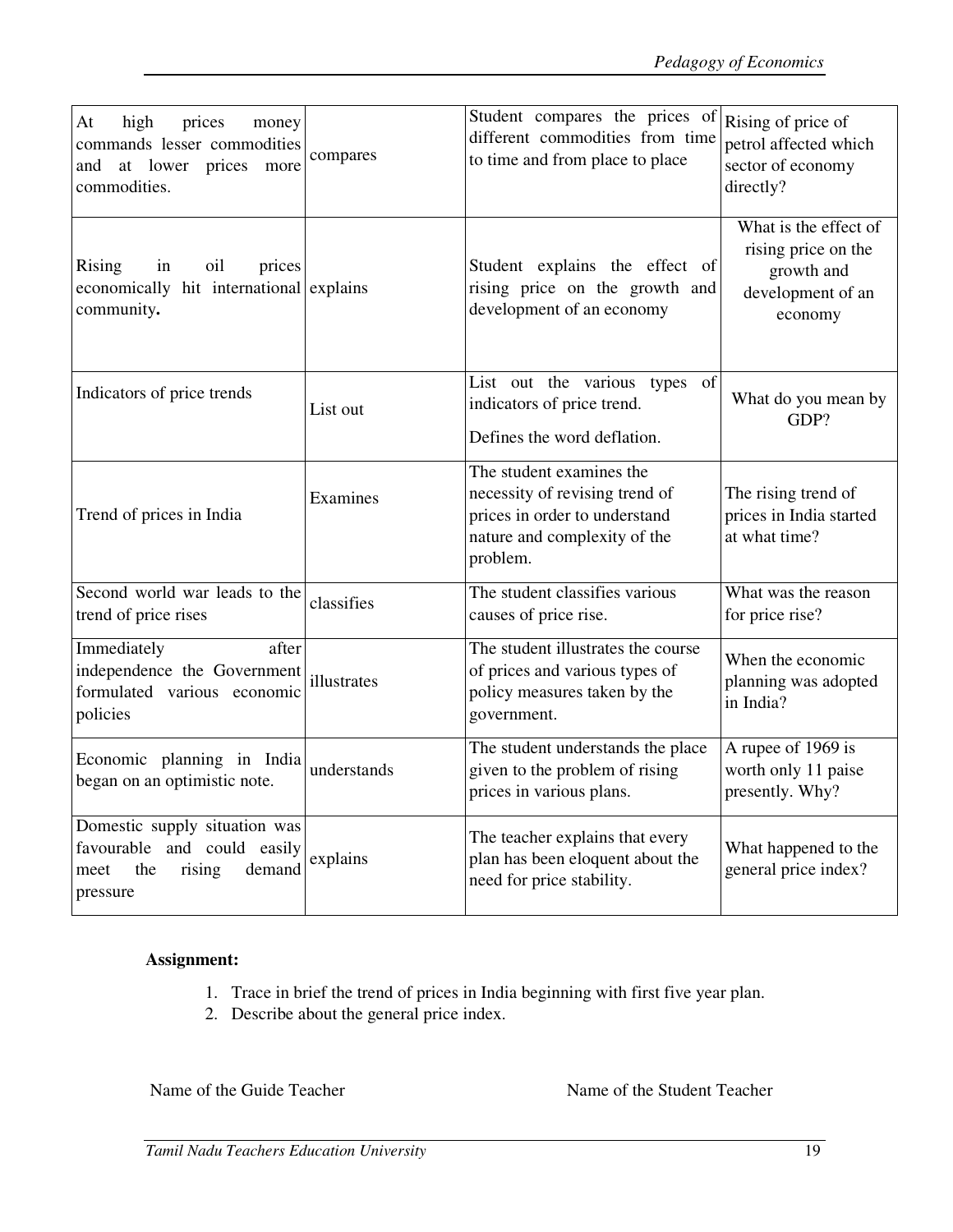#### **UNIT PLAN**

#### **Unit Plan**

"A unit may be defined as a means of organizing materials for instructional purposes which utilizes significant subject matter content, involve pupils learning activities through active participation intellectually and physically and modifies the pupils behavior to the extent that he is able to cope with new problems and situations more competently". **H.C. Morrison** 

#### **What is a Unit?**

A unit is a large subdivision of subject matter with a common fabric of knowledge. The unit is not just blocks of subject matter, but is composed of both method and content. Thus, a unit organizes instruction and increases the probability that instruction will be presented in a cohesive, meaningful and logic way. A properly planned unit integrates many type of activities, some of which provide new information and others help pupils evaluate and retain this information. Units of break up a course into meaningful segments that is larger than lesson plans. They are organized around specific topics so they are neither a block of subject matter nor a series of independent lessons, but represent a careful organization of subject matter and learning experiences. So a unit can be treated as a 'compound' of lessons and not a 'mixture' of lessons.

#### **Definitions of a Unit**

**Burton:** 'the important thing to provide a combination of subject matter and processes which will have real meaning for the learner which will aid him in continuously integrating his learning is through h a unit'.

**Preston:** 'A unit is as large a block of related subject matter as can be over viewed by the learner'.

**Stanford:** 'A unit is an outline of carefully selected subject matter which has been isolated because of its relationship to pupil's need's and interests'.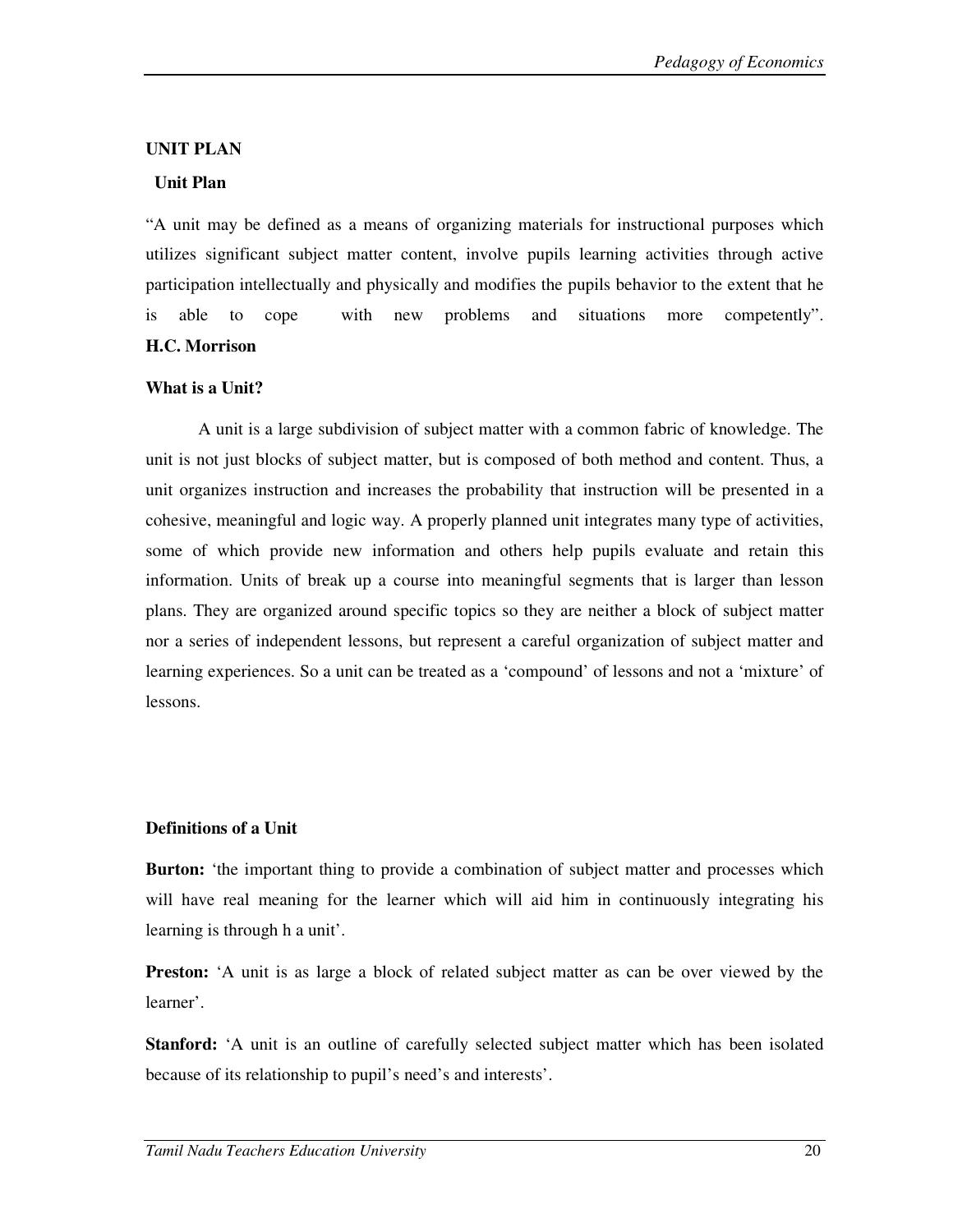## **Characteristics of a Good Unit**

- It should keep in view, the needs, the capabilities and the interest of the pupil
- It should take into account the previous experience and background of the pupil
- It should provide for new experiences which the students have not done before
- The length of the unit should maintain interest of the pupil till the last
- The material of the unit should consist of familiar and related topics and not as remote and strange one
- It should be related to social and physical environment of the pupil
- It should help to anticipate and satisfy some of the future needs of the pupil
- It should be a part of the sequence that permits growth from year to year
- It should be a results of the co-operative planning of the teacher as far as possible
- It should provide the basis for its evaluation
- It should be flexible enough to provide individual differences
- It should permit a variety of field trips, experiments, demonstrations, and projects etc.
- It should be practicable in the given setting

# **Steps in Unit Planning**

- 1. Content analysis (the What of the unit)
- 2. Objectives with specifications (the Why of the unit)
- 3. Learning activities (the How of the unit)
- 4. Testing procedures (evidence of achievement)

# **i. Content analysis**

In unit planning emphasis is placed on analyzing the content into terms, facts, concepts, situations, processes, generalizations, principles, laws etc. the analysis helps the teacher to get a thorough I n-depth of the subject understanding and this also increases the confidence of the teacher.

# **ii. Objectives and specifications**

After analyzing the content, teacher should identify the general and specific objectives of the content.

# **iii. Learning activities**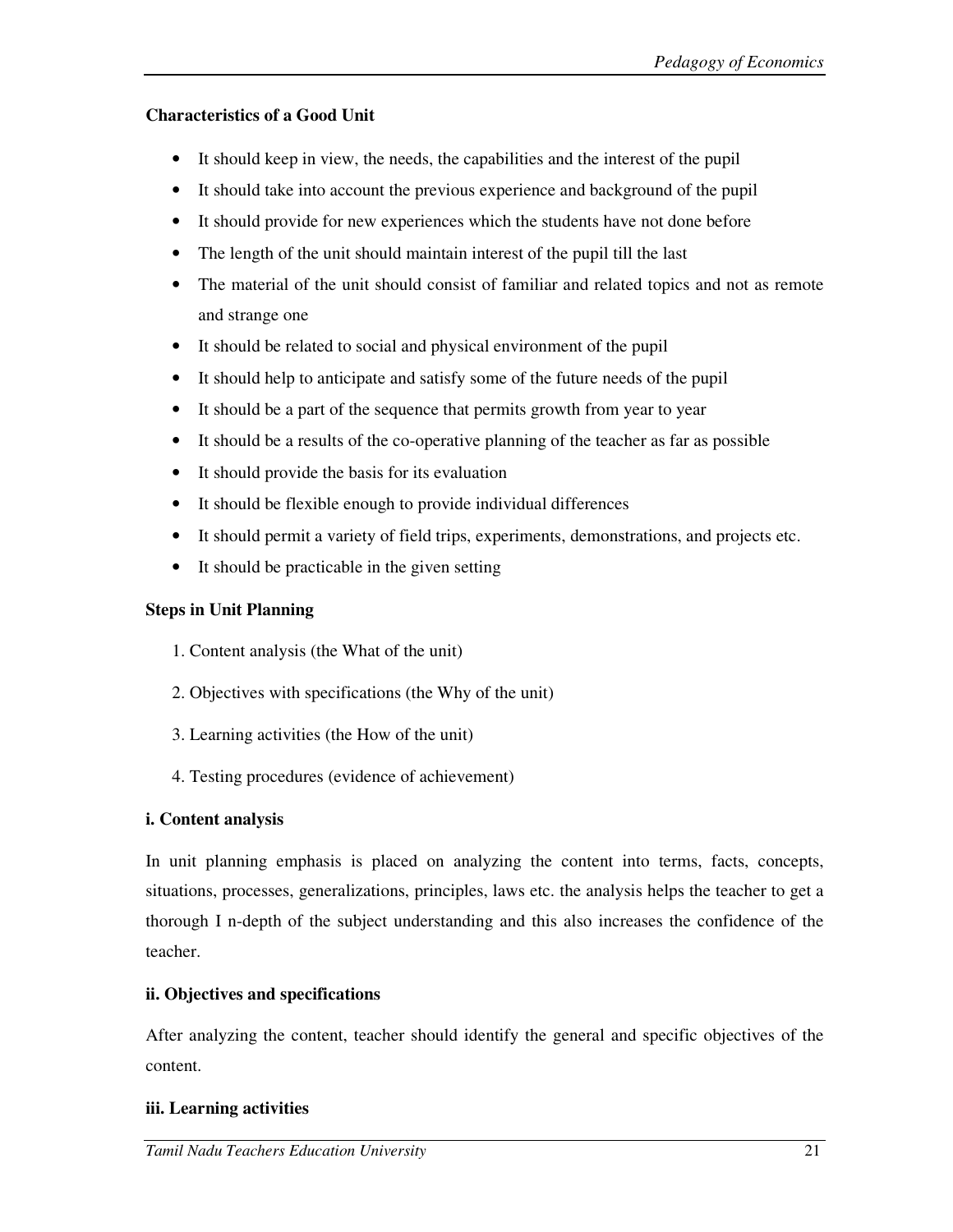Learning is not a pouring in process, but a gradual process that comes about as a result of experience. Activities like field trips, experiments, demonstrations and projects can be used in different settings. The experience can be backed up with reference books films and slides. Keeping in mind of the individual differences, the psychology of learning, the content and objectives, suitable learning activities can be planned to which the students will be exposed during the course of the unit.

### **iv. Testing procedures**

The last step is the choice of suitable evaluation tools and techniques through which teacher can evaluate the content coverage and teaching method used.

#### **Format of a Unit Plan**

1. ----------

- 2. ----------
- 3. ----------

| <b>Sl.No.</b> Concepts | <b>Process</b><br>skills | <b>Activities</b> / Learning<br>strategies   materials |  | <b>Product Evaluation</b> | No. of<br><b>Periods</b> |
|------------------------|--------------------------|--------------------------------------------------------|--|---------------------------|--------------------------|
|                        |                          |                                                        |  |                           |                          |
|                        |                          |                                                        |  |                           |                          |

### **Advantages of Unit Planning**

- 1. It is establishes general as well as specific aims of teaching.
- 2. It breaks up the entire work into smaller sections, small enough so that pupils can easily grasp the scope of these during a brief overview. Short tasks are easily completed than long ones.
- 3. It helps to cater the needs, nature and aptitude of the students.
- 4. It is economical in terms of time.
- 5. Since several activities are involved it helps to develop the skills in the students.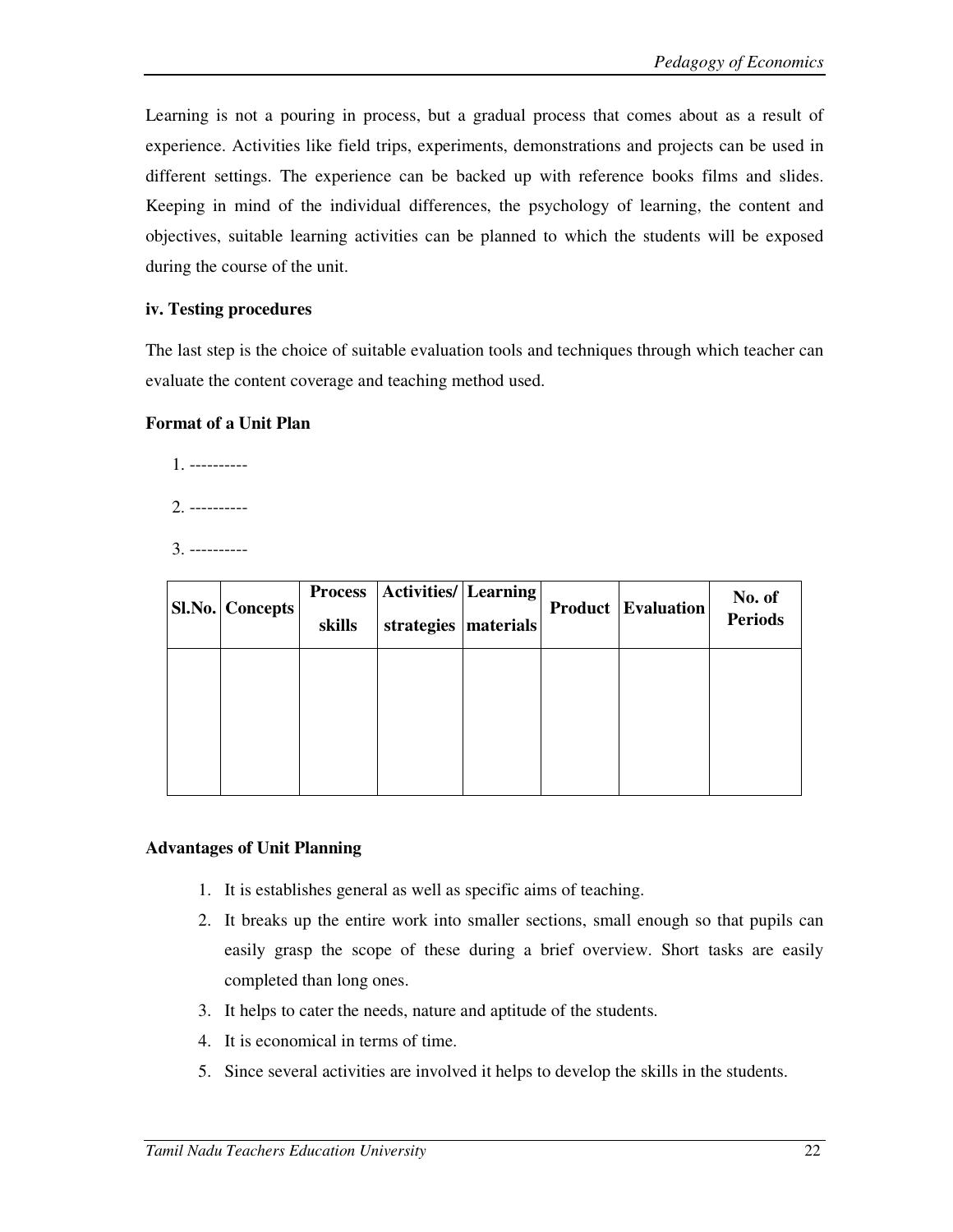- 6. It develops self confidence among students because it provides opportunities for meaningful experience wherein they can organize and review their learning.
- 7. It gives an overall view to handle each and every lessons as the unit structure.

### **BLOOMS TAXONOMY OF EDUCATIONAL OBJECTIVES**

One of the most important aspects of teaching learning process is the specifications of instructional objectives. The over-increasing aspects of various courses, services and activiites in secondary schools make more emphasis on instructional objectives. Dr.Benjamin S Bloom (1956) gave the idea of classification of educational objectives. He classified educational objectives in to three main areas or domains called Cognitive, Affective and Psychomotor. The three domains are interrelated and mutually dependent.

**Cognitive Domain:** The cognitive domain comprises the acquisition and manipulation of factual information. It is also concerned with intellectual skill and abilities of the students.

**Affective Domain:** The changes in interests and values and the development of applications

**Psychomotor Domain:** The development of manipulative or motor skills

The three domains of learning do not occur in isolation but rather work together to make up one whole being.

## **Cognitive Domain**

Cognitive domain includes those objectives which deal with the recall and recognition of knowledge and development of intellectual abilities and skills. **Blooms et al.** 

 Benjamin S Bloom and his co-workers have done the taxonomical classification of this domain in 1956. The domain contains six major objectives arranged in an order on the basis of increasing complexity of tasks. Each of these six is further divided in to specified behavioural objectives.

## **Categories in the Cognitive Domain**

### **1. Knowledge**

This is the first and the lowest level of cognitive domain. It includes recall of information such as specifies, facts, methods, processes, generalizations, patterns etc., Thus, the knowledge objective emphasizes what can be described as memory.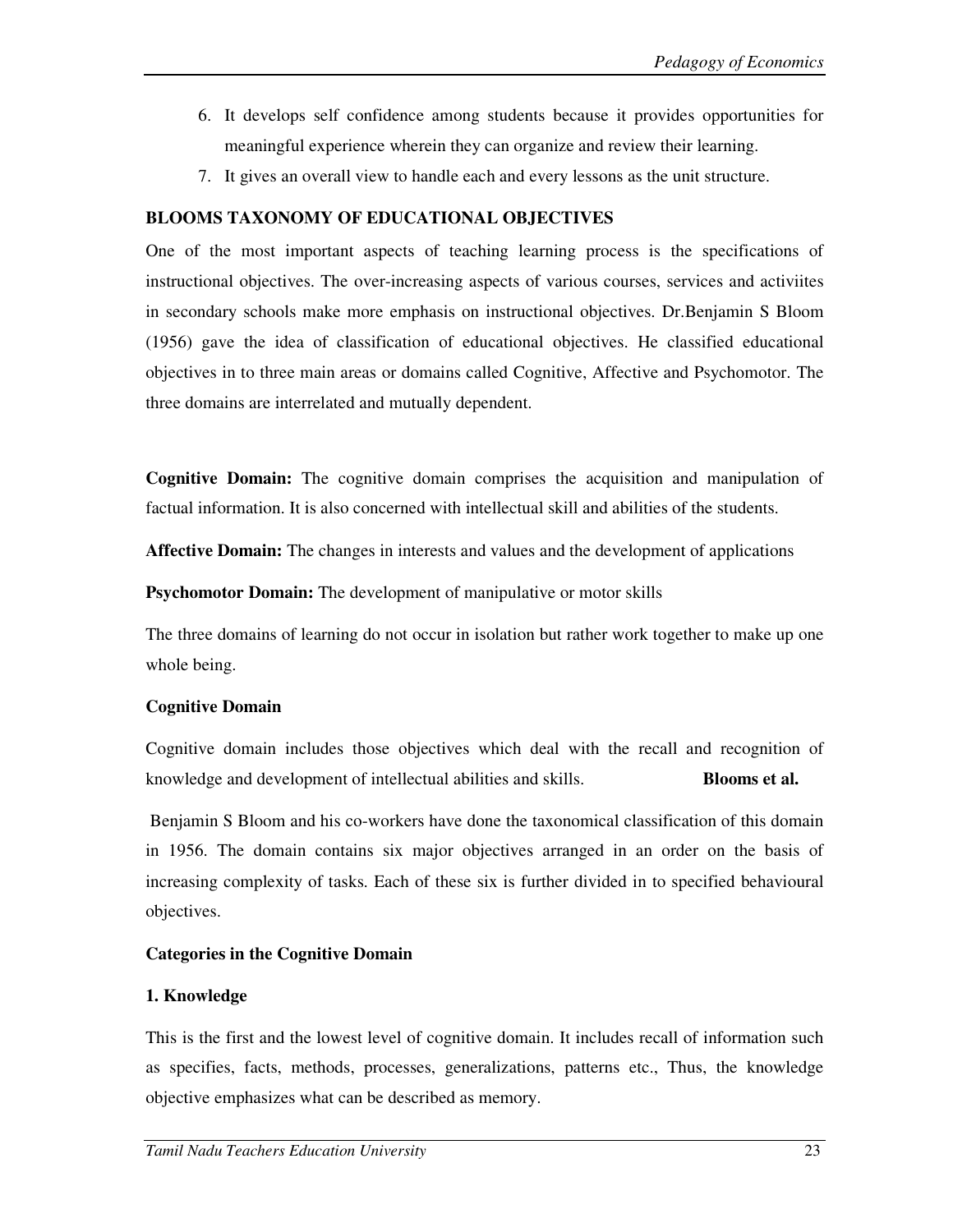# **2. Comprehension**

This second category includes translation, interpretation and extrapolation. This is also related to the use of ideas. It refers to a type of understanding of the materials or literal message contained in a communication.

## **3. Application**

This third level includes the ability to apply abstract ideas to a concrete situation. The abstraction may in the form of general ideas, rules or procedures or generalized method.

## **4. Analysis**

It means the "breakdown of the materials into the constituent parts and detection of the relationship of the parts and of the way they are organized". Analysis includes analysis of elements, analysis of relationship and analysis of organizational principles.

## **5. Synthesis**

This category is just the opposite of analysis. Synthesis is the "putting together of elements and parts so as to form a whole. This involves the process of working with pieces, parts, elements and arranging and combining them in such a way as to constitute a pattern or structure, not clearly there before".

# **6. Evaluation**

It is the assignment of symbols to phenomenon, in order to characterize the worth or value of a phenomenon, usually with reference to some social, cultural or scientific standards. Evaluation involves judgments in terms of internal evidence as well as external criteria.

 To conclude, it may be pointed out that the above six major categories in the cognitive domain do not always appear in isolation from one another.

# **Affective Domain**

This domain involves attitudes, interest, values and appreciation. The affective domain is concerned with 'feeling'. The objectives under affective domain are difficult to define and evaluate. The hierarchy of objectives in affective domain has been developed by Krathwohl, Bloom and Masia in 1964. The order of objectives is in such a way that each category is more abstract and complex than the previous one.

# **Categories in the Affective Domain**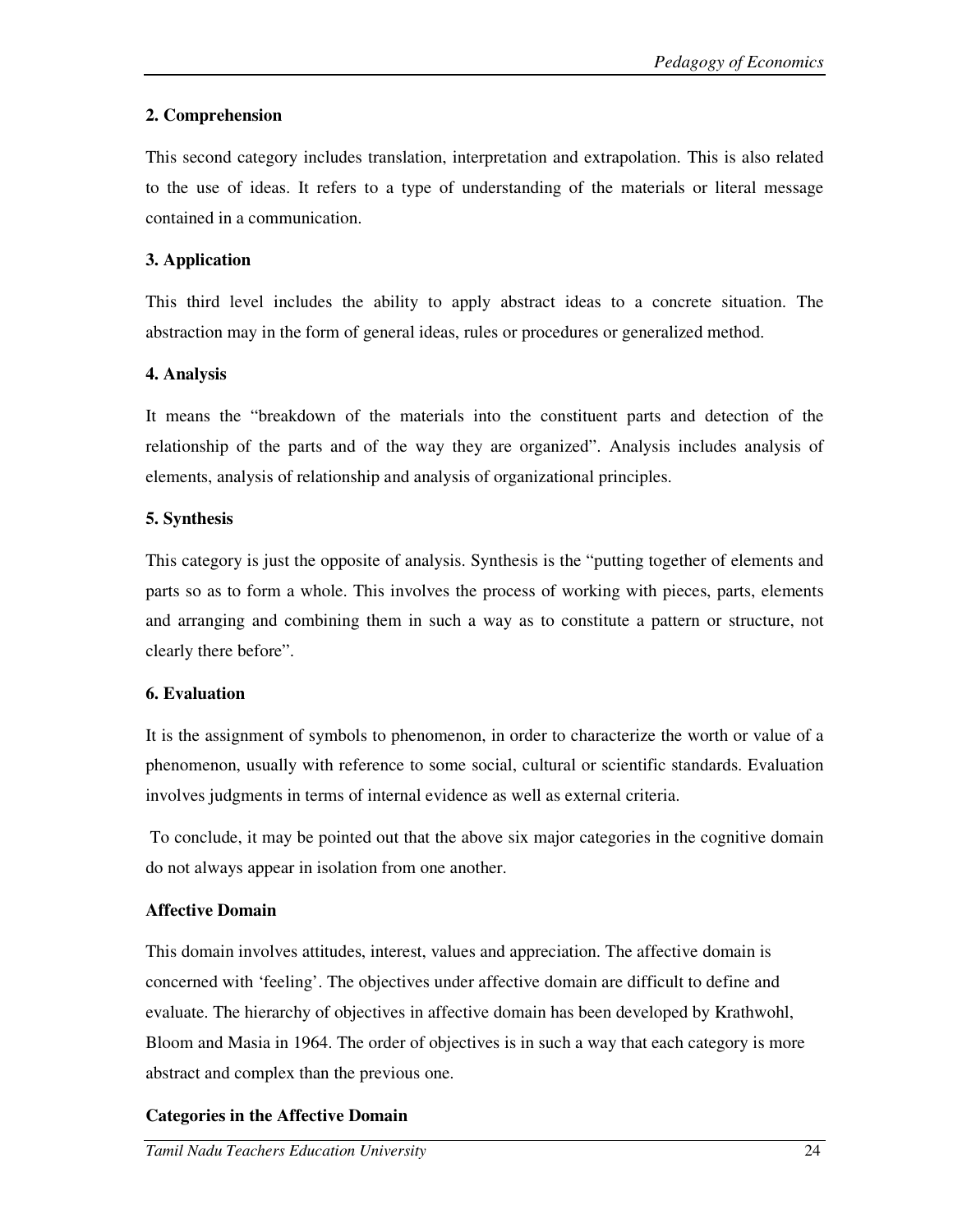# **1. Receiving:**

This is at the lowest point o the affective domain. Receiving may be defined as "sensitivity to the existence of certain phenomenon and stimuli, that is, the willingness to receive or attend to them".

# **2. Responding:**

Responding refers to a behavior which goes beyond merely attending to the phenomenon; it implies active attending, doing something with or about the phenomenon, and not merely perceiving them.

# **3. Valuing:**

Valuing implies "perceiving them as having worth or value. The three sub-categories of this objective are, acceptance of value, preference for a value and commitment.

# **4. Organizing:**

This involves building up of organized system of values. The individual organizes a set of values such as truth, goodness and helping others, in determining their relationships and deciding their need and priority.

# **5. Characterizing:**

In this category the individual displays the integration of values and it becomes a lifestyle with him. He gets these values organized into some kind of internally consistent system, which has controlled the behavior of the individual for a sufficient time. This category is concerned with one's view of the universe and one's philosophy of life.

# **Categories in the Psycho-motor Domain**

Psychomotor domain concerns with the attainment of neuro-muscular coordination. Here the objectives which deal with manual or motor skills. As the level of coordination goes up, the action becomes more refined, speedy and automatic. Simpson, Kibler were working on this area for systematically classifying educational objectives. R.H. Dave has given the classification of educational objectives under this domain 1969. The order of objectives in such a way that coordination is to be brought about among different parts of a given act or different acts performed with required articulation.

# **1. Perception**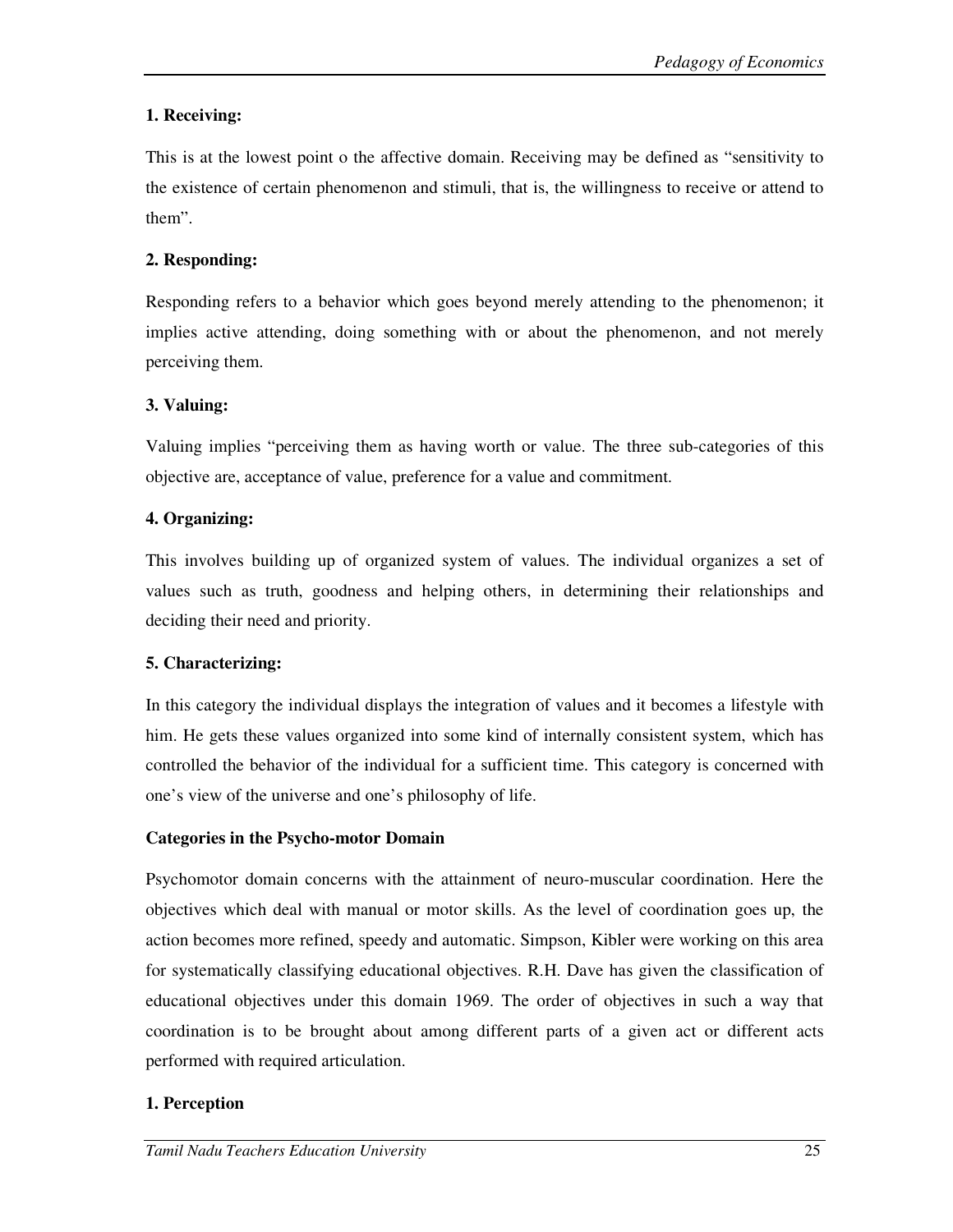Skill of keen observation, skill of sensing a problem and skill of developing self-motivation are the specific objectives under this category.

## **2. Imitation**

Skill of repeating actions and skill of reflective thinking are the specific objectives under this category.

## **3. Manipulation**

Skill to operate upon with intelligence and manage cleverly are the specific activities that fall in this category.

## **4. Precision**

Skill of experimentation, skill of precise movements and neat execution of skills are the activities which fall under this objective.

## **5. Articulation**

Skill of logical thinking, reflective thinking, skill of mind and body and development of mathematical skill are specific objectives to attain this step.

## **6. Naturalization**

As we practice a skill, in due course it becomes our natural habit. Skill of attaining success and skill of multiple actions are the specific activities under this objective.

# **TYPES OF TEST ITEMS**

Achievement tests are conducted using different types of test items. Hence economics teacher should master the skills of constructing test items. A constructor should take the following precautions while framing the test items.

- The items should cover as far as possible, the whole range of topics prescribed in the syllabus.
- No item or part of the item should be set which is outside the syllabus.
- More items should be set to test higher objectives. For this purpose items should be in the context of new situations.
- Items should provide clear direction to the students regarding the scope and length of responses
- The language of the items should be simple and within the easy grasp of students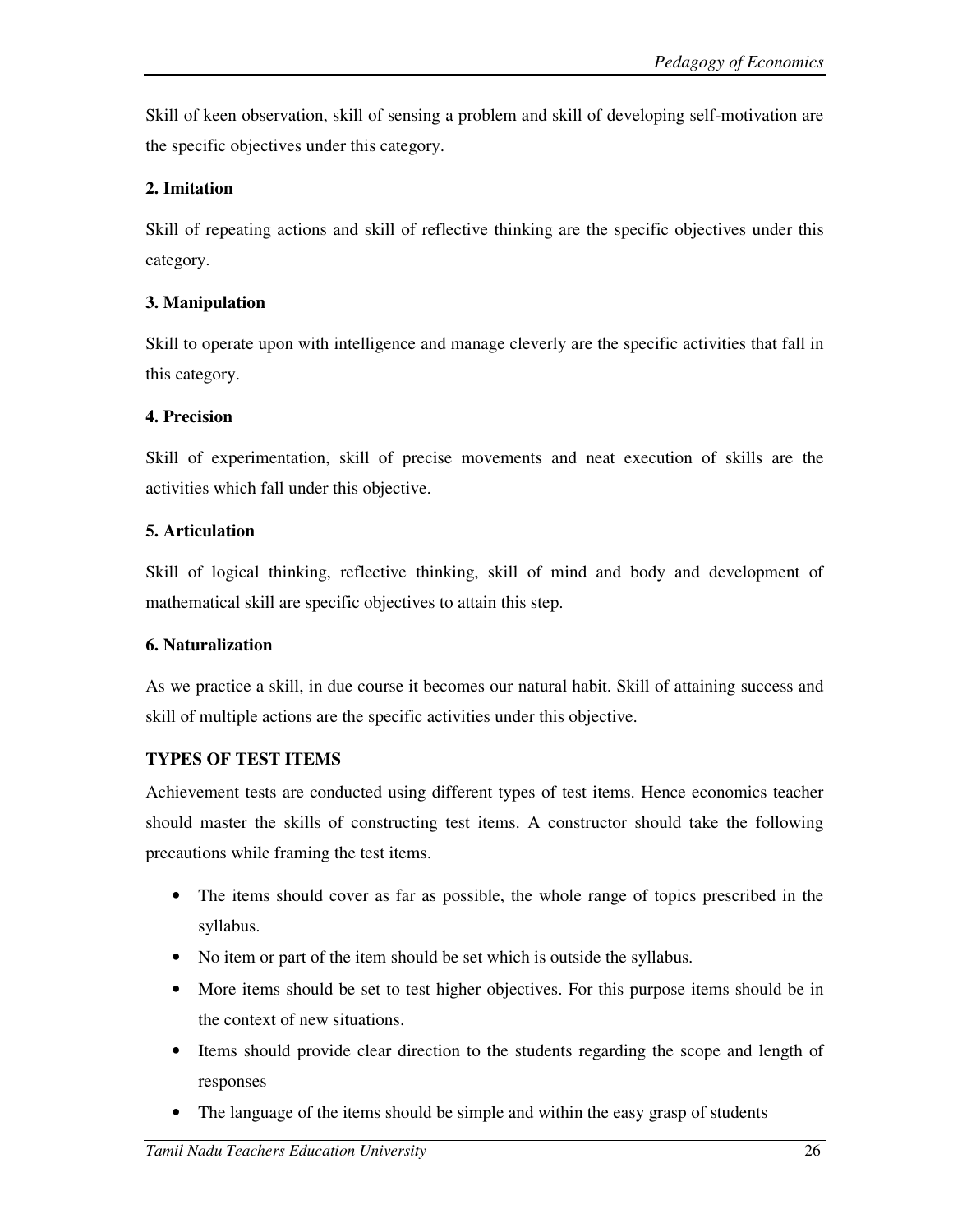# **A. Objective Type test item**

An objective type test item is one in which the response will be objective. The responses are made fixed and hence the freedom of the respondent to deviate subjectively is restricted. Objective type test item can be broadly classified into two they are

- 1. Supply Type (Recall Type)
- 2. Selection Type (Recognition Type)

For supply type test items the respondents have to supply the response where as for the selection type they have to select the responses from among the given responses. Usually five different forms of objective type items are in vogue. They are true-false type, multiple choice types, matching type, simple recall type and completion type. Of these simple recall and completion type items are supply type and the other three belongs to the selection type.

## **a) True – False Items (Alternate Response Type)**

A true – false. The respondent is asked to read a statement and indicate in some specific manner suggested, whether it is true or false, right or wrong, correct or incorrect, agree or disagree, yes or no. it tests the ability to discriminate between misconceptions and scientific truth. It is suitable for young children who have poor vocabulary. Large sample of subject matter can be covered within a short period.

## **b) Multiple choice Test Items (Changing Alternative type)**

These are items presenting four or more responses in which one is either correct or definitely better than the others. The examinee has to find this out and record this in the manner required in the paper. Here the chances of guess work are minimized. Multiple choice items consist of two parts.

The fast part of the item is called stem presented in the form of a direct `question or incomplete statements. The second part of the item is called options or alternatives or responses, usually four or five in number among the options one is the keyed response and others are called distracters or misleads or foils. The stem gives data for the selection of the keyed response. The respondent has to read the stem and options and select the correct or best alternative. The different forms multiple choice test items in vogue are correct answer form, best answer form, multiple response form, etc.

# **Scoring Formula or Correction Formula for Multiple Choice Test Item**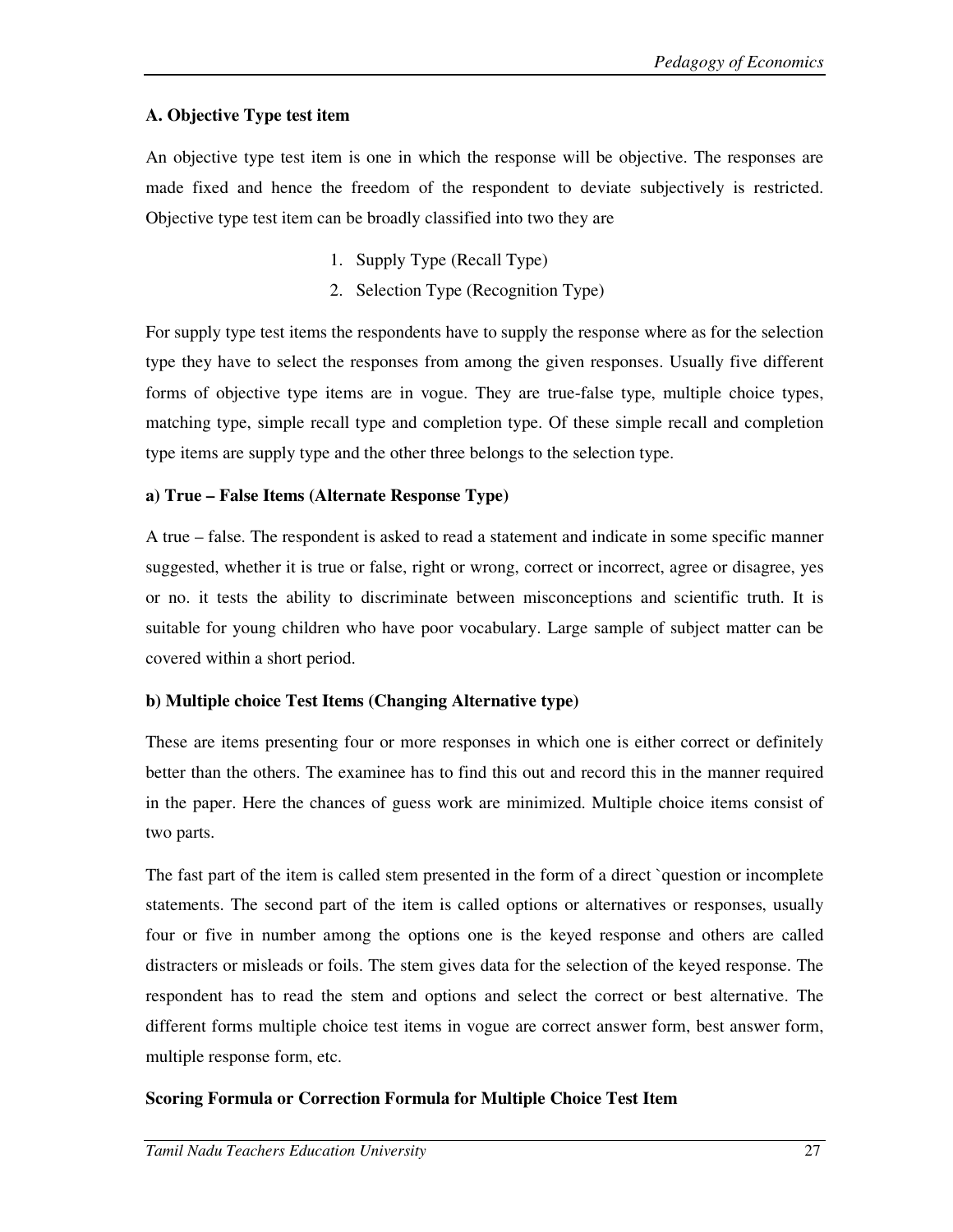Scoring formula is used for reducing the chances of guessing. An item with four options has a chance of 25% guess work, which is rather very high. The formula based on statistical assumptions (Theory of Probability) is

$$
S = R - \underline{W}
$$
  
N-1

Where

 $S =$  resultant score that a respondent deserves

R= Number of right responses

W= Number of wrong responses

N= Number of alternatives in an item

### **c) Matching Type Test Item**

This is a modified version of the multiple choice test items. In fact matching type is an economized form of combining a number of multiple choice items in the same question- a condensation of several multiple choice items. It consists of two parallel columns, with each phrase, word or number or symbol in one column (Usually the first) being matched to a word, phrase or sentence in the other column. The items in the column for which a match is sought are called premises or stem and items in the column from which selection is made is called responses or options. The respondent is required to make some sort of association between each premise and each response in the two columns.

### **d) Simple Recall Type Test Items**

 This test requires the respondent to recall a response to a direct question. The typical response should be short preferably a word, a number or a small phrase. It eliminates the chance of guessing.

## **e) Completion Type Test Item**

A completion type item consists of a series of sentences in which certain words are omitted and replaced by blanks. The respondents are expected to fill in the blanks with a word or a number or at the most a phrase. The probability of guess work is completely eliminated.

## **Advantages of Objective Type Item**

1. As a large number of question are set, a wide coverage of the syllabus is possible.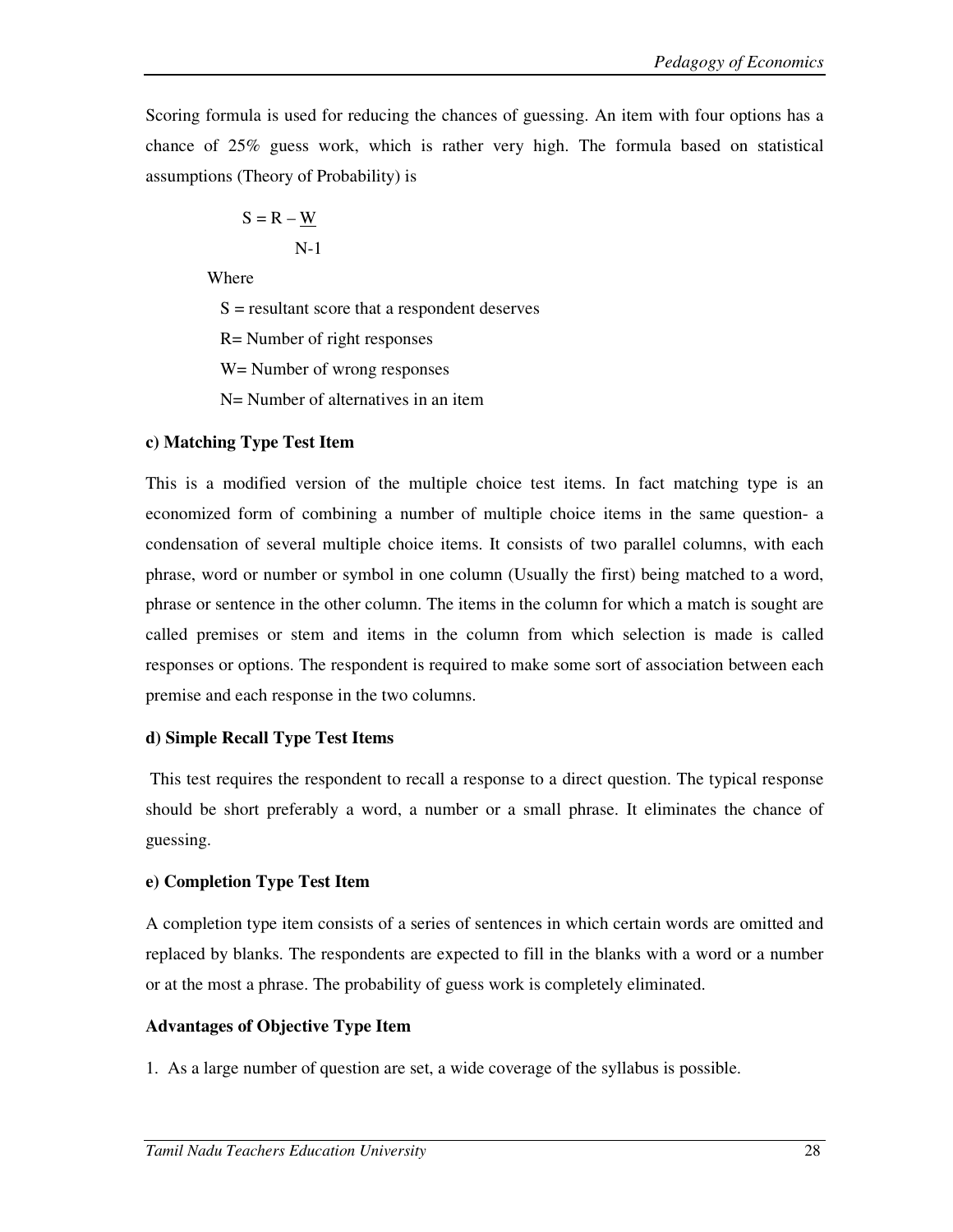2. Questions can be set which are designed to assess one particular educational quality. For example ability to apply.

- 3. Marking of such tests is objective and can be done speedily
- 4. They are more valid and reliable, since the response/ answers are definite
- 5. There is greater administration use and control
- 6. They have higher diagnostic value
- 7. They are less time consuming

### **Disadvantages of Objective Type Items**

- 1. Such tests do not encourage verbal fluency or a student's ability to development argument
- 2. Chancing of guessing are high
- 3. An objective test is difficult and expensive to construct
- 4. Emphasis on testing superficial knowledge
- 5. Inefficiency in testing complicated skill.
- 6. Objective type items are often ambiguous, particularly for the better students.

7. Such tests when over used can have a negative effect on teaching, since they encourage the student to learn bits of knowledge rather than the whole.

## **B. Short Answer Type**

A question requiring value points at the most may be defined as a short answer question. The term value points indicates a point to be given credit in the expected answer. Thus the length of the answer expected from a short answer question becomes very short. This diminishes subjectivity. In this way it is an improvement upon essay type question. Such question are of great helping having wide coverage of content and each item can be set to a test a definite objective. Because of this reason, a fair proportion of such questions should be included in a test.

### **Advantages of Short Answer Type**

1. Questions of this form can be made stimulating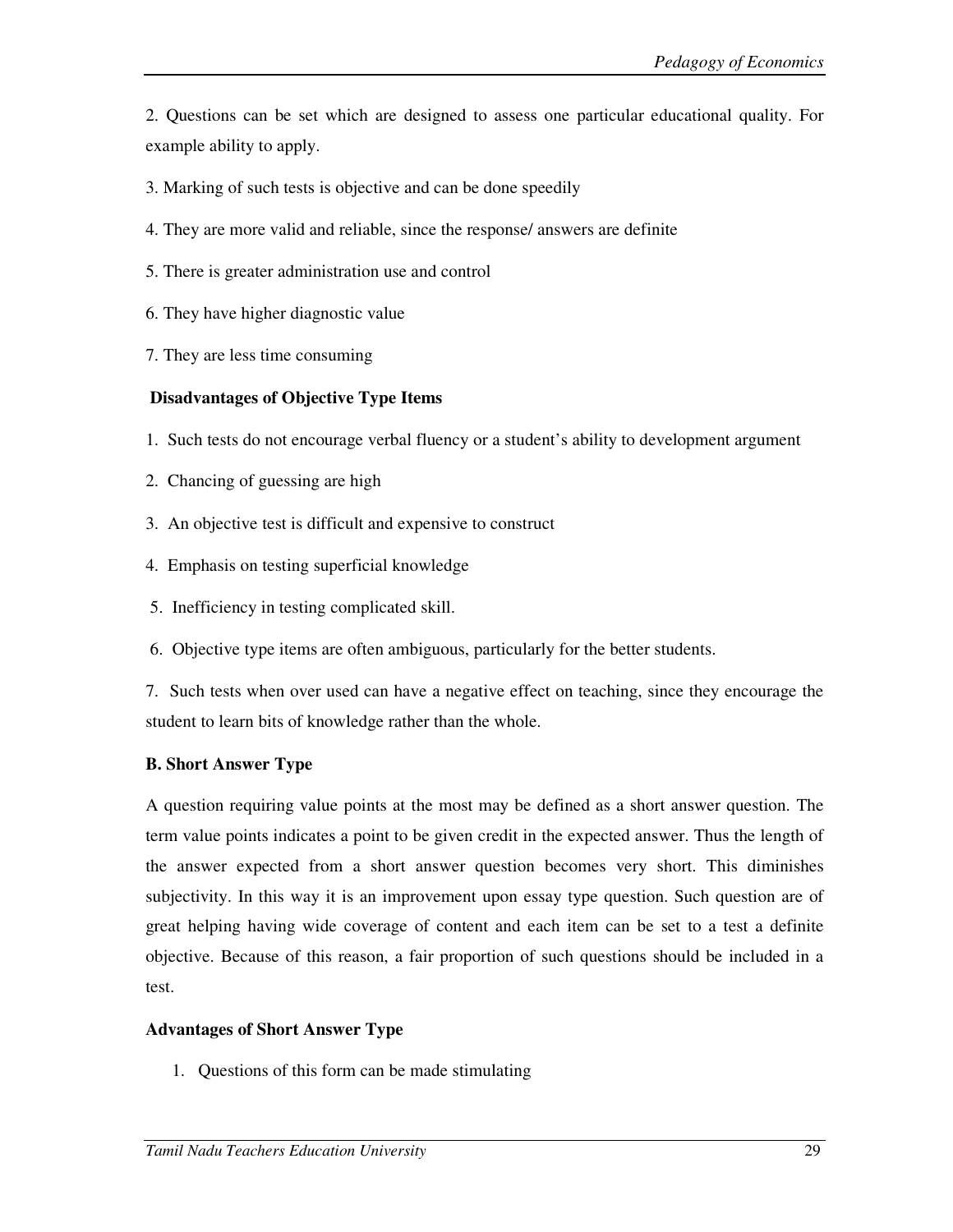- 2. Students can be trained to select relevant information and present it in a few short, crisp sentences.
- 3. Short answers are easy to score
- 4. Reliability of scoring is high
- 5. Questions can cover a wider content area than easy type test items. It is possible to achieve a more expensive sampling in the short answer test than in the essay type test
- 6. The short answer test is especially useful in diagnosis. In part, this follows from the factor of extensive sampling

### **Disadvantages of Short Answer Type**

- 1. It is more subjective than the objective type of items
- 2. It's excessive use may encourage a student to memorize facts and develop poor study habits
- 3. Mechanical scoring is not possible because of the subjectivity involved

#### **C. Essay Type**

According to dictionary by Good, essay test is a type test is a type of examination in which the subject or examinee is asked to discuss, enumerate, compare, state, evaluate, analyze, summarize or criticize and involves writing at specific length on a given topic involving the processed listed above.

The essay type questions get its name from the manner in which the examinee responds. The term essay implies a written response which may consists of many sentences to several pages. The student is allowed freedom with respect to what his answer will include its wording length and organization.

### **Advantages of Essay Type**

1. They are easy to construct

2. They can be used to test the student's language mastery, expression and organizational ability of a student

3. Chances of copying are minimal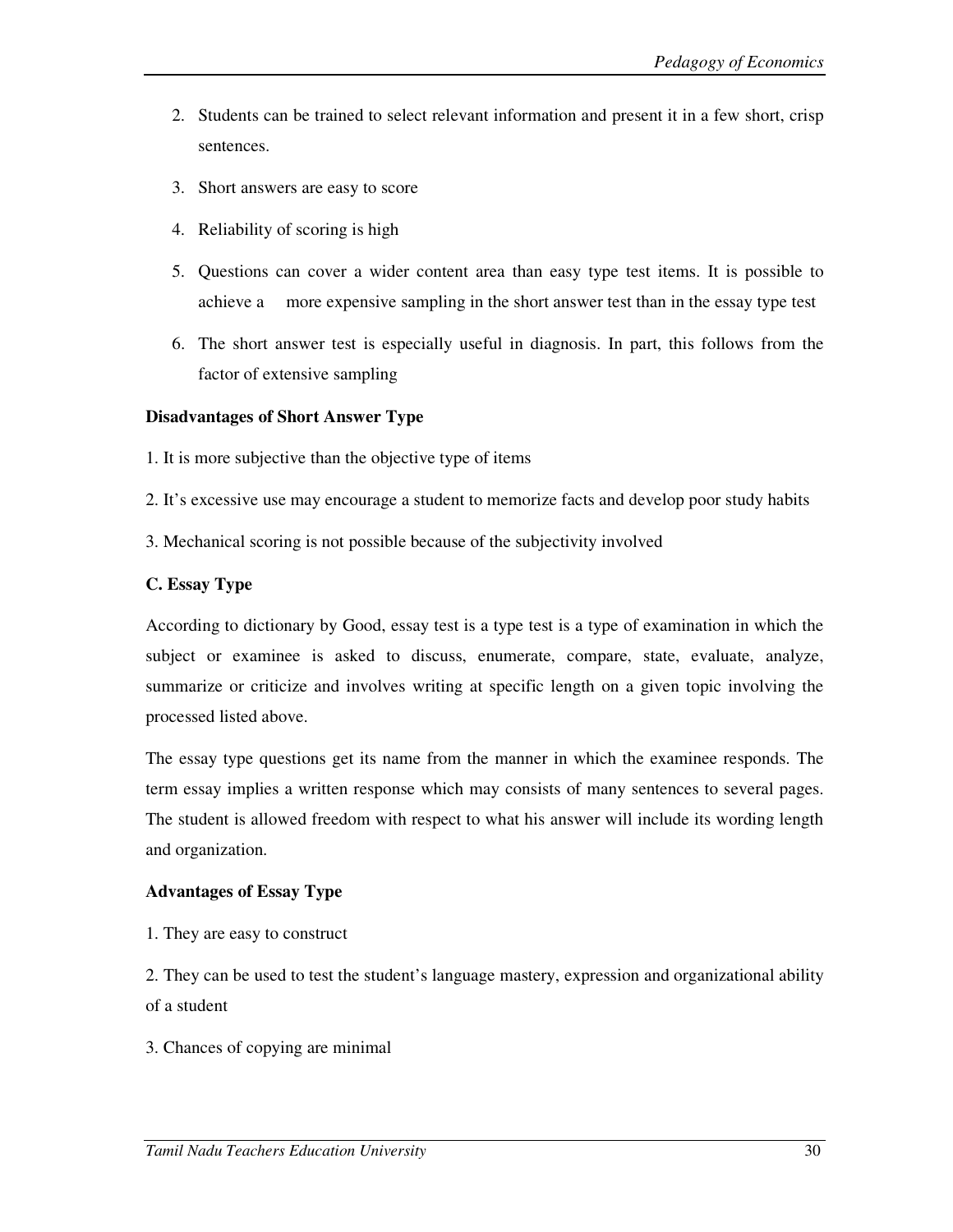4. A student's ability to use knowledge effectively can be assessed. It helps to develop a variety of skills. In addition to self-expression, students have to select pertinent material, organize this material into a coherent discussion and arrive at conclusions.

5. Guessing creates few problems

6. It encourages good study habits. A student preparing for an essay test is likely to highlight important units, look for relationships and exercise judgement in deciding points of emphasis.

### **Disadvantages of Essay Type**

1. Subjective bias could creep in as these test are based on the examiner's moods and whims

2. Essay type encourages rote memory. The higher levels of the cognitive domain cannot be completely assessed by this method.

3. Sampling is limited. Adequate sampling is essential in good testing. But time limitations make it impossible to achieve good sampling in an easy test, assuming that a large body of subject matter has been covered.

4. There is danger of bluffing. The "gift of gap" can be encountered in written as well as in oral communication. It requires a discerning teacher to realize that nothing much is been said.

5. Essay type test are difficult to score. Besides no two teachers agree on the score given to a

 particular paper, the hand writing, presentation and so on. Thus score rating cannot be generalized.

## **CONSTRUCTION OF AN ACHIEVEMENT TEST (FORMATIVE EVALUATION)**

### **Formative Evaluation**

Formative evaluation is concerned with making decisions relating to forming or development of students as well as of the courses. It provides feedback at appropriate stages of the teaching learning process which helps in making changes in the curriculum, teaching strategies and the learning environment. Formative evaluation is done during the process of teaching learning with the following main purposes

- To monitor student learning for the purpose of providing individualized instruction
- To evaluate teaching effectiveness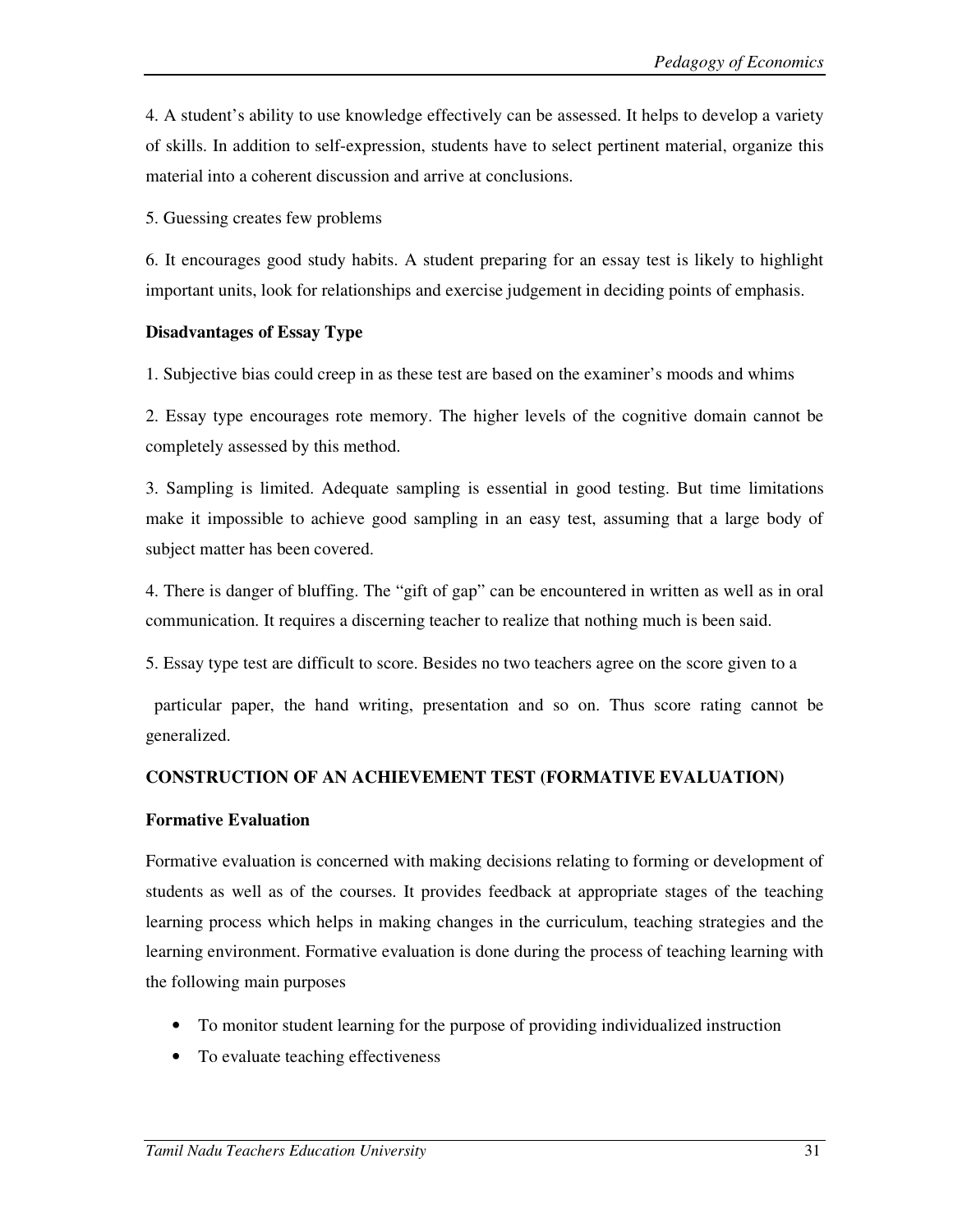- To evaluate courses and curricula with the purpose of modification, updating or replacement if necessary
- To evaluate curriculum materials
- To evaluate the learning environment with a view to improving it.

 Since evaluation is an integral part of teaching and learning, students are observed in various situations continuously with a view to assess their level of achievement in terms of what have been expected of them. Written examination is one of the most commonly employed and widely acceptable techniques for measuring student's achievement. The construction of an achievement test has its importance in student evaluation.

## **Steps involved in the Construction of an Achievement test**

- 1. Planning of the test
- 2. Preparation of a design
- 3. Preparation of the Blue print
- 4. Writing of Items
- 5. Preparation of the Scoring key and Marking scheme
- 6. Preparation of Question wise Analysis

## **Planning of an Achievement Test**

A test is meant to serve many essential and important purposes. Therefore, it should be well planned and systematically developed. The first consideration which is of utmost importance is what the paper setter intends to find out through the achievement test. There are certain outcomes of learning which any teacher would like to realize by teaching every unit. The paper setter should aim at testing the achievement of these objectives. The next step is to determine the maximum time, maximum marks and the nature of the test. These should be decided in terms of the nature and scope of the sub units or units involved in t he testing.

## **Preparation of a design for the Test**

 After determining the board scope of the test, a design has to be developed in tune with it. The objectives, content, forms of questions, difficulty levels of items, scheme of options and the scheme of sections are the most important factors to be considered in such of a design.

## **i. Weightage to objectives**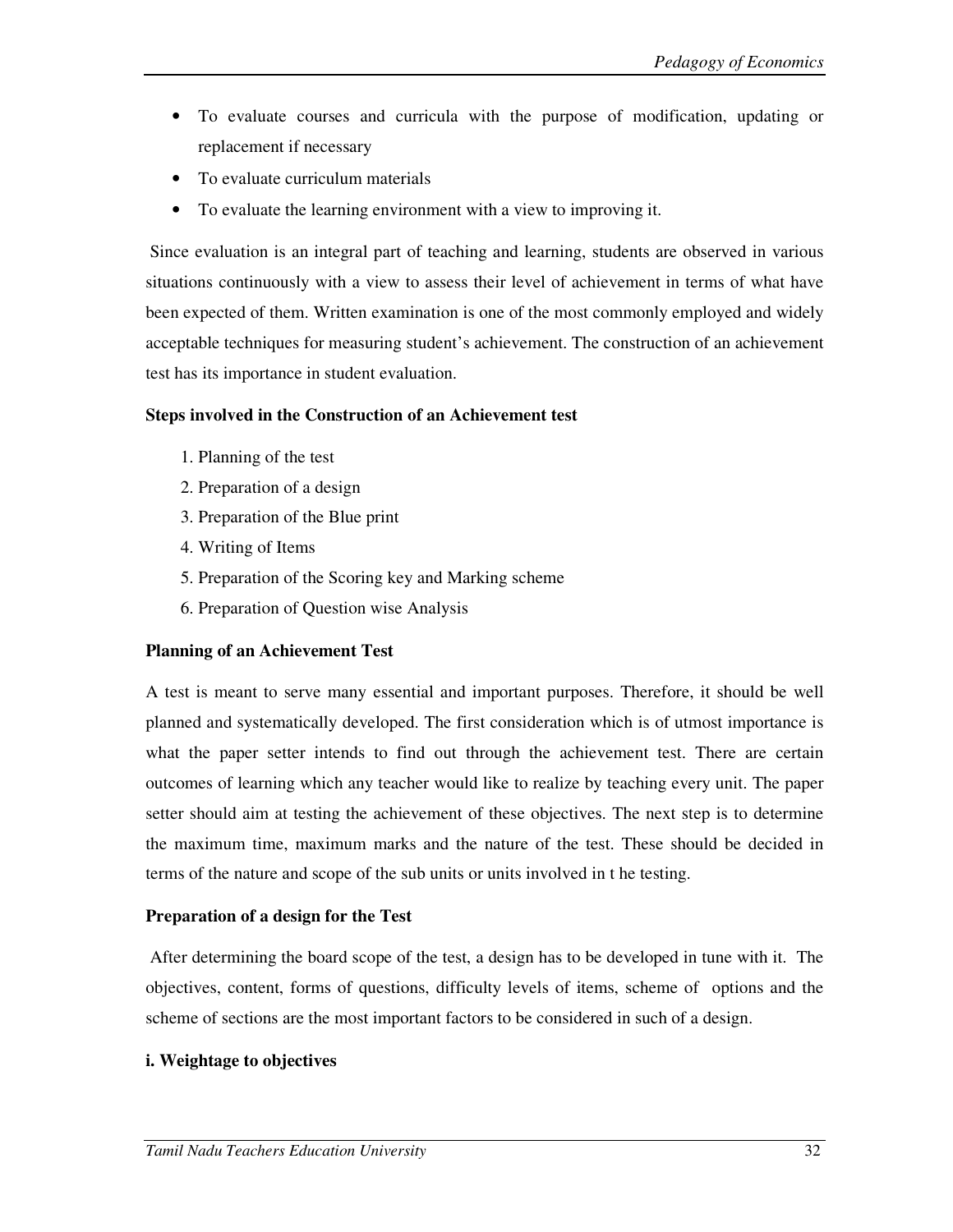This indicate what objectives are to be tested and what weightage has to be given to each objective. Suppose the teacher wants to make his pupil acquire knowledge of certain facts, develop understandings of certain concepts and principals, the ability to apply these in new situations and the skill to perform certain task, while teaching the specific subject matter for which the test is being designed. He should decide the relative importance of each of these objectives after carefully studying the prescribed curriculum and in tune with the nature of the content covered. This step will ensure objective basedness to the test, which is required for scientific evaluation.

### **ii. Weightage to Content**

The content refers to the topics where the achievement test is to be conducted. The content is taken for properly distributing marks in each unit by which proper coverage is made possible. This indicates the various aspects of the content to be tested and the weightage to be given to each of these aspects.

### **iii. Weightage to Form of Questions**

This indicates the forms of questions, objective type, short answer type and essay type to be included in the test and the weightage to each form of questions. The setter should select those forms of questions that are suitable to the objectives and content to be tested.

### **iv. Weightage to difficulty level**

It is desirable to construct the test with some questions with some questions as easy, some difficult and the others of average difficulty. A good test will contain some question which even the dull pupils can answer. Some items which only the bight one's can answer and many items that most can answer. This would help us to discriminate between the bright, average and the dull students.

### **v. Scheme of Options**

 Scheme of option means the option or choices given to the students to select certain questions. There may be external option as well as internal options. External option (overall option) means the choice is given to the students for selecting a given number of questions only from among the total number of questions provided. For example the students are asked to attend any eight questions out of the given ten. But in case of internal options the choice is given within a question for example write an essay on one of the following.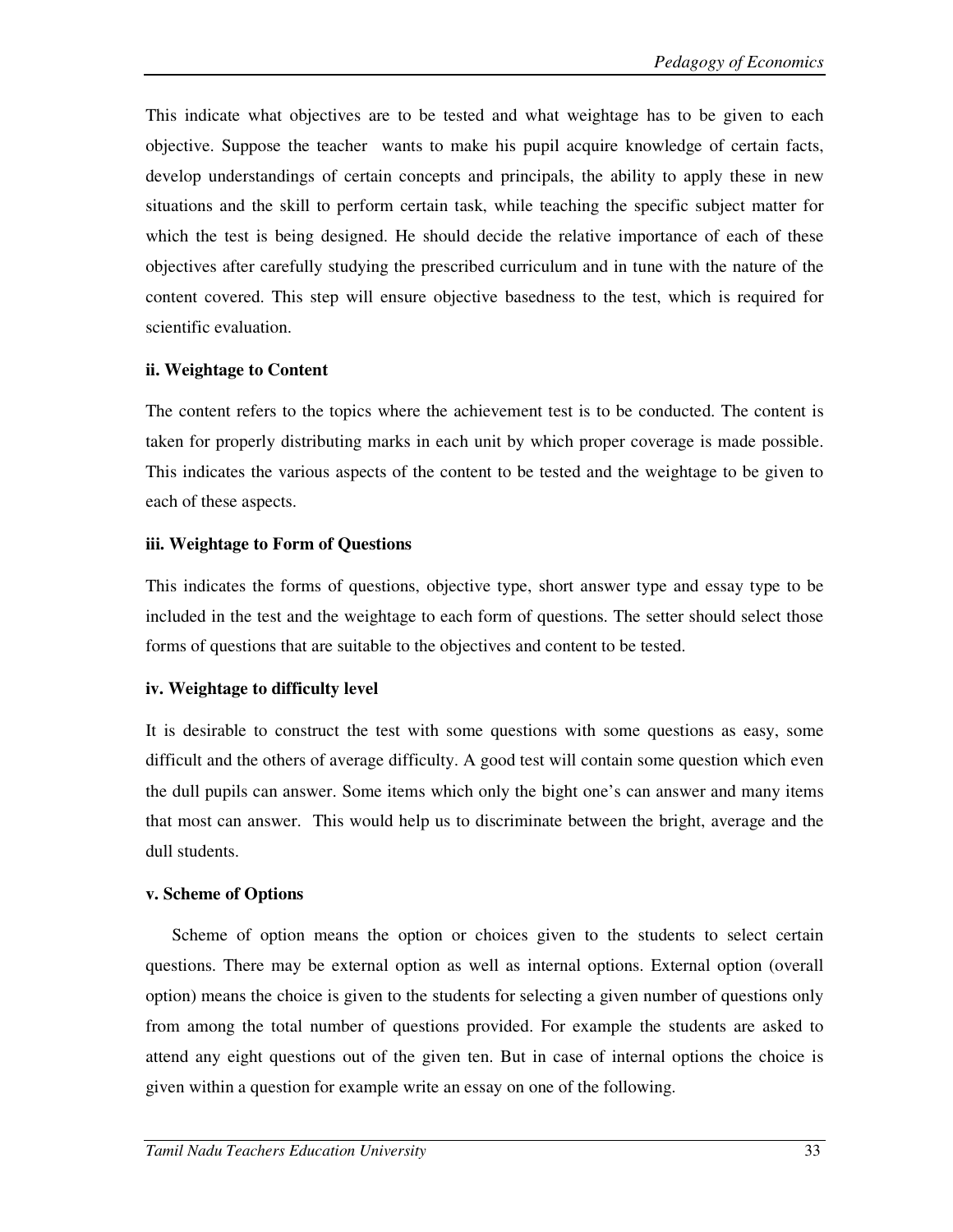## **vi. Scheme of sections**

 The test will be in three sections. Section A will contain only objective type items and Section B short answer and section C essay type items.

### **Design of Achievement Test in Economics**

#### **Standard: XI Time: 1 1/2 hour**

| No.            | <b>Objectives</b> | <b>Marks</b> | $\%$ |
|----------------|-------------------|--------------|------|
| 1              | Knowledge         | 4            | 16   |
| 2              | Understanding     | 6            | 24   |
| 3              | Application       | 8            | 32   |
| $\overline{4}$ | Skill             | 7            | 28   |
|                | Total             | 25           | 100  |

### **1. Weightage to Curricular Objectives**

## **2. Weightage to Content**

| No.            | <b>Objectives</b>             | <b>Marks</b> | $\%$ |
|----------------|-------------------------------|--------------|------|
|                | Course of prices              | 9            | 36   |
| $\overline{2}$ | Causes of price rise in India |              | 28   |
| 3              | Consequence of price rise     | 9            | 36   |
|                | Total                         | 25           | 100  |

## **3. Weightage to Form of Questions**

| <b>Objectives</b><br>No. | <b>No. of Question</b> | Marks | $\%$ |
|--------------------------|------------------------|-------|------|
|--------------------------|------------------------|-------|------|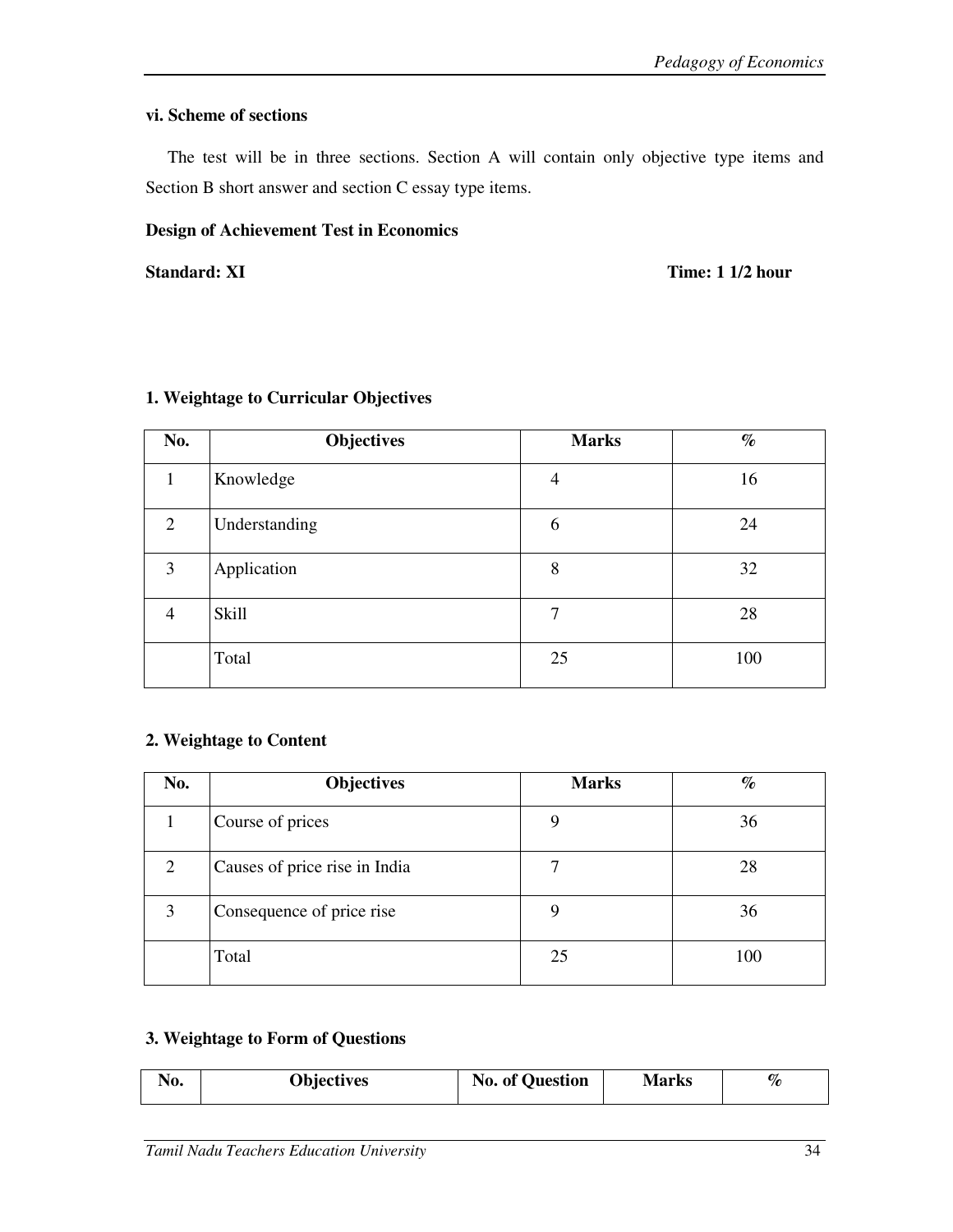|                | Objective           | 10 | 5   | 16  |
|----------------|---------------------|----|-----|-----|
| 2              | Very Short Answer   | 8  | 8   | 24  |
| 3              | <b>Short Answer</b> |    | 7.5 | 32  |
| $\overline{4}$ | Essay               |    | 4.5 | 28  |
|                | Total               | 24 | 25  | 100 |

### **4. Weightage to Difficulty Level**

| No. | Objectives | <b>Marks</b>   | $\%$ |
|-----|------------|----------------|------|
|     | Easy       | $\overline{4}$ | 16   |
| 2   | Average    | 17             | 68   |
| 3   | Difficult  | 4              | 16   |
|     | Total      | 25             | 100  |

### **Questions for Discussion and Reflection**

- 1. State the criteria of a good lesson plan.
- 2. Choosing a topic from XI Std. Economics content develop a lesson plan, indicating the different steps involved.
- 3. What do you mean by 'unit plan'? Explain the steps involved in developing a unit plan.
- 4. Discuss Bloom's Taxonomy of Educational objectives and its importance.
- 5. Mention the various types of tests employed in assessing achievement in economics.
- 6. Discuss briefly the steps involved in the construction and standardization an achievement test in economics.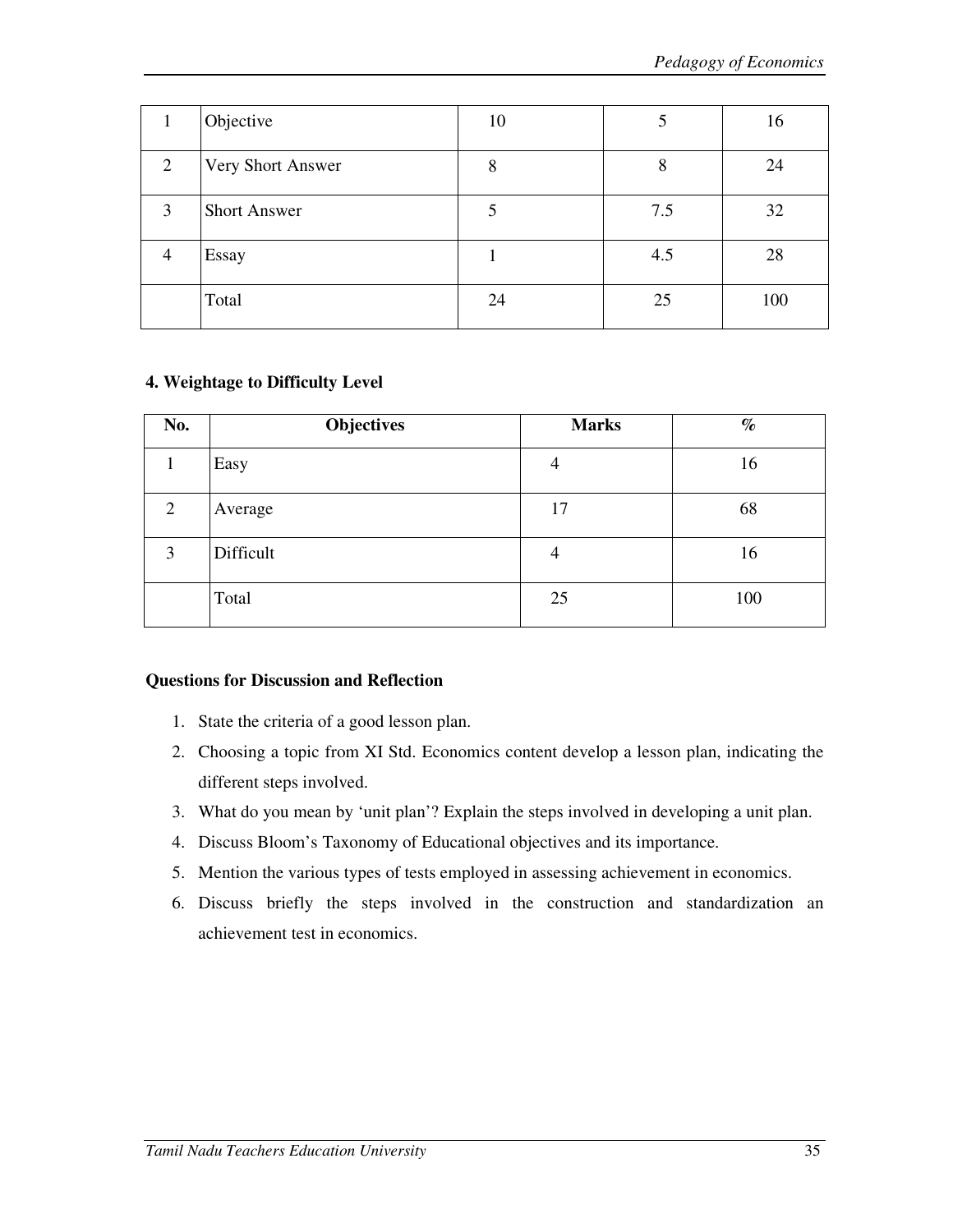### **UNIT- III Practising the teaching skills in Economics**

#### **Objectives:**

- To obtain knowledge on the meaning of Teaching.
- To understand the teaching skills.
- To analyse the major steps in teaching a mini-lesson.
- To explore, observe and feedback on integration of teaching steps in mini-teaching

### **INTRODUCTION**

An educational institution performs a significant function of providing learning experiences to lead their students from the darkness of ignorance to the light of knowledge.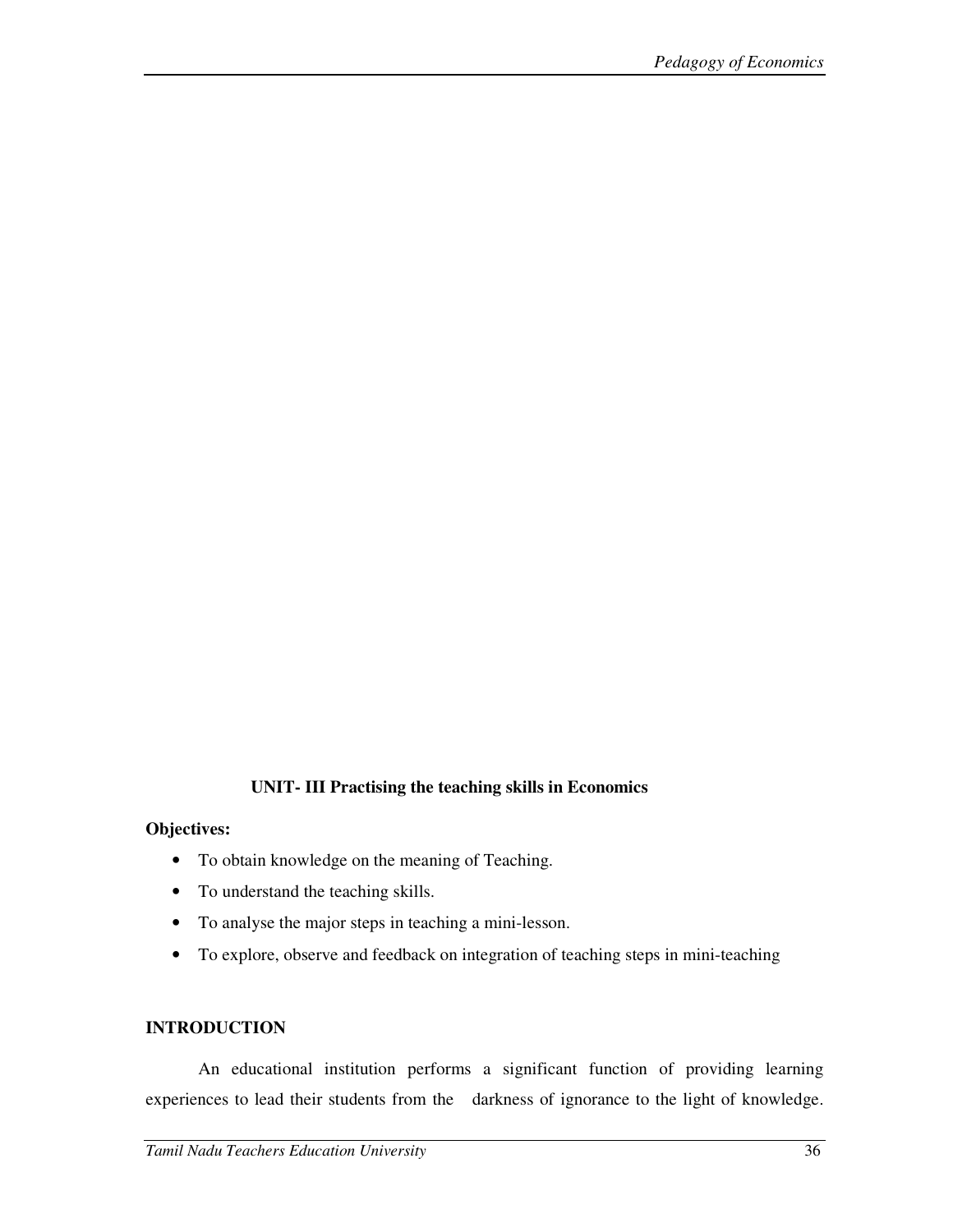The key personnel in the institutions who play an important role to bring about this transformation are teachers. As stated by NCTE (1998) in Quality Concerns in Secondary Teacher Education, ―The teacher is the most important element in any educational program. It is the teacher who is mainly responsible for implementation of the educational process at any stage. This shows that it is imperative to invest in the preparation of teachers, so that the future of a nation is secure. The importance of competent teachers to the nation's school system can in no way be overemphasized. There is widespread consensus, however, that our education systems are failing to adequately prepare all students with the essential 21st century knowledge and skills necessary to succeed in life, career and citizenship.

#### **MEANING OF TEACHING**

Teaching includes all the activities of providing education to other. The person who provides education is called teacher. The teacher uses different method for giving best knowledge to his students. He tries his best to make understand students. His duty is to encourage students to learn the subjects. Teaching means interaction of teacher and students. They participate for their mutual benefits. Both have their own objective and target is to achieve them. Teaching skill is a group of teaching acts/ behaviours intended to facilitate student's learning directly/ indirectly.

#### **UNDERSTANDING MAJOR TEACHING SKILLS**

Teaching skills would include providing training and practice in the different techniques, approaches and strategies that would help the teachers to plan and impart instruction, provide appropriate reinforcement and conduct effective assessment. It includes effective classroom management skills, preparation and use of instructional materials and communication skills.

#### **1. Introducing**

This is an important skill required for a teacher. Well begun is half done is a saying which indicates the importance of introducing a lesson. It is the duty of a teacher to bring the students into the classroom mentally. The skill is intended for making effectiveness in introducing of the content. This is always done at the start of a class. Here teacher gives a brief introduction about the lesson in order to pre-dispose the pupil's mind to it.

There are many ways to present an introduction. Here are a few: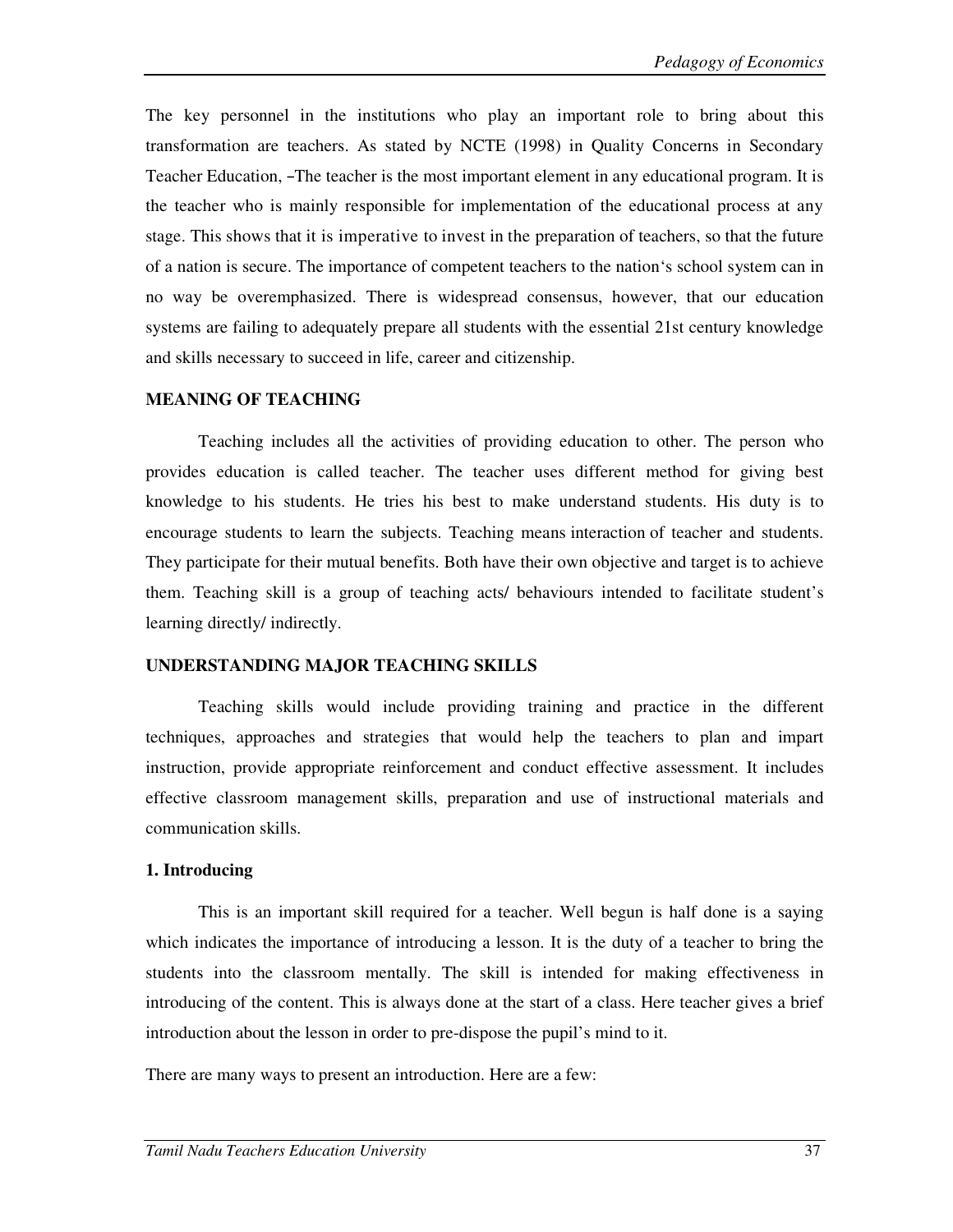- o Asking questions to get the students thinking about the topic of the lesson.
- o Showing pictures that relate to the lesson topic.
- o Telling a story to show the importance of the topic.
- o Bringing in real objects related to the lesson.

#### **2. Explaining**

Teaching is not primarily telling. It's helping other people learn. That means the focus is on the learners, not the teacher. People learn best through experiencing something themselves, so when you are striving to teach something, you are constantly trying to Get into the shoes of the learners so that you can better understand where they are and what they need from you to learn the subject understudy.

Explaining can be defined as an activity to bring about an understanding of a concept, principle etc. it is an activity to fill the gap in someone's understanding.

In classroom the teacher explains ideas and concepts. It is the most commonly used skill and is the essence of instruction. Explanation is a key skill. Generally, the skill of explanation is complex Explanation is to explain or to give understanding to another person. It leads from the known to the unknown, it bridges the gap between a person's knowledge or experience and new phenomena, and it may also aim to show the interdependence of phenomena in a general sable manner. It assists the learner to assimilate and accommodate new data or experience.

In a classroom, an explanation is a set of interrelated statements made by the teacher related to a phenomenon, an idea, etc. in order to bring about or increase understanding in the pupils about it. The teacher should practice more and more of desirable behaviours like using explaining links using beginning and concluding statements and testing pupil understands behaviours like making irrelevant statements, lacking in continuity, using inappropriate vocabulary, lacking in fluency, and using vague words and phrases as far as possible.

A class in not homogeneous group. Some pupils are intelligent some have normal intelligence, some are mature and others are immature. But the teacher has to impart knowledge to all. To present the subject matter in the simplified form before the pupils and making it acquirable is called the skill of explanation. It is necessary in all the subjects. In its absence the presentation of the subject matter is not possible. In the skill of explanation, such words are used in the statements by which the statements exhibit the clarity of their meanings.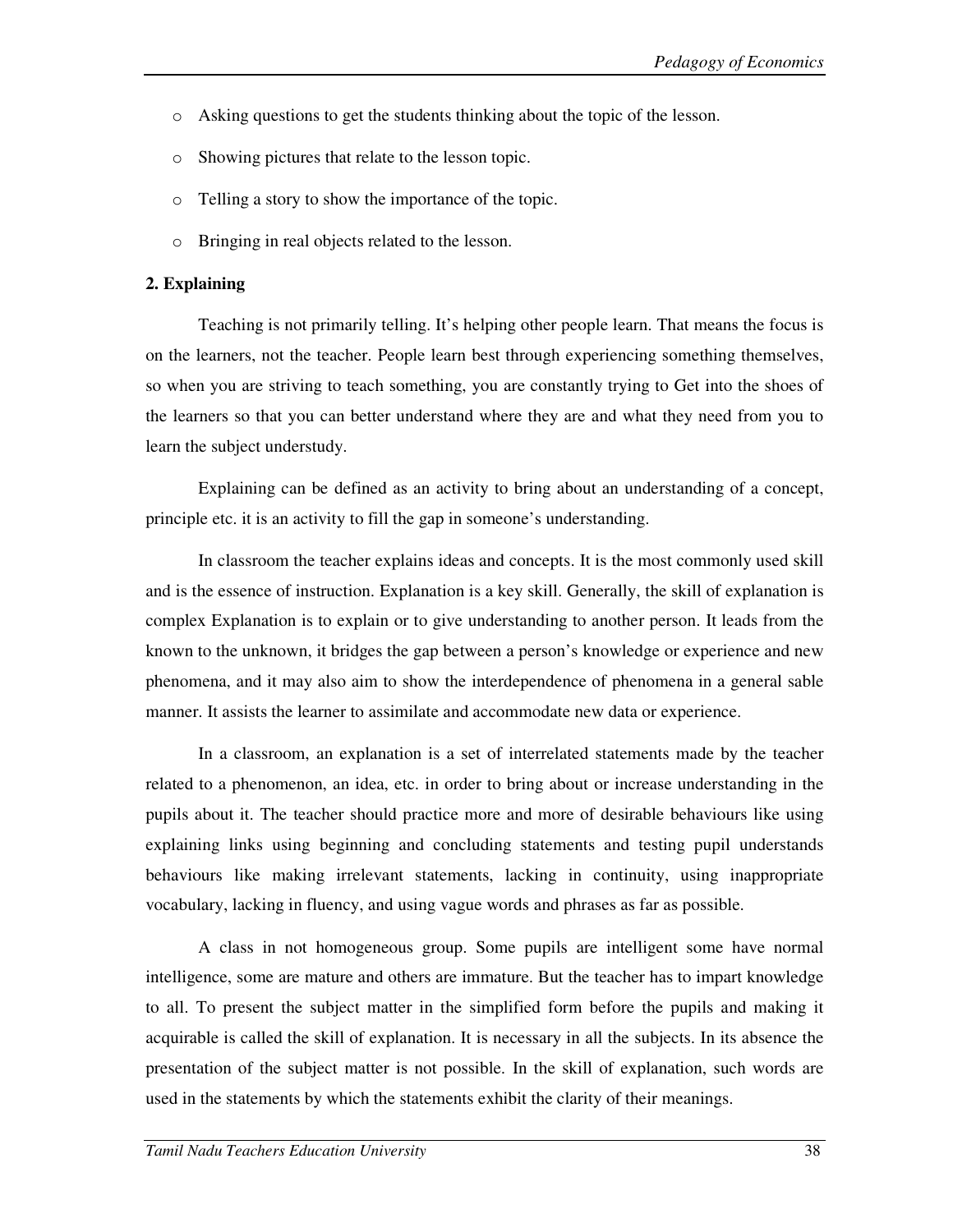The explanation serves two purposes: (1) to introduce the subject by giving some background about its usefulness and application; and (2) to describe the subject in a simple, complete, and tantalizing way. The explanation should create a desire to become proficient in the subject under study

The components of skill of explaining involved

- **Clarity**
- **Continuity**
- Relevance to content using beginning and concluding statements
- Covering essential points
- Simple
- Relevant and interesting examples appropriate media
- Use of inducts, deductive approach, it can be functional, causal or sequential

#### **3. Questioning**

Successful teaching highly dependent on questioning technique employed in the teaching sessions. Questioning is an important teaching skill that a teacher must learn. The teacher should learn to ask suitable, appropriate and meaningful questions. Questioning is definitely a skill. We can very easily answer a question but it is too difficult to ask a question.

A question is any sentence which has an interrogative form or function. In classroom settings, teacher questions are defined as instructional cues or stimuli that convey to students the content elements to be learned and directions for what they are to do and how they are to do it. Questioning promotes involvement, initiates thinking, creates motivation and enhances learning.

Effective questioning is a real compliment to the instructional skills. It shows the ability to understand the student's real needs. It shows that for meaning that's deeper than the spoken message. Effective questioning is a powerful, learned skill.

For students, questioning strategies help to categorize and anticipate exam questions, allowing for more effective preparation. The strategies are also useful for study groups, focusing efforts and allowing members to test each other. They improve the student's ability to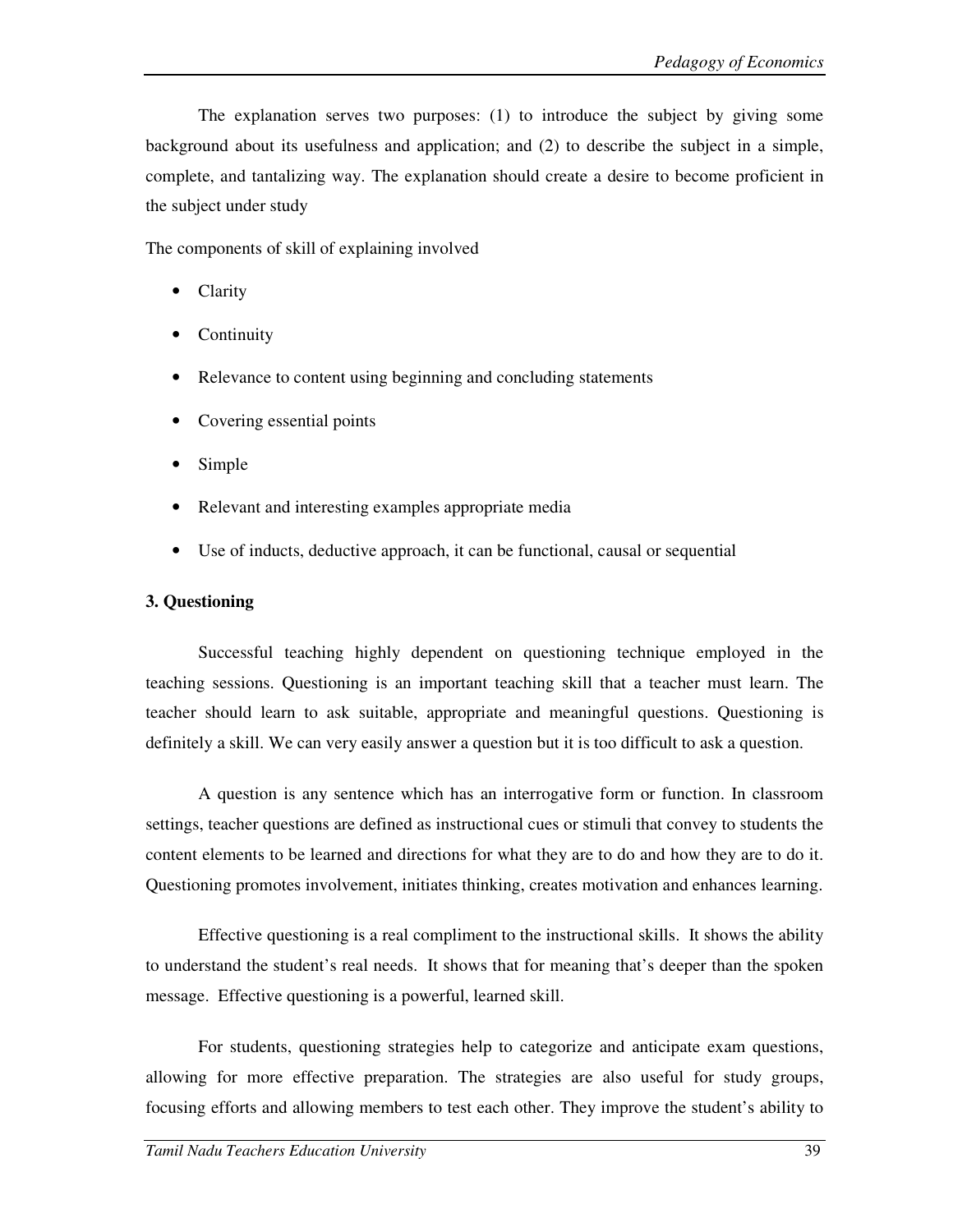clarify, reorganize, and accurately explain new information. Questioning also aids in selfassessment and self-monitoring.

#### **4. Skill of closure**

This skill is useful for a teacher to close his teaching properly. The teacher is to summarise all the teaching during the period and provide opportunities for the students to correlate the learnt matter with the past and future knowledge. This is to be done by statements or by asking questions.

#### **5. Skill of Reinforcement**

This skill is the most important one than other teaching skills. Reinforcement, the term implies the use of the technique for influencing behaviour of individuals in desired direction. The concept of reinforcement is based on the hedonistic principles, which envisages that all individuals tend to repeat the pleasant experiences and avoid unpleasant ones. The skill is being used to utilize good behaviours of the learners and to avoid the undesirable behaviours of the learners. The teacher would like the student's desirable behaviours and criterion responses to be retained and undesirable behaviours to be eliminated. For reinforcing student's desirable behaviours and criterion responses he uses positive verbal and non-verbal reinforcers. These reinforcers not only strengthen the student's desirable behaviours but also develop confidence in them. Besides, they enhance their positive self-concept. Absence of positive reinforcers for student's desirable behaviours may erode their confidence and lead to poor self-image. Positive reinforcements encourage students to participate actively in classroom interactions. It stimulates them to achieve more, thereby, creating a sense of achievement.

Skilled use of reinforcers helps a teacher to promote student's learning. The skill of reinforcement refers to the effective use of reinforcers. It, can therefore be defined as 'the effective use of reinforcers to modify student's behaviour in the desired direction".

#### **6. Skill of varying the stimulus**

Varying the stimulus is described as a deliberate change in the behaviours of the teacher in order to sustain the attention of the learners throughout the lesson. The variation in the stimulus helps in avoiding monotony and in generating interest among the students which in turn makes learning effective.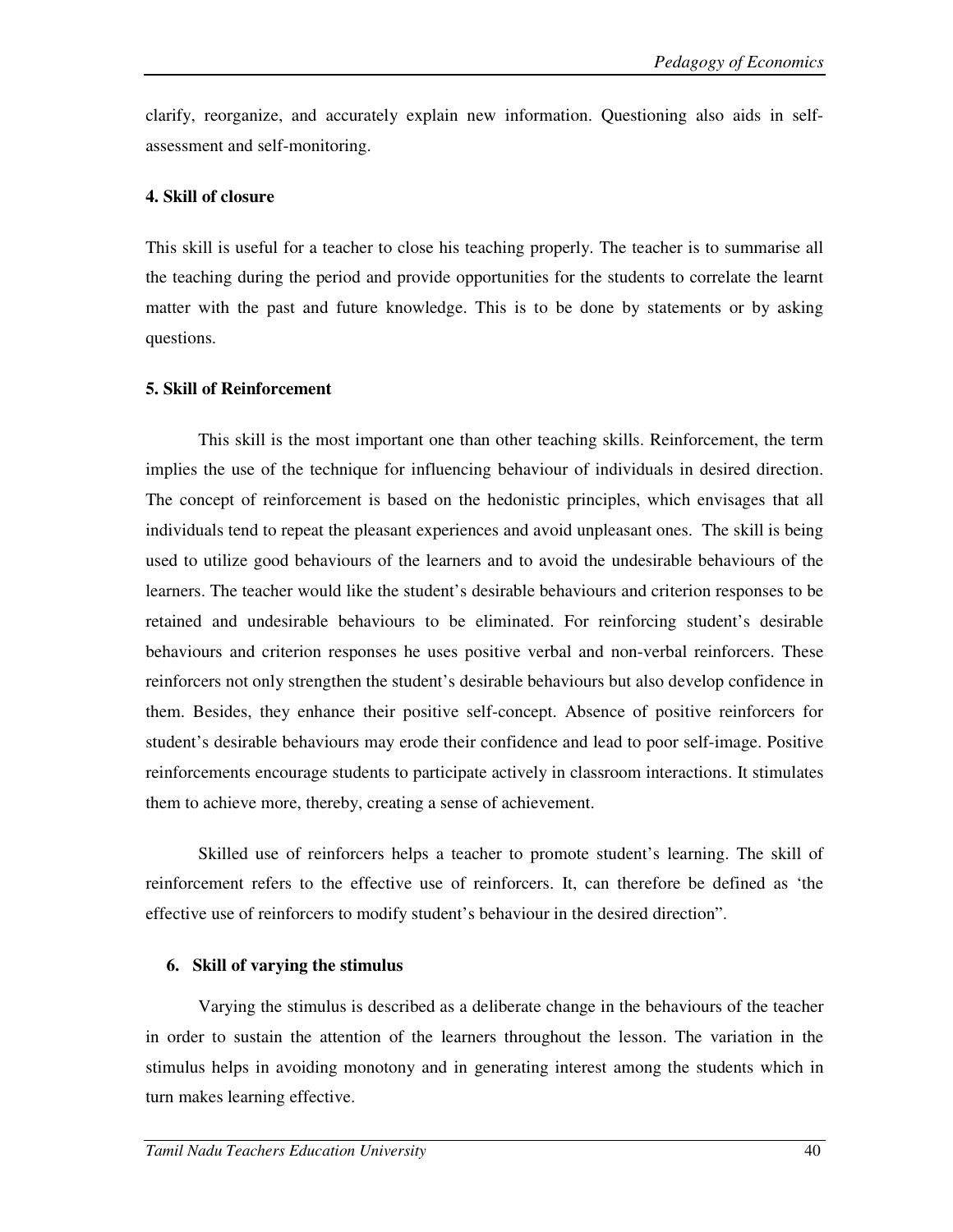Learning in the classroom depends, to a large extent, on the attention of the students on the learning task. It is therefore, essential for the teacher to secure and sustain student's attention for making his teaching effective. Continuous use of the same stimulus or activity for longer period induces inattention. The inattention is caused in two ways: one is continued focus of the students on the same stimulus for a long time restricts his postural mobility which leads to fatigue. Next is the continued use of the same stimulus for longer duration introduces the element of monotony, which brings in dullness. This will be further aggravated because of the short span of student's attention. Their attention tends to shift from one stimulus to another frequently. They find it difficult to attend to one stimulus for more than a few minutes. The problem of inattention is a challenge to t he teacher, unless he is in a position to secure and sustain student's attention. It is therefore, essential for the teacher to secure and sustain student's attention towards the topic of the lesson.

One of the significant ways to secure and sustain students' attention is to introduce the elements of variation in teaching. The variation can be introduced in several ways depending upon the teaching activity. Appropriate variation in different dimensions can help a teacher to secure and sustain students' attention. The set of teacher behaviours that tend to secure and sustain student's attention in teaching learning situation in the classroom constitutes the skill of varying the stimulus.

Some of the components of varying the stimulus are as follows:

- Movement
- Gestures
- ❖ Change in voice
- $\triangle$  Focusing
- Change in interaction pattern
- Pausing
- Student's physical participation
- $\triangleleft$  Aural visual switching
- **7. Non- verbal cues**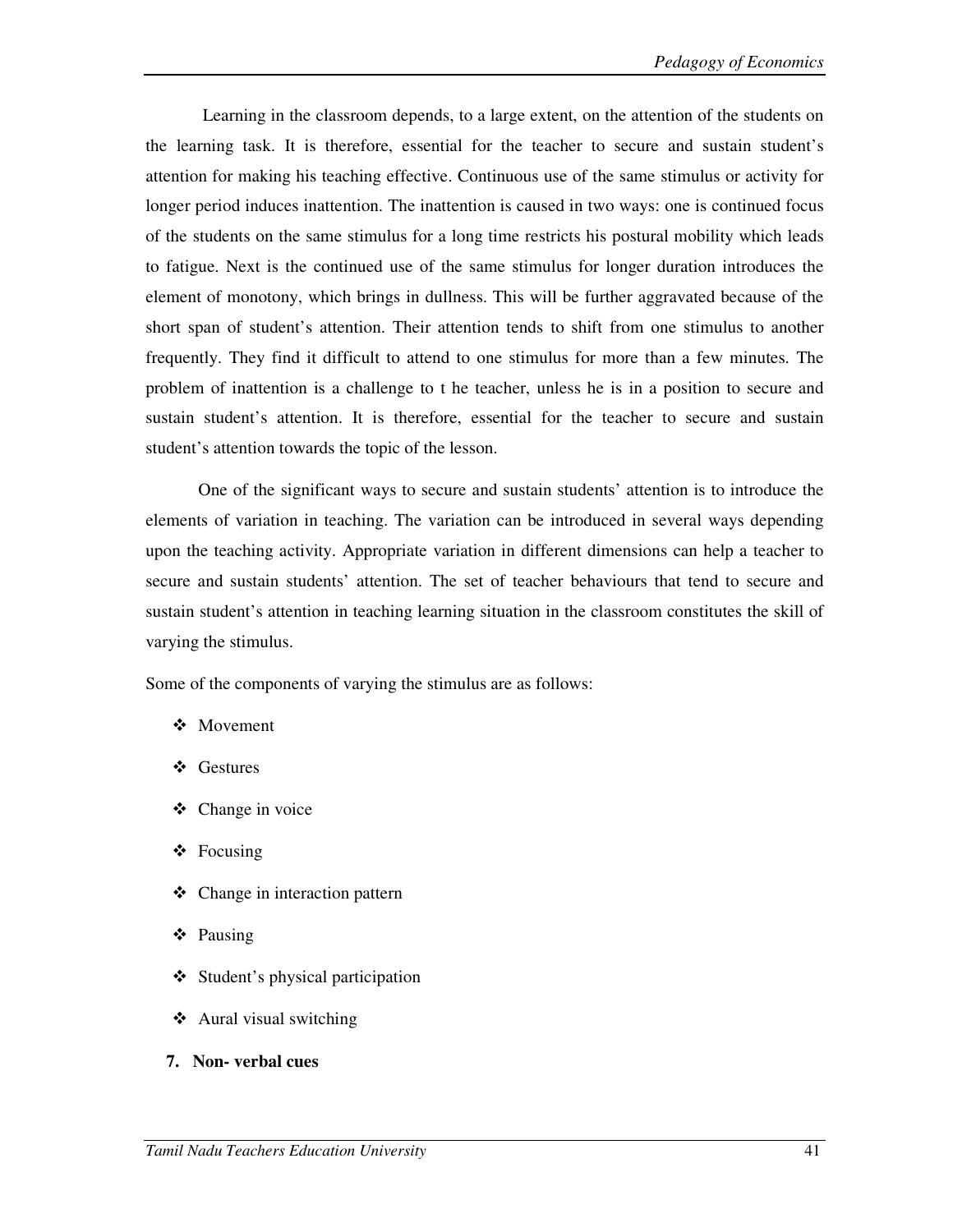Non-verbal communication has been defined as communication without words. They are usually made with the help of the movements of the eye, hand, head, body, and facial expressions. Facial expression will lead to encourage pupil to participate actively in learning situations. Positive non-verbal cues include smiling, nodding the head, a delighted laugh, patting on the shoulder, asking the students to clap. The students can be asked to clap their hands for correct answers given by a student.

Disapproval without suing words has the effect on negative reinforcement. Negative non-verbal cues include staring, looking angry, shaking the head, beating, caning, bruising, raising the eyebrows, tapping foot impatiently and walking around etc.

#### **8. Fluency in communication**

Communication in general is a process of sending and receiving messages that enables humans to share knowledge, attitude, and skills. Communication is a series of experiences of hearing, seeing, smelling, tasting, and touching / feeling. Although we usually identify communication with speech, communication is composed of two dimension: verbal and nonverbal. Both verbal and non-verbal plays a significant role in teaching learning process. Verbal communication is divided into Intra verbal: intonation of word and sound and extra verbal: implication of words and phrases, semantics.

The teacher uses knowledge of effective verbal and nonverbal communication techniques as well as instructional media and technology to foster active inquiry, collaboration, and supportive interaction in the classroom.

#### **MINI-LESSON**

- It is a teaching training technique for learning teaching skills.
- It employs real teaching situation for developing skills and helps to get deeper knowledge regarding the art of teaching.
- A mini lesson is a basic precursor to a bigger or broader topic. It is a short lesson that can be taught in just a few minutes, but it can benefit the students in lessons to come.
- For instance, you may teach a basic topic like fact versus opinion by sharing a variety of statements and having students tell you if the statement is fact or opinion.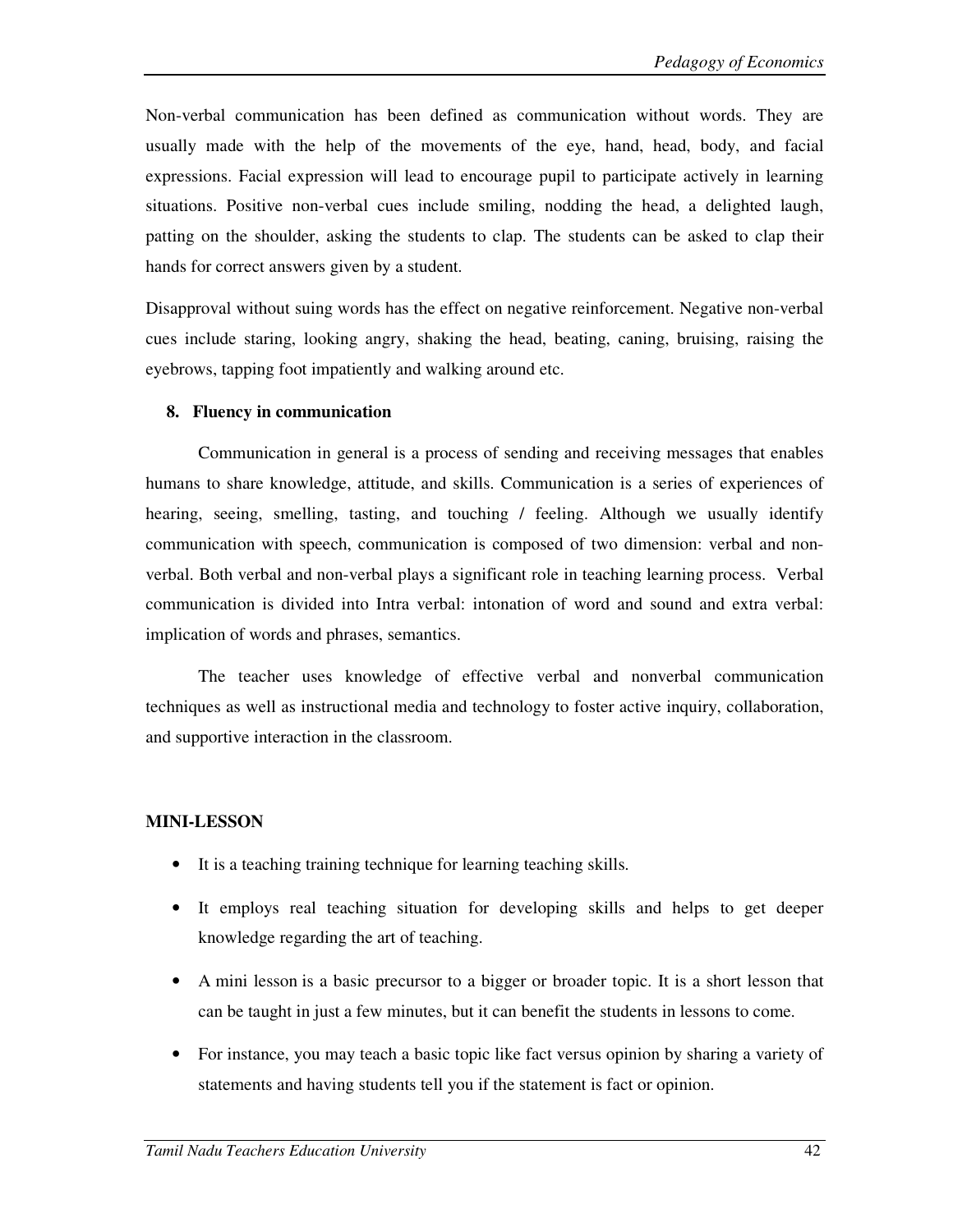• This practice may take only 20 minutes, but teaches a valuable lesson to the students and sets the foundation for further discussion of writing styles or reading concepts.

## **PRACTISING A MINI-LESSON WITH MULTIPLE TEACHING SKILLS**

| Name:       | <b>XXXXX</b>                  |
|-------------|-------------------------------|
| Subject:    | <b>Economics</b>              |
| Topic :     | Causes of Price Rise in India |
| Date :      |                               |
| Time :      |                               |
| Objectives: |                               |

- Acquires knowledge on the Causes of Price Rise in India.
- Understands the factors on the Demand side.
- Examines the role of rise in population.
- Analyse the factors on the supply side.

#### **Materials**

- o Charts showing the Price Rise in India.
- o Photographs and audio visual aids related to Price Rise in India.

#### **Content Outline**

India has been facing a critical problem of rising prices. Inflationary price rise hinders economic growth and development. Disparities in income and wealth further sharpen. So government has formulated a policy to check the price rise. Price rise in India is a cumulative effective of a number of factors. Black money is an important factor that has pushed the demands for goods. Slow increase in agriculture production is also a problem. Industrial production in India has been slow to pick up as compared to the requirements.

#### **Teaching skills**

Important skills are as follows: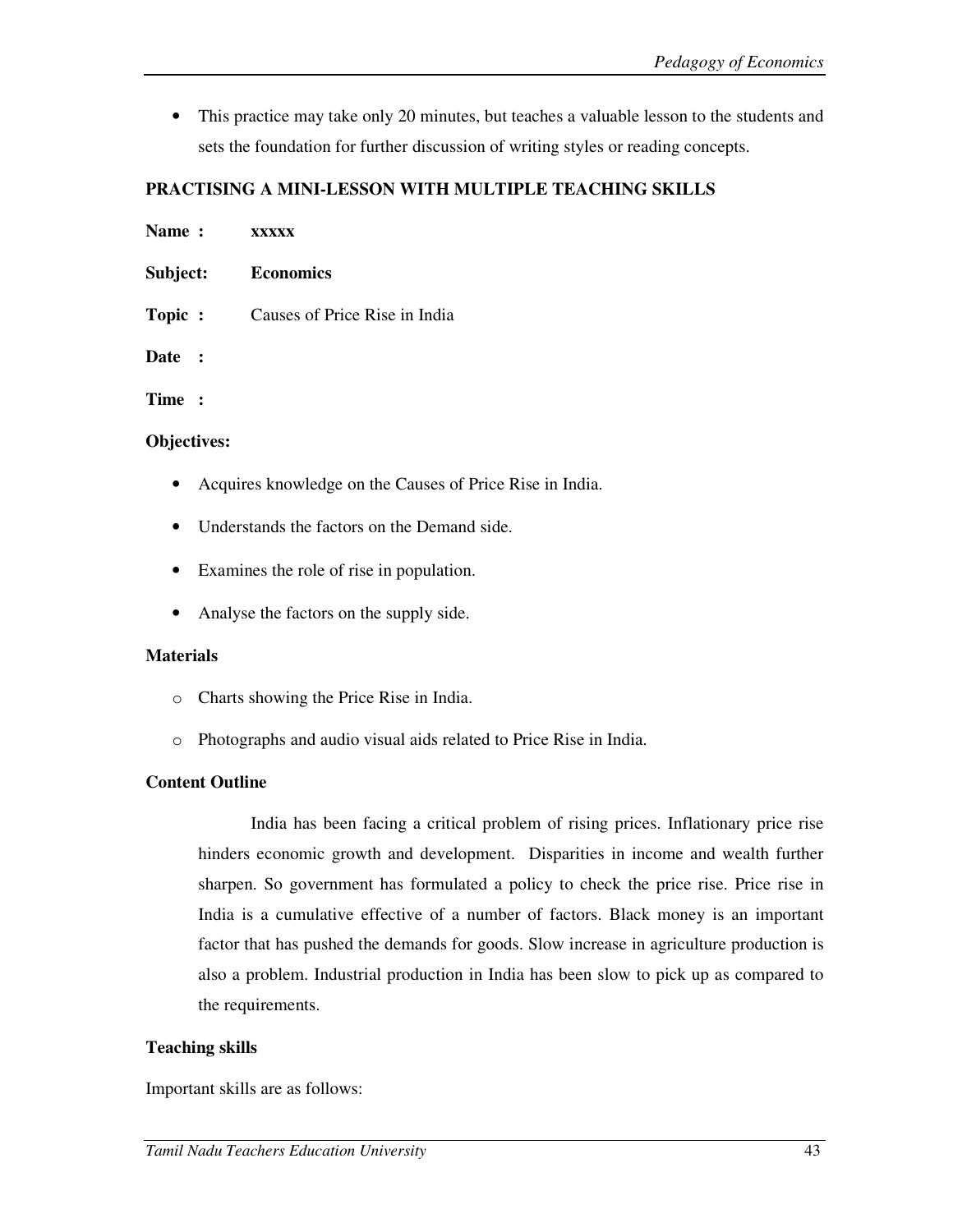## **1. Introducing**

Teacher introduces the lesson by explaining the effect of price rise on growth and inequalities and stress that in formulation of a policy to check this rise in price.

#### **2. Explaining**

The teacher explains the various factors of price rise, working on the demand side of the market causing price rise in India. The teacher explains that during last four decades the Government expenditure is increasing. Then the teacher explains that effect of increase in government expenditure on demand for goods and services. The teacher explains the meaning of deficit financing and how it causes an increase in demand for goods that increase in supply. The teacher explains meaning of foreign exchange remittances and how it has caused rise in prices in India. The teacher explains slow increase in agricultural production working on supply side as factor causing price rise. The teacher explains the industrial development as it is taking place in recent years.

## **3. Questioning**

What happen to growth and development when price rise at a fast rate?

What do you mean by a welfare state?

What do you mean by deficit in general?

How the supply of money increases in an economy?

Which necessities of life do agricultural sector supplies?

#### **4. Varying the stimulus**

There can be variation of teachers' position in the classroom while he is teaching. Variation in voice represents another dimension. Use of media like photographs, audio visuals and Chart showing causes of price rise in India provides yet another area of variation. There can also be variation in the classroom interaction pattern.

#### **5. Non verbal cues**

Positive non-verbal cues include smiling, nodding the head, a delighted laugh, patting on the shoulder, asking the students to clap etc can be used while the class is going on. The students can be asked to clap their hands for correct answers given by a student.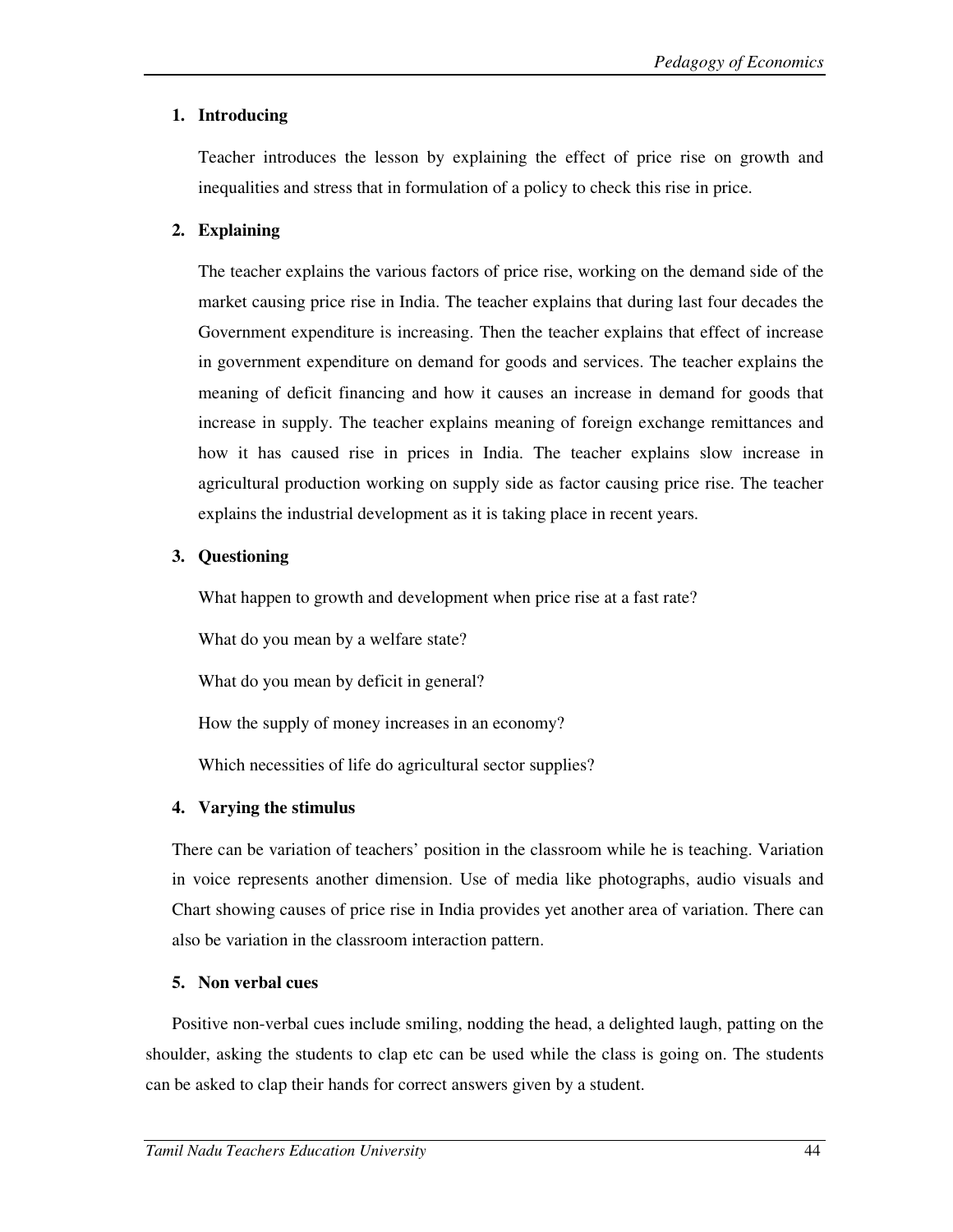#### **6. Reinforcement**

Positive verbal reinforcers like saying good, very good, excellent, fantastic, splendid, right, yes, correct, fine etc can be used in the class for the desirable behavior of the students like being calm, clarifying their doubts, answering the questions, drawing the graphs on the board etc.

#### **7. Closure/Summing up**

The topic will be summed up by various factors of price rise, working on the demand side of the market causing price rise in India. What are the important cause of recent rise in prices?

#### **8. Fluency in communication**

The topic will be discussed by explaining and interacting with the students by asking questions and making the students to observe the audio-visuals and charts. The teacher uses knowledge of effective verbal and nonverbal communication techniques as well as instructional media and technology to foster active inquiry, collaboration, and supportive interaction in the classroom.

# **OBSERVATION AND FEEDBACK ON THE PRACTICE OF INTEGRATION OF TEACHING SKILLS**

The complex teaching act can be split into component skills, each simple, well defined and limited. These skills can be identified, practiced, evaluated, controlled and acquired through training.

McIntyre et.al (1977) defined teaching skill as a set 'set of related teaching behaviours which is specified the achievement of specified types of educational objectives'.

Passi (1976) defines teaching skill as 'a group of teaching acts or behaviours intended to facilitate pupils learning directly or indirectly'.

The teaching skills developed through training are to be observed by the peers/ teacher educators. Immediate feedback may be given to the student-teachers individually using the feedback forms.

## **Integration of teaching skills feedback form:**

#### **Name of the student teacher:**  $\qquad \qquad \qquad$  Duration: 20 minutes

**INTEGRATING SKILLS IN MINI TEACHING (Assessment by Peers/Teacher Educators)**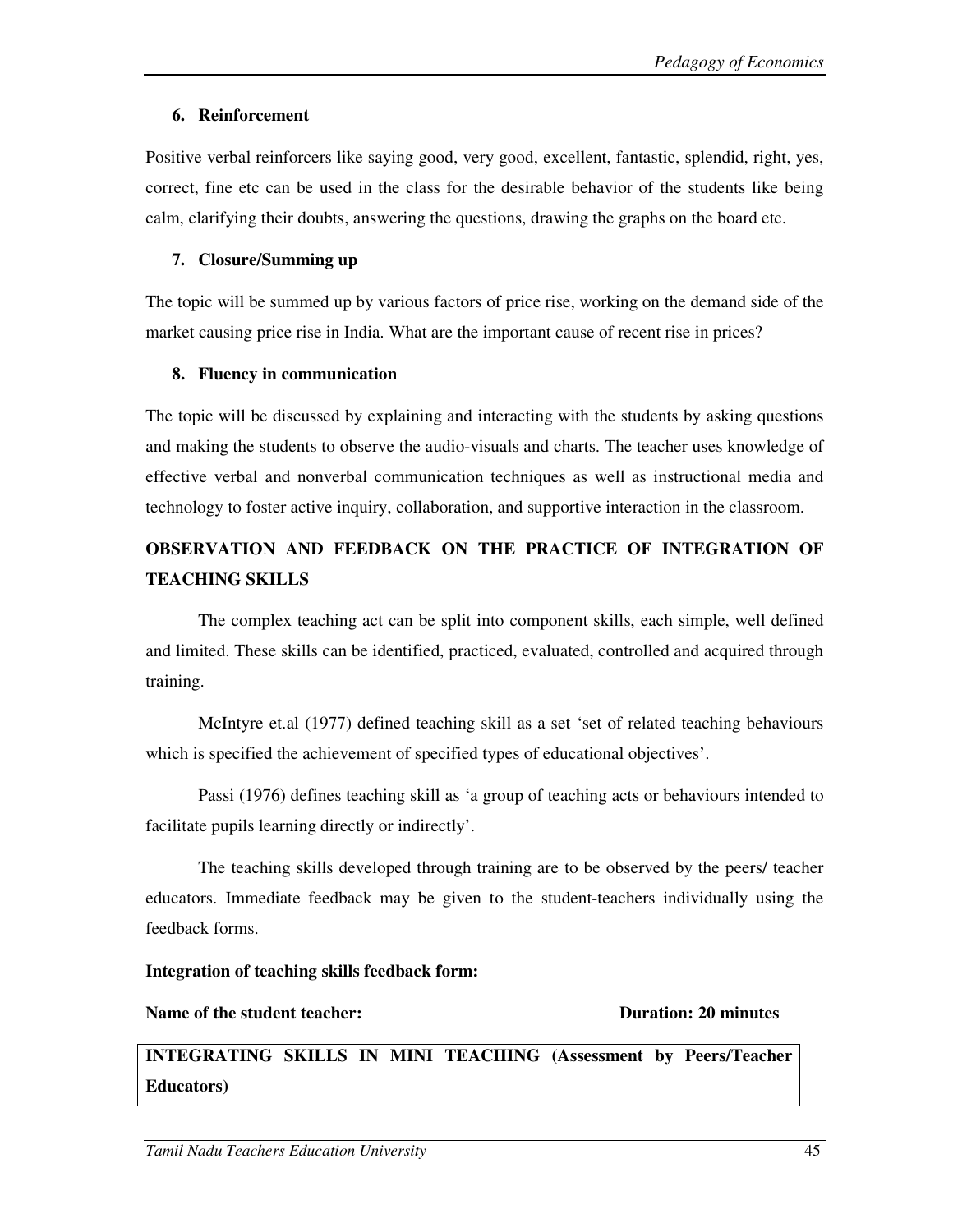| <b>Teaching skills</b>            | <b>AVERAGE</b> | <b>GOOD</b> | <b>VERY GOOD</b> | <b>TOTAL</b> |
|-----------------------------------|----------------|-------------|------------------|--------------|
|                                   | (SCORE1)       | (SCORE 2)   | (SCORE 3)        |              |
| Introducing                       |                |             |                  |              |
| Explaining                        |                |             |                  |              |
| Questioning                       |                |             |                  |              |
| Varying<br>the                    |                |             |                  |              |
| stimulus                          |                |             |                  |              |
| Non verbal cues                   |                |             |                  |              |
| Reinforcement                     |                |             |                  |              |
| Closure                           |                |             |                  |              |
| $\overline{\text{in}}$<br>Fluency |                |             |                  |              |
| Communication                     |                |             |                  |              |
| Total                             |                |             |                  |              |

Range of scores:8-24

#### OVERALL ASSESSMENT OF MINI-TEA CHING

AVERAGE \_\_\_\_\_\_ GOOD \_\_\_\_ VERY GOOD\_\_\_\_\_

Interpretation of scores

Average : 8

Good : 9-16

Very Good :17-24

#### **Signature of the Observer**

#### **UNDERSTANDING MAJOR STEPS IN TEACHING A MINI-LESSON**

**Instructional Procedures and Activities:** Provide a detailed discussion of the mini lesson (15-

20 min) using the following headings: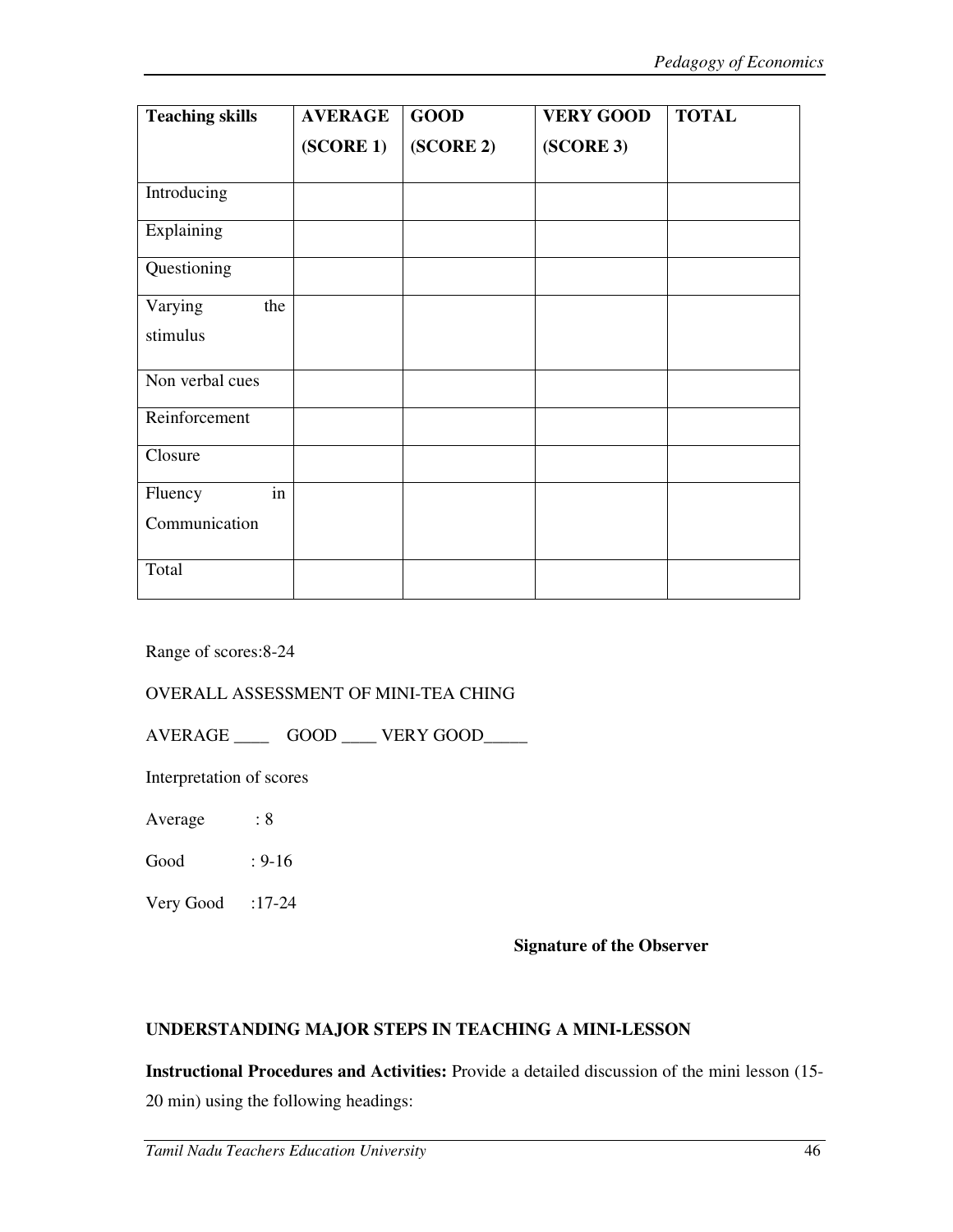#### **Motivation**

This step is considered to be the preparatory step, wherein the teacher is trying to prepare the minds of the students ready to receive the subject matter. Hence, this step identifies the mental readiness of the students. The teacher will be able to check the students' entering behavior before he starts teaching the lesson. Thus testing students' previous knowledge develops interest in the minds of students and helps to maintain curiosity of the students.

## **Presentation**

It is the key step and only through which the actual process of teaching is going to take place. Here the aims of the lesson should be stated clearly and the heading shold be written on the blackboard. We have to provide situation for both the teacher and the students to participate in the process of teaching and learning. Our ultimate aim of the presentation is to make the concepts understandable to the students. Therefore, use of simple language is recommended. Appropriate and specific examples and illustrations of the concepts will make the understanding better. The interest of the students on the subject matter should be maintained continuously by the way of asking questions from time to time in this stage. Use of instructional aids like charts, audiovisuals, specimen etc in an appropriate manner is strongly recommended during presentation.

#### **Interaction**

Interaction in the classroom will be done by speaking, sharing opinion, listening to others and establishing a mutual consent. Students in the learning process support when they are done by interacting directly with the object of learning and communicating in groups and also provide the ability of gaining mastery over the subject.

#### **Reflection**

Students will be given opportunity to express their ideas, experiences and opinions. Students will be cooperative, respect the opinions of others, responsible, honest on information receiving and able to give decisions.

#### **Summing-up**

This stage is meant for the teachers to know whether the students have grasped and understood the concepts taught or not. This can be achieved by reviewing the lesson and by giving assignments to the students. Only through this step achieving closure is possible.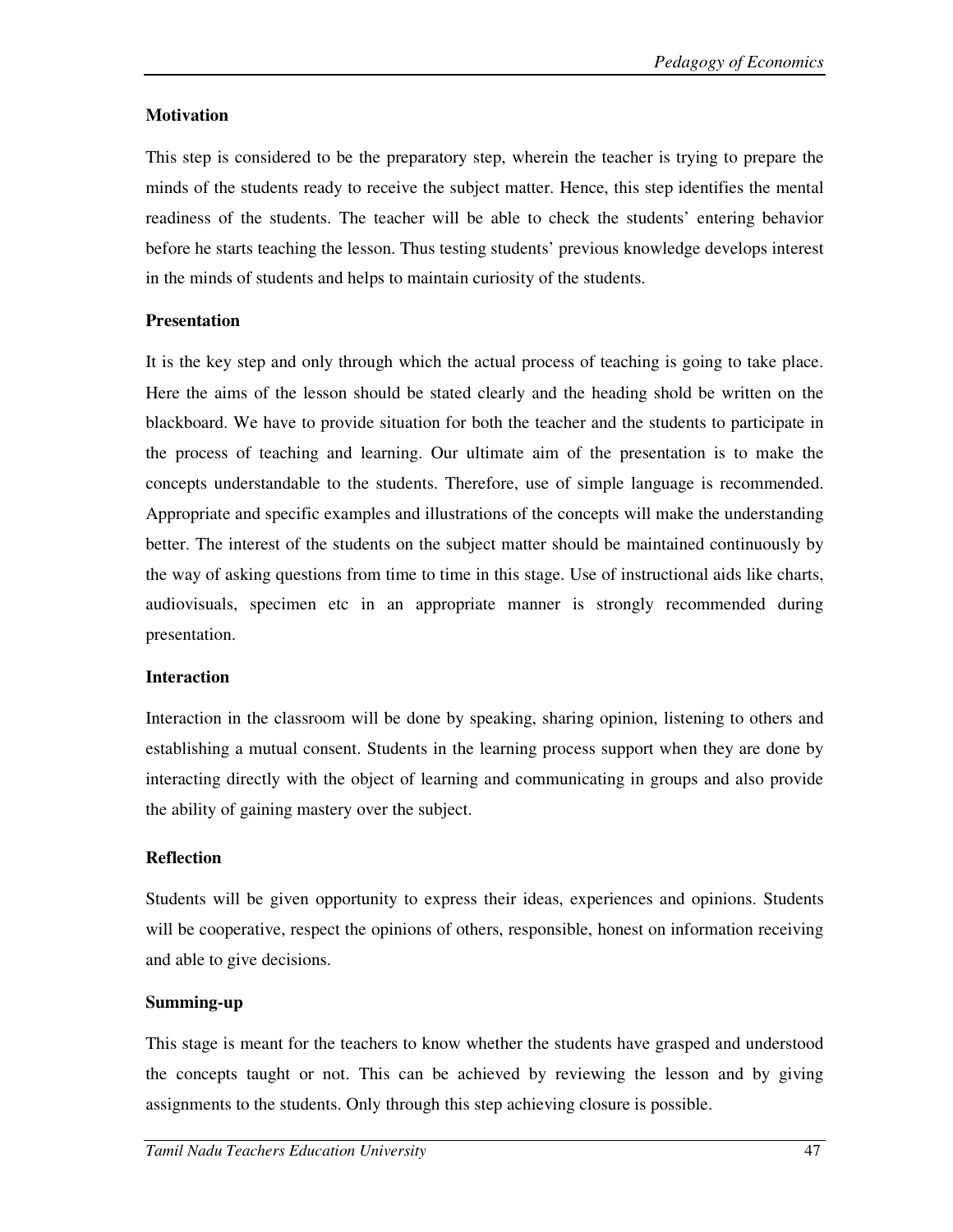## **PRACTICING A MINI-LESSON WITH FIVE TEACHING STEPS**

INSTRUCTIONAL PROCEDURES AND ACTIVITIES: Provide a detailed discussion of the mini lesson (15-20 min) using the following headings:

## **INTRODUCTORY ACTIVITIES**

## **1.** *Motivation* **(Skill of Introduction – use of previous knowledge)**

The pupil recalls and recognises the various groups into which the various factors which cause price rise can be put. The teacher asks the students questions related to their knowledge of causes of price rise in India, as follows:

- o What happen to growth and development wen prices rise at fast rate?
- o How price rise affects disparities in income and wealth?
- o A market has two sides. What are they?

## **DEVELOPMENT ACTIVITIES (***Presentation, Interaction, Reflection***)**

## **2. Presentation**

o The teacher announces the topic as, "Causes of Price Rise in India" and writes it on the black board. India has been facing a critical problem of rising prices. Inflationary price rise hinders economic growth and development. Disparities in income and wealth further sharpen. So government has formulated a policy to check the price rise. Price rise in India is a cumulative effective of a number of factors.The teacher explains the various factors of price rise, working on the demand side of the market causing price rise in India. Teacher explains the various factors, working on demand side, causing price rise in India. The teacher explains that during last four decades the Government expenditure is increasing. Then the teacher explains that effect of increase in government expenditure on demand for goods and services. The teacher explains the meaning of deficit financing and how it causes an increase in demand for goods that increase in supply. The teacher explains meaning of foreign exchange remittances and how it has caused rise in prices in India. The pupil **understands** the effect of foreign exchange remittances on the domestic price level in the economy. Black money is an important factor that has pushed the demands for goods.The teacher explains slow increase in agricultural production working on supply side as factor causing price rise. The teacher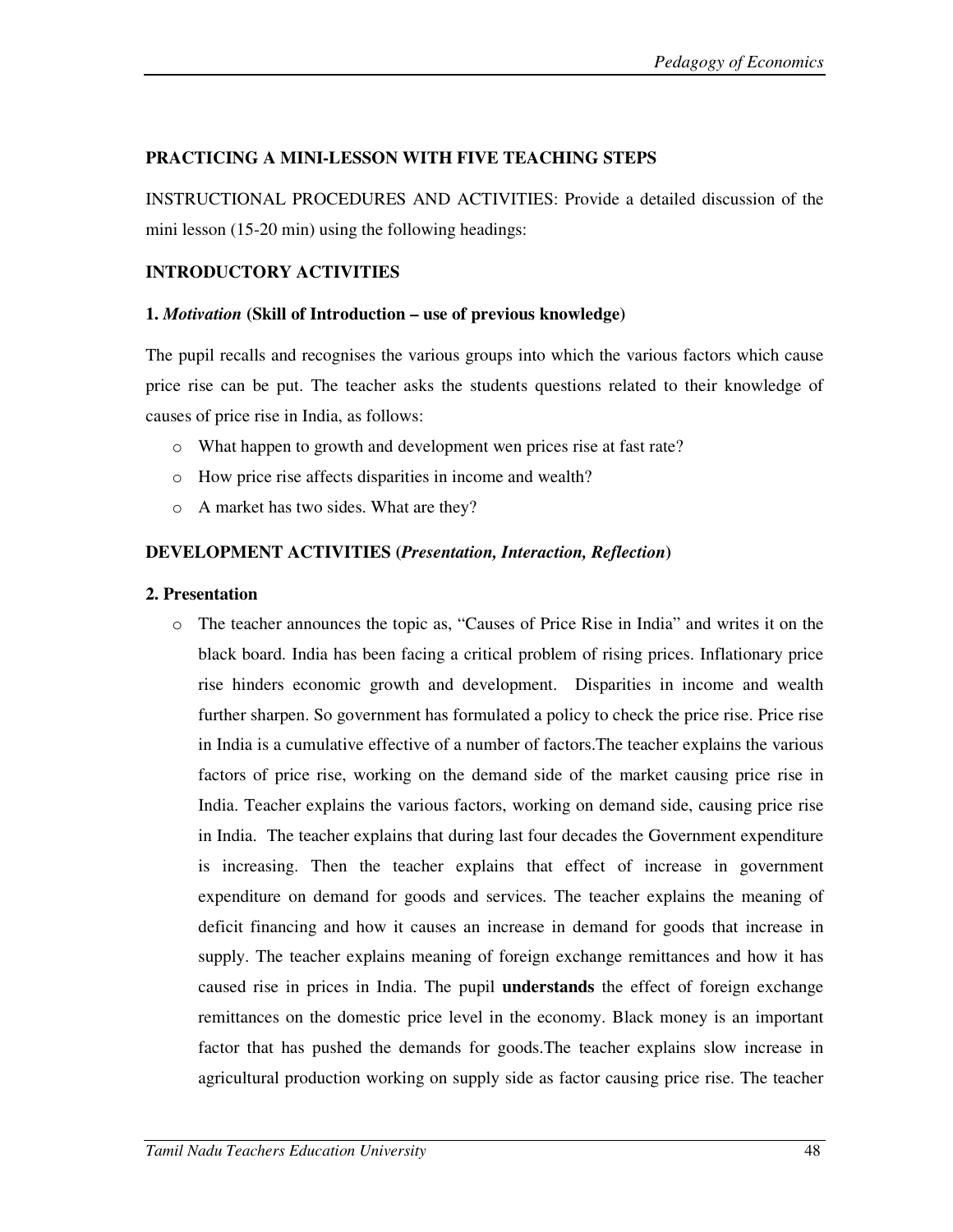explains the industrial development as it is taking place in recent years (**Skill of Explaining – Cognitive link**).

o The teacher uses aids like chart and audio-visual aids to show the causes of price rise in India. (Skill of Explaining – uses of Illustrations)

#### **1. Interaction: (Skill of Questioning –specificity)**

- o How Government finance the deficit in its budget?
- o What do you mean by black money?
- o Explain the slow increase in agricultural production has caused price rise.
- o How stagnant industries has caused price rise in India?
- o What are the important causes of recent rise in prices?

#### **2. Reflection: (Skill of Stimulus Variation – Audio visuals)**

o The pupil **explains** the various factors of price rise working on the demand side of the market. The pupil **examines** how the increase in government expenditure affect the demand for goods and services in an economy. The pupil **records** and **recognizes** the meaning of welfare state. The pupil **examines** the stagnant situation of industrial sector as a factor responsible for price rise in India.

#### **Concluding Activities (***summing Up/Closure***)**

 India has been facing a critical problem of rising prices. Inflationary price rise hinders economic growth and development. Black money is an important factor that has pushed the demands for goods. Industrial production of India has been slow to pick up as compared to the requirement. During the last few years this situation has taken a serious turn. Industry has been faced with serious shortages of such important inputs as power, coal, railway wagons, raw materials etc. besides, frequent labour unrest has also caused a heavy loss of industrial production.

#### **EVALUATION AND ASSESSMENT**

List how the pre-service teachers (peers) will demonstrate their learning. That is, how will you know the mini-lesson has been successful?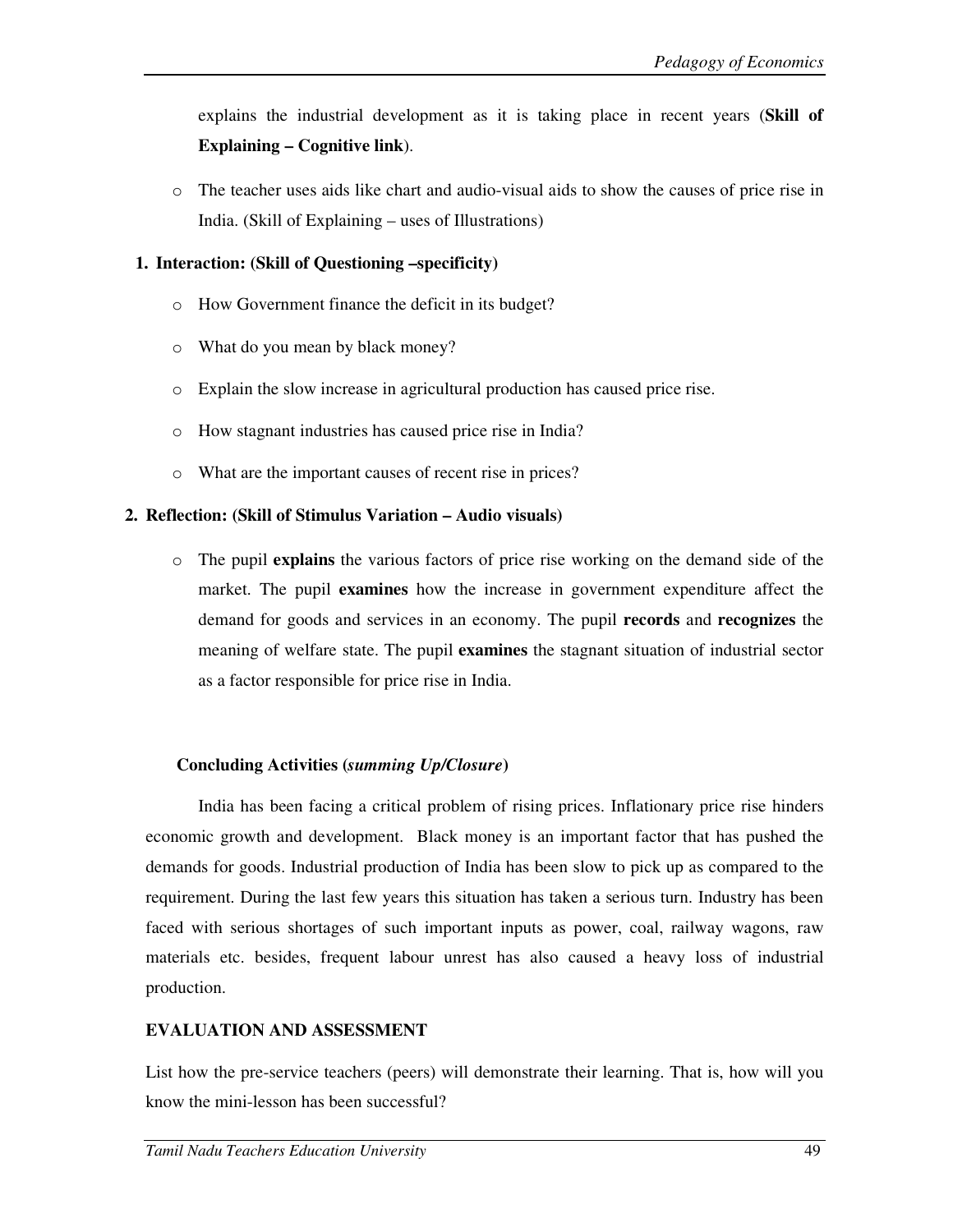Distribute a copy of both Assessment formats (skills & steps) to the pre-service teachers (peers)

# **OBSERVATION AND FEEDBACK ON INTEGRATION OF TEACHING STEPS IN MINI-TEACHING**

#### **Name of the Student teacher: Duration: 20 minutes Duration: 20 minutes**

| <b>INTEGRATING THE STEPS IN MINI TEACHING</b><br>(Assessment by Peers/Teacher Education) |                             |                          |                               |              |  |  |  |
|------------------------------------------------------------------------------------------|-----------------------------|--------------------------|-------------------------------|--------------|--|--|--|
| <b>TEACHING</b><br><b>STEPS</b>                                                          | <b>AVERAGE</b><br>(SCORE 1) | <b>GOOD</b><br>(SCORE 2) | <b>VERY GOOD</b><br>(SCORE 3) | <b>TOTAL</b> |  |  |  |
| Motivation                                                                               |                             |                          |                               |              |  |  |  |
| Presentation                                                                             |                             |                          |                               |              |  |  |  |
| Interaction                                                                              |                             |                          |                               |              |  |  |  |
| Reflection                                                                               |                             |                          |                               |              |  |  |  |
| Summing Up                                                                               |                             |                          |                               |              |  |  |  |

Range of scores: 5-15

OVERALL ASSESSMENT OF TEA CHING STEPS

AVERAGE GOOD VERY GOOD

Interpretation of scores

Average : 5

Good : 6-10

Very Good  $:11-15$ 

Signature of the Observer

#### **CONCLUSION**

Teaching means interaction of teacher and students. They participate for their mutual benefits. Both have their own objective and target is to achieve them. Teaching skills would include providing training and practice in the different techniques, approaches and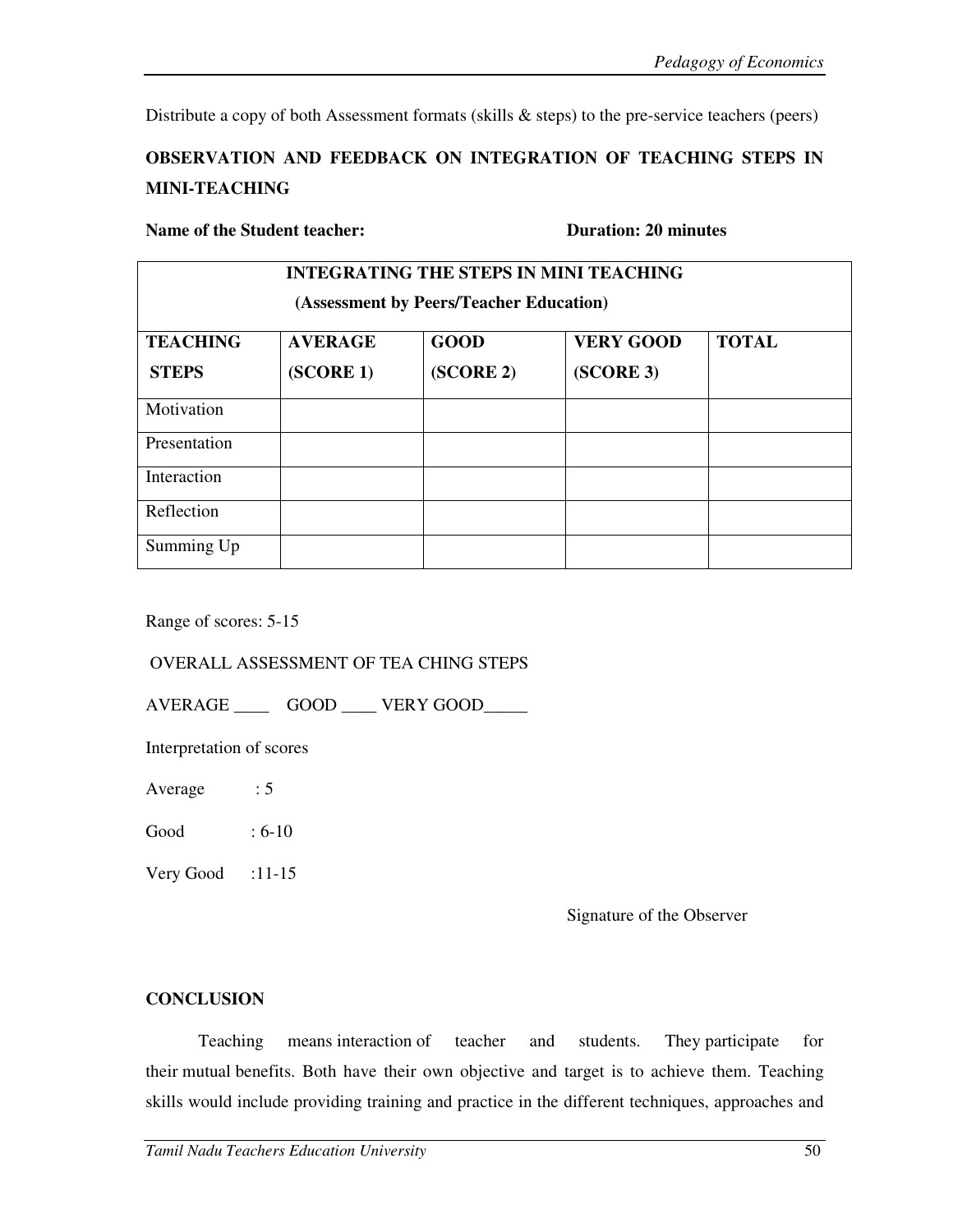strategies that would help the teachers to plan and impart instruction, provide appropriate reinforcement and conduct effective assessment. Thus teaching skills can be identified, practiced, evaluated, controlled and acquired through training.A mini lesson is a basic precursor to a bigger or broader topic. It is a short lesson that can be taught in just a few minutes, but it can benefit the students in lessons to come. This practice may take only 20 minutes, but teaches a valuable lesson to the students and sets the foundation for further discussion of writing styles or reading concepts.

## **Questions for Discussion and Reflection**

- 1. Write the meaning of 'teaching'.
- 2. Give the Characteristics of Teaching Skill.
- 3. Explain any three teaching skill in detail.
- 4. Write a mini-lesson with five teaching skill for Class XI in the Economics subject.
- 5. Critically analyse the Skill of varying the stimulus.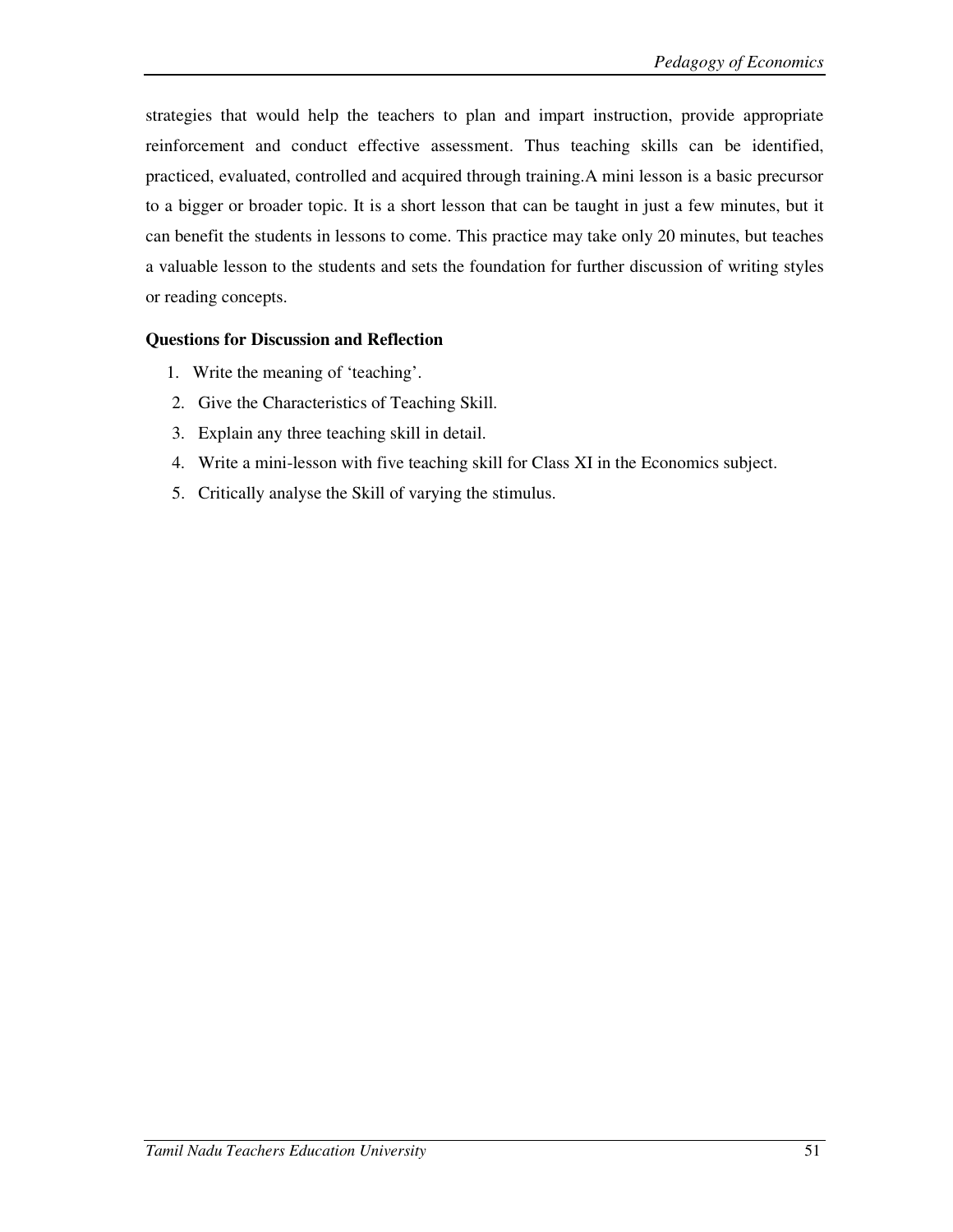#### **UNIT IV METHODS OF TEACHING ECONOMICS**

#### **INTRODUCTION**

Teaching is an art and there are some born teachers, but majority of the teachers that we have today are not successful in delivering their acquired knowledge to their learners, and those teachers who have no inherent flair for teaching are unable to arouse in their learners. The flair for teaching and the ability to get acquainted with the trends and developments in teaching learning pedagogy can be improved by knowledge of different methods of teaching. A teacher has got freedom to choose any of the method of teaching according to his knowledge, interest and experience. A single method is not preferred for all topics as the best one, but the combination of methods can be used as more effective.

#### **Methods of Teaching in Economics**

Teaching is a process of building a person's mind and character through methodology. Methodology is the systemic and logical study of the principles guiding scientific investigation. Methodology as a normative discipline differs sharply from the factual study of scientists at work as conducted e.g. by the sociology of knowledge history of science.

The term methodology in its original and proper usage refers to the systematic study of principles guiding scientific and philosophical investigation. The term method denotes any procedure which applies some rational order or systematic pattern to diverse objects. It is the technique used by the teachers for teaching a class, some subject or topic. It denotes the logical process used in discovering or in demonstrating the truth. It should be conceived as a dynamic function of education and not as static aspect of the process of teaching.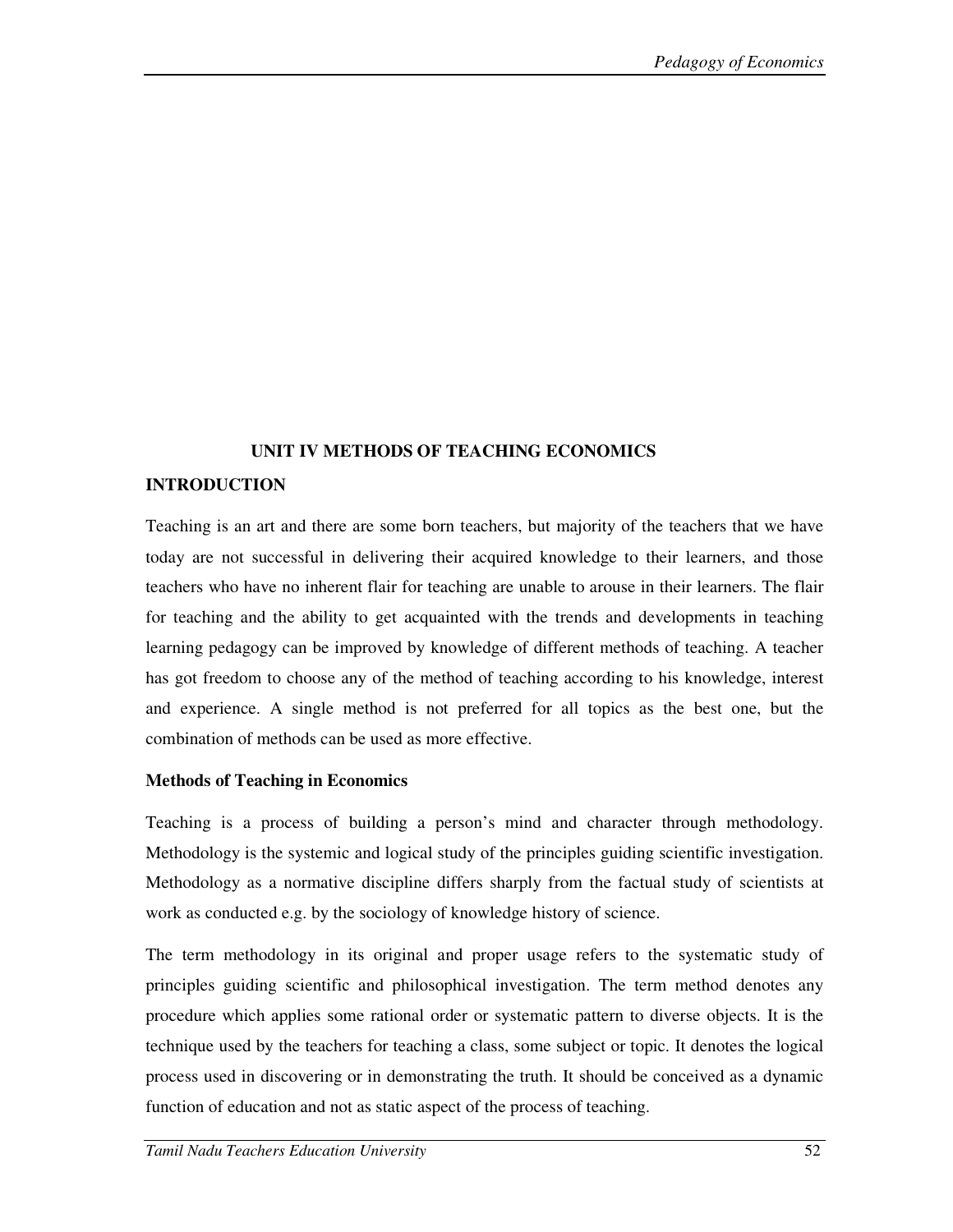Methods of teaching Economics can be classified into two types

- 1. Teacher –centred
- 2. Pupil Centered

## **1. Teacher Centred Teaching**

The teacher –centered teaching is mainly expository in type in which the focus is on telling, memorization and recalling information. The students are passive recipients of knowledge. The teaching environment is very much formalized and the teacher occupies a central position in the classroom.

## **2. Pupil-centered Teaching**

In the pupil centred teaching the whole teaching learning process is geared to the needs, requirements, capabilities and interest of the pupils. The purpose is to develop the learner's skills and abilities in independent learning and problem solving.

## **TEACHER-CENTERED METHOD**

## **I. LECTURE METHOD**

This is a method generally followed in colleges and schools with big classes. In this method only the teacher talks: the students are passive listeners and they do not take any active part in the development of the lesson. Student listen, get bored, yawn and sometimes go to sleep as well. The teacher acts like a chatterbox, talking and talking all the time without ascertaining whether the students are following him or not. The students are spoon fed and their powers of observation and reasoning the exercise of which are not essential in learning process are not stimulated. Perhaps this method originated in very ancient times, when printing press was not invented and hand-written manuscripts were very few, hardly for the use of teacher. The lecture is one of the most basic pedagogic tool which is generally followed in schools and colleges, here the teacher talks and the pupil listens. The lecture is an exposition of knowledge, facts, principles or other information which a teacher wishes to present to her students. In short a lecture means one person addressing many students.

#### **When to use lecture method?**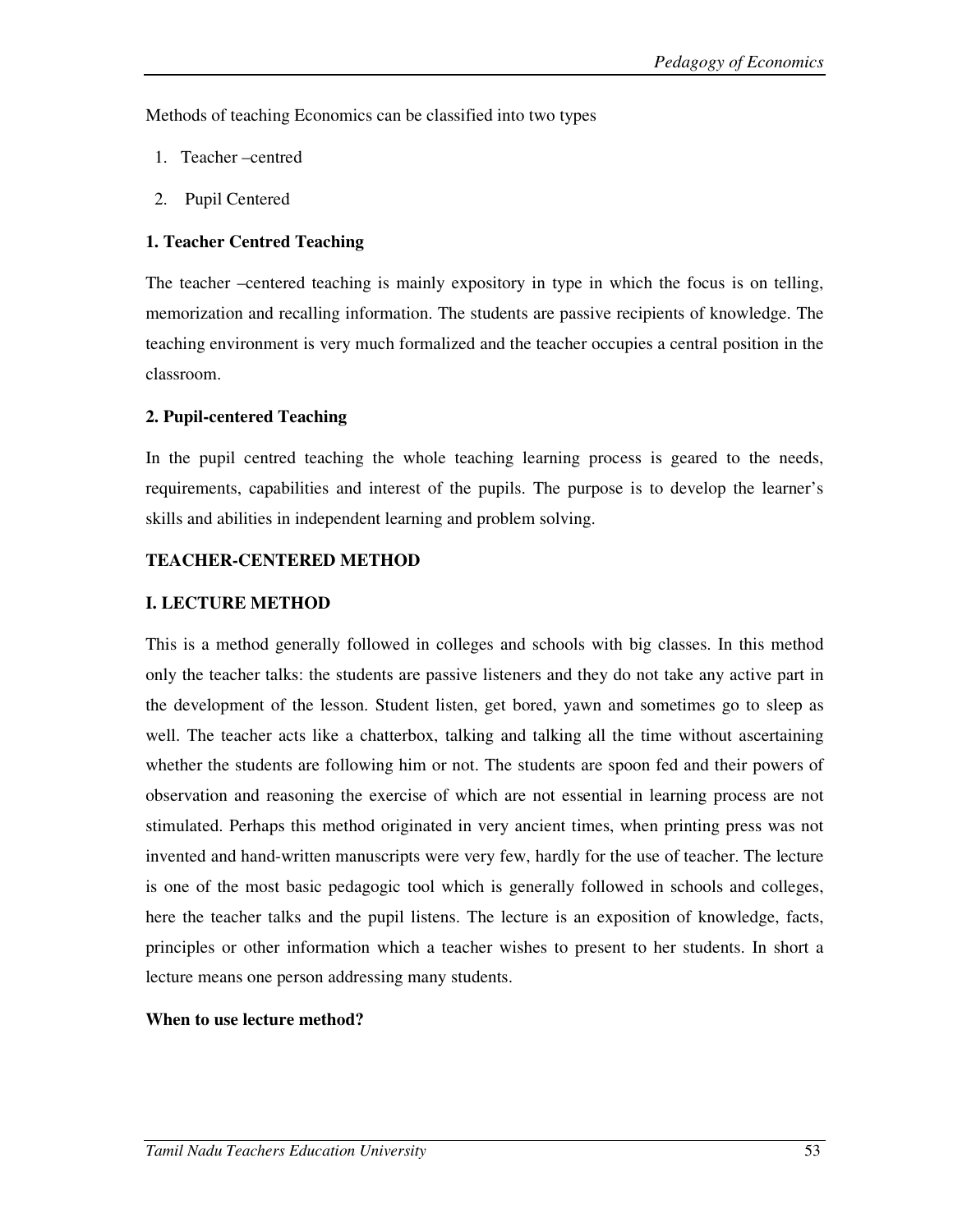Although lecture method has more disadvantages than advantages yet we cannot reject it outright. This method may not be very helpful for teaching lower classes. However, it can prove very successful for higher classes when we want to:

- i. Cover the syllabus quickly.
- ii. Introduce some new and difficult topics.
- iii. Arrive at generalization from the facts students already possess.
- iv. Impart factual knowledge.
- v. Explain certain difficult points.
- vi. Revise and summarise the lessons already learn.
- vii. Give some background material for a topic.

So lecture method can be more useful in the above circumstances.

## **Phases of a lecture**

There are three phases of a lecture. They are preparatory phase, development phase and consolidation phase.

## **I. Preparatory Phase (Warm up Phase)**

In this phase students are to be prepared to receive the contents of a lecture. Variety of formal and informal techniques can be used to prepare the students or to arouse their level of motivation or curiosity. In the classrooms normally teacher relates the contents of the lecture to the previous knowledge of the students.

## **II. Development Phase**

This is the most important phase of the lecture. The entire body of the lecture is delivered in this phase only. Some activities of this phase are using analogies, giving suitable examples, proper illustration, comparison and differentiation, use of proper aids and in recent time's proper use of audio visual technology in classrooms.

## **III. Consolidation Phase**

This is the end part of the lecture. Here the lectures pin point the important aspects of the lecture once again by summarizing. Now proper reviewing can be done to check the level of understanding by asking questions. Provide assignments, feedback and can relate the topic to the future learning content.

## **Skills associated with good lecture**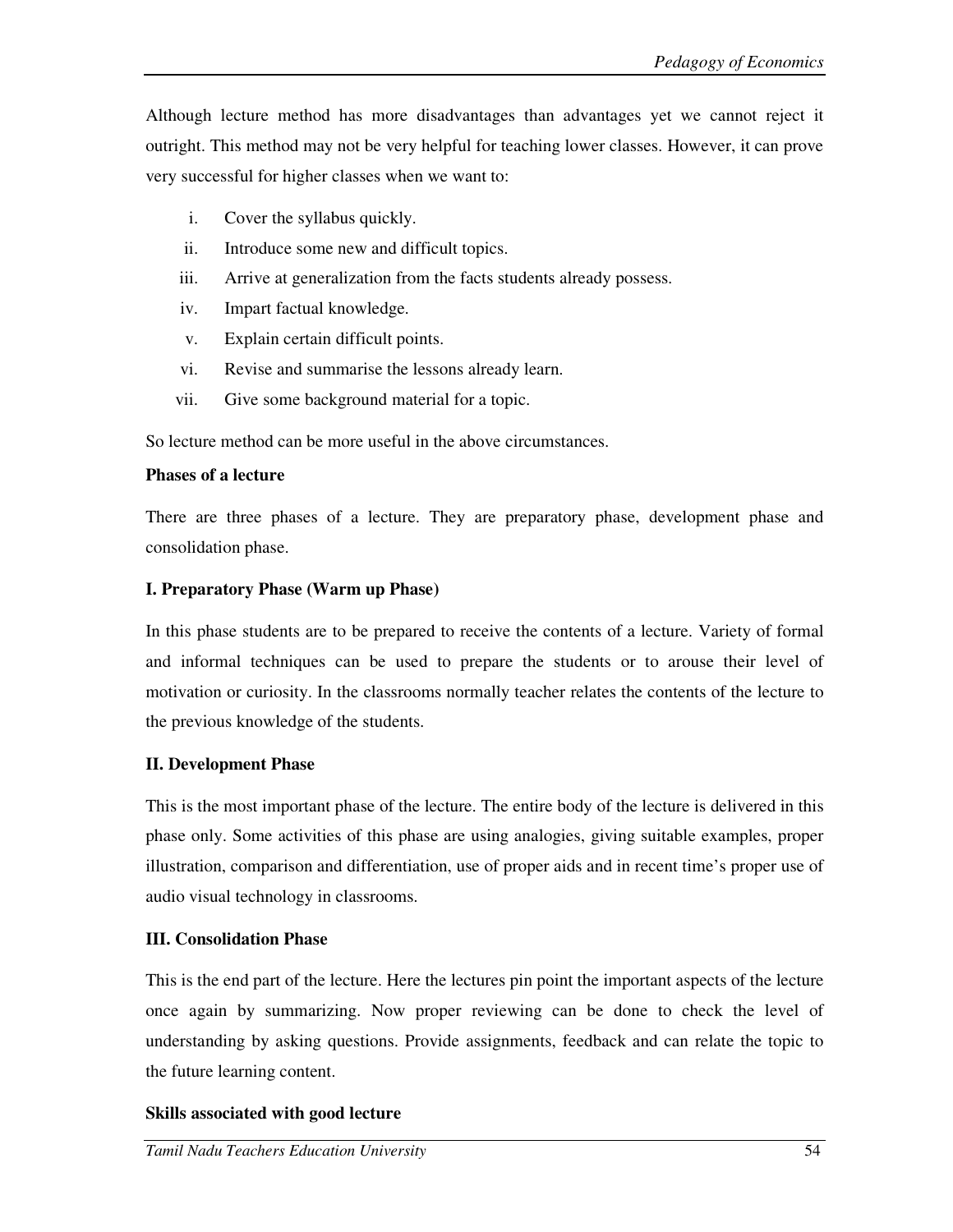- 1. Use of body language
- 2. Use of communication boosters
- 3. Varying the stimulus
- 4. Voice modulation
- 5. Use of proper language

#### **Area of application of Lecture method**

- To introduce new and difficult topic
- To revise the topics already covered
- To give some background of a certain topic
- To present the life histories of great persons and their struggles and achievement in life
- To explain about certain procedures
- To impart factual knowledge
- To explain too deep theoretical factors

#### **Merits:**

- 1. **Attractive and concise**: It is very attractive, concise and very easy to follow without much botheration on the part of the teacher and the taught. The teacher feels secure and satisfied.
- 2. **Economical**: It is economical because it can be applied easily at higher grade level where the size of the classes are very large in number.
- 3. **Speedy:** Lengthy syllabi can be covered in a short time by this method.
- 4. **Useful for Factual Information:** Factual information and historical anecdotes can be easily imparted by this method.
- 5. **Useful for Logical Sequence:** The logical sequence of the subject can be easily maintained. Since the teacher has to plan the lectures in advance, there cannot be gaps or over-lapping in the development of the lesson.
- 6. **Time Saving:** In this method there is no student activity, no project no demonstration, therefore there is hardly any wastage of time and lesson can go at top speed.
- 7. **Inspirational Value:** Good lectures have high inspirational value. Sometimes students pick up motivation, inspiration, instigation, zeal, ambitious ideas and do something creative in life.

#### **Demerits**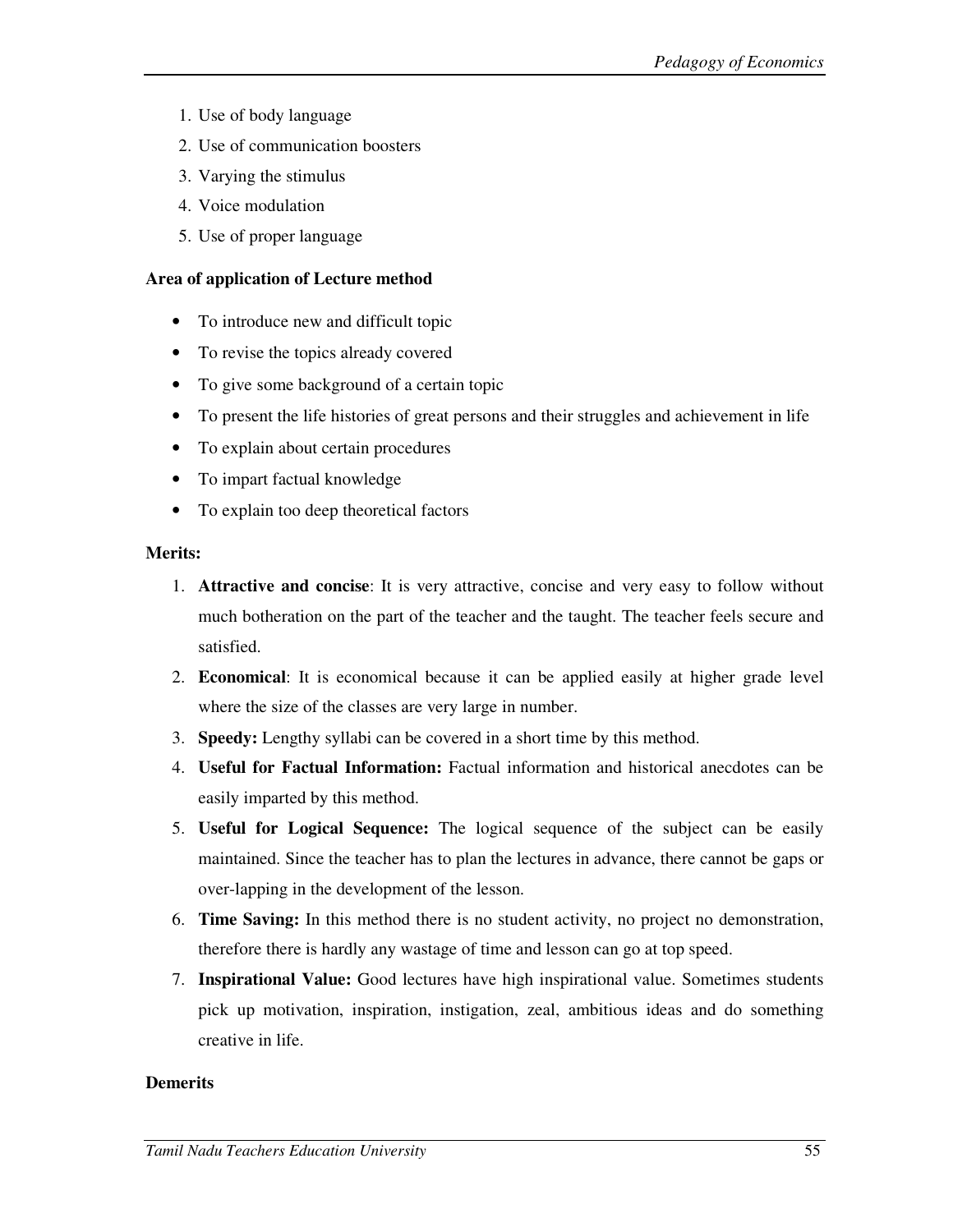- 1. **Memory based:** It lays too much stress on memory work, experimental work is neglected and the power of observation of a child is seldom exercised.
- 2. **Spoon feeding:** It does not encourage independent thinking, discovering, exploring and taking initiative. It is a type of spoon feeding and all the faculties of the child are not allowed to develop.
- 3. **Teacher centered:** When the teacher lectures, there is no guarantee whether the pupils are concentrating and understanding all what the teacher is teaching.
- 4. **Too rapid:** the rate of imparting knowledge and information may be too rapid and the students may not get necessary connections of thought.
- 5. **Unpsychological:** In this method the teacher is active participant while the students are passive listeners, which is opposed to the principles of psychology. The interests, aptitudes and capabilities of the pupils are ignored.
- 6. **Authoriatarian:** This method is undemocratic the pupils are encouraged to depend upon one authority i.e., the teacher. They cannot challenge or question his verdict.
- **7. No critical Thinking:** It fails to develop critical thinking and reasoning power, so essential for democratic living.
- 8. **Useful for higher classes:** This method may not be very helpful for teaching lower classes. However, it can prove very successful for higher classes i.e. tenth, eleventh, and twelfth classes when we want to ;-
	- Cover the syllabus quickly.
	- Introduce some new and difficult topics, such as evolution of man, discovery of natural magnet etc.
	- Arrive at generalizations form the facts, gathered by students.
	- Impart factual knowledge.
	- Explain a practical demonstration which is to be done or which has been done.
	- Revise and summarize the lessons already learnt.
	- Give some background material for a topic.
	- Give biographical sketch of a scientist or relate some of his anecdotes.
- 9. Any lecture has to be planned well in advance. Selecting the content, objectives of teaching the content, structuring the lecture, summarizing at every step and also at the end must all be planned.
- 10. **Notes-taking:** while making use of this method, it will be beneficial if the teachers give some training in the art of notes taking while the lecture is on.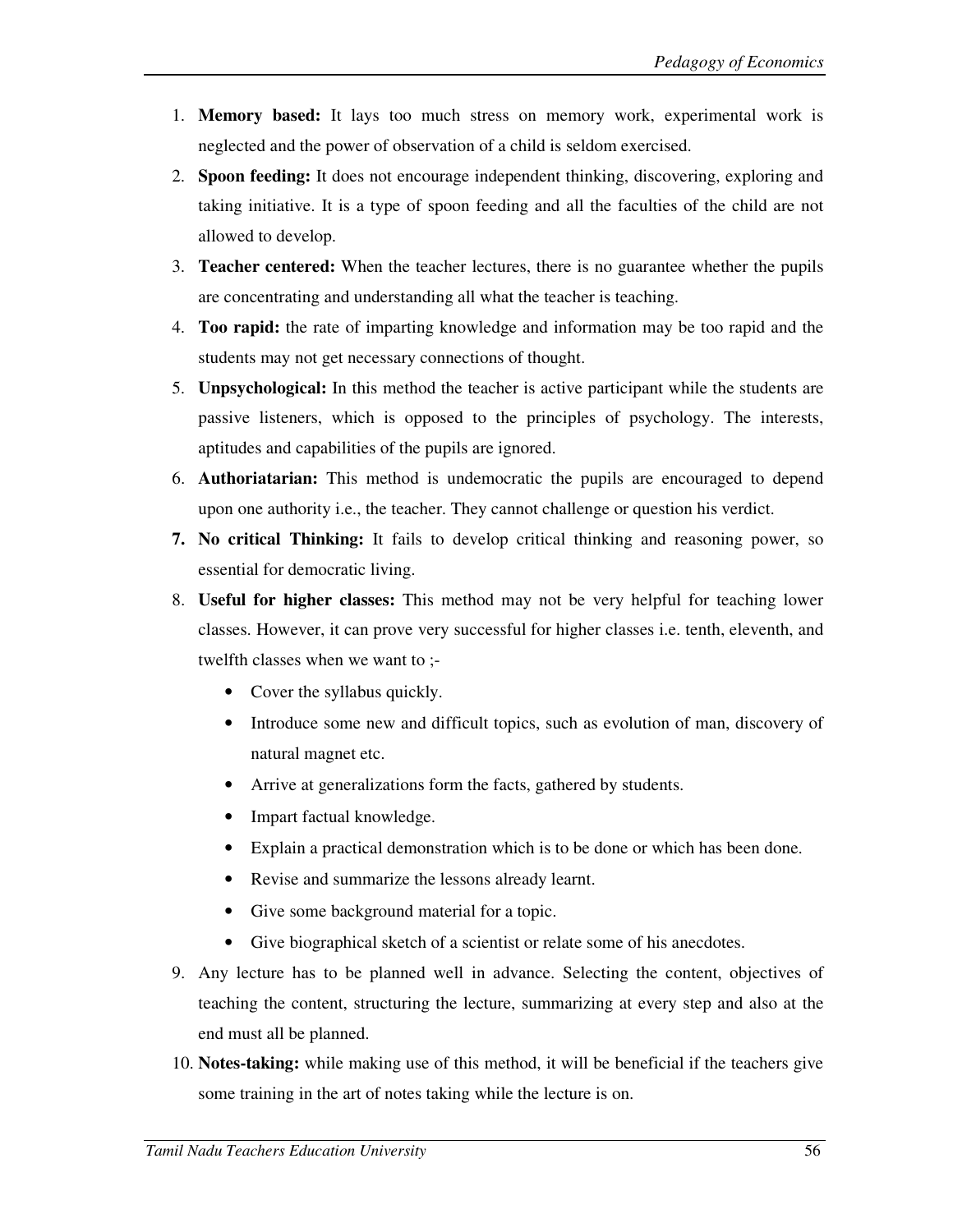11. **Student's Question:** At the end of the lecture, time should be given for the students to ask questions ad such questions be answered by the teacher without any hesitation. In this way the teacher can make sure whether the students have understood the lesson or not.

## **Conclusion**

Lecture technique is useful for communicating information to students. As there is little opportunity for getting feedback from students, it is a less effective method of teaching..

## **II. LECTURE CUM DEMONSTRATION METHOD**

"It is a physical display of the form, outline or a substance of object, or events for the purpose of increasing knowledge of such objects or events. Demonstration involves showing what or showing how". Demonstration is relatively uncomplicated process in that it does not require extensive verbal elaboration.

This method includes the merits of lecture method and demonstration method. The teacher performs the experiment in the class and goes on explaining what she does. It takes into account the active participation of the student and is thus not a lopsided process like the lecture method. The students see the actual apparatus and operations and help the teacher in demonstrating experiment and thereby they feel interested in learning.

This method follows maximum from concrete abstract wherein the students observe the demonstration critically and try to draw inferences. Thus with help of lecture cum demonstration method their power of observation and reasoning are also exercised.

## **B. LEARNER-CENTERED METHOD**

Learner-centered methods are those methods where the focus of attraction is learners than teachers. It is through the involvement of learners the method develops. The recent psychological approaches in the classrooms give more importance to learner centered methods than teacher centered methods.

# **I. HEURISTIC METHOD**

The term 'Heuristic' refers to Armstrong who was the exponent of this strategy. Pollion and Dankar (1945) called it 'problem solving'. Logical imaginative thinking are prerequisites for this type of teaching strategy it is an economical and speedy strategy.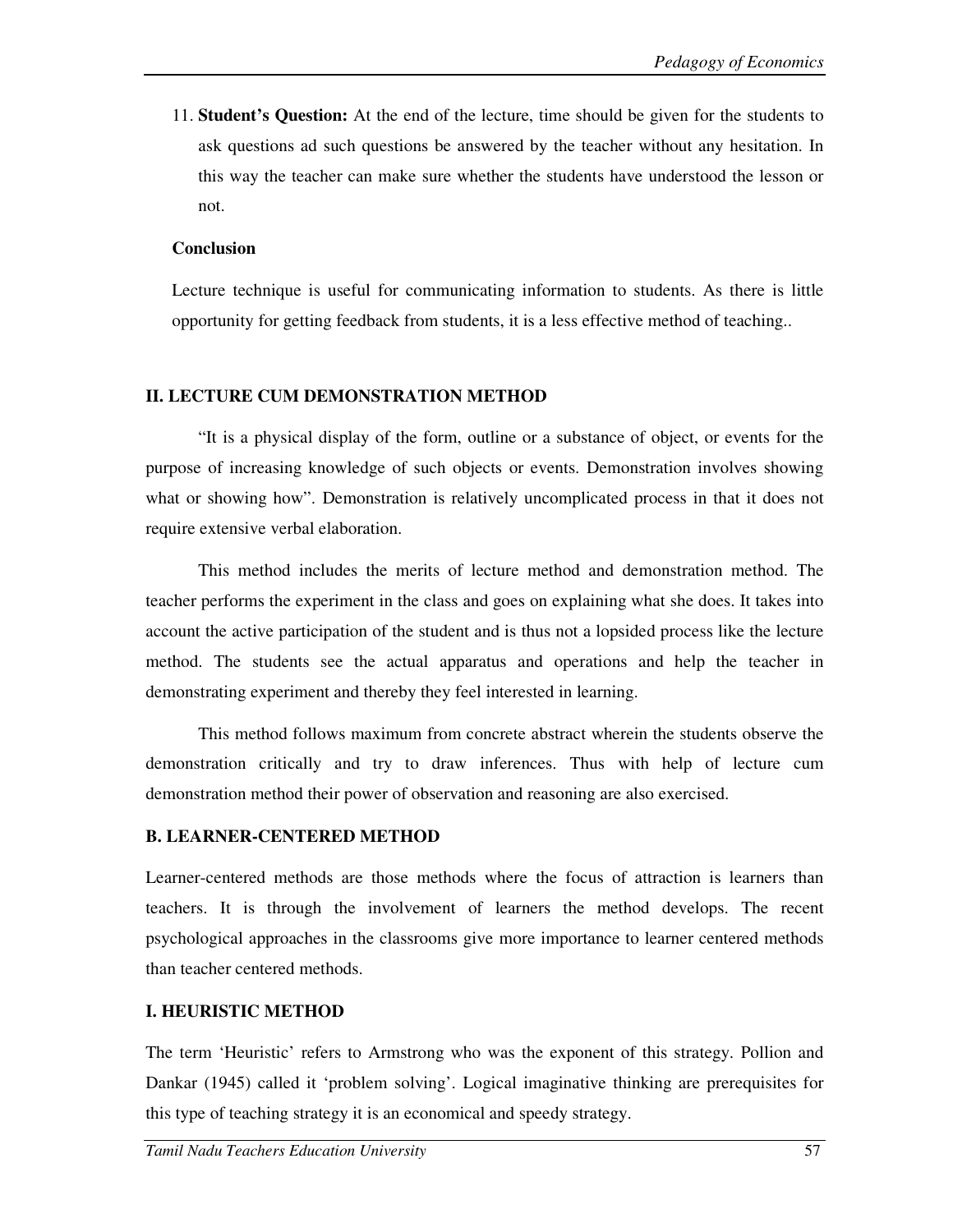A problem is placed before the learners and they are asked to find the solution of the problem through various literacy means like library, laboratory, and workshops etc. teacher's role is to initiate the learning and pupils are active throughout the learning process. By using their creative thinking and imaginative power, they try to find out the relevant solutions on some logic. They learn by self-experience.

This teaching strategy is focused on:

- To develop problem solving attitude.
- -To develop scientific attitude towards the problem.
- -To develop power of self-expression.

Its basic principles are:

- o To teach as little as possible at one time
- o To encourage learner to learn himself as much as possible.

## **II. PROBLEM-SOLVING METHOD**

 It is a method in which a specific problem is given to the students and they are required to find out the solution through objective reasoning and thinking. This method is also highly suitable for teaching of economics. In this method, the teacher is going to act as a guide and will be in the background and the students should take active participation in finding out the solution to the problem in hand.

The students should know what he is doing and why he is doing. The problem should be of educational importance and should have educational value and must be selected from the real life situation. Also the problem chosen should be worthwhile and should have practical value. The problem should be chosen in such a way that it can be fitted well in the present curriculum organization in the school to avoid various administrative difficulties.

## **Steps in problem-solving method**

The following steps are involved in the problem solving method.

- A. Recognizing the problem
- B. Defining and interpreting the problem
- C. Collecting data related to the problem
- D. Organizing and evaluating the data of problem
- E. Arriving at final conclusion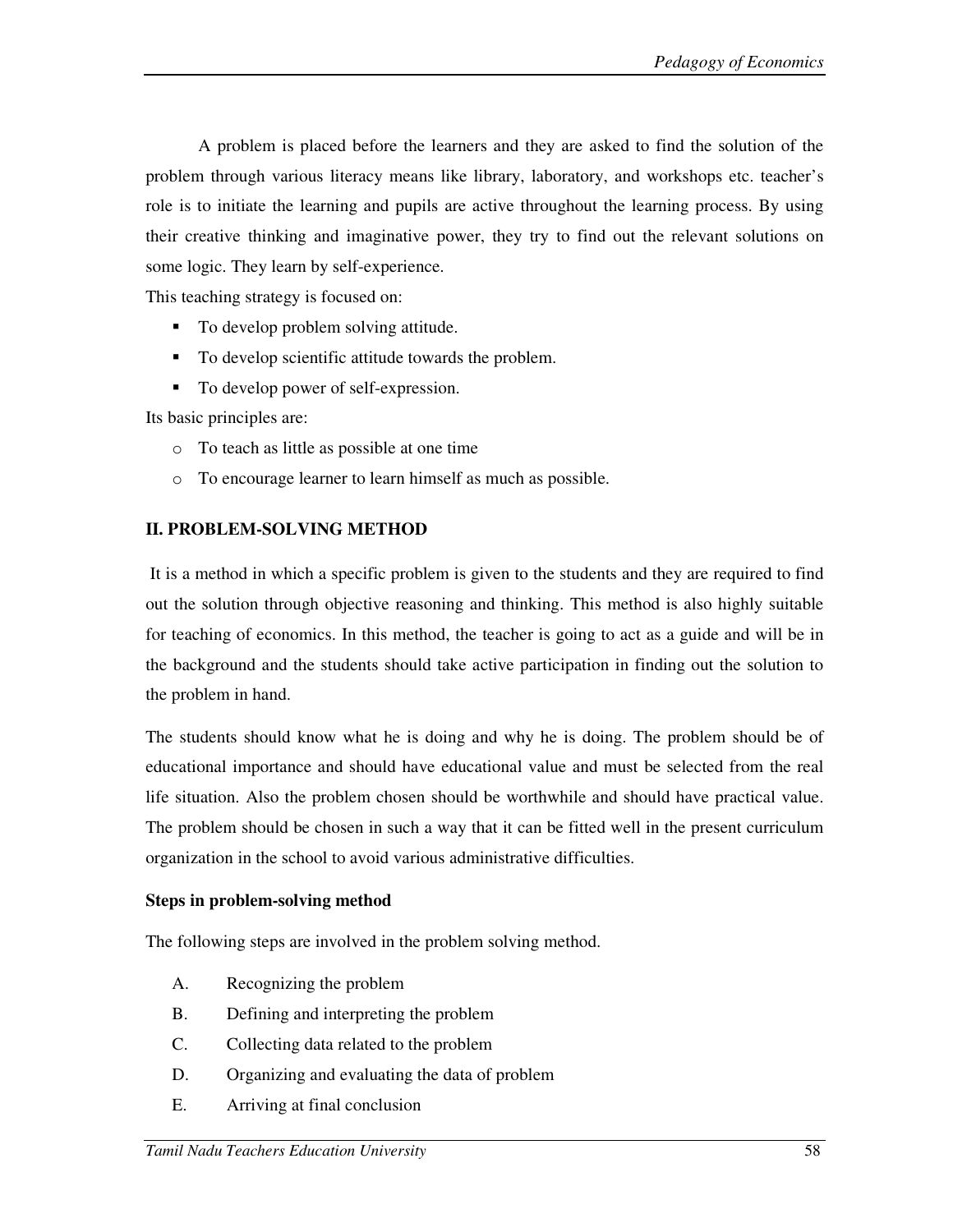# F. Verifying the result

# **A. Recognizing the problem**

In this step, the teacher should organize a discussion of a problem or problems with the students and based on the discussion, the teacher should create a problem in such a way that the students should feel that it is their own problem and they should solve it. The teacher should organize the problem in such a manner that it should arouse student's interest to study and solve it.

# **B. Defining and interpreting the problem**

The teacher should explain the problem given to the students in detail or may be interpreted by the students themselves through discussion. All the attributes constituting the problem must be made clear to the students and the problem must be defined in a systematic manner.

## **C. Collection of data related to the problem**

In this method, the teacher should suggest the available resources like books, journals, periodicals, etc. with respect to the problem given to the students. Also he must encourage the students to collect data from different sources.

# **D. Organizing and evaluating the data of problem**

The data collected must be well organized by the students and all the unwanted superfluous matter should be deleted. In this stage, the teacher can help the students in arranging and classifying the materials collected in a scientific way.

# **E. Arriving at final conclusion**

After analyzing all the important points with respect to the problem, a tentative solution may be discussed among the students and finally they will arrive at a conclusion collectively.

## **F. Verification of the result**

Finally the solution to the problem must be verified by applying this result in a new situation to detect the discrepancies if any, in the facts already discovered.

# **Merits**

- The students will get training in the art of solving a problem in actual life situations
- Reflective thinking and the power of reasoning can be developed with this method
- Self-confidence among the students can be developed through this method.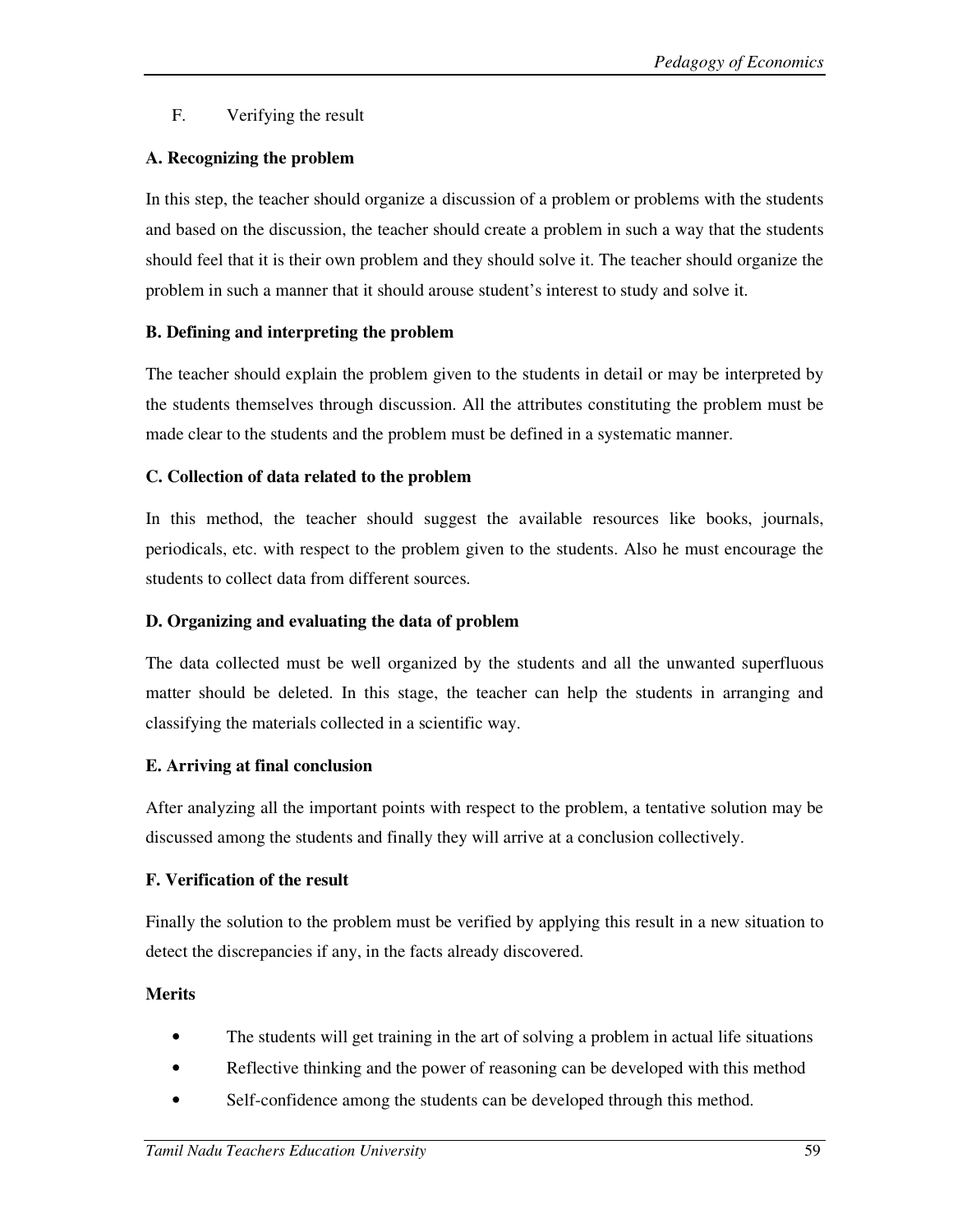- It helps the students in developing the power of critical judgement as they have to think a lot to arrive at correct solution to the problem through practice
- It inculcates the habit of open-mindedness and tolerance.

#### **Demerits**

- It is difficult for the teachers to organize the content of economics according to the need of the students and therefore, he cannot always give real life problems.
- It is a time-consuming process
- Textbooks and other written materials are not available as per the guidelines of the problem-solving method.
- This method is useful only for the students studying higher classes and for those who have higher level of thinking.
- All the lesson or topics cannot be taught by his method.

#### **III INDUCTIVE AND DEDUCTIVE METHOD**

#### **A: The Inductive Method:**

Induction "is the process of reasoning from a part to the whole, from particulars to generals or from the individual to the universal." Bacon described it as "an ascending process" in which facts are collected, arranged and then general conclusions are drawn.

The inductive method was employed in economics by the German Historical School which sought to develop economics wholly from historical research. The historical or inductive method expects the economist to be primarily an economic historian who should first collect material, draw gereralisations, and verify the conclusions by applying them to subsequent events. For this, it uses statistical methods. The Engel's Law of Family Expenditure and the Malthusian Theory of Population have been derived from inductive reasoning.

The inductive method involves the following steps:

#### **1. The Problem:**

In order to arrive at a generalisation concerning an economic phenomenon, the problem should be properly selected and clearly stated.

#### **2. Data:**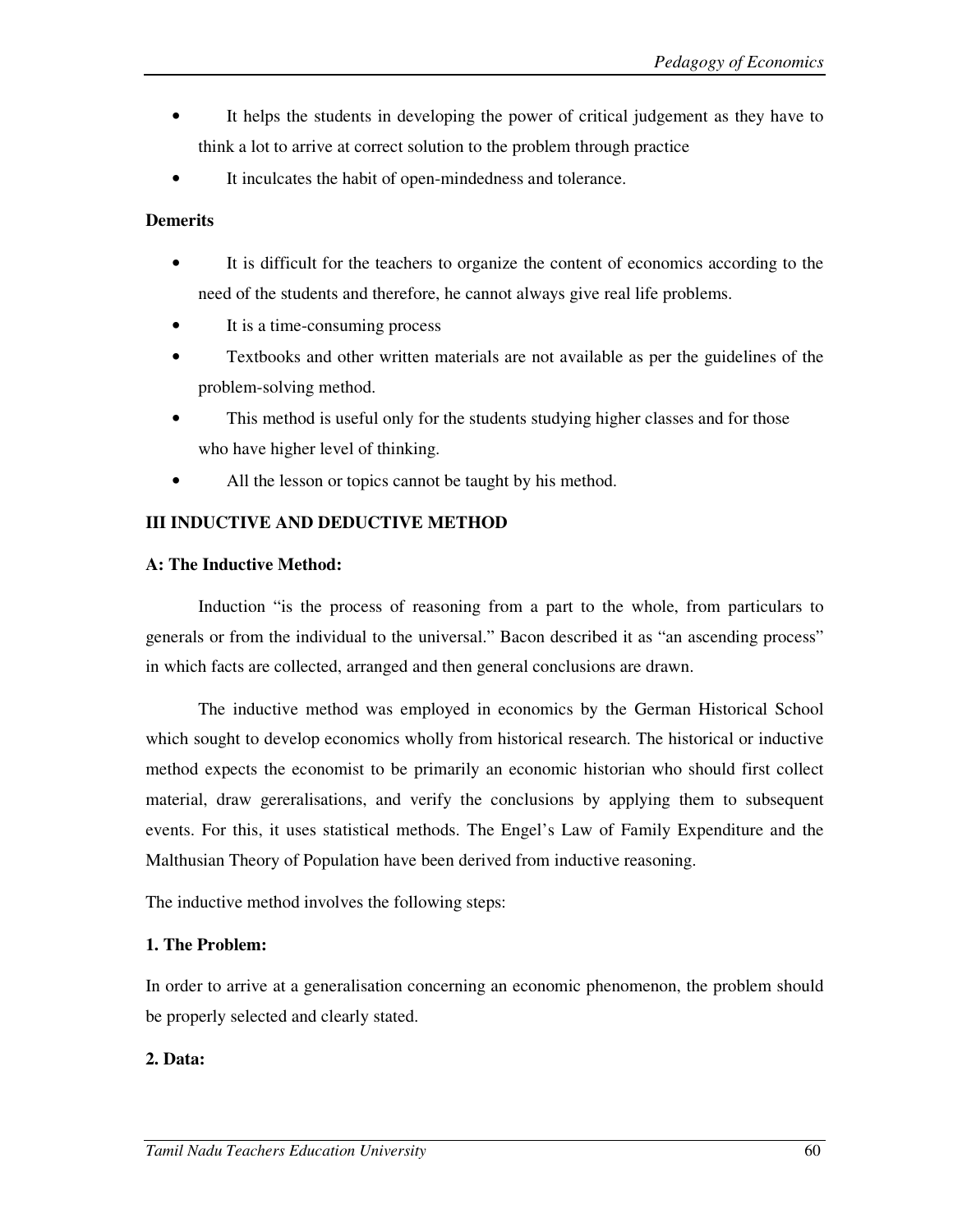The second step is the collection, enumeration, classification and analysis of data by using appropriate statistical techniques.

## **3. Observation**:

Data are used to make observation about particular facts concerning the problem.

## **4. Generalisation:**

On the basis of observation, generalisation is logically derived which establishes a general truth from particular facts.

Thus induction is the process in which we arrive at a generalisation on the basis of particular observed facts.

The best example of inductive reasoning in economics is the formulation of the generalisation of diminishing returns. When a Scottish farmer found that in the cultivation of his field an increase in the amount of labour and capital spent on it was bringing in less than proportionate returns year after year, an economist observed such instances in the case of a number of other farms, and then he arrived at the generalisation that is known as the Law of Diminishing Returns.

## **Merits of Inductive Method:**

The chief merits of this method are as follows:

## **(1) Realistic:**

The inductive method is realistic because it is based on facts and explains them as they actually are. It is concrete and synthetic because it deals with the subject as a whole and does not divide it into component parts artificially

# **(2) Future Enquiries:**

Induction helps in future enquiries. By discovering and providing general principles, induction helps future investigations. Once a generalisation is established, it becomes the starting point of future enquiries.

## **(3) Statistical Method:**

The inductive method makes use of the statistical method. This has made significant improvements in the application of induction for analysing economic problems of wide range.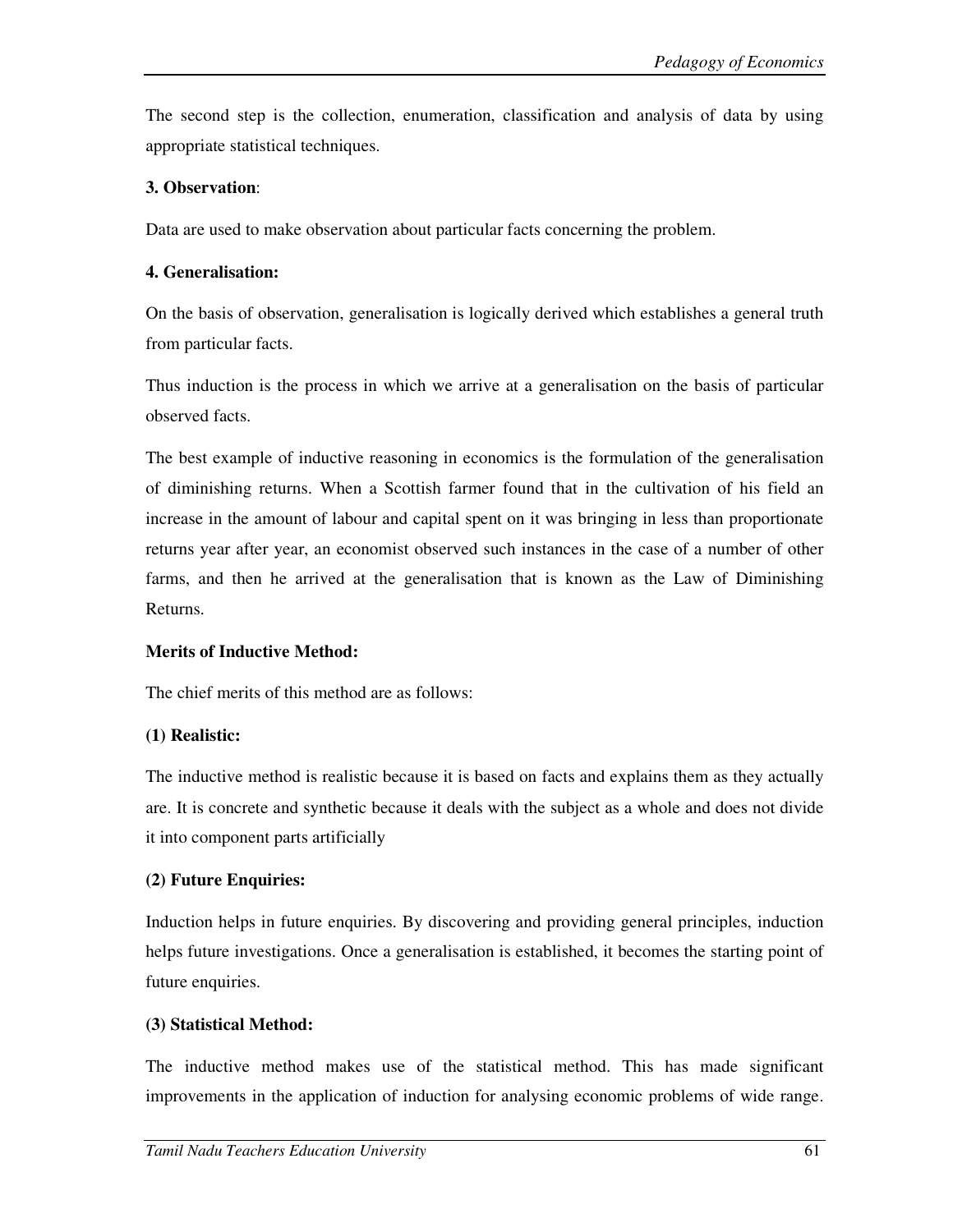In particular, the collection of data by governmental and private agencies or macro variables, like national income, general prices, consumption, saving, total employment, etc., has increased the value of this method and helped governments to formulate economic policies pertaining to the removal of poverty, inequalities, underdevelopment, etc.

## **(4) Dynamic:**

The inductive method is dynamic. In this, changing economic phenomena can be analysed on the basis of experiences, conclusions can be drawn, and appropriate remedial measures can be taken. Thus, induction suggests new problems to pure theory for their solution from time to time.

## **(5) Historic-Relative:**

A generalisation drawn under the inductive method is often historic-relative in economics. Since it is drawn from a particular historical situation, it cannot be applied to all situations unless they are exactly similar. For instance, India and America differ in their factor endowments. Therefore, it would be wrong to apply the industrial policy which was followed in America in the late nineteenth century to present day India. Thus, the inductive method has the merit of applying generalisations only to related situations or phenomena.

#### **Demerits of Inductive Method:**

However, the inductive method is not without its weaknesses which are discussed below.

#### **(1) Misinterpretation of Data:**

Induction relies on statistical numbers for analysis that "can be misused and misinterpreted when the assumptions which are required for their use are forgotten."

#### **(2) Uncertain Conclusions:**

Boulding points out that "statistical information can only give us propositions whose truth is more or less probable it can never give us certainty."

## **(3) Lacks Concreteness:**

Definitions, sources and methods used in statistical analysis differ from investigator to investigator even for the same problem, as for instance in the case of national income accounts. Thus, statistical techniques lack concreteness.

## **(4) Costly Method:**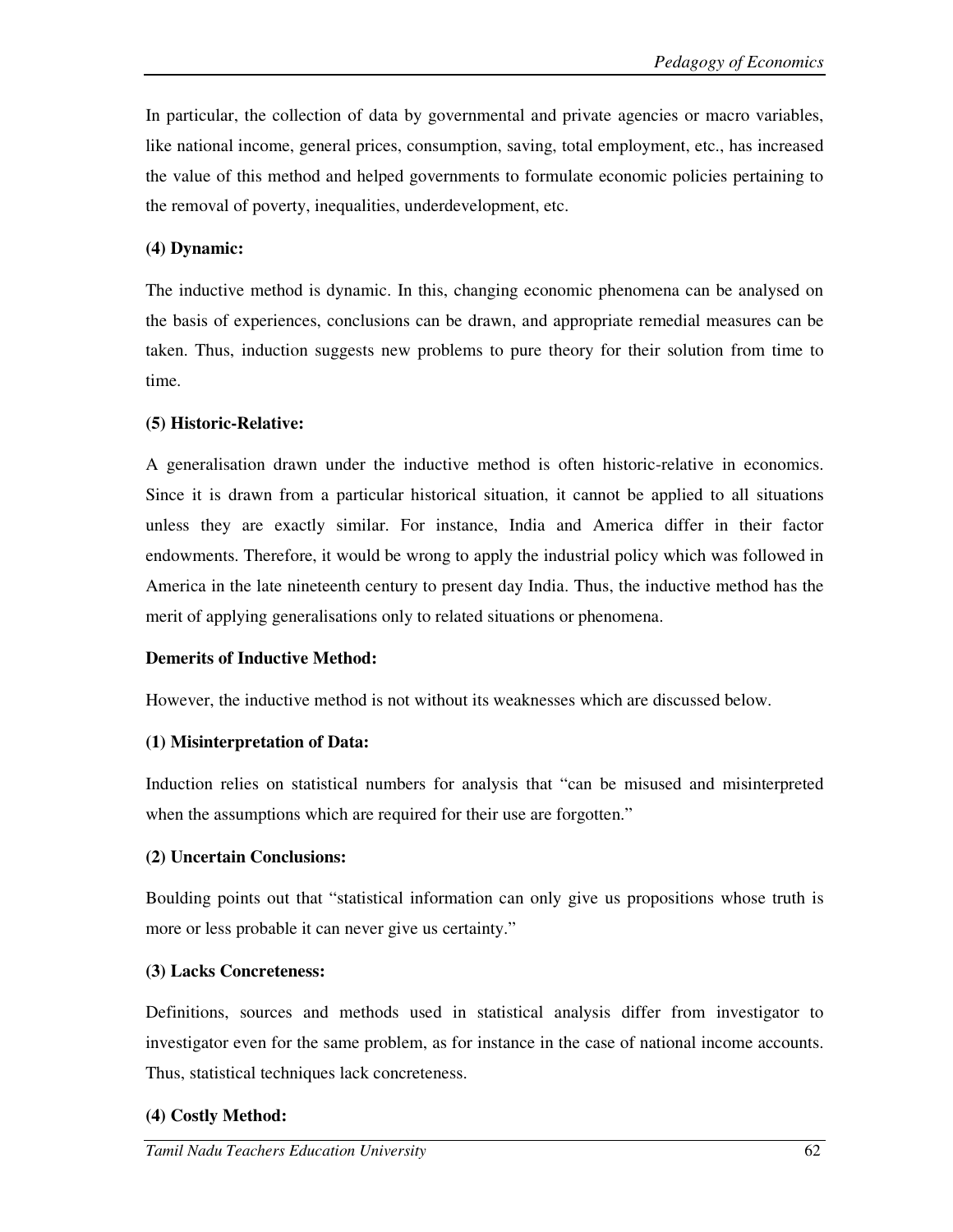The inductive method is not only time-consuming but also costly. It involves detailed and painstaking processes of collection, classification, analyses and interpretation of data on the part of trained and expert investigators and analysts

## **(5) Difficult to Prove Hypothesis:**

Again the use of statistics in induction cannot prove a hypothesis. It can only show that the hypothesis is not inconsistent with the known facts. In reality, collection of data is not illuminating unless it is related to a hypothesis.

## **(6) Controlled Experimentation not Possible in Economics:**

Besides the statistical method, the other method used in induction is of controlled experimentation. This method is extremely useful in natural and physical sciences which deal with matter. But unlike the natural sciences, there is little scope for experimentation in economics because economics deals with human behaviour which differs from person to person and from place to place.

Further, economic phenomena are very complex as they relate to man who does not act rationally. Some of his actions are also bound by the legal and social institutions of the society in which he lives. Thus, the scope for controlled experiments in inductive economics is very little. As pointed Out by Friendman, "The absence of controlled experiments in economics renders the weeding out of unsuccessful hypo-these slow and difficult."

## **B. The Deductive Method:**

Deduction Means reasoning or inference from the general to the particular or from the universal to the individual. The deductive method derives new conclusions from fundamental assumptions or from truth established by other methods. It involves the process of reasoning from certain laws or principles, which are assumed to be true, to the analysis of facts. Then inferences are drawn which are verified against observed facts. Bacon described deduction as a "descending process" in which we proceed from a general principle to its consequences. Mill characterised it as a priori method, while others called it abstract and analytical.

Deduction involves four steps: (1) Selecting the problem. (2) The formulation of assumptions on the basis of which the problem is to be explored. (3) The formulation of hypothesis through the process of logical reasoning whereby inferences are drawn. (4) Verifying the hypothesis.

## **Merits of Deductive Method:**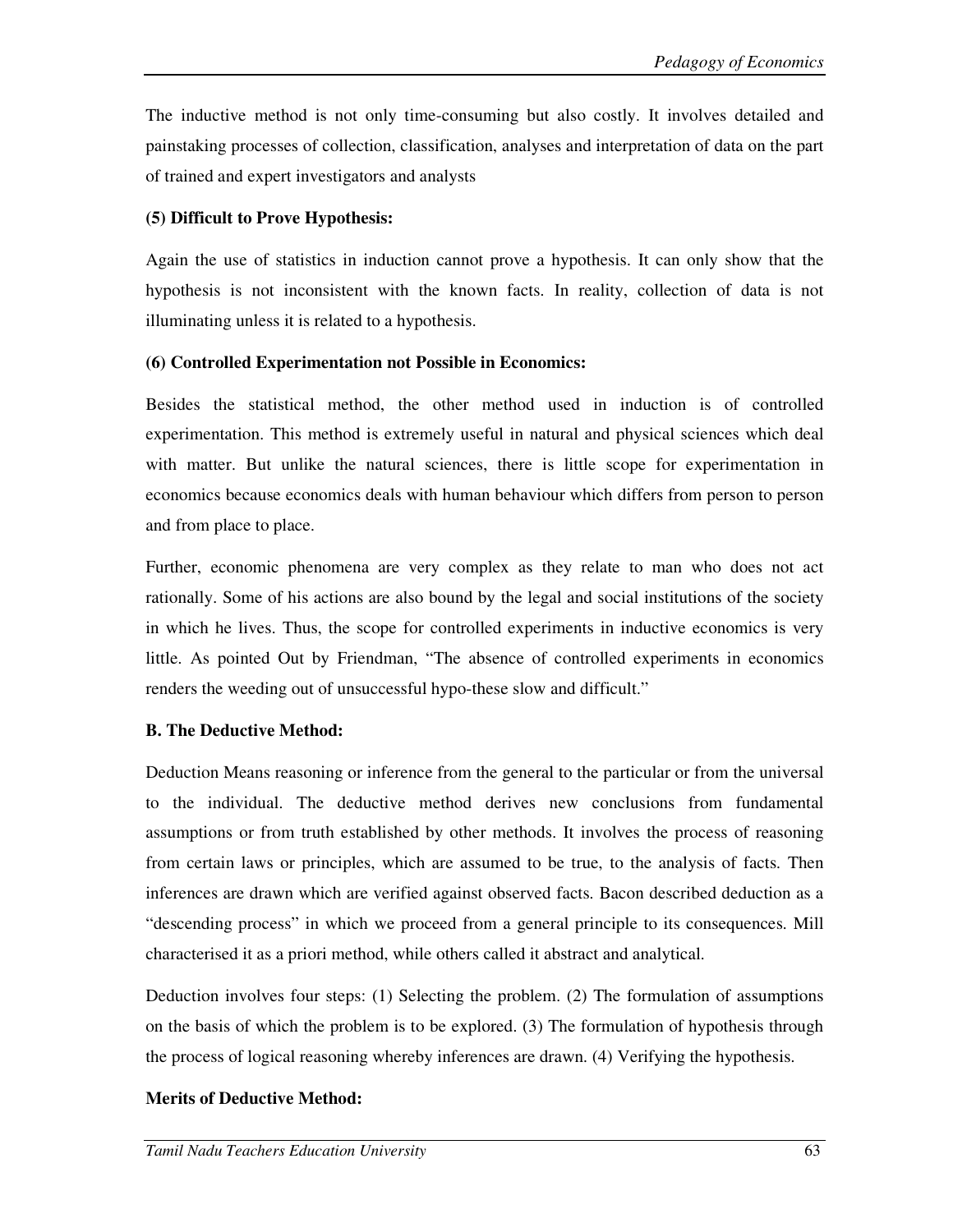The deductive method has many advantages.

## **(1) Real:**

It is the method of "intellectual experiment," according to Boulding. Since the actual world is very complicated, "what we do is to postulate in our own minds economic systems which are simpler than reality but more easy to grasp. We then work out the relationship in these simplified systems and by introducing more and more complete assumptions, finally work up to the consideration of reality itself." Thus, this method is nearer to reality.

## **(2) Simple:**

The deductive method is simple because it is analytical. It involves abstraction and simplifies a complex problem by dividing it into component parts. Further, the hypothetical conditions are so chosen as to make the problem very simple, and then inferences are deduced from them.

## (**3) Powerful:**

It is a powerful method of analysis for deducing conclusions from certain facts. As pointed out by Cairnes, The method of deduction is incomparably, when conducted under proper checks, the most powerful instrument of discovery ever wielded by human intelligence.

## **(4) Exact:**

The use of statistics, mathematics and econometrics in deduction brings exactness and clarity in economic analysis. The mathematically trained economist is able to deduce inferences in a short time and make analogies with other generalisations and theories. Further, the use of the mathematical-deductive method helps in revealing inconsistencies in economic analysis.

## **(5) Indispensable:**

The use of deductive method is indispensable in sciences like economics where experimentation is not possible. As pointed out by Gide and Rist, "In a science like political economy, where experiment is practically impossible, abstraction and analysis afford the only means of escape from those other influences which complicate the problem so much."

## **(6) Universal:**

The deductive method helps in drawing inferences which are of universal validity because they are based on general principles, such as the law of diminishing returns.

# **Demerits of Deductive Method:**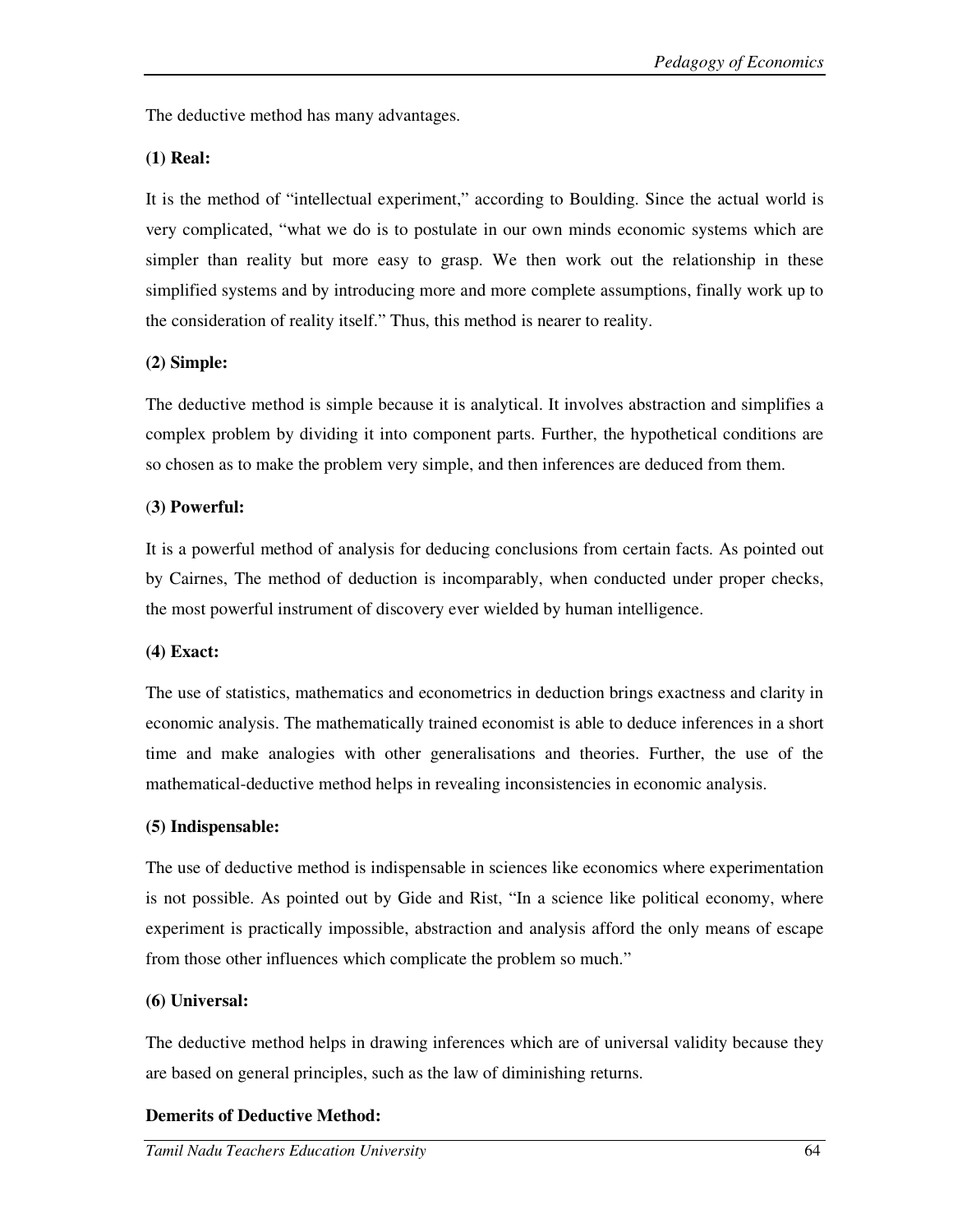Despite these merits, much criticism has been levelled against this method by the Historical School which flourished in Germany.

## **1 .Unrealistic Assumption:**

Every hypothesis is based on a set of assumptions. When a hypothesis is tested, assumptions are indirectly tested by comparing their implications with facts. But when facts refute the theory based on the tested hypothesis, the assumptions are also indirectly refuted. So deduction depends upon the nature of assumptions. If they are unrealistic, in this method, economists use the ceteris paribus assumption. But other things seldom remain the same which tend to refute theories.

## **2. Not Universally Applicable:**

Often the conclusions derived from deductive reasoning are not applicable universally because the premises from which they are deduced may not hold good at all time and places. For instance, the classicists assumed in their reasoning that particular conditions prevailing in England of their times were valid universally. This supposition was wrong. Prof. Lerner, therefore, points out that the deductive method is simply "armchair analysis" which cannot be regarded as universal.

## **3. Incorrect Verification:**

The verification of theories, generalisations or laws in economics is based on observation. And right observation depends upon data which must be correct and adequate. If a hypothesis is deduced from wrong or inadequate data, the theory will not correspond with facts and will be refuted. For instance, the generalisations of the classicists were based on inadequate data and their theories were refuted. As pointed out by ircholson, "the great danger of the deductive method lies in the natural aversion to the labour of verification."

## **4. Abstract Method:**

The deductive method is highly abstract and requires great skill in drawing inferences for various premises. Due to the complexity of certain economic problems, it becomes difficult to apply this method even at the hands of an expert researcher. More so, when he uses mathematics or econometrics.

## **5. Static Method:**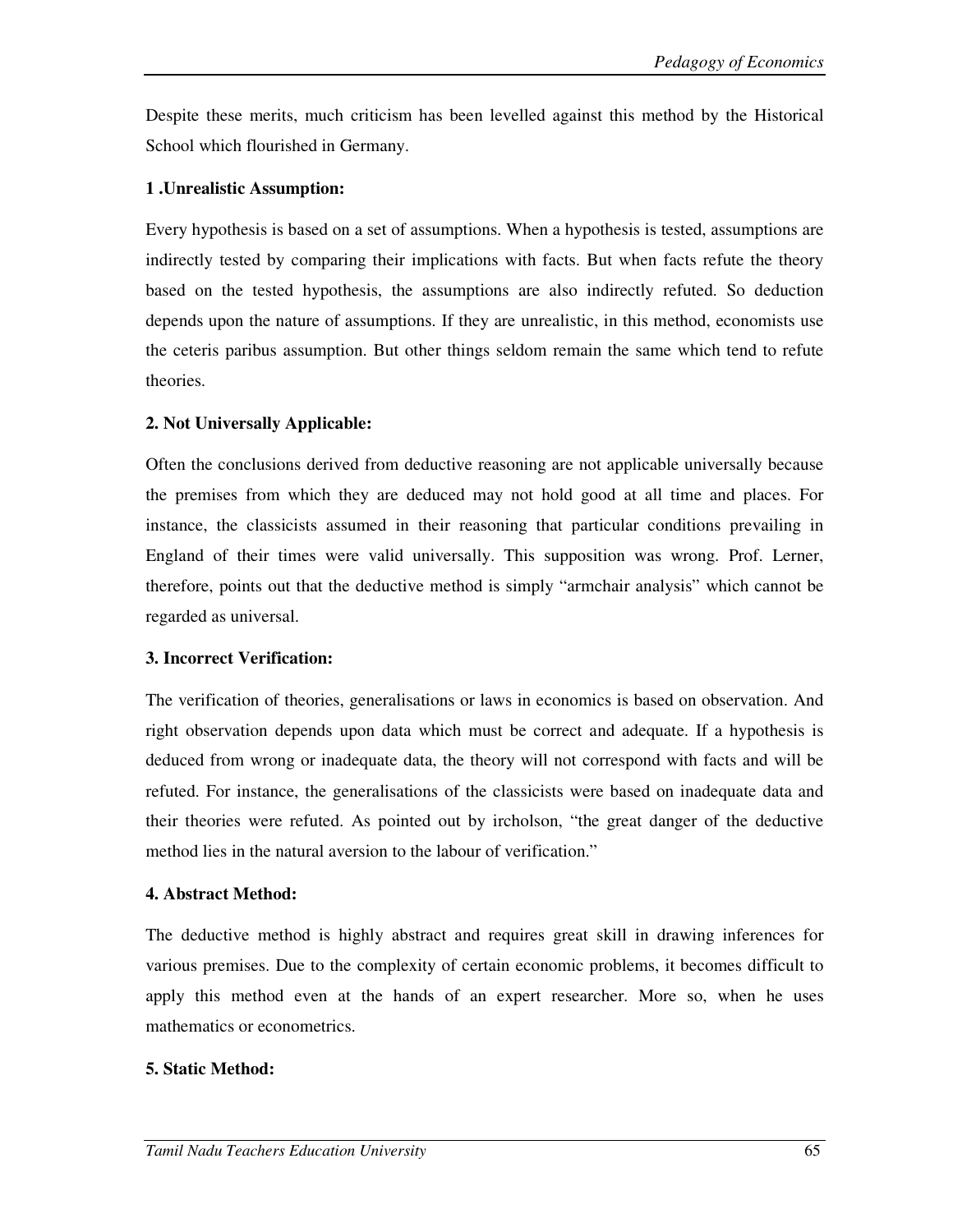This method of analysis is based on the assumption that economic conditions remain constant. But economic conditions are continuously changing. Thus this is a static method which fails to make correct analysis.

#### **6. Intellectually:**

The chief defect of the deductive method "lies in the fact that those who follow this method may be absorbed in the framing of intellectual toys and the real world may be forgotten in the intellectual gymnastics and mathematical treatment."

#### **RECENT TREND IN TEACHING ECONOMICS**

#### **I PROJECT METHOD**

Project is a scheme of something to be done. Project as a method of teaching is a natural, whole-hearted problem solving and purposeful activity carried to completion by students in a social environment under the guidance of their teacher. It is the outcome of pragmatic philosophy of education propounded by John Dewey.

The project method is generally associated with W.H. **Kilpatrick's** advocacy of purposeful acitivity, problem solving and the needs and interests of the individual child in action, learning and conduct. Its intellectual origins were associated with the child study and scientific movement and the educational progressives' stress on the development of the whole person, the relevance of the curriculum to social existence and the need for flexibility in schools.

This method is based on the following principles:

- Students learn better through association, co-operation and activity.
- Learning by doing
- Learning by living.

A project is a kind of life experience which is the outcome of a desire of the students and teaching by this method is therefore, based upon the use of this desire. "Learning by living" is the better meaning of project method, because life is actually full of projects and we try to carry out these projects every da.

Projects work out best with small groups or classes. Economics can be best taught through projects. Suitable planning and organization is essential for any investigation. Students should be classified into groups with a leader for each group. Every student should be assigned a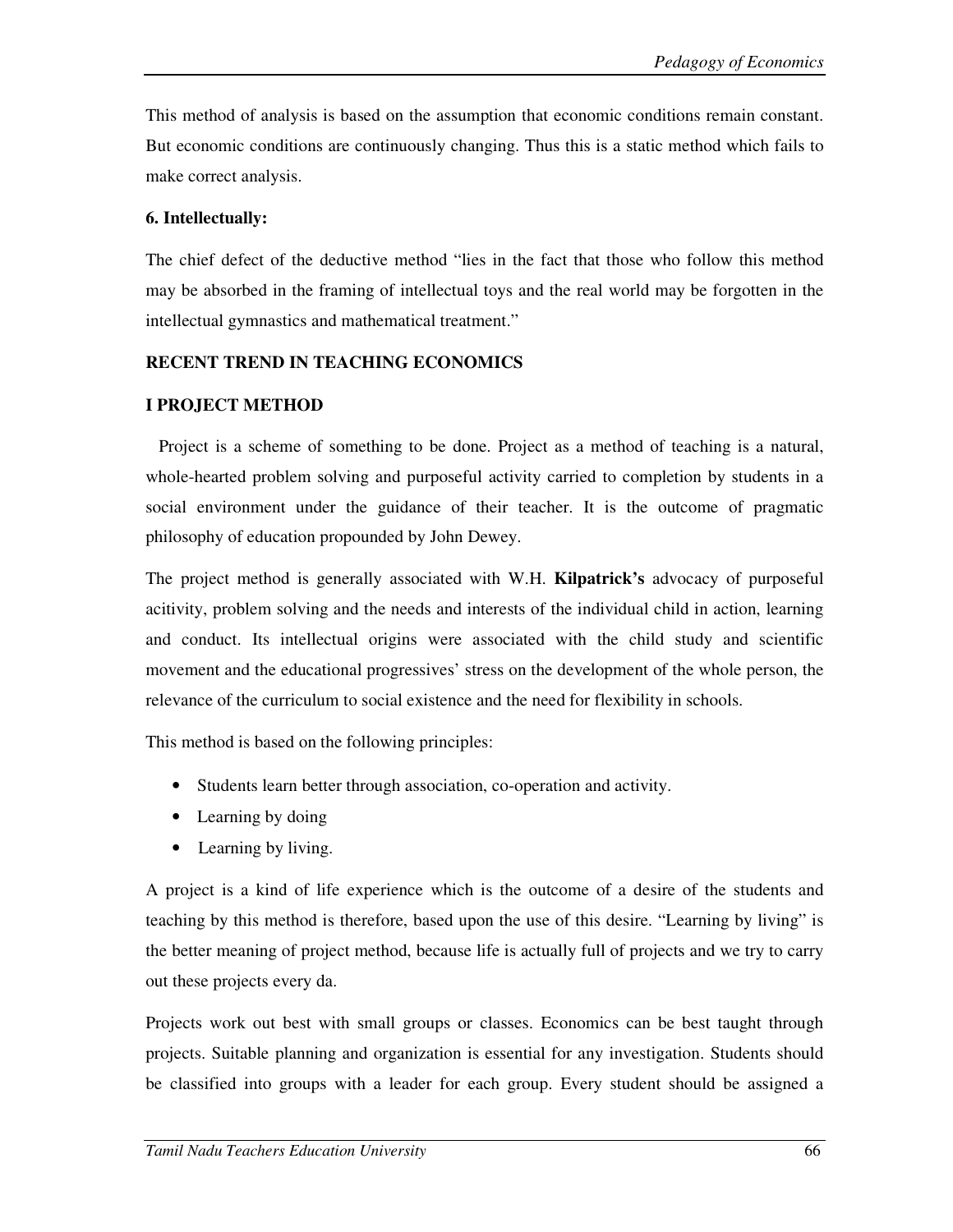definite task the leader being responsible for collecting all the information together at the end. Students should take down notes as and when observations are made

#### **Steps in a project**

## **1. Providing a situation**

The teacher should always be on the look out to find out situations that arise and discuss them with their students to discover their interest s. situations may be provided by different methods. The teacher can talk to the students on the topics of common interests, for example about their hobby, how do they spend the leisure time and holidays. By talk and discussion with the students the teacher should provide situations for the students to tell about a project, which can be completed by project method.

## **2.Choosing and Proposing**

The project should be chosen and proposed by the students. The teacher should not choose the project himself and compel the students directly or indirectly to accept the proposal. The teacher should tempt the students and the proposal should finally come from the students. The teacher should continue his discussion till the students propose the project. When a project has been proposed the teacher should see that the purpose of the teacher is clearly defined and understood. In case the students make an unwise choice the teacher should carefully guide them for a better project by providing some other situation.

## **3.Planning**

The success of a project depends on the planning. This planning is to be done by the students. All the details of the project are to be planned well in advance. The teacher should guide the students in planning by giving some suggestions. The teacher should not impose his plan on the students. Everything should be told by the students.

## **4.Executing**

It is the most important and longest step in the project method and therefore needs a great deal of patience on the part of the teacher and the students. The project must be executed by the students because they have chosen and planned parts among the students. The work of the project is to be assigned to the students according to their tasks, interests, aptitudes and capabilities. All the work of the project cannot be done by every member of the group. Every students should get a chance to do something. Those who are backward in one subject, may be excellent in others, and therefore can contribute their might towards the execution of the project.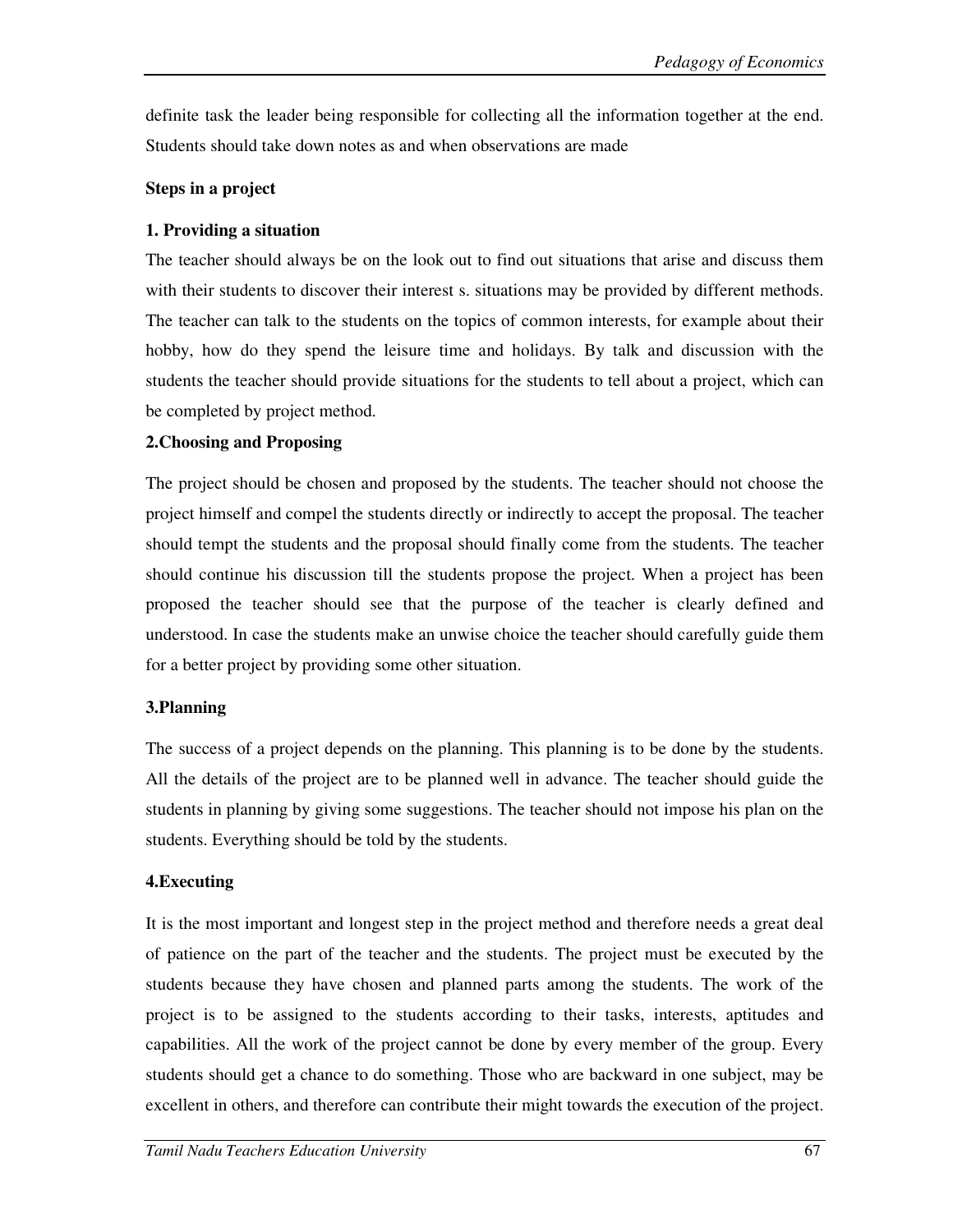The teacher is simply to keep a close watch, and encourage and guide the students wherever necessary.

## **5.Evaluating**

It is very valuable to review the whole project, after the project has been completed and find out the mistakes, if any. Students should evaluate their own work and they should be able to look their own failures and findings.

## **6.Recording**

The students should keep a complete record of the project. They should record the discussion, the proposal, the plan, allotment of duties, books referred, places visited, maps drawn, places surveyed, materials collected and lessons learnt.

## **Criteria of a Good Project**

- 1. The project selected should be purposeful it should be useful and practicable to the students in their daily life.
- 2. The experience gained should be fruitful. The students should learnt to cooperate and share their interests and should develop into a democratic individual.
- 3. The project should cater for the activities of the students.
- 4. Students should be given full freedom to work on their own accord.
- 5. The project should be selected by the active participation of both students and teacher.
- 6. The project should be economical and the purpose of the project should be achieved without any waste of time or money.
- 7. It should be timely and drawn in relationship with seasons of the year and the interest and needs of the community.
- 8. It should be challenging.
- 9. It should be feasible.
- 10.It should help individuals to see and understand life in its unity.

## **Role of the Teacher in Project Method**

- 1. The teacher is a friend, guide, and a working partner.
- 2. He should provide opportunities for shy students to contribute something for the success of the project.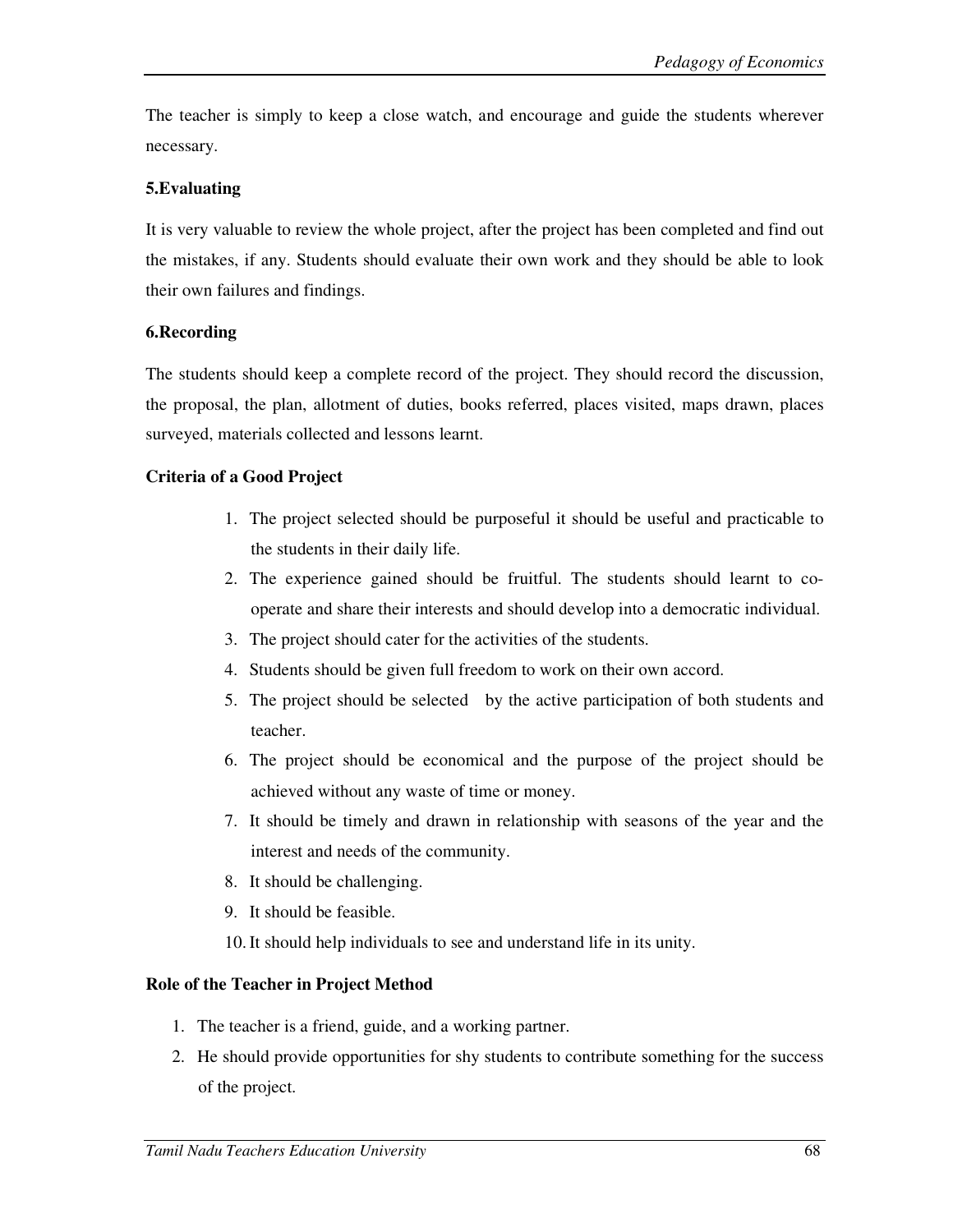- 3. He should try to learn more along with the students.
- 4. He should help the students in developing character and personality by allowing them to accept the responsibilities and discharge them efficiently.
- 5. He should move freely with the students so that democratic atmosphere prevails in the class.
- 6. He should be alert and active all the time to see that the project runs in the right line.
- 7. He should have a thorough knowledge of the students so as to allot them work according to their interest and ability.
- 8. He should be well experienced and should have initiative, tactics and taste for learning.

#### **Merits**

1. This method is based upon the laws of learning. They are as follows:

#### **a. Law of readiness**

The students are made ready to learn by creating interest, purpose and life situations.

#### **b. Law of exercise**

The student's carry out activities in the real life situations, the experiences gained thus are very useful in the later life of the students.

#### **c. Law of effect**

The sense of success and satisfaction should follow the learning process. This law makes it essential for the teacher to make the student satisfy and feel happy in what he is learning.

- d. It promotes co-operation and group interaction.
- e. It is a democratic way of learning. The students choose, plan and execute the project themselves.
- f. It teaches dignity of labour.
- g. The correlation of subject is best sought. There is no division of subjects into watertight compartments.
- h. It gives opportunity to develop keenness and accuracy of observation and to experience the joy of discovery.
- i. It calls for wholehearted purposeful activity.
- j. It sets up a challenge to solve a problem and this stimulates constructive and creative thinking.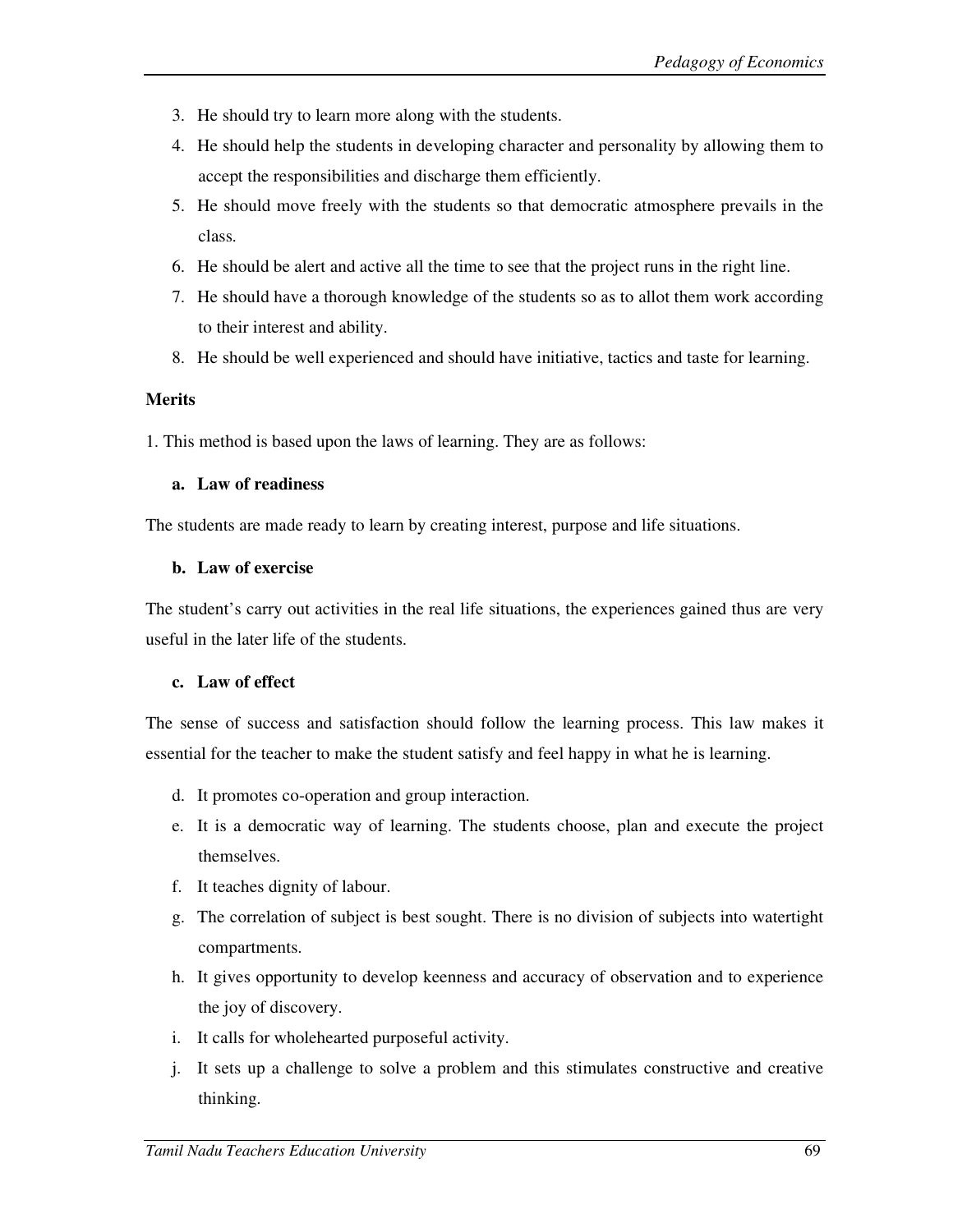- k. It helps to widen the mental horizons of students.
- l. Students learn the matter very easily because the subject is associated with activities.

## **Demerits**

- 1. The project method absorbs a lot of time.
- 2. It gives the students superficial knowledge of so many things but leaves an insufficient basis of sound fundamental principles.
- 3. It requires much work on the part of teacher for planning and carrying out projects.
- 4. It presumes that the teacher is the master of all subjects and has an all-round knowledge of everything to impart correction.
- 5. The books written on these lines are not available.
- 6. It is more expensive because the students have to bear the expenses of excursions, outdoor activities, purchase of material and do experiments.
- 7. In this method, the teaching is not well organized, regularized and continuous. The timetable is almost upset.

## **Suggestions**

- 1. This method is suitable for teaching to primary and middle school students. This can also be used for secondary school students with some modifications.
- 2. There is no need for text books and materials. The red project can be carried out in its natural setting and so local material can be made use of.
- 3. The problem of expenditure can be easily solved by taking some such projects in which we can earn something. The time table may be so arranged that in the forenoons subjects may be taught and in afternoons project will be carried out.

## **II ASSIGNMENT METHOD**

 The Assignment method is the most common method of teaching especially in teaching of Economics. It is a technique which can be usually used in teaching and learning process. It is an instructional technique comprises the guided information, self-learning, writing skills and report preparation among the learners. The Assignment method is an important step in teaching and learning process

## **Objectives**

It provides good training for information seeking and retrieval behaviour.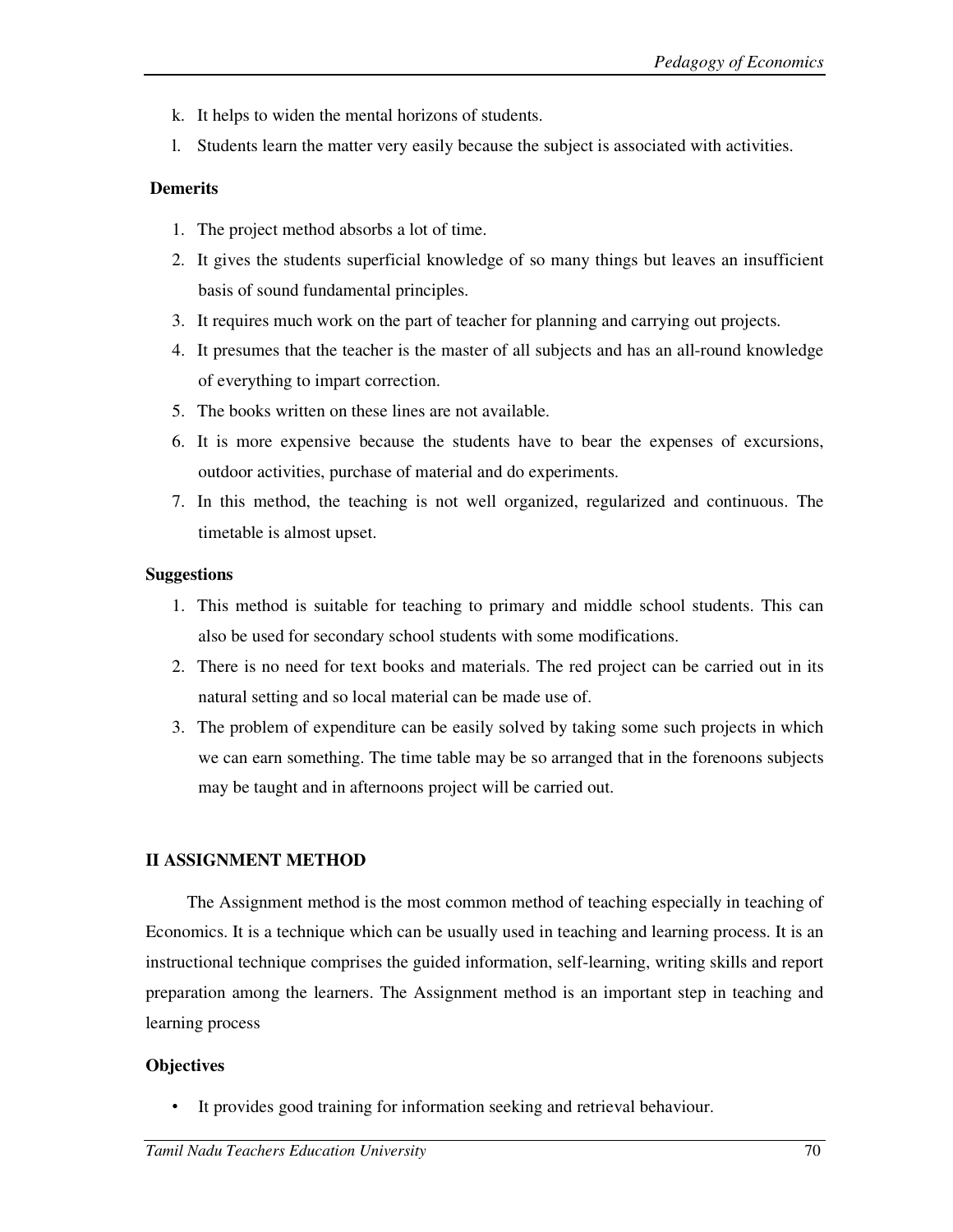- It inculcates the self-learning attitude among the students.
- It provides information analysis and research attitude to the learners.
- It develops the learning experiences from various sources.

#### **Steps / Stages in Assignment**

The assignment must be lesson concerned and related with the text books and curriculum.

- The topic / unit of the assignment must be explained with the availability of resources.
- The core of the subject or unit must be clarified.
- The hard and difficult portions of the assignment need to be explained well.
- The topics / units irrelevant to the assignments must be defined very well

#### **Features of Good Assignment**

- Assignment must be relevant to the subject taught to the student.
- This should reflect the affinities with the subject contents in the text book concerned.
- Assignment must be simple and enable the students to complete it within the stipulated time.
- Assignment must avoid ambiguous, complex information and instructional structure.
- Objectives of the assignments must be clear and definite.

#### **Types of Assignment**

 $\triangleright$  Traditional

This is generally completed with the help of textbooks and the teaching aids.

 $\triangleright$  Modern or Psychological

This is based on the interests, aptitudes and working and liking of the students.

#### **Demerits**

- -It results in wastage of time and creates lack of concentration.
- - There is an acute dearth of material, in our country required for completion of assignment.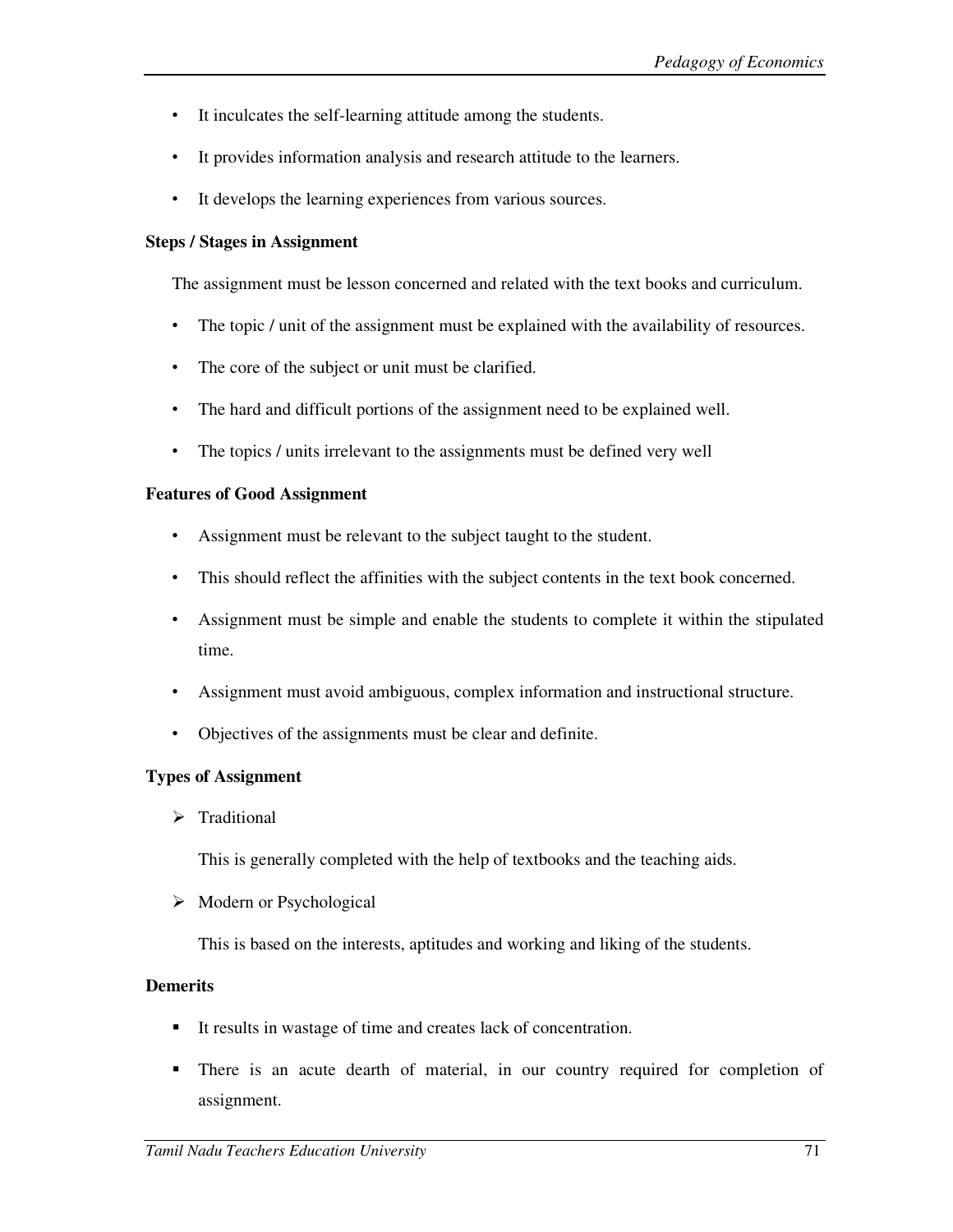$\blacksquare$  This technique is useful only secondary classes.

## **III DISCUSSION**

Discussion is one of the most valuable methods of teaching economics and they say, "two heads are better than one" but, when a number of heads combine to solve a problem, wonderful results could be achieved.

A problem, an issue, a situation in which there is difference of opinion, is admirable fit for discussion method. Ideas are initiated, there is exchange of opinion accompanied by a search for its factual basis. Speech is free and responsible. Values are not quarrelled about; they are created. The participants are engaged in a process of competitive cooperation. Agreement is the declared purpose of discussion. Discussion, is in fact, an ordered process of collective decision making. It seeks agreement but if it is not reached, it has the value of clarifying and sharpening the nature of agreement.

Discussion as a method of teaching economics, may be used for the following purposes:

- o Laying plans for new work;
- o Making decision concerning future action;
- o Sharing information;
- o Obtaining and gaining respect for various points of view;
- o Clarifying ideas;
- o Inspiring interest; and
- o Evaluating progress.

#### **The steps involved in using the discussion method are:**

- To locate and define problems of common interest and significance;
- To work together to find ways of solving the problems;
- To allocate responsibilities for the solutions suggested; and
- To evaluate the effectiveness of the suggested solutions and their implementations.

## **IV BRAINSTORMING METHOD**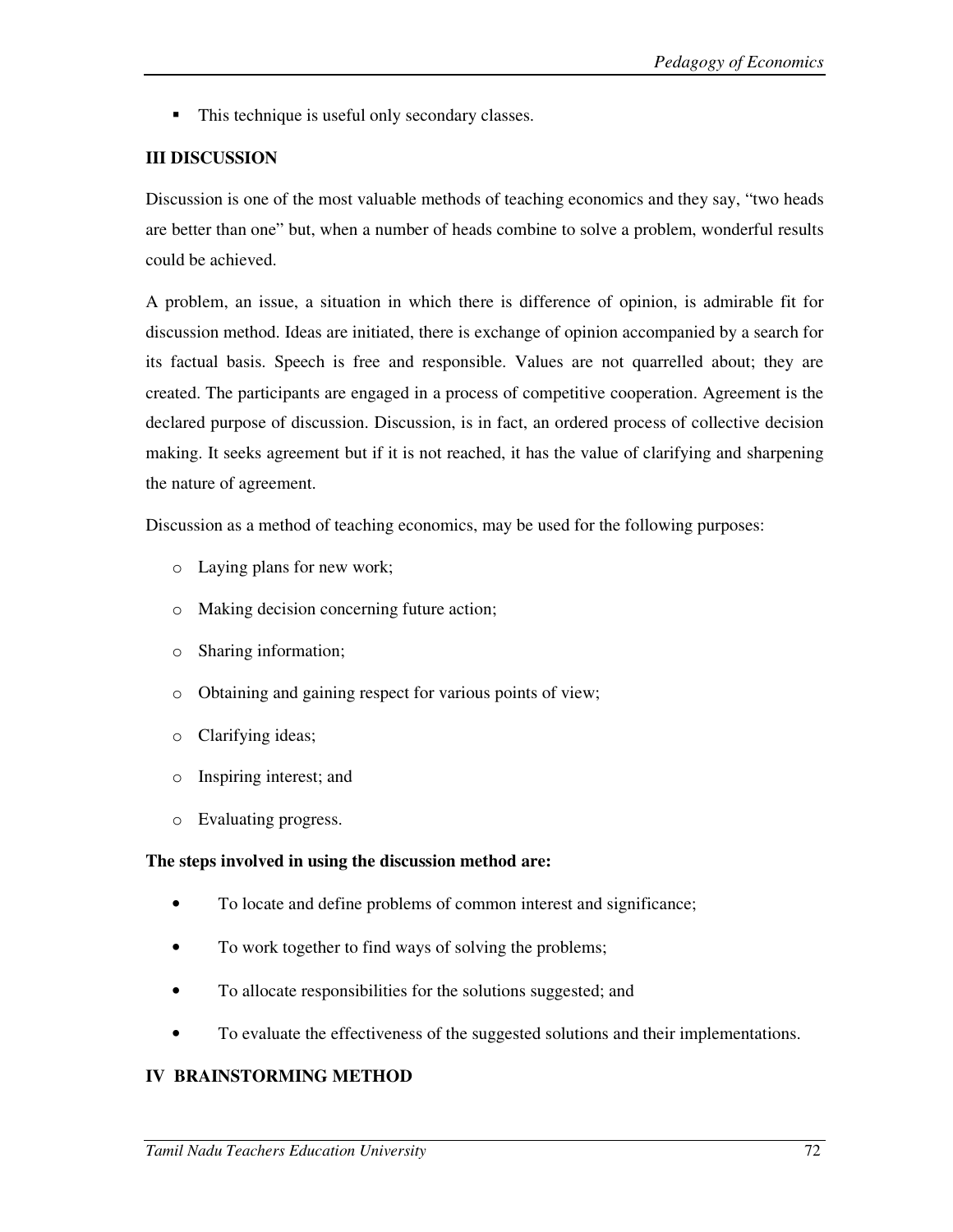This technique calls for an activity in which a deliberate attempt is made to think and speak out freely creatively about all possible approaches and solutions to a given problem, the group participating in spontaneous and unrestrained discussion which usually involves evaluative feedback.

# **Characteristics**

- o **Problem-centered** The participants are involved in a conscious effort to solve a perplexing problem.
- o **All possible solutions are exhausted** the giving out of solutions goes on rotation, each participant will give one idea per turn. As soon as the last participant shares his own suggestion, the chance is given back to the first one. All ideas will be listed out and evaluated. This session stops only when everyone runs out of any solution to the problem.
- $\circ$  **It is highly a creative undertaking** Solutions are necessarily the result of originality, imagination and resources.

### **V TEAM TEACHING**

### **Introduction**

The present system of education demands too much from a teacher curtailing his freedom. He has to teach same subject-matter every year and he is forced to teach the same content to two or three section of the same class. It is very boring for him and stifles his interest in the subject. Sometimes he is assigned to teach the subject in which he has no interest to teach but he is forced to do so. More-over the present day classrooms are appropriate only for the average students. Team teaching is one of the most modern techniques in the field of educational technology. The concept of team teaching arose in 1957. Although begun in some secondary schools, the team teaching idea was given momentum by activities of the Commission on staff utilization of the national Association of Secondary School Principals (U.S.A).This is the result of numerous and successive January issues of the bulletin of the national association of secondary school principals beginning in 1958.Noall has defined team teaching as "a combination of two or more teachers who work with variable size group of students during an adjustable period which covers two or more regular section". The best-know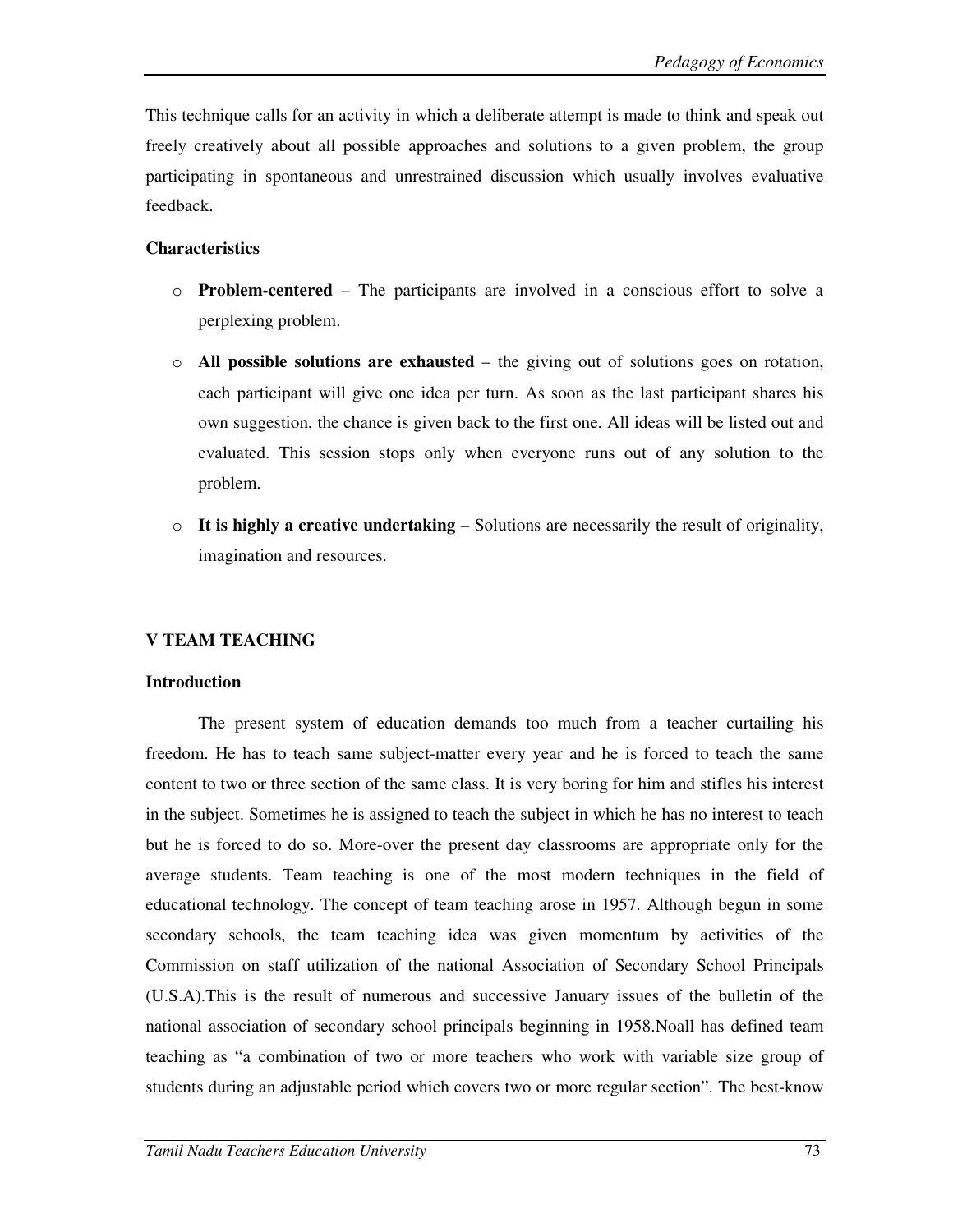and commonly used plan is the trump plan of teaching, so named after Professor J. Lloyd trump, associate secretary of the national association of secondary school principals.

## **Origin of Team Teaching**

The concept of 'Team – Teaching' has it is origin from America during the mid-1950. It reached England in the 1960. J.Freedom's team teaching in Britain gives an account of its growth in the country. It has occupied a place for itself itself in schools and colleges.

Harvard University is the first institution which has initiated an internship plan in 1955. The second mile stone in team teaching is the project in Lexington (1957-64) which has been influenced by the Hardvard programme.

Francis Chase of the University of Chicago has developed the need of team teaching to use the best teachers more effectively.

J. Leyod Trump made valuable contribution for the success of team-teaching. Team-Teaching was not only confined to educational institutions but its use was extended to armed forces for teaching purpose during second world war.

It is difficult to trace the origin of team teaching because so many individuals and organizations have been conducting studies in their own areas for last two decades all over the world.

In India many educationists are aware of this system; but they are not confident to implement it even though it will best suit to our teaching learning situations.

### **Meaning of Team Teaching**

The term 'team teaching' has been defined by several persons because they have designed and conducted experiments to understand the nature of team teaching. Warwick has tried to define the term more comprehensively. According to him "Team-teaching is a form of organization in which individual teachers decides to pool resources, interests and expertise in order to devise and implement a scheme of work suitable for the needs of their pupils and the facilities of their schools."

According to J. Lloyd Trump, teaching is "an arrangement whereby two or more teachers with assistants plan, instruct and evaluate co- operatively two or more classes in order to take advantage of their respective special competencies as teachers".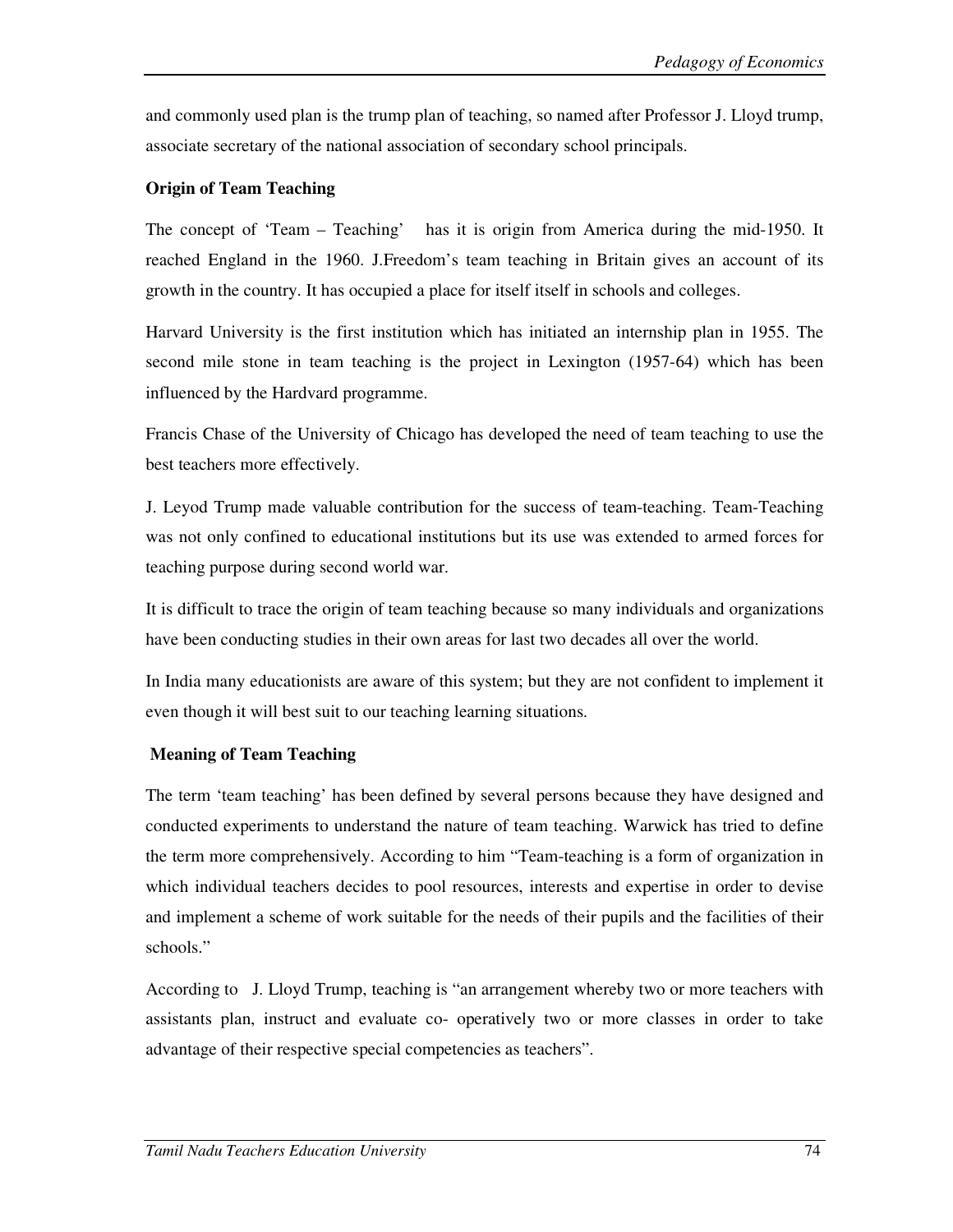According to **Harold S. Davis**, "Team Teaching may be considered to be any form of teaching in which two or more teachers regularly and purposefully share responsibilities for the planning and correlating of lessons to one or more classes of students".

### **Definition of Team-Teaching**

Carlo-Olson has defined team-teaching as:

"An instructional situation where two or more teachers possessing complementary teaching skills cooperatively plan and implement the instruction for a single group of students using flexible scheduling and grouping techniques to meet the particular instruction."

Another definition of term-teaching is:

"An arrangement whereby two or more teachers, with or without teaching-aids cooperatively plan, instruct and evaluate one or more class groups in an appropriate instructional space and given length of time so as to take advantage of the special competencies of the team members."

It may be inferred from the definitions of team-teaching that it has the following of the team members."

- It involves two or more teachers to teach a class.
- In this type of teaching, a group of teachers is responsible rather than an individual teacher.
- A team or group of teachers of the same subject work together to deal a significant content to same group of students jointly.
- It can be termed as co-operative teaching, in which individual teachers plan to pool resources, interests and their experts for teaching a content for the same group or class of students.
- Every individual teacher gets appropriate instruction space and length of time so as to use special competencies of teaching a content to a group of students.
- A group of teachers shares responsibilities of planning, organizing, teaching, controlling and evaluating the same class of students.
- In team-teaching the group of teachers has to consider the needs of their pupils and they should teach jointly to satisfy their needs and remove the difficulties of their students.

Chaplin has defined team teaching in the following lines: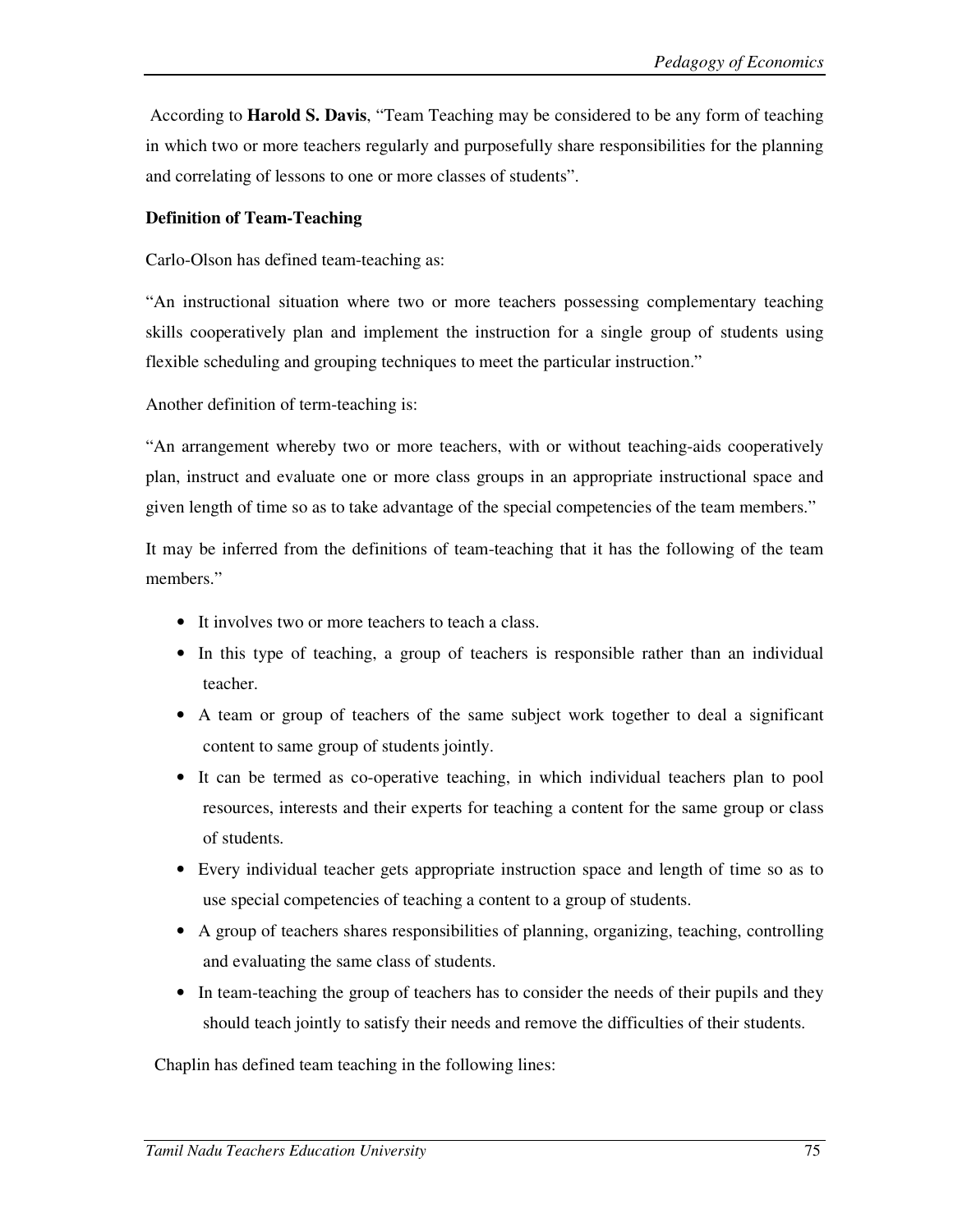"Team teaching is a type of instructional organization involving teaching teams and the students assigned to them, in which two or more teachers are given responsibility, working together, for all or a significant part of instruction of the same group of students".

 We can generalize that "team teaching is any form of teaching in which two or more teachers purposefully share responsibility for the planning, organizing and evaluating the learning of a large group of students. It has shared responsibility with a purpose that teachers can accomplish more by working together with their different expertise".

## **Purpose of Team Teaching**

 Team Teaching offers an opportunity for better education to a large group of students through a team of teachers. Some of the purpose are as follows:

- 1) The goal of team teaching is the improvement of teaching through a better utilization of a group of teachers.
- 2) It utilizes teacher's specialized expertise, interests, instruction skill, time and energy.
- 3) It ensures preparation of lessons, materials and other .ids to create motivation among the students and better learning situations.
- 4) The team concept itself increases the possibility of variety of instruction based on pooled talent to the teachers.

# **Characteristics of Team Teaching**

The theoretical design for team teaching is based on the co-operative planning but there are many other aspects of team teaching such as.

- 1. Role differentiation of team members.
- 2. Regrouping of students.
- 3. Rescheduling of time.
- 4. Redesign of teaching space.
- 5. Common time for planning.
- 6. Integration of learning in a meaningful way, and
- 7. Development of resource centres.

The teaching involves much different combination of teachers and other staff personnel, for example one team may consist of a subject matter specialist and a guidance and counselor. This large class would then be broken down periodically so that each specialist might meet small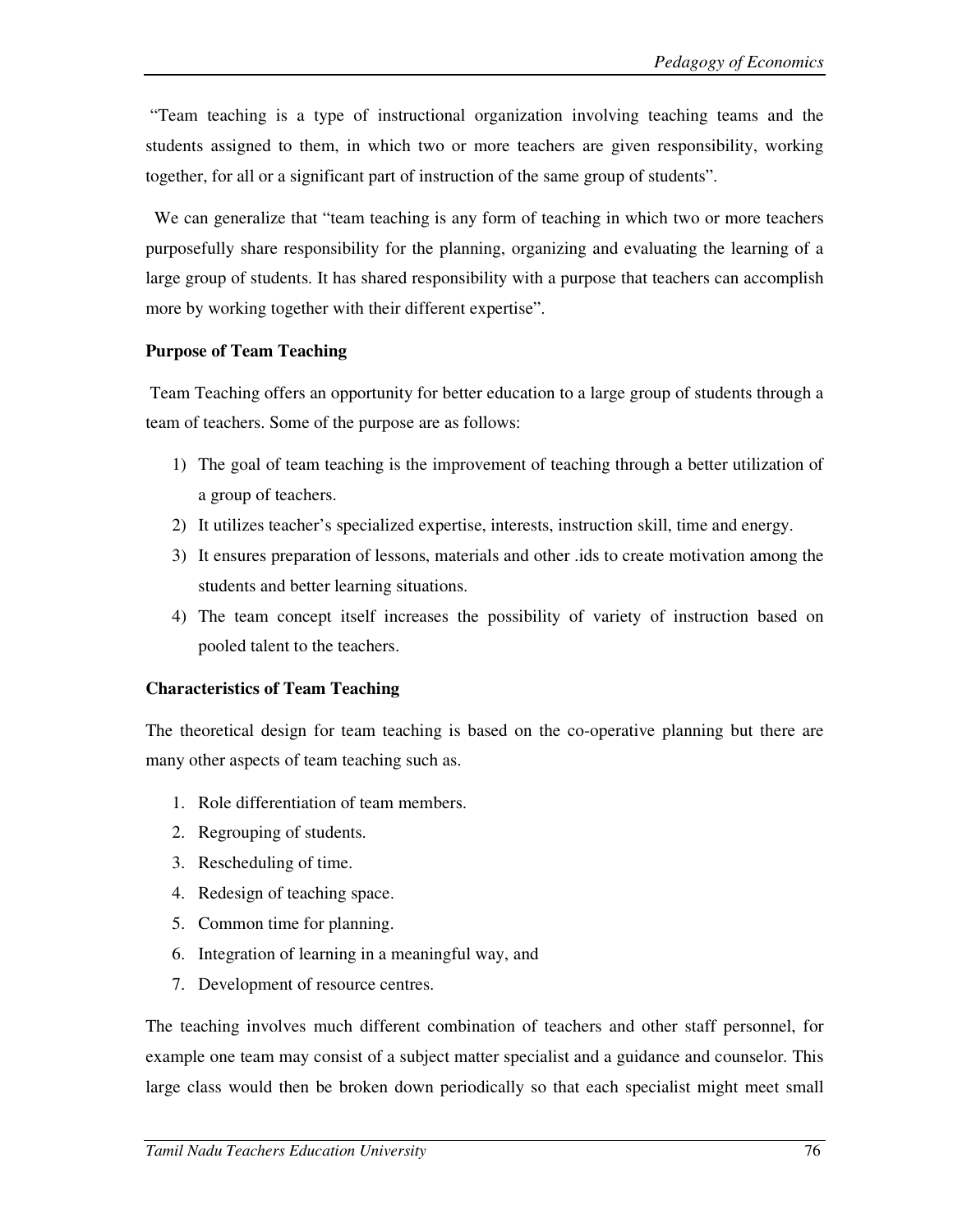class discussion groups with those students whose interests or course requirements call for problems more deeply in the various areas of specialization. Still other types of teams use a master-teacher, regular teacher combination with master teacher conducting the large group lesson and the regular teachers being the instructional leaders in the subdivided small group classes.

## **Types of Team-Teaching**

There are different styles of organizing team teaching in schools. One of the common methods adopted is that the teachers teaching the students of same standard and subject join together, collaborate and perform the task. The whole team can plan the lecture and discuss which teacher is best suited to lecture, for small group discussion, for guiding library work, for setting up demonstration and visual aids that can be used in presentation in large groups and for preparing evaluation materials. Each of the members in the team has a specific assignment.

All the students of four sections meet at the large hall for large group instruction. One teacher gives a lecture and another teacher demonstrates. This lecture is arranged after thorough preparation in consultation with the other teachers in the team. The purpose of the lecture is to motivate the students and initiate them in the learning activity.

Team teaching can be effective only when this lecture in a large group is immediately followed by small group discussions under the guidance of all the teachers in the team. The large group is split up into small groups of homogeneous abilities and the teachers pay individual attention and work as counsellor or consultant to these small groups. This homogeneous grouping can be accomplished on the basis of students abilities, interests, needs and achievements.

Another style of team teaching can be that the team members join together, discuss the topics, plan the work, prepare the teaching aids and then go to their respective classes and teach the subject matter.

In yet another approach, when a topic of common concern to different disciplines is to be discussed, teachers of these subjects after proper planning together, can go to the same class and teach the subject matter in coordinated manner. One teacher is followed by another teacher and the discussion is completed from each one's point of view. This may bring about the interrelatedness of knowledge through discussion by different subject teachers.

### **Objectives of Team-Teaching**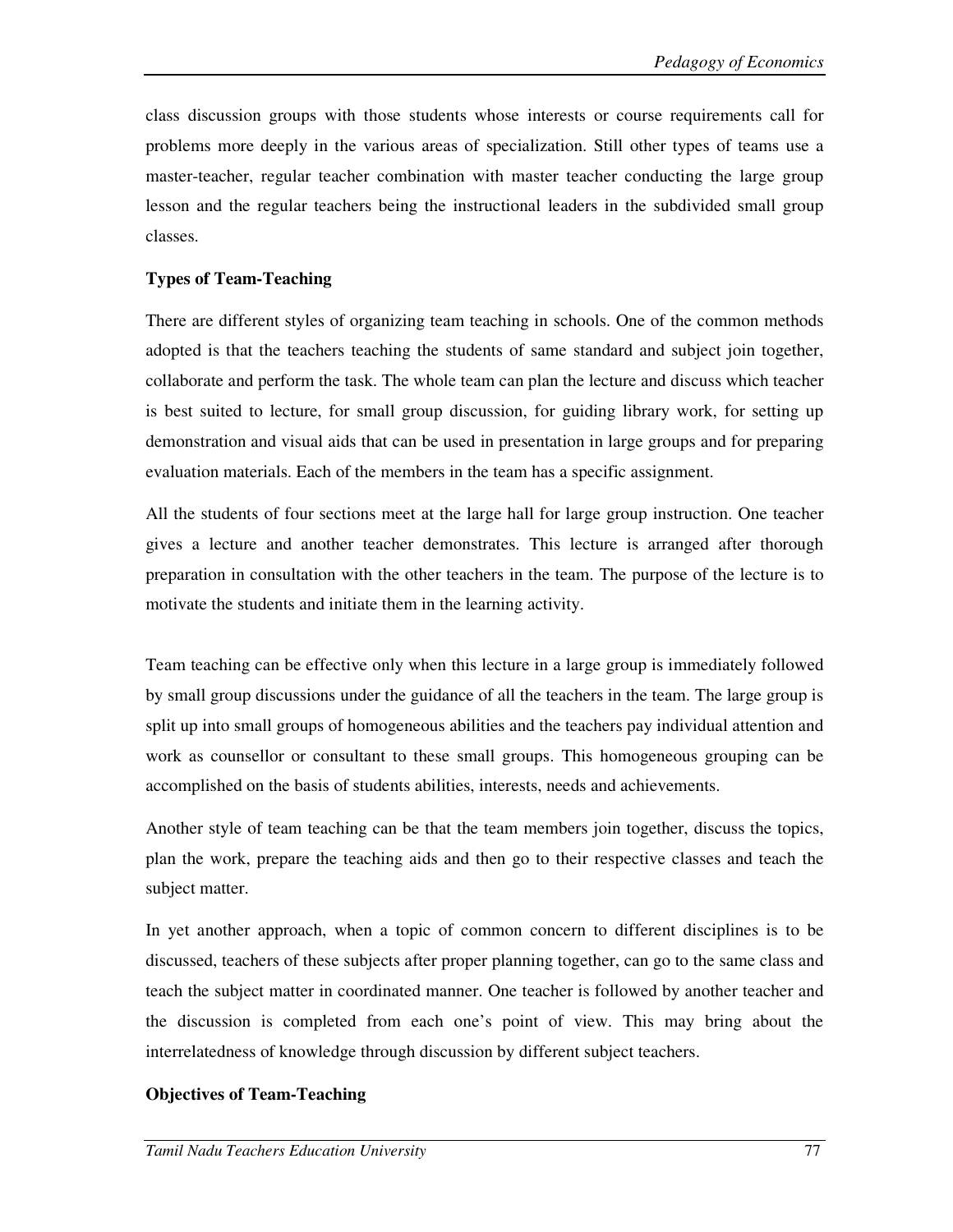The teaching strategies have been designed to achieve certain objectives. The team-teaching has been evolved to realize the following objectives:

- 1. To make the best use of expertise of teachers under team-teaching.
- 2. To improve the quality of teaching. The services of the expert teachers are shared by a large number of students.
- 3. To develop the feelings of co-operation or group work in teaching-learning situation.
- 4. To help the students, to satisfy the needs and difficulties relating to the special content.

## **Principals of Team-Teaching**

 The team-teaching is based upon certain general principals which are helpful in organizing team-teaching. The principals provide a guideline for planning and organizing teamteaching. The following are the important principals of this team-teaching.

- 1. Principal of Size and Composition: The size of the group or class should vary according to the objective or purpose of team-teaching. For example, if the purpose of team-teaching is to remove the difficulties of the students in certain topic of a subject, obviously, the size of the group should be small involving the students who have similar type of difficulties.
- 2. Principal of Duties Assigning to Teachers of the Team: the team-teaching involves two types of tasks: lead lecture and group work cum follow-up work. Therefore, this task must be assigned to a competent person.
- 3. Principal of Learning Environment: Every subject requires its own learning situation or environment. Therefore, learning environment must be generated by employing appropriate teaching aids and equipments, e.g., laboratory, workshop, field work, good library and lecture room, etc.
- 4. Principal of Time Factor: The team-teaching is a well-organized teaching task, and therefore time schedule should be prepared by allotting appropriate time for lead lecture task and group-work or follow up task. In this type of teaching, time arrangement should be fairly fluid.
- 5. Principal of Supervision: The focus of team teaching is to develop the mastery over subject-matter by employing the expertise of teachers. The supervised-study is essential for assimilating the knowledge of a topic or concepts. The nature and duration of the supervision of the students activities depend upon the purpose of team teaching.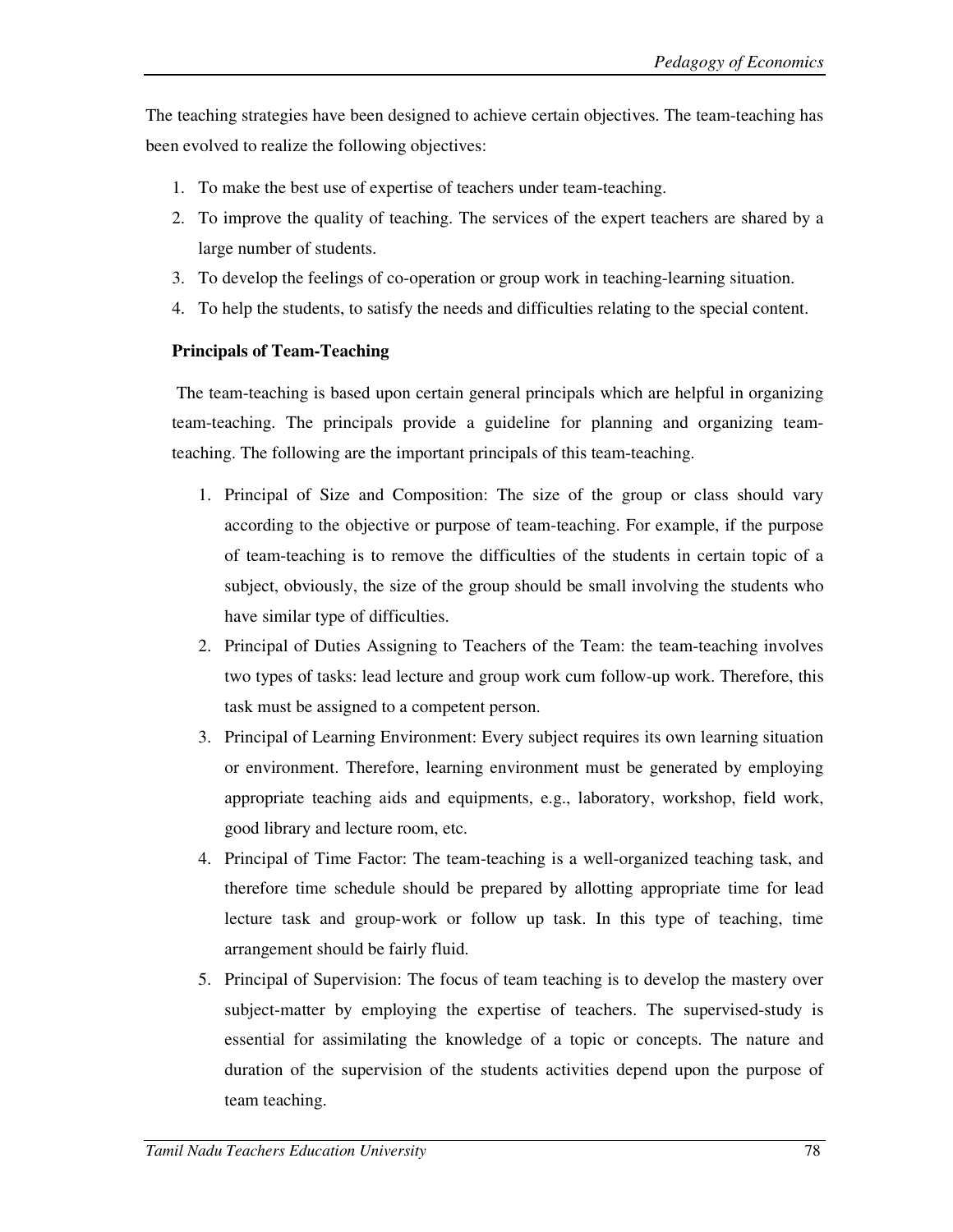# **Procedure of Organizing Team-Teaching**

The team-teaching serves several purposes of teaching and it has different forms or types. Therefore, it is difficult to provide a general procedure for organizing team-teaching, but it involves the following steps:

Step 1 – Planning, Step 2 – organizing and Step 3 – Evaluating. The details of activities of these steps have been given in the following paragraphs:-

# **Step 1-Planning of Team-Teaching:**

This step involves the following activities which are decided by the team members.

- Deciding the topic to be taught.
- Writing the terminal objectives in behavior terms.
- Identify the entering or initial behavior of the learners of the group.
- Preparing a tentative schedule of teaching.
- Assigning duties to teachers, considering their interest and competencies during Lead lecture (2) follow-up work and (3) supervision.
- Fixing up the level of instruction.
- Selecting appropriate teaching aids and demonstration equipments for generating learning environment; deciding ways and means for evaluating the students performance: oral or written questions for practical work, etc.

 These activities are finalized by the team of teachers who are taking part in the teamteaching expertise of every teacher must be fully utilized. There should not be imposition of activities on them.

# **Step 2-Organizing Team Teaching:**

 The organization of team-teaching is decided by considering the purpose or needs of the learners of the groups. The following are the general activities which are usually performed by team of teachers:

- Determining the level of instruction: Some questions are asked to explore the background of the learners.
- Presentation of lead lecture by a competent teacher of the team: other teachers listen to the lecture and note down the elements of topic which are not easily understand able to the learners group or not appropriately presented.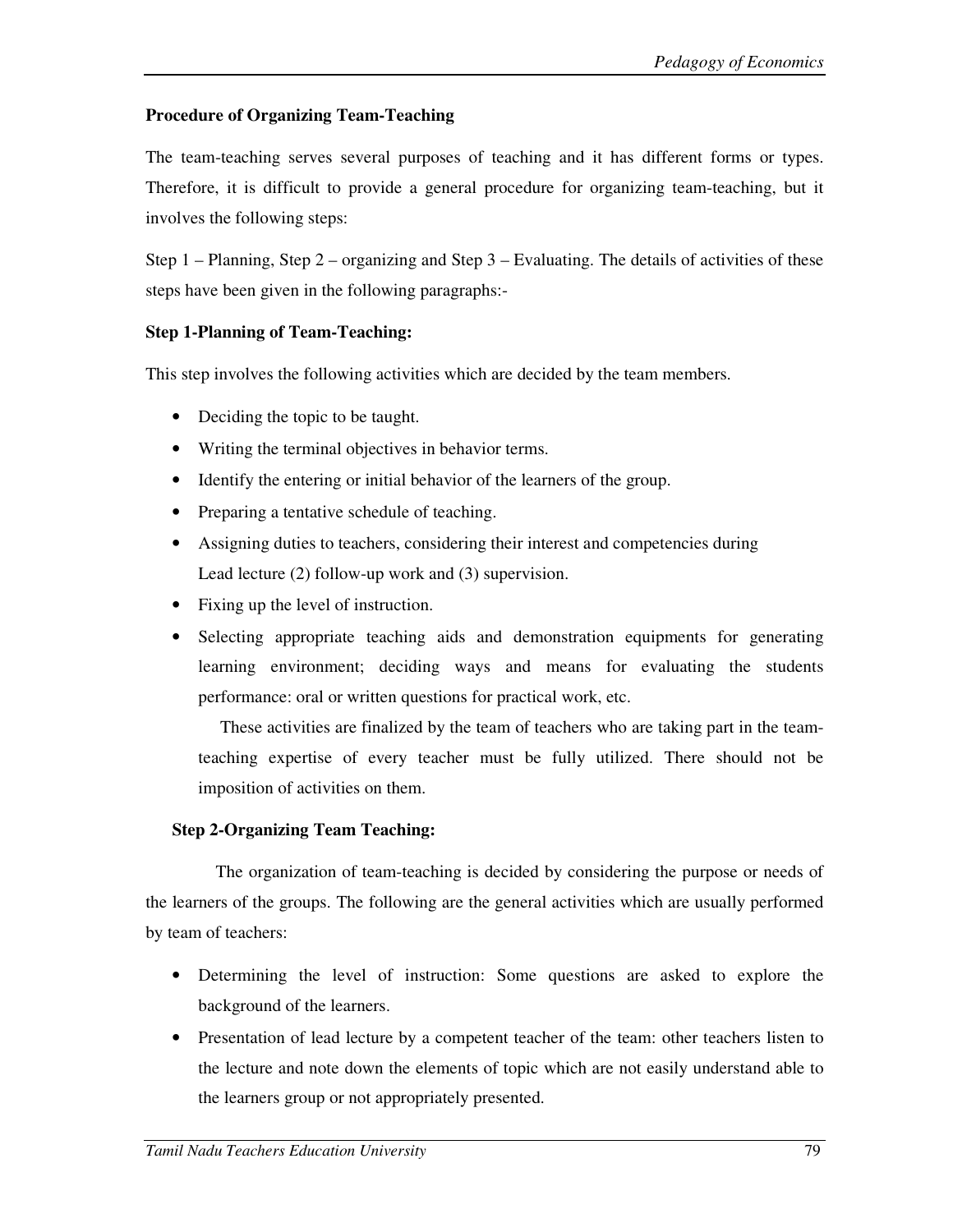- Follow up work, the other teachers have to supplement the lead lecture by explaining the elements of the topic in a more simple way so that learners can understand easily.
- Providing motivation or reinforcement by teachers to the learners in both the situations: lead lecture and follow up work.
- Supervision of students-activities which are assigned in lead lecture or group work or follow-up work. This stage is considered to be important for assimilation.

 Every member of the team should be conscious about time schedule and about the duty assigned to him.

## **Step 3- Evaluating Team-Teaching :**

The evaluation is an important aspect of any type of teaching. It is a helpful to measure the performance of learners which determines the level of achievement of the objectives. It also provides the reinforcement to team members. Thus, it involves the following activities:

- **-** Asking oral questions, writing questions and practical work. Each question should measure a particular objective of team-teaching.
- Taking decision about the level of performance and realization of the objectives.
- -Diagnosing the difficulties of the learners and provide the remediation.
- - Revising the planning and organizing phases of team-teaching on the basis of evaluation of students.

# **Team Organization**

 This is based on hierarchy whose basic unit is a teacher. The teacher's experience, skill and speciality are the criteria of joining the team. There is joint responsibility for instruction but the teacher enjoys his status and prestige. Typically, from three to eight teachers take responsibility for the instruction of 75 to 240 students of similar age and class. The clerical and secretarial needs of the team are cared by the clerical staff. Types of teams:

# **1) Single Subject Team**

 In single-subject teams, two or more teachers agree to teach the same subject at a particular class level to the same group in a common period. The strength of the students varies according to the number of teachers.

# **2) Interdisciplinary Teams**

 In these teams teachers of different subjects assume responsibility for the same large group and are given a block of time in which to work with them.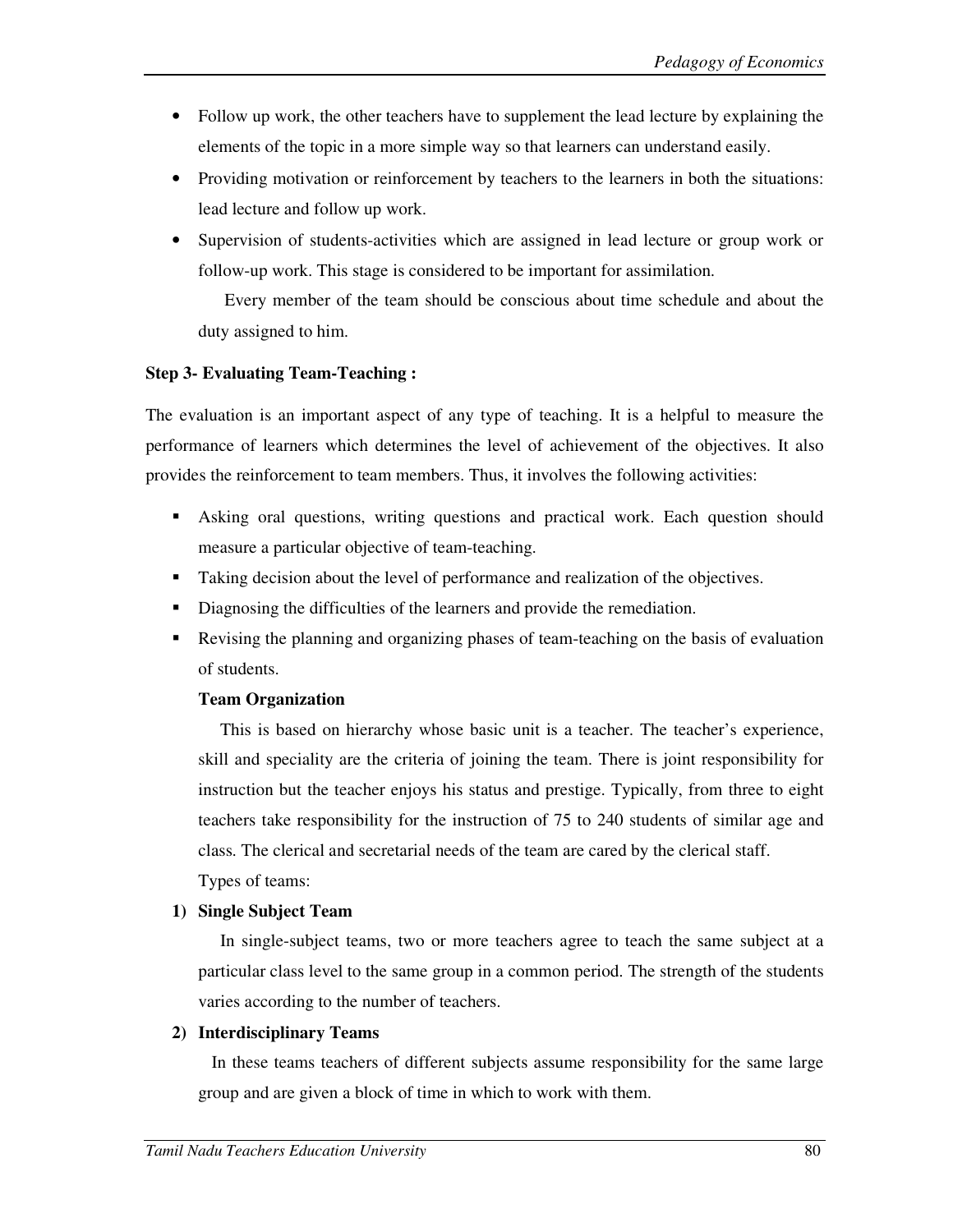## **3) Hierarchical Teams**

Some teams are hierarchical in nature consisting of teachers, clerks and assistants. Job descriptions give the difference of roles played by each member.

 In these teams one professional teacher is taken as team leader and functions as administrator in-charge. The remaining teachers performs professional duties. Similarly, clerks perform secretarial work and prepare cyclostyled materials.

### **4) Synergetic Teams**

These are some teams, which work together as a team, and there is a minimum of hierarchical approach.

## **Facilities Required**

Team Teaching necessitates flexibility. Time schedules must be organized in such a way that there are large blocks of time allotted by the combined large group-small group lesson. The school building itself must be flexible so that large rooms can be easily transformed by movable partitions into separate rooms for small class discussion. School organization must be flexible so that students get to know one another better. Such fine support is necessary for effective group discussion.

### **Advantages**

The team-teaching is a perspective and economical device of teaching to cater to the needs of the students. It is highly flexible. It has the following major advantages:

- -The team-teaching utilizes the competencies of the teachers.
- - It creates the learning environment for better comprehension and mastery over the subject among the learners.
- -It provides an opportunity for free discussion in the small group work..
- - It provides an opportunity to the teachers to develop the professional status and competency in teaching by mutual sharing of ideas..
- - It develops the team spirit and the team members utilize the best use of multimedia.. Time and energy are saved by the team teaching. It maintains the discipline in the class and creates a conductive environment of learning.
- -It is highly flexible method of teaching while traditional methods of teaching are rigid.
- - It enables the students to become more aware of their own approach, knowledge of content and simultaneously to the other experts of the same area. It brings excellence of teaching in them.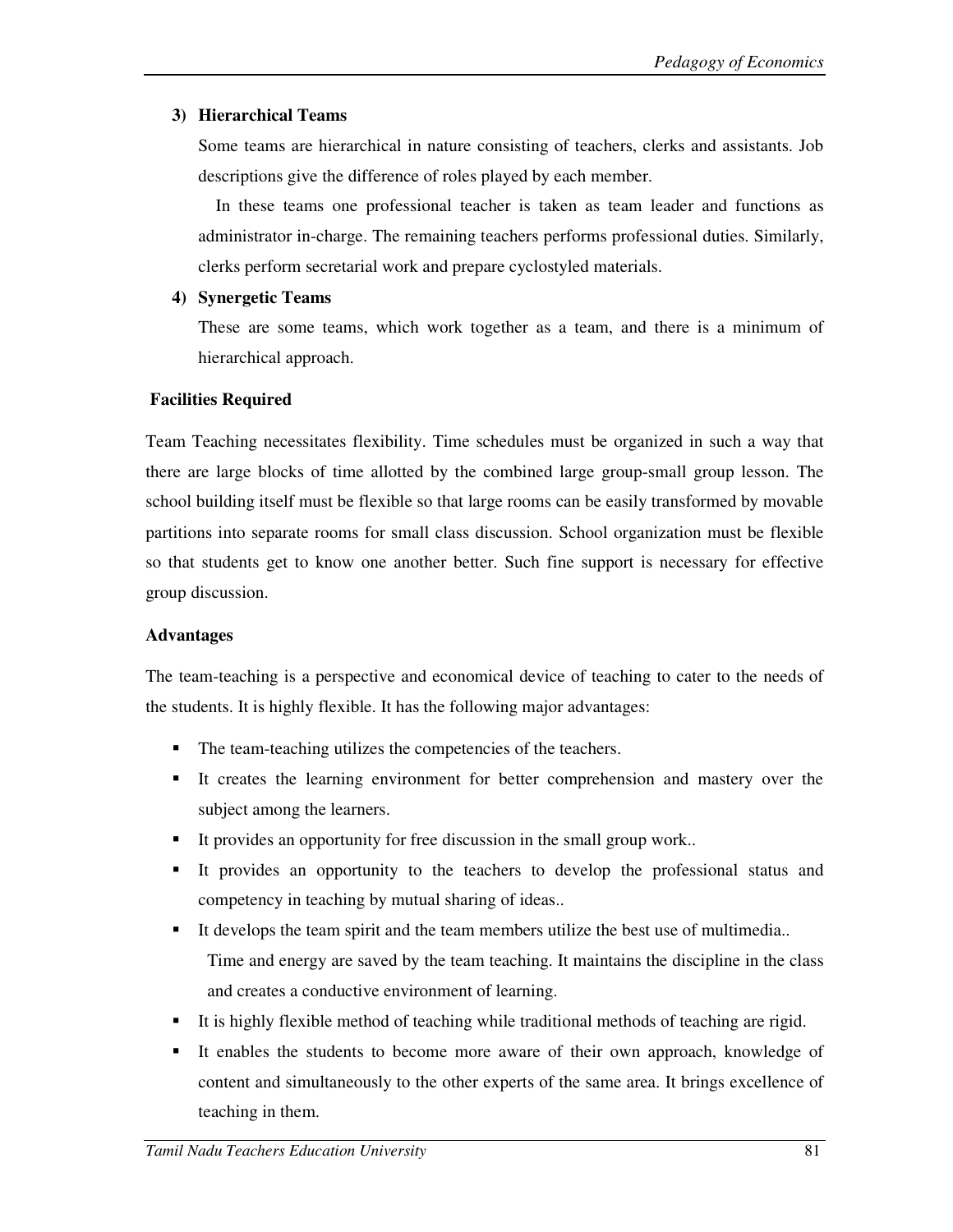# **Limitations**

With all the advantages, the method has got some demerits.

- - It is very difficult to seek co-operation among teachers to work jointly in teachinglearning situation. There is no mutual regard and respect among the teachers. Every teacher considers himself expert of the subject. Every teacher has his own style of teaching.
- - The teachers do not like to deviate from the routine method of teaching and they do not prefer any change in system of education. Generally they are of the opinion that is can be used in Western countries not in Indian schools.

This type of attitude of teachers hampers in the progress and improvement of educational system.

# **Suggestions regarding the Use of Team-Teaching**

The team-teaching can be used effectively by incorporating the following suggestions:

- - The research studies has established for its workability and effectiveness but its success will depend upon the way it works in practice. The meaning and understanding of teamteaching should be given to the school teachers and favourable attitude would be developed among them towards team-teaching
- The success of team-teaching rests upon the co-operation and devotion of the teachers. Only those teachers who are willing to work in a team must be invited for this method.
- The teachers should not be assigned the duties but they themselves should prefer the activities of teaching. They should be given full freedom to work at various stages of team-teaching. It is always better to have a leader for the team.
- - In teacher education departments and institutions, pupils-teachers should be trained for this type of teaching.
- - Anderson, Warwick and other experts and other experts in the fields of team-teaching consider hierarchical structure and composition as a very logical and attractive arrangement. The success of team-teaching plan largely depends upon a balanced team in which all the teachers feel their responsibility and co-operate willingly in organizing teaching.

# **VI WORKSHOP**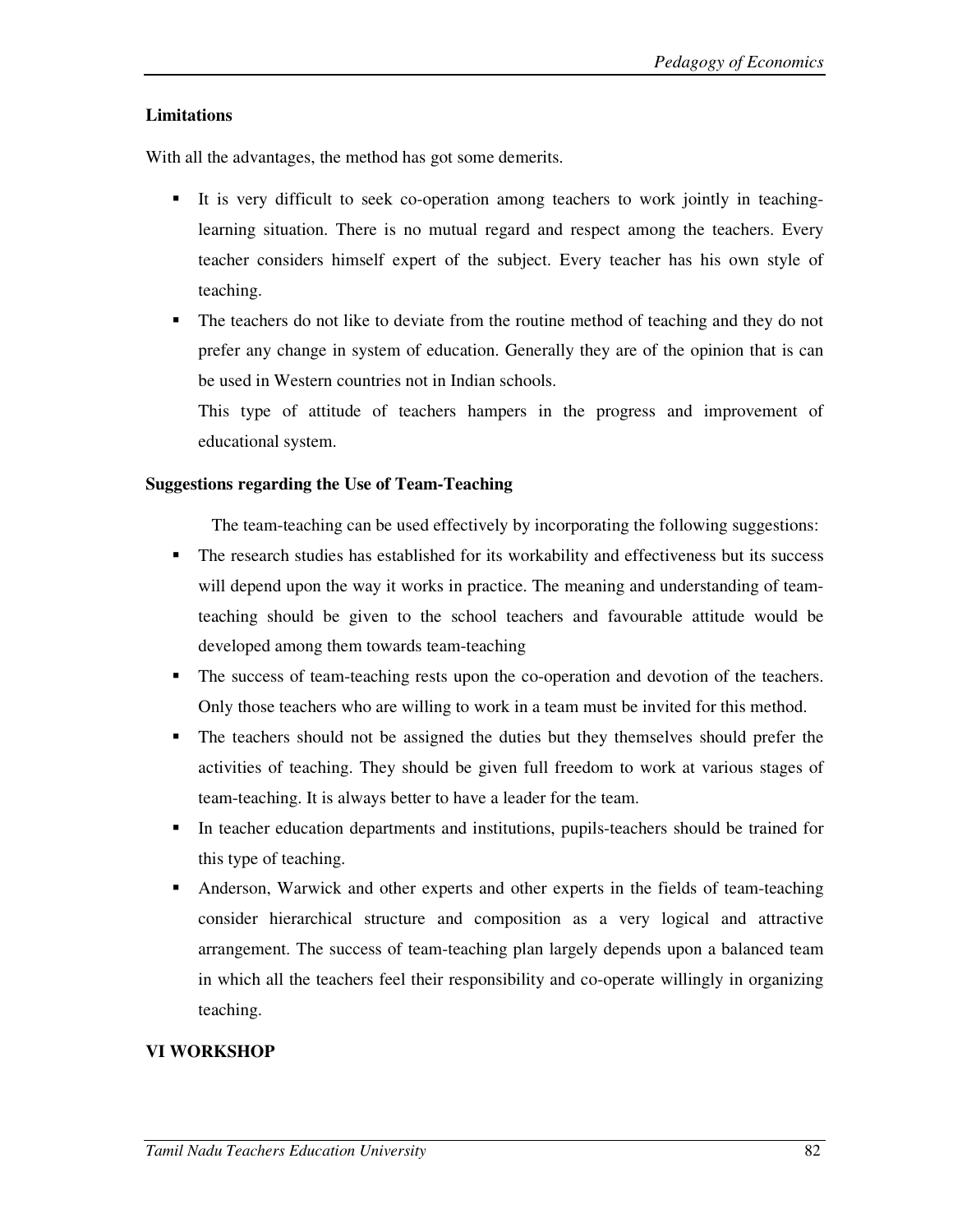In education, workshop is a brief intensive course, seminar or a series of meetings emphasizing interactive and exchange of information among a usually small number of participants.

# **VII SYMPOSIUM**

 Here the participants present to the audience their views about various aspects of a selected problem or topic through speeches or proper reading. In the words of Struck, "we think of a symposium as a group of comments, either spoken or written, which portrays contrasting or at least different points of view", the chief purpose of the symposium is to clarify thought upon controversial questions.

# **VIII INDIVIDUALIZED INSTRUCTION**

 Any of a number of teaching manoeuvre's whereby teaching and learning are tailored to meet a learner's unique characteristics.

Individualized instruction focuses on the needs of the individual student. Teaching is specific and targets one need at a time. This teaching method can be used on its own, or it can be part of differentiated teaching. Some students who receive individualized instruction need teachers to help them understand and learn. Other students using the same teaching method can skip topics they already know and go on to advanced information.

# **IX PROGRAMMED INSTRUCTION**

Programmed instruction is a method of presenting new subject matter to students in carefully designed steps through a sequence of instructional "frames" (Miller, 2006). Students work through the programmed material by themselves at their own speed and after each step test their comprehension by answering questions. They are then immediately shown the correct answer or given additional information. Computers and other types of teaching machines are often used to present material, although textbooks have also been developed in programmed format (Columbia Electronic Library, 2007).

B. F. Skinner was inspired to develop a mechanical device after attending his daughter's fourth grade math class, where he analyzed the deficiencies of the group-based traditional instruction, and felt that the teacher was "violating almost everything we knew about the learning process" (Molenda, 2008). The instructional format used in his machines became known as programmed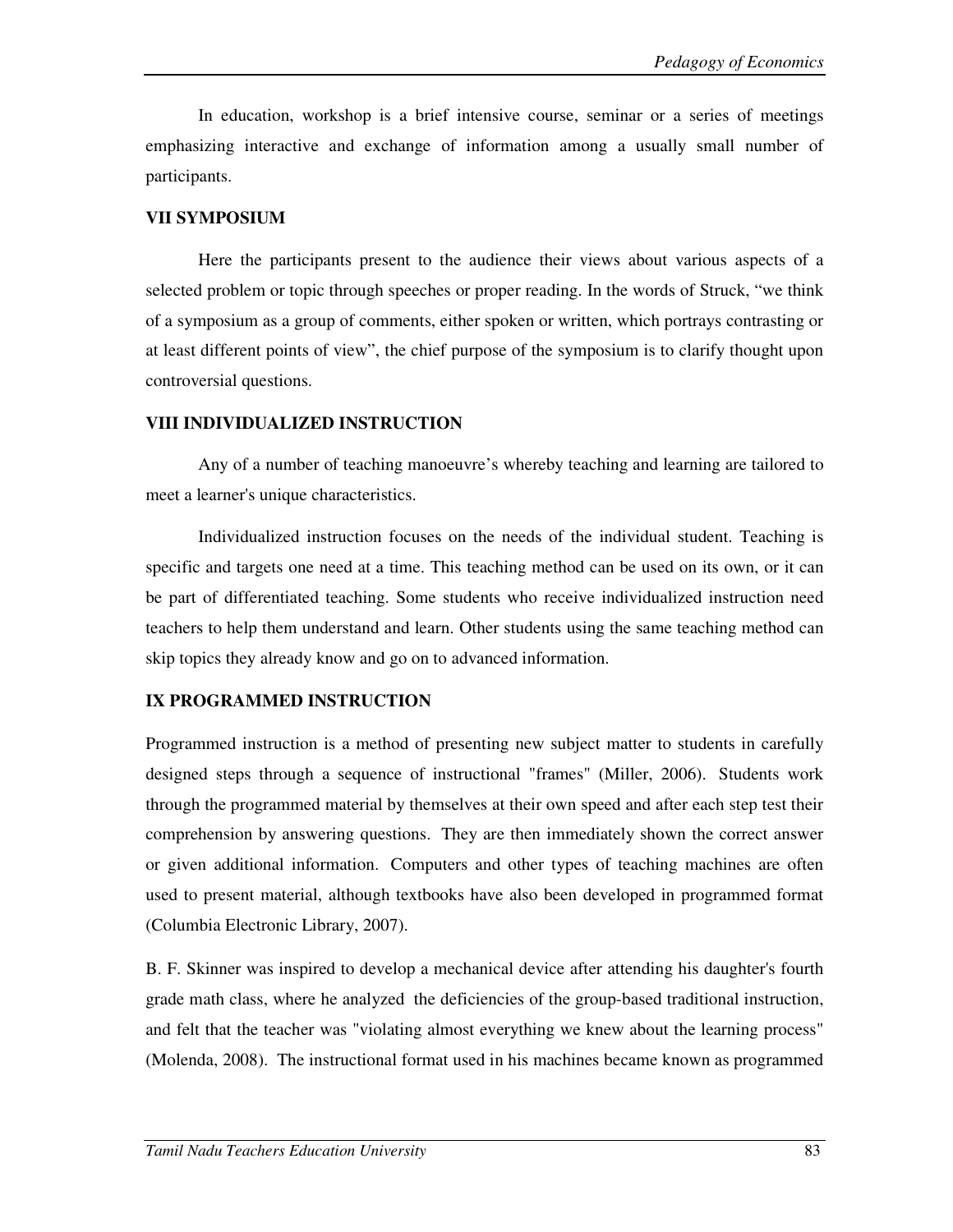instruction. This teaching method allowed the students the opportunity to work at their own pace and made it virtually impossible for students to make errors (Casas, 2002).

The components of Skinner's programmed instruction include:

- Behavioral objectives
- Small frames of instruction
- Self-pacing
- Active learner response to inserted question
- Immediate feedback (Skinner, 1958)

# **Benefits of Programmed Instruction**

Programmed Instruction, as discussed previously, was designed to enable students to work independently at their own pace with minimal repetition of errors while advancing through material only as they prove competency. Upon first introducing programmed instruction, proponents stated its benefits to be:

 1. Instruction that was less labour-intensive, and therefore, less expensive. The technology of programmed instructive allowed more students to engage in the material without the need for hiring additional human instructors.

 2. Programmed instruction enabled students to learn more extensively in a limited amount of time.

 3. Programmed instruction utilized '*branching'* which tailored instruction and feedback according to the needs and responses of each individual learner.

 4. Programmed instruction adhered to Thorndike and Pressey's laws of recency, effect, and exercise by reinforcing the positive/correct responses of students and limiting the repetition of mistakes. In this manner, immediate feedback was given to address and correct student responses in order to support optimal, true learning. (Molenda, 2008)

Other benefits of benefits of programmed instruction included the idea that PI materials could meet fixative, manipulative, and distributive measures (Uhumuavbi, 2009). For example:

 5. Programmed instruction materials could be recorded and used at a later date according to the flexibility needs of each student's schedule (fixative).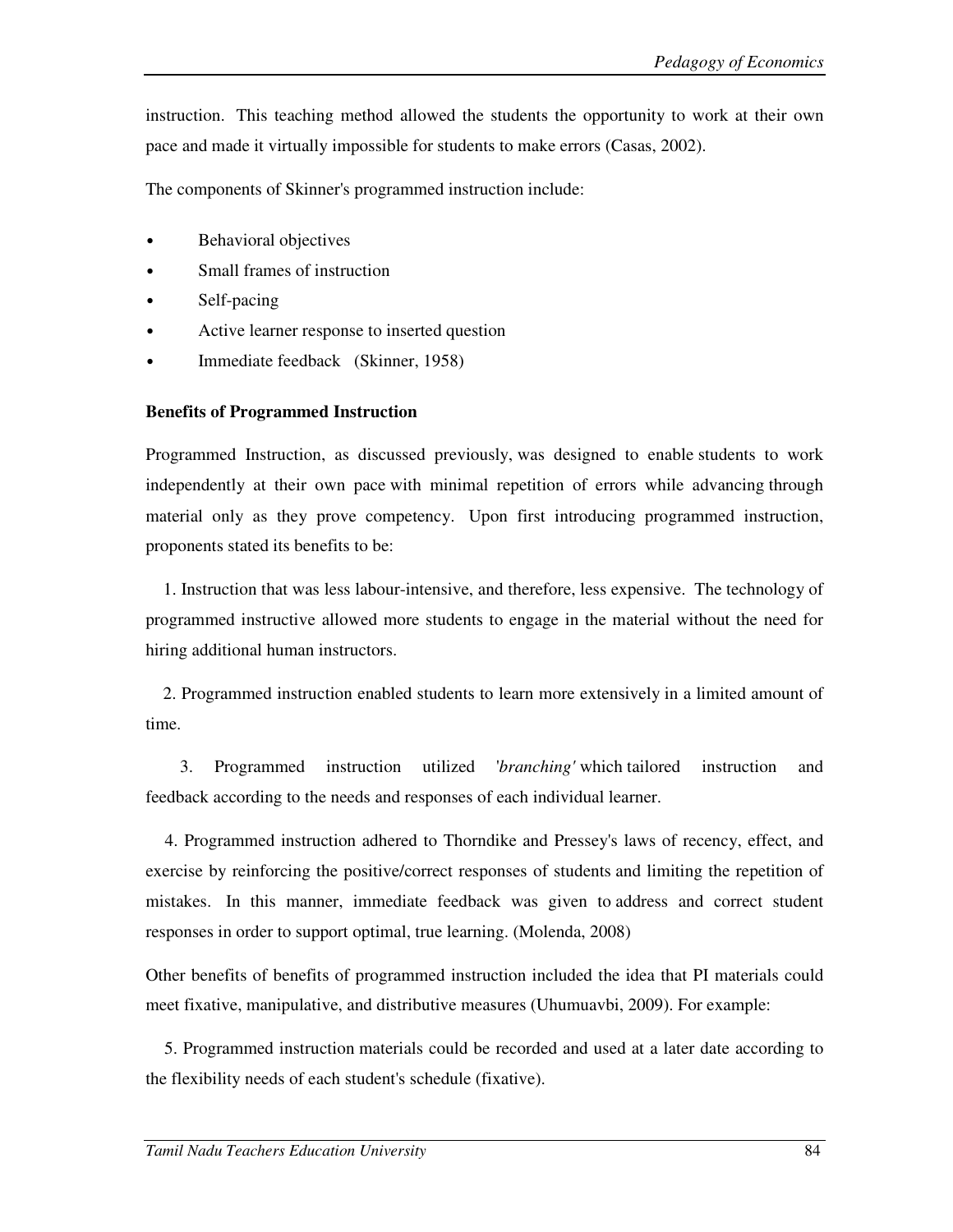6. The focus of instruction and materials could be edited and arranged so that events/subject matter that might have been missed in live instruction could be made more observable and noticeable (manipulative).

 7. Programmed instruction materials can be reproduced and displayed to a large group or to mutliple individual as often and in as many various locations as are needed (distribution).

 8. The technology of programmed instruction does not treat students any differently based on assumptions of gender or race. According the Uhumuavbi's article on student achievement and programmed instruction "research findings have shown that male and female students have different classroom experiences with regard to science, technology, and math courses because human teachers tend to treat them differently. Expectations for females in some subjects are usually lower as they are declared to be for certain sex, racial ethnic groups (Uhumuavbi, 2009)".

The benefits of programmed instruction additionally include:

 9. Because programmed instruction steps outside of the traditional classroom, it tends to appeal to students and leads to an improved attitude toward studying.

 10. Additionally programmed instruction increases student independence and student achievement.

 11. When class size increases in a traditional classroom achievement tends to decrease, but with programmed instruction this is not an issue. Student achievement is not affected by an increase in class size. (Boden, 2000)

Based on the multitude of positive effects shared above, one cannot deny that programmed instruction can indeed be very beneficial to education for both students and teachers. Although it may not be the end-all answer to educational issues, it can be used as an effective tool for learning in several circumstances.

### **X COMPUTER ASSISTED INSTRUCTION**

Computer Assisted Instruction refers to instruction or remediation presented on a computer. Many educational computer programmes are available online and from computer stores and textbook companies. They enhance teacher instruction in several ways.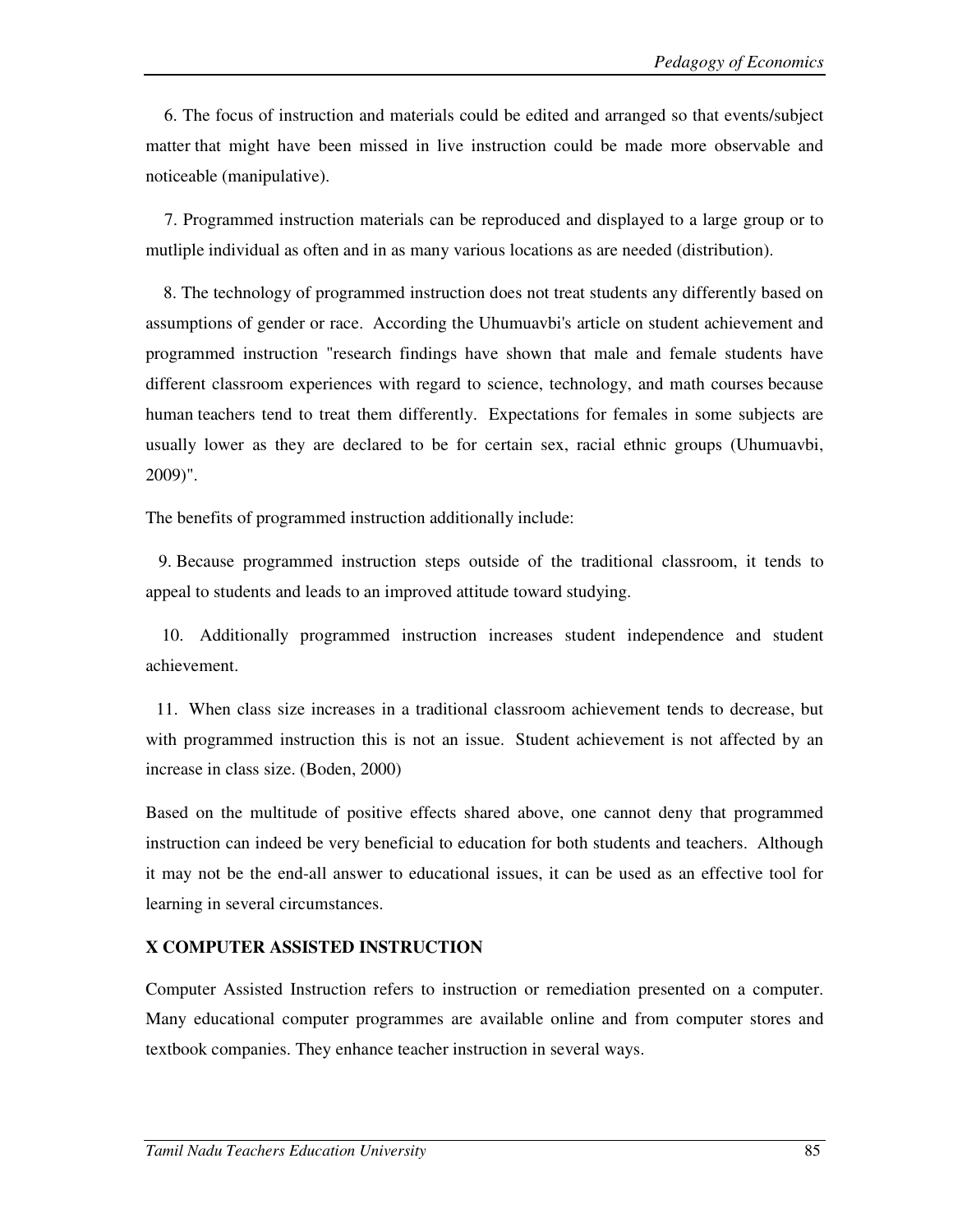Computer programs are interactive and can illustrate a concept through attractive animation, sound, and demonstration. They allow students to progress at their own pace and work individually or in a group. Computers provide immediate feedback also. Programs provide differentiated lessons to challenge students who are at risk, average or gifted.

## **CONCLUSION**

One of the main aims of teaching is to achieve the maximum in the shortest possible time and for attainment of this aim various methods and techniques have been evolved. They present the subject matter in a different form. If a particular method is useful for one stage of education, another method of is suitable for another stage of education. Thus the above discuss explains the various methods and techniques which can be effectively used for teaching of Economics.

## **Questions for Discussion and Reflection**

- 1. What is 'lecture method' of teaching? When the lecture method can be effectively used?
- 2. What is team-teaching? How could it be organized in schools?
- 3. Define 'Project Method' of teaching. Explain briefly the various steps involved in it.
- 4. What are the different ways of organizing the problem-solving method of teaching?
- 5. How a seminar is conducted? Mention its advantages and limitations.

### **UNIT V Resources for Teaching Economics**

### **Objectives:**

- To obtain knowledge on the Print resources in teaching of Economics.
- To understand the audio resources in teaching of Economics.
- To analyse the visual resources in teaching of Economics.
- To explore the ICT resources in teaching of Economics

### **PRINT RESOURCES:**

**Newspaper:** A newspaper is a serial publication containing news, other informative articles (listed below), and advertising. A newspaper is usually but not exclusively printed on relatively inexpensive, low-grade paper such as newsprint. Newspapers are typically published daily or weekly.

**Magazines**: Magazines are publications; usually periodical publications that are printed or electronically published they are generally published on a regular schedule and contain a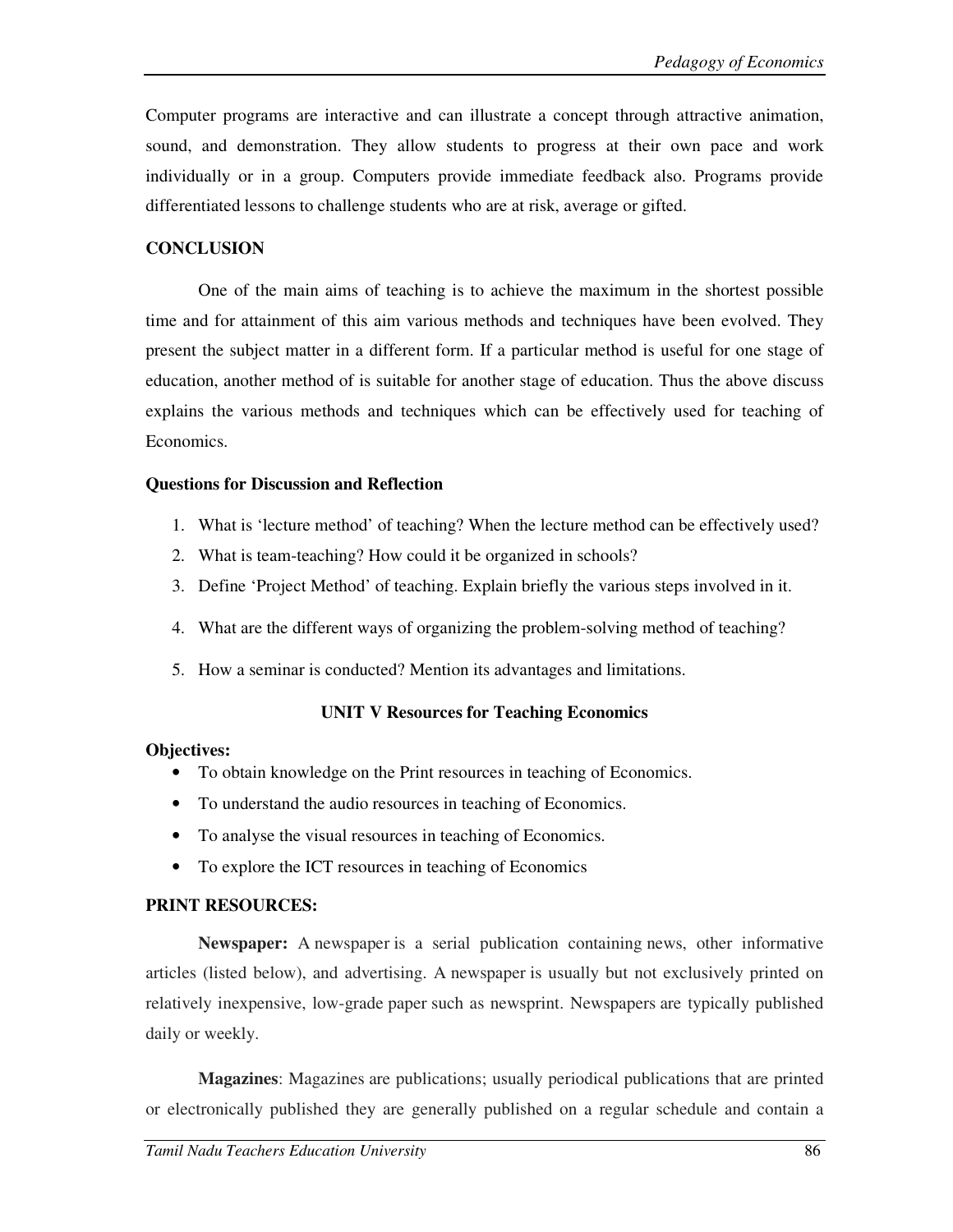variety of content. In the case of written publication, it is a collection of written articles. A "magazine" is a periodical with a popular focus, i.e. aimed at the general public, and containing news, personal narratives, and opinion. Articles are often written by professional writers with or without expertise in the subject; they contain "secondary" discussion of events, usually with little documentation.

**Journal:** A "journal" is a scholarly periodical aimed at specialists and researchers. Articles are generally written by experts in the subject, using more technical language. They contain original research, conclusions based on data, footnotes or endnotes, and often an abstract or bibliography. The Journal of Physical Chemistry, The Chaucer Review, The Milbank Quarterly, and Labor History are examples of journals.

**Economics Encyclopedias:** Economics Encyclopedias is, any system of knowledge that is concerned with the physical world and its phenomena and that entails unbiased observations and systematic experimentation. In general, a economics involves a pursuit of knowledge covering general truths or the operations of fundamental laws. An encyclopedia or encyclopedia is a type of reference or compendium holding a comprehensive summary of information from either all branches of knowledge or a particular branch of knowledge. Encyclopedias are divided into articles or entries, which are usually accessed alphabetically by article name. Encyclopedia entries are longer and more detailed than those in most dictionaries. Generally speaking, unlike dictionary entries, which focus on linguistic information about words, encyclopedia articles focus on factual information concerning the subject for which the article is named.

**AUDIO RESOURCES:** An audio tape recorder, tape deck or tape machine is an analog audio storage device that records and plays back sounds, including articulated voices, usually using magnetic tape, either wound on a reel or in a cassette, for storage. In its present-day form, it records a fluctuating signal by moving the tape across a tape head that polarizes the magnetic in the tape in proportion to the audio signal. Tape-recording devices include reel-toreel tape deck and the cassette deck. Talk radio is a radio format containing discussion about topical issues. Most shows are regularly hosted by a single individual, and often feature interviews with a number of different guests. A talk show or chat show is a television programming or radio programming genre in which one person discusses various topics put forth by a talk show host.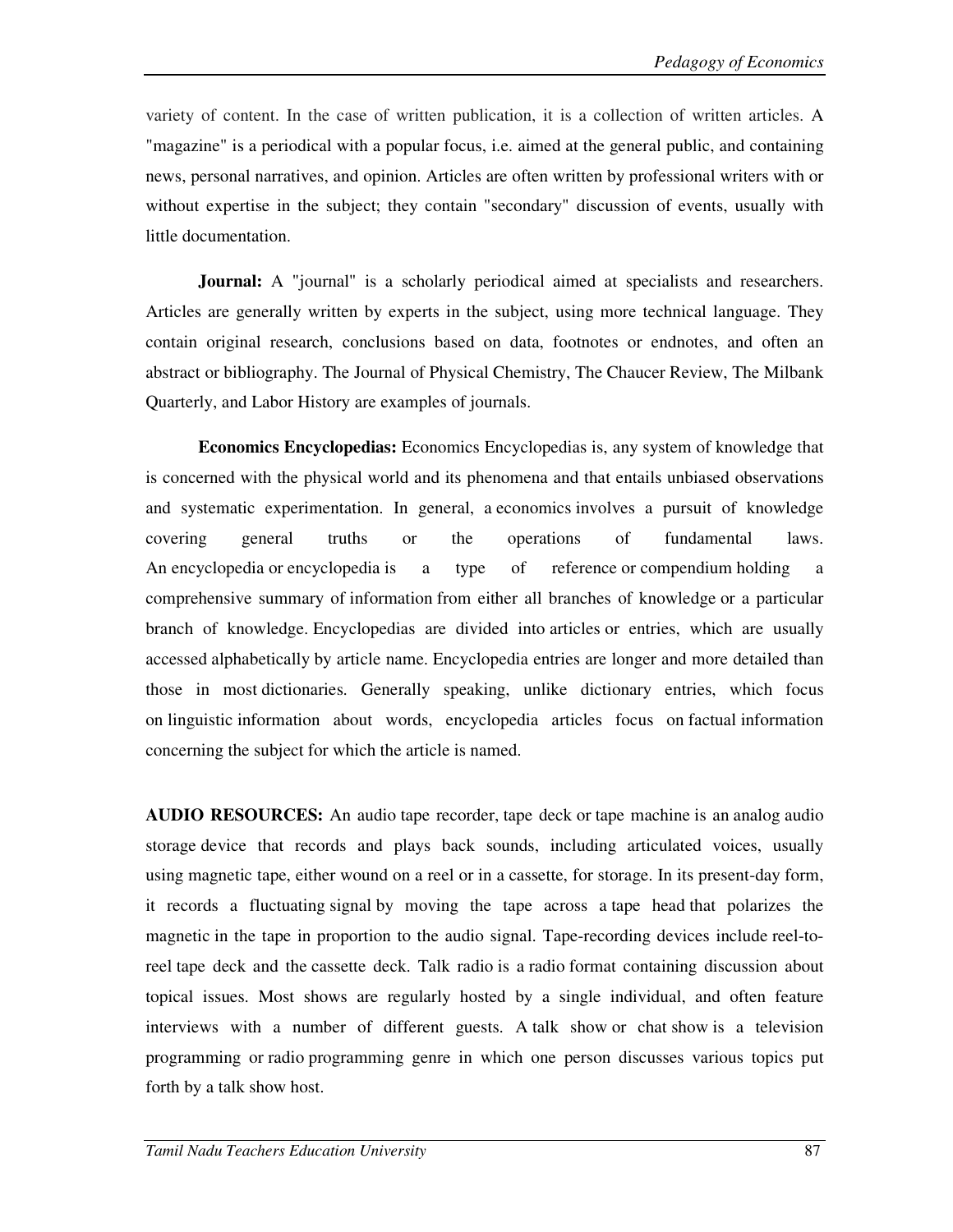**DVDs/CDs:** A compact disc (**CD)** is a small, portable, round medium made of molded polymer (close in size to the floppy disk) for electronically recording, storing, and playing back audio, video, text, and other information in digital form. Tape cartridges and CDs generally replaced the phonograph record for playing back music. At home, CDs have tended to replace the tape cartridge although the latter is still widely used in cars and portable playback devices.

**DVD** is an optical disc technology with a 4.7 gigabyte storage capacity on a singlesided, one-layered disk, which is enough for a 133-minute movie. DVDs can be single- or double-sided, and can have two layers on each side; a double-sided, two-layered DVD will hold up to 17 gigabytes of video, audio, or other information. This compares to 650 megabytes (.65 gigabyte) of storage for a CD-ROM disk.

### **VISUAL RESOURCES**

**Pictures:** Pictures are kinds of visual instruction materials might be used more effectively to develop and sustain motivation in producing positive attitudes towards English and to teach or reinforce language skills. Pictures attract children and motivate them like to learn English so pictures are unlikable things to teach and learn English. Picture is visual presentation of human, places, or things. The use pictures are more effective than the use words because they are easier to remember and retell. Children can see pictures, recall and retell or describe a human, a place, a thing or a specific situation that is shown in picture. It is much clearer than remembering boring words.

**Flashcard:** A flashcard or flash card is a set of cards bearing information, as words or numbers, on either or both sides, used in classroom drills or in private study. One writes a question on a card and an answer overleaf. Flashcards can bear vocabulary, historical dates, formulas or any subject matter that can be learned via a question-and-answer format. Flashcards are widely used as a learning drill to aid memorization by way of spaced repetition. Flashcards exercise the mental process of active recall: given a prompt, one produces the answer. Beyond the content of cards, which are collected index, there is the question of *use* – how does one use the cards, in particular, how frequently does one and how does one react to errors, either complete failures to recall or mistakes? Various systems have been developed, with the main principle being spaced repetition increasing the review interval whenever a card is recalled correctly.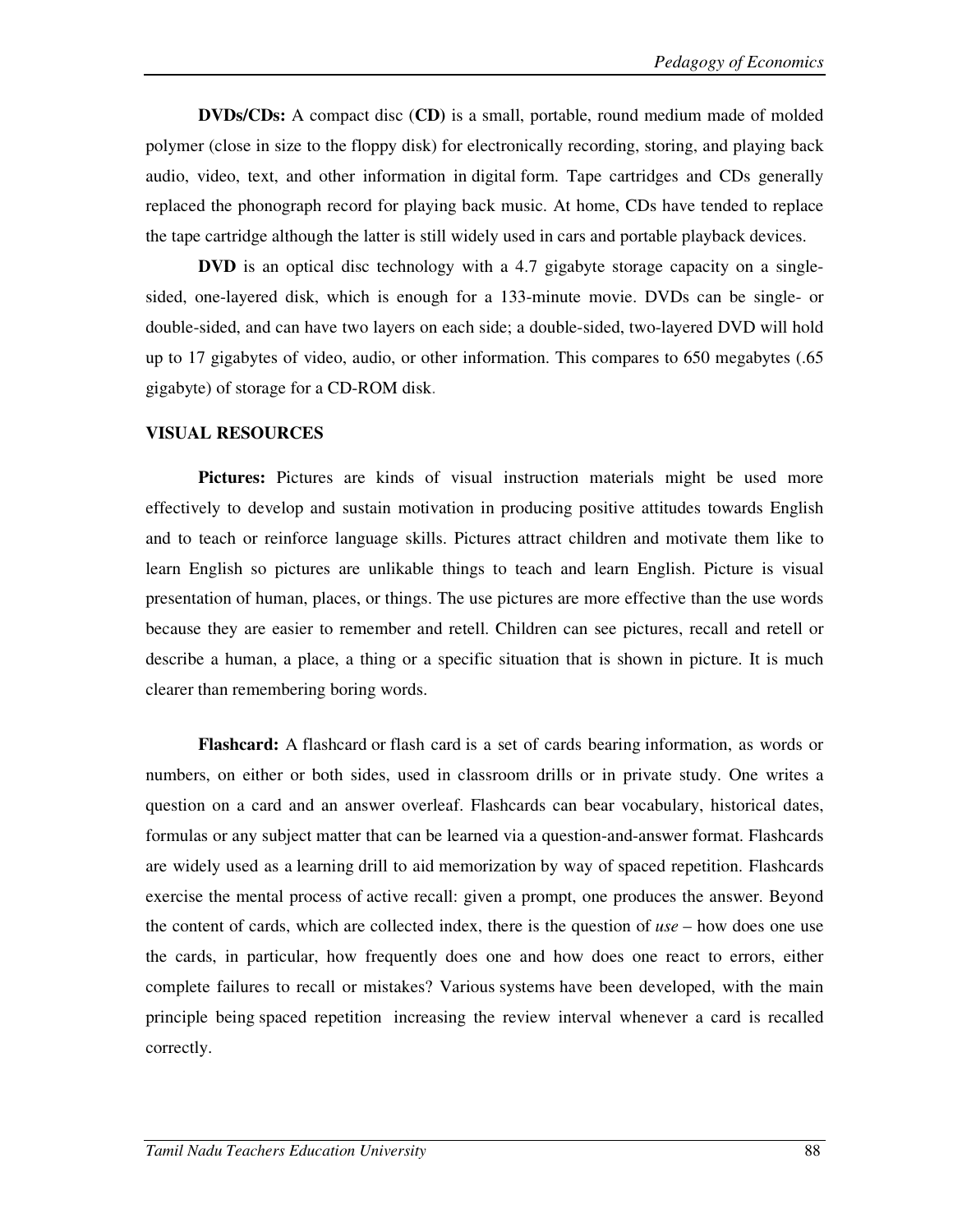**Charts :** A chart, also called a graph, is a graphical representation of data, in which "the data is represented by symbols, such as bars in a bar chart, lines in a line chart, or slices in a pie chart". A chart can represent tabular numeric data, functions or some kinds of qualitative structure and provides different info. The term "chart" as a graphical representation of data has multiple meanings. Charts are often used to ease understanding of large quantities of data and the relationships between parts of the data. Charts can usually be read more quickly than the raw data. They are used in a wide variety of fields, and can be created by hand or by computer using a charting application. Certain types of charts are more useful for presenting a given data set than others. For example, data that presents percentages in different groups are often displayed in a pie chart, but may be more easily understood when presented in a horizontal bar chart. On the other hand, data that represents numbers that change over a period of time might be best shown as a line chart.

Posters: There are many teaching aids available to help improve your student's learning. Educational posters are an excellent teaching aid that can help children with spelling & comprehension, mathematics, language, geography, science, history and many more subjects. Educational posters are an excellent source for students to read and learn from when focusing on a specific subject. It is proven that visual learning is one of the most popular methods of learning that people find most effective. At Teach Starter, we have used this knowledge and developed a number of educational posters that help children learn through the use of visual aids. Educational posters are eye catching and visually appealing. The use of bright colours and bold text is helpful for getting the attention of children and adults. There are many benefits of having educational posters in your classroom or at home. Posters can be interactive as laminating certain posters means that students can write on them and then reuse them in the future.

**Photograph:** A Photograph is worth a thousand words through which a complex idea can be conveyed with just a single still image. Pictures make it possible to absorb large amounts of data quickly. Using photographs for explaining complex phenomena is one of the teaching aids of modern education system all over the world. As the world is changing day by day so are the methods of instructions as the modern curriculum requires conceptual elaborations. Visual aids have the tendency to materialize the thoughts of students in the form of graphics to give thoughts a concrete frame of reference. Use of photographs is important for students because they are more likely to believe findings when the findings are paired with colored images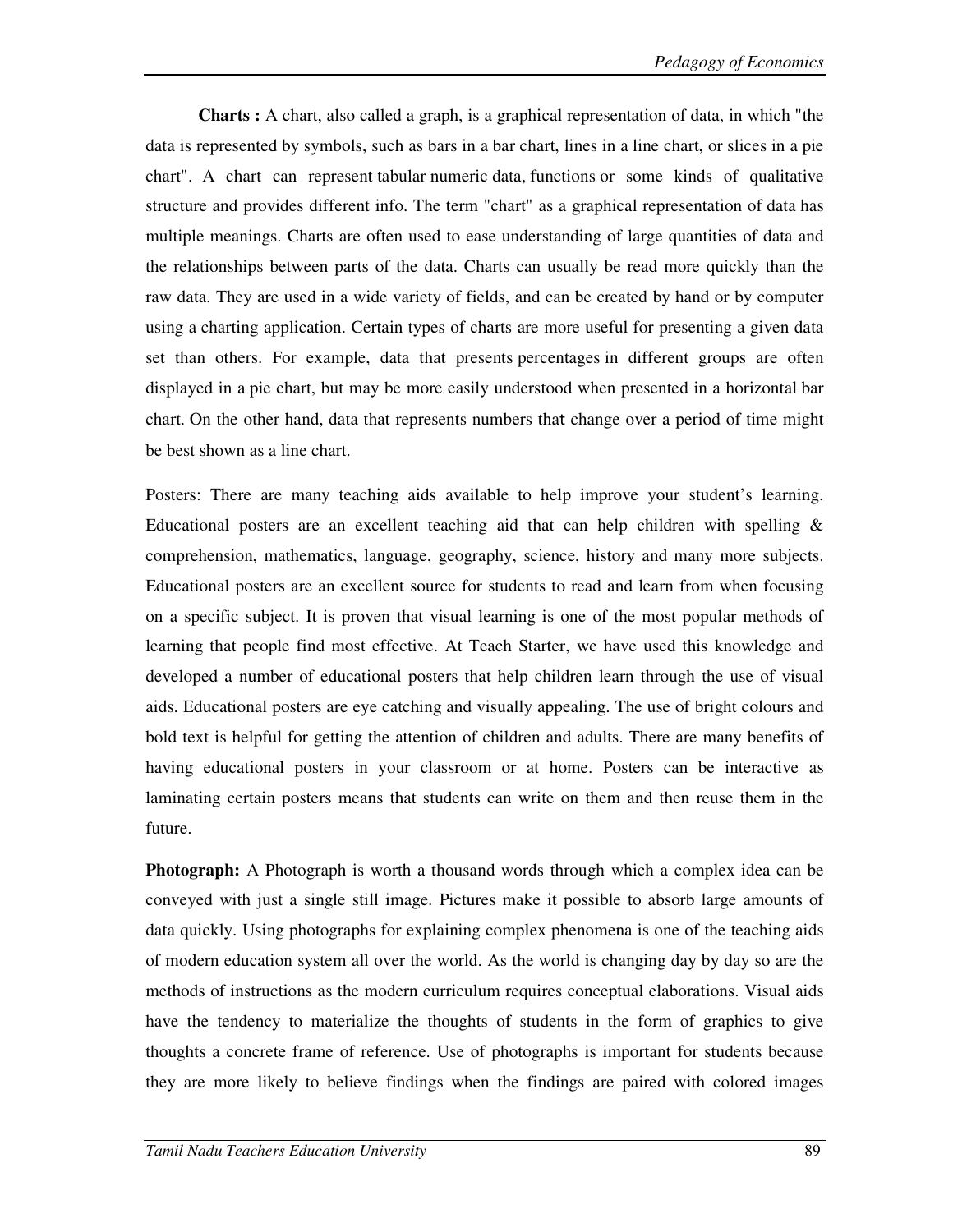describing complex situations during learning as opposed to other representational data such as complex book text.

**Models:** Many researchers have tried to put together classroom- or school-based models that describe the teaching-learning process. A model is a visual aid or picture which highlights the main ideas and variables in a process or a system.

### **ICT RESOURCES:**

**Radio**: Radio is a powerful mass medium used in education for disseminating information, imparting instruction and giving entertainment. It serves with equal ease in both developed and developing countries. It spreads information to a greater group of population thereby saving time, energy, money and man-power in an effective way. Radio is a simple and cheap medium readily available as a small toy. Now small and handy transistors are available with even poorest of people. A small transistor can carry the message to any place on the earth. It needs very little for maintenance and cheaper production can be taken up with more and more resources. Radio speaks to an individual so also to millions at a time. Hence, any listener can think the broadcast is meant for him whereas when listened in group all think the massage directed towards them. Each student takes the broadcast as very intimate to him. Due to its portability and easy accessibility radio could found its place everywhere whether it was a field, a school, a kitchen or a study room. Radio is a blind man's medium and is meant for ears only. It plays with sound and silence where the sound can be anything like voice or word, music and effect. When one hears radio, simultaneously one can imagine happenings in his/her mind. So it is called as theatre of blind or a stage for the mind. Radio can be listened to simultaneously along with another work like reading also.

**Television**: Television or Learning show is the use of television programs in the field of distance education. It may be in the form of individual television programs or dedicated specialty channels that is often associated with cable television in the United States as Public, educational, and government access (PEG) channel providers. There are also adult education programs for an older audience; many of these are instructional television or "tele course" services that can be taken for college credit Many children's television series are educational, ranging from dedicated learning programs to those that indirectly teach the viewers. Some series are written to have a specific moral behind every episode, often explained at the end by the character that learned the lesson. In the social aspects of television, several studies have found that educational television has many advantages.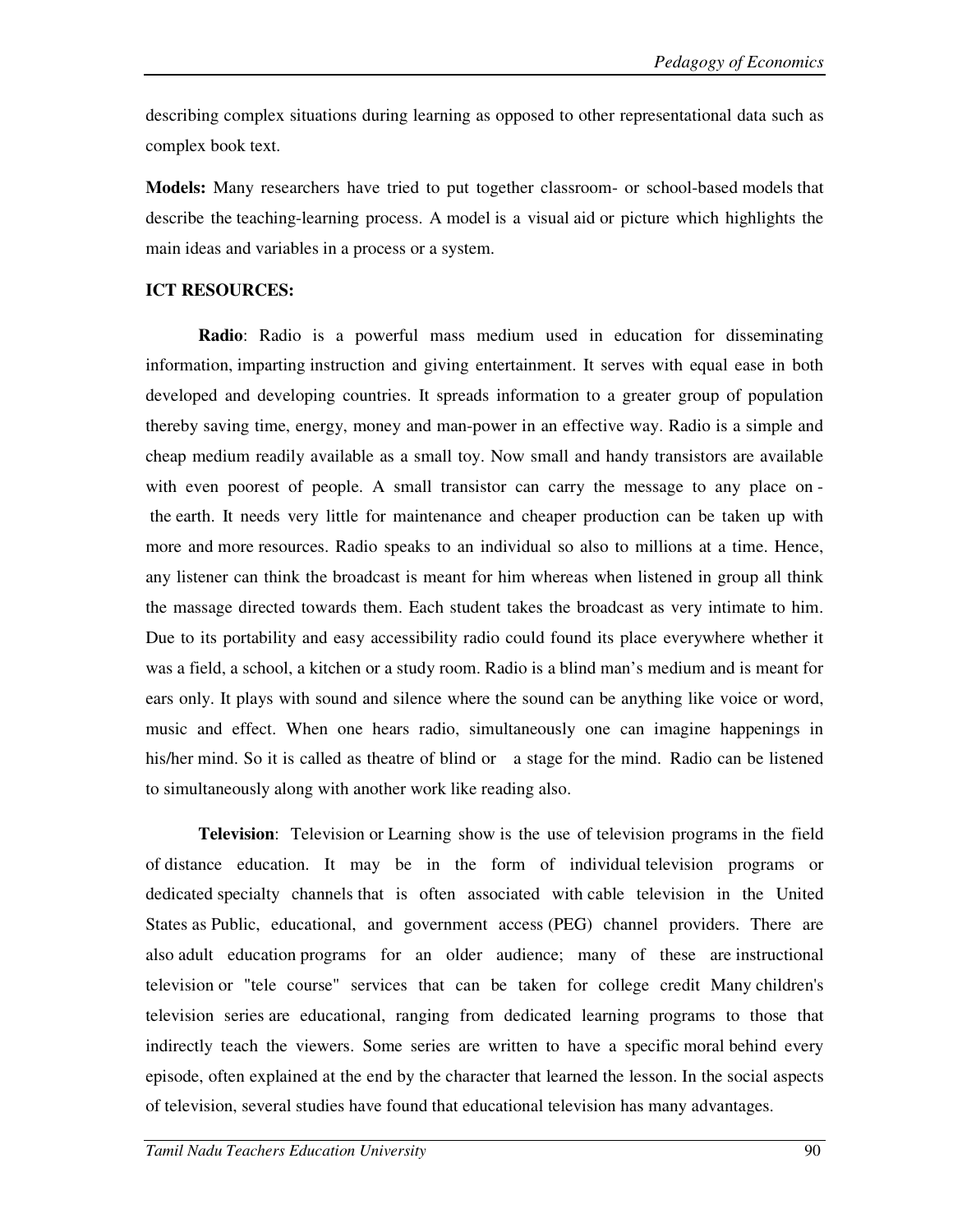**Internet:** Teachers whose lesson plans were discussed here engage students in meaningful learning activities that are of high relevance to students. The Internet is serving as a solution to engage students and teachers as equal partners in an educational journey in these electronic settings. Computers and the Internet are a great resource for classroom teachers! Teachers can find suggestions, lesson plans, practical support, information, and materials through the Internet. In fact, using a computer can make a teacher's life easier and more efficient. The LEADERS website provides an extensive list of Internet links designed to help teachers of reading and writing. This list of links covers most of the types of websites discussed below. Here are some of the many ways in which teachers can make computer and Internet technology work for them.

**Multimedia:** Multimedia is content that uses a combination of different content forms such as text, audio, images, animations, video and interactive content. Multimedia contrasts with media that use only rudimentary computer displays such as text-only or traditional forms of printed or hand-produced material. Multimedia can be recorded and played, displayed, interacted with or accessed by information content processing devices, such as computerized and electronic devices, but can also be part of a live performance. Multimedia devices are electronic media devices used to store and experience multimedia content. Multimedia is distinguished from mixed media in fine art; by including audio, for example, it has a broader scope. The term "rich media" is synonymous for multimedia. Hypermedia scales up the amount of media content in multimedia application.

**Interactive whiteboard** : An interactive whiteboard is a large interactive display in the form factor of a whiteboard. It can either be a standalone touch screen computer used independently to perform tasks and operations, or a connectable apparatus used as a touchpad to control computers from a projector. They are used in a variety of settings, including classrooms at all levels of education, in corporate board rooms and work groups, in training rooms for professional sports coaching, in broadcasting studios, and others. The first interactive whiteboards were designed and manufactured for use in the office. This board was used in small group meetings and round-tables.

### **COMMUNITY RESOURCES**

### **Economics Club**

To widen the knowledge of students a good economics teacher can involve his students in a number of co curricular activities such as economics club, industrial visits, class magazines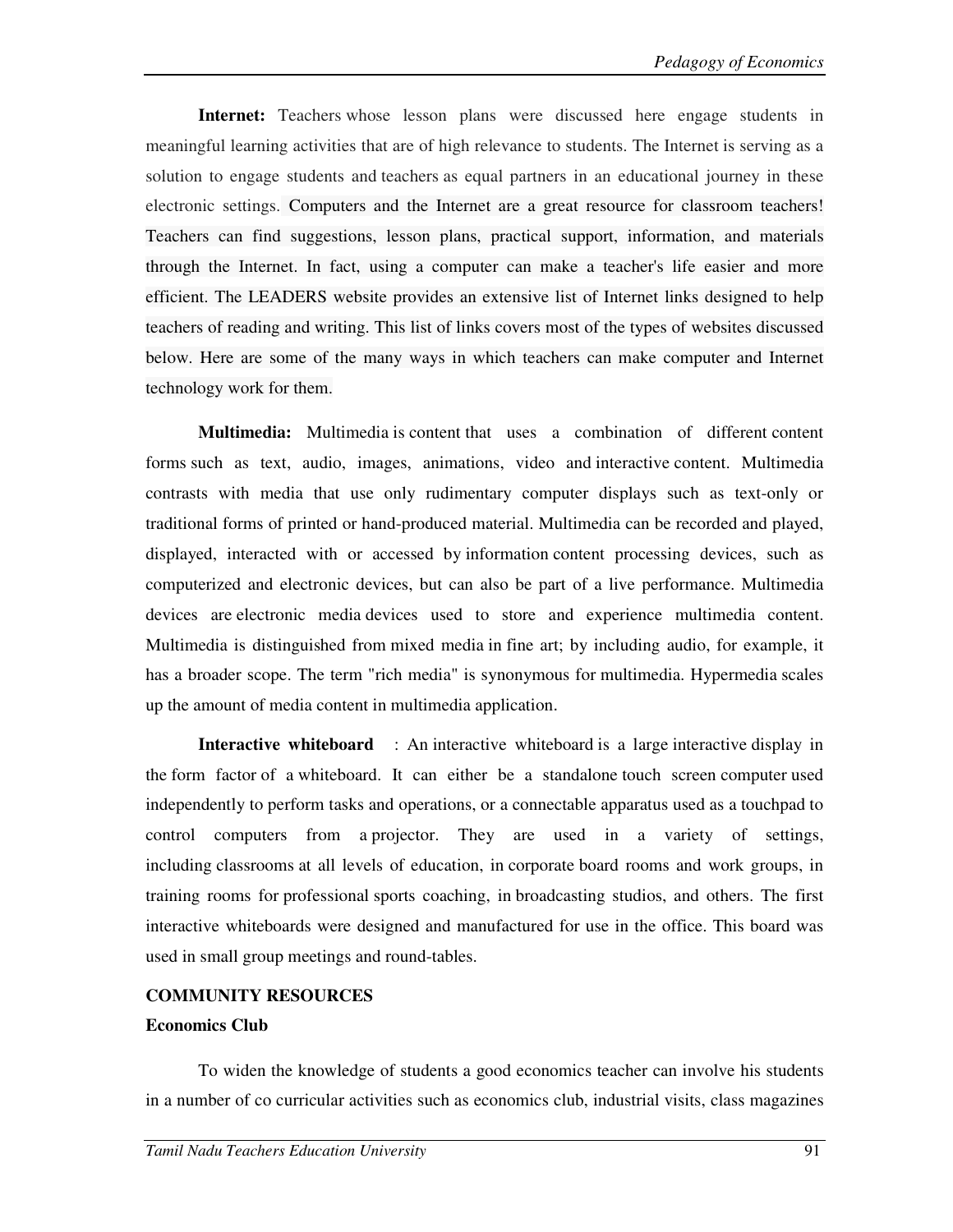etc. there is no limit to such extracurricular activities and the teacher is free to undertake one or more such activity at higher secondary school level for the benefit of his students. As in some other subjects so also in economics, the students be encouraged to organize themselves into economics clubs under the auspices of there organization, discussion and lectures etc. are arranged. Such functions are quite helpful in creating interest in economics. Under the auspices of such organization certain activities based on some concepts of economics. This is likely to help the students in having an idea of the practical utility of economics in addition to creating there interest in economics. The values of economics clubs may be summarized as under: I) It is useful in arousing and maintaining interest in economics. II) It stimulates the active participation of the students. III) It develops in the students the habit of selective study. This helps them to make a distinction between relevant and irrelevant material. IV) The knowledge gained by students in various functions of such economics clubs activities supplements the class teaching. V) It provides the students an opportunity of free discussion and they are benefited from one another's view. VI) Gifted students get an opportunity to satisfy their needs and interest by actively participating in the activities of economics clubs. VII) It gives the students basic training in organizing such programmes. VIII) It is helpful in maintaining proper utilization if leisure time. IX) Though participation in such clubs students get. Acquainted with the contribution of experts economist in their field.

Organization Of Economics Club: A economics club, if properly organized will be a great help in economics enlivening the teaching of economics such a club should be run by students under the guidance and supervision of his or the teacher. For proper running of a club the most important thing is preparation of a draft consultation of the club. This draft be prepared by the economics teacher in consultation with the head of the intuition. This draft constitution should provide all important details about the name of the club, aims and objectives of the club, details regarding membership and the fees etc. Suggested Activities For This Club 1) Organizing inter class; inter school competitions on some interesting topics of economics. 2) Arranging a lecture by some rewound economics teacher or scholar. 3) Celebrating days and events pertaining to the history of economics. 4) Organizing discussions about the practical application of economics. 5) Organizing recreational activities in economics such as catch problem, etc. 6) Making or collecting charts, models, pictures, graphs, etc. 7) Conducting related project activities 8) Preparing items for wall magazine 9) Organizing exhibition or fairs related to economics 10) Organizing paper reading contest about certain current topics of economics 11) Making arrangements to watch the television programs regarding to current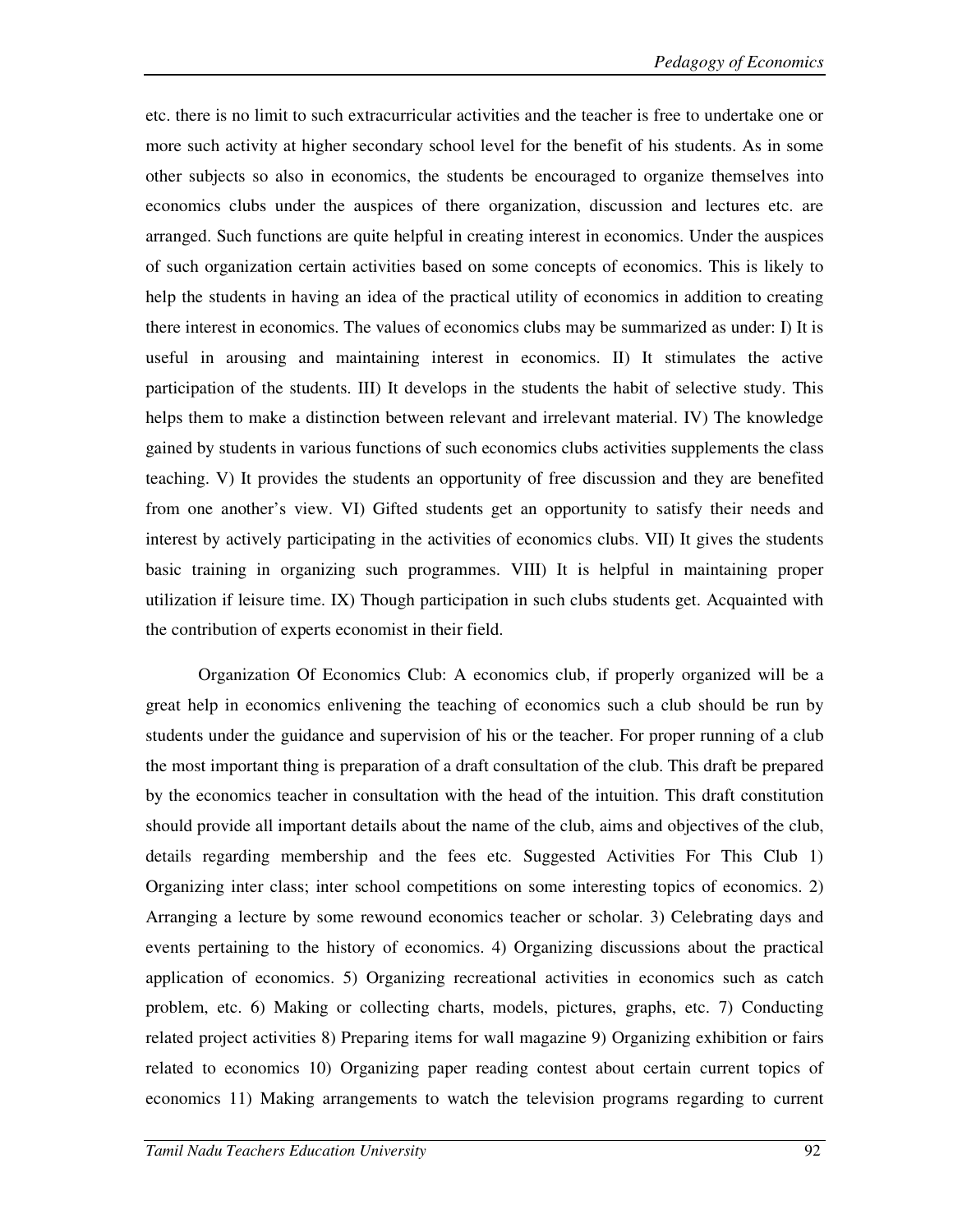economics concepts 12) Organizing seminars and carrier courses related to economics Thus we can see that economics club can cover a wide variety of topics related to the subject. If the students participate in such activities wholeheartedly, then we derive great benefit. They will develop love for the subject

## **Exhibitions and Economics fairs**

The roots of the phenomenon "Fairs and Exhibitions" can be traced back to its language origin. "Fair" comes from Latin "feria", meaning "holiday" as well as "market fair". This in turn corresponds to the Latin "feriae", which came to mean religious festival.1) During the 12th century the importance of trade meetings increased; fairs were held close to churches, so that the concepts of religious festival and market fair was combined in the common language.2) The word "exhibition" was mentioned as early as 1649. It is a derivative of the Latin word "expositio", meaning "displaying" or "putting on a show".3) Exhibitions are not just collections of interesting objects brought together at a certain place and time. They are human activities, human enterprises, undertaken for definite reasons and in order to achieve certain specified results. They are a form of human exchange, whereby the promoters and exhibitors on the one hand communicate with the visitors on the other. Their results can only be told in terms of further human thought and activity.

Exhibitions differed from fairs in four major ways: First, exhibitions were usually onetime events. They did not enjoy a recurring life cycle. However, while fairs ran for a short period of time, many exhibitions ran for months, some for a year or longer. Second, exhibitions were housed in permanent facilities built specifically for them. Starting in the 18th century, the practice of building a facility for the express purpose of housing an exhibition was the precursor of the exposition/convention centre industry. Third, although fairs were held regularly, they were not highly organized events. Over time, religious and later civic leaders did take control of the grounds where fairs were held (usually public lands). Exhibitions, on the other hand, were highly organized events. They were initially created by government departments or committees for the purpose of promoting trade. Finally, exhibitions differed from fairs in the very way in which business was conducted. Goods were bought and sold at fairs. At exhibitions, commercial activity or selling of the displayed goods, was not usually involved. However, inherent in displaying the goods was the hope of stimulating future sales. Today this is how most exhibitions still operate.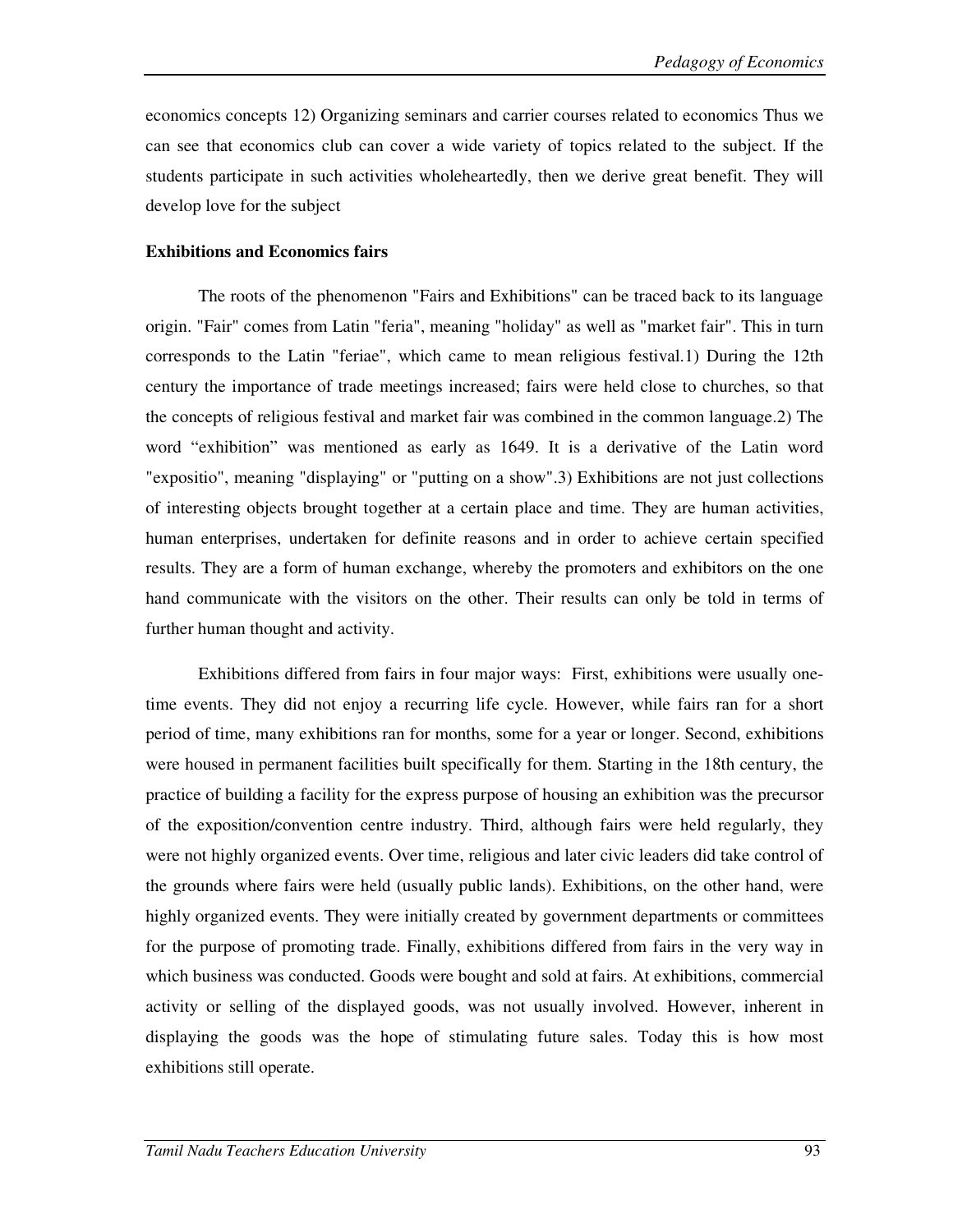**Fieldtrip:** A field trip or excursion is a journey by a group of people to a place away from their normal environment. The purpose of the trip is usually observation for education, non-experimental research or to provide students with experiences outside their everyday activities, such as going camping with teachers and their classmates. The aim of this research is to observe the subject in its natural state and possibly collect samples. Field trips are also used to produce civilized young men and women who appreciate culture and the arts. It is seen that more-advantaged children may have already experienced cultural institutions outside of school, and field trips provide a common ground with more-advantaged and less-advantaged children to have some of the same cultural experiences in the arts.

**Qualities of a good economics textbook:** Text books are the most widely used of all instructional materials. Now a day's text book has become a course of study. A set of unit plans and a learning guide as well. A text book should really design for the pupils rather than the teacher. Text book should stimulate reflective thinking and cultivate in students the scientific attitude. In the teaching-learning process, the text-book occupies an important place. There is a saying "As is the text-book, so is the teaching and learning". A good text-book can even replace class-room teaching. The Economics text-book should aim at aiding the pupils in the development of their personalities, in developing open mindedness, developing appreciation and understanding of nature and not merely stuffing their minds with facts.

 The opportunity of this analysis has been offered to students, future teachers of economics, around the time when they will directly use the textbooks for preparing and teaching the lessons. The main objective of this coordinated exercise of exploring the quality of the alternative economics textbooks is the development of the students' abilities to critically analyze the textbooks which they will use in the near future and for which they will have to express alternative options. The interests of the authors are also focused on the role of the textbooks in the learning process, on the analysis of their contribution to the students' progress in the scientific knowledge but also to their personal development. The textbook, as a source of the basic knowledge of economics as a school subject, but also as a collector of methodological ideas, is a "territory" that is insufficiently explored by students in the initial teaching preparation.

**Qualities of an Economics teacher:** Economics teachers need characteristics that are common to all good teachers, but, in addition, they need additional qualities specific to their chosen subject area. General Characteristics. Good teachers are dynamic, patient, understanding and caring. Knowledge, Personality and Physical Attributes.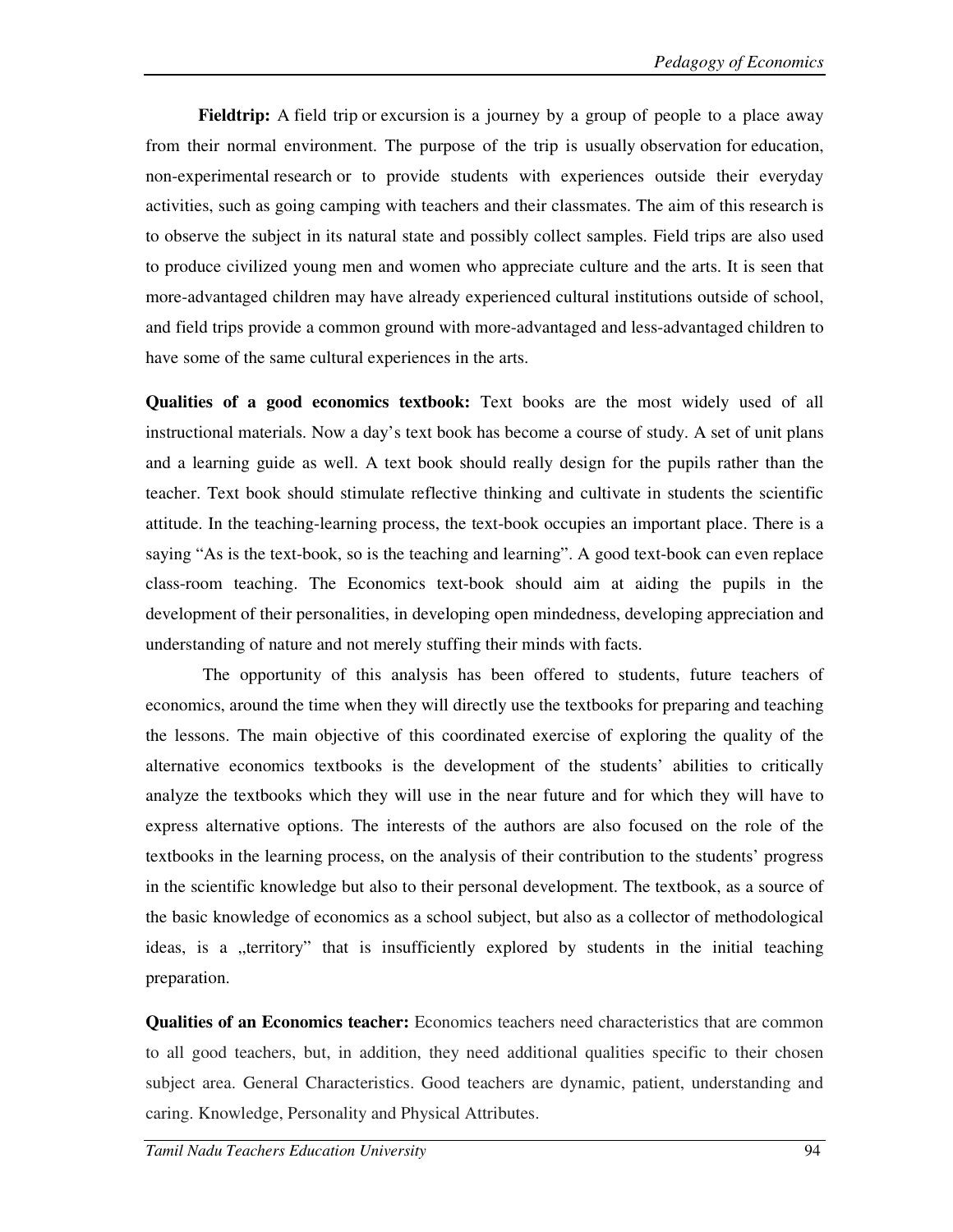## **Teaching Style/Approach:**

An excellent Economics teacher:

1. Enthusiastic about teaching students the subject matter

2. Treats students with respect and designs curricula to meet the needs of all students, regardless of level of instruction

3. Ability to be discipline, to be firm and fair,

4. Sets an example of integrity inside and outside the classroom and teaches students responsibility and high standards

5. Plans lessons well in advance, gives adequate time for each topic, and integrates subjects

- 6. Teaches well organized concepts in a conceptually concise fashion
- 7. Stresses concept learning rather than rote memory
- 8. Continually reassesses approaches, lectures and tests to insure a fresh, relevant curriculum
- 9. Ability to inspire and motivate students,
- 10. Dedication to teaching profession.

## **Subject Expertise/Teaching Techniques**

An excellent teacher:

- $\checkmark$  Teaches students how to learn, analyze and think critically, emphasizing good scientific methodology and problem solving skills
- $\checkmark$  Prepares lessons that will enhance problem solving ability
- $\checkmark$  Develops hands-on activities to illustrate concepts and uses a variety of approaches to assist the learning processes lectures, discussions, demonstrations, field trips, guest speakers, student presentations, films and slide shows
- $\checkmark$  keeps up-to-date in the subject matter
- $\checkmark$  Ability to inspire and motivate students,
- $\checkmark$  Ability to be discipline, to be firm and fair,
- $\checkmark$  Dedication to teaching profession.

### **Teaching Environment**

An excellent teacher:

1. Creates an exciting classroom atmosphere with as many living things as possible to enhance learning.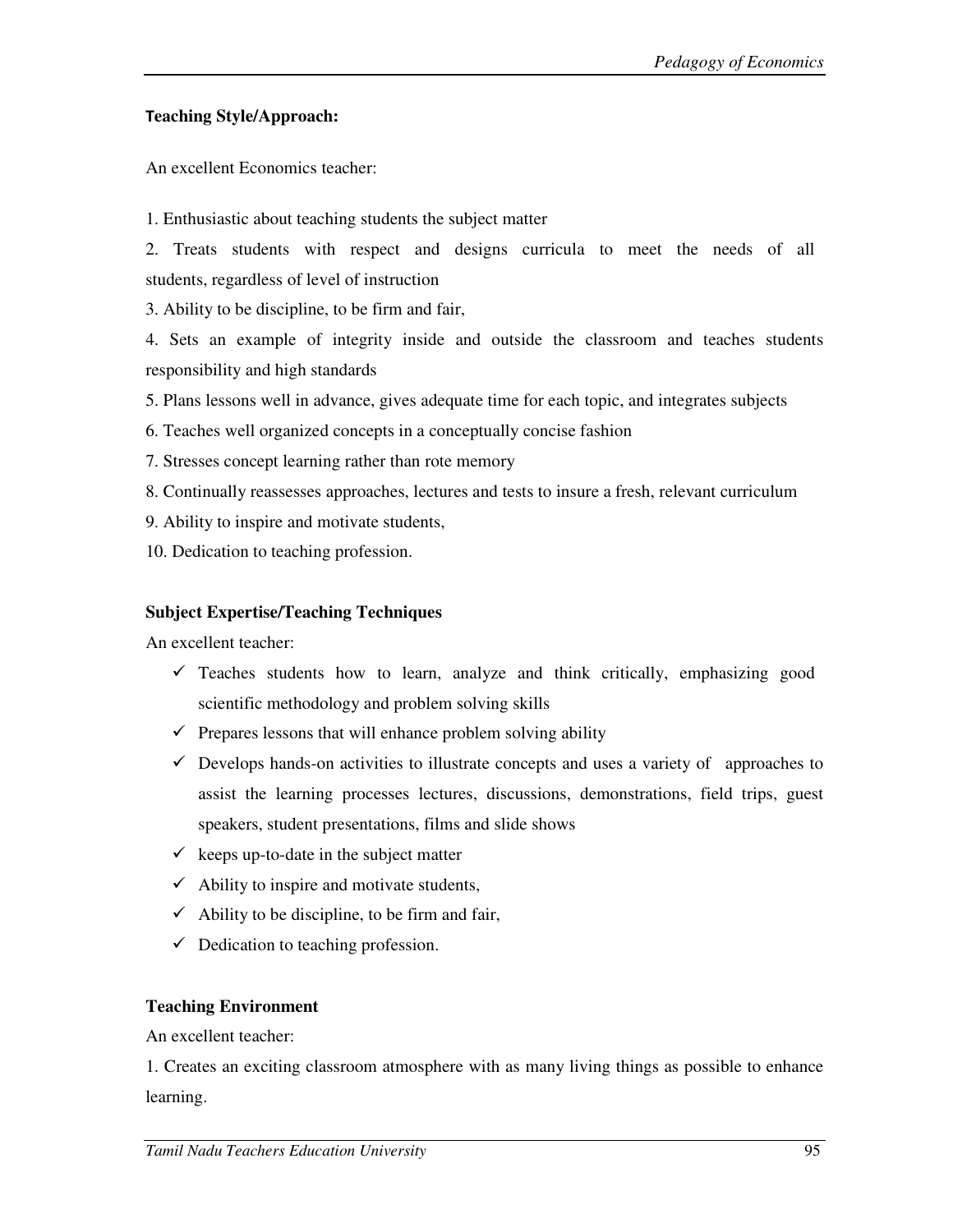- 2. Acquires up-to-date equipment for laboratory work
- 3. Joins committees to improve the school, department, himself/herself
- 4. Generates new and exciting ideas for students to think about
- 5. Encourages students to ask questions about the lesson
- 6. Knows how to administer first aid in case of accidents.

### **Community Involvement**

An excellent teacher:

1. Will use the community resources by inviting guest speakers from nearby institutions

and conduct field trips to public and private sector industries, markets, museums, etc.

2. Develops and promotes advanced and/or continuing education courses in the school district, if possible

3. Attends other activities in which students are involved such as musicals, sports, art exhibits, etc.

4. Takes an interest in and gets involved in community activities

5. Solicits support from community businesses to improve facilities and programs in the schools.

### **Professional Development**

An excellent teacher:

1. Continually updates his/her knowledge by

- $\triangleleft$  Reading the literature
- Attending conferences, conventions, workshops and seminars
- Taking college or in-service courses
- Visiting local market, bazaar, stock exchange etc.

2. Becomes active in a professional organization and encourages colleagues to join as well

3. Seeks grant support to purchase equipment, to organize or attend meetings or conferences, and to fund special educational projects.

### **Questions for Discussion and Reflection**

- 1. Write short notes on the audio resources in teaching of Economics.
- 2. Give the need for professional development of an Economics teacher.
- 3. Write an essay on the ICT resources for teaching of Economics in detail.
- 4. Enumerate the qualities of good Economics textbook.
- 5. Critically analyse the community resources for teaching of Economics.